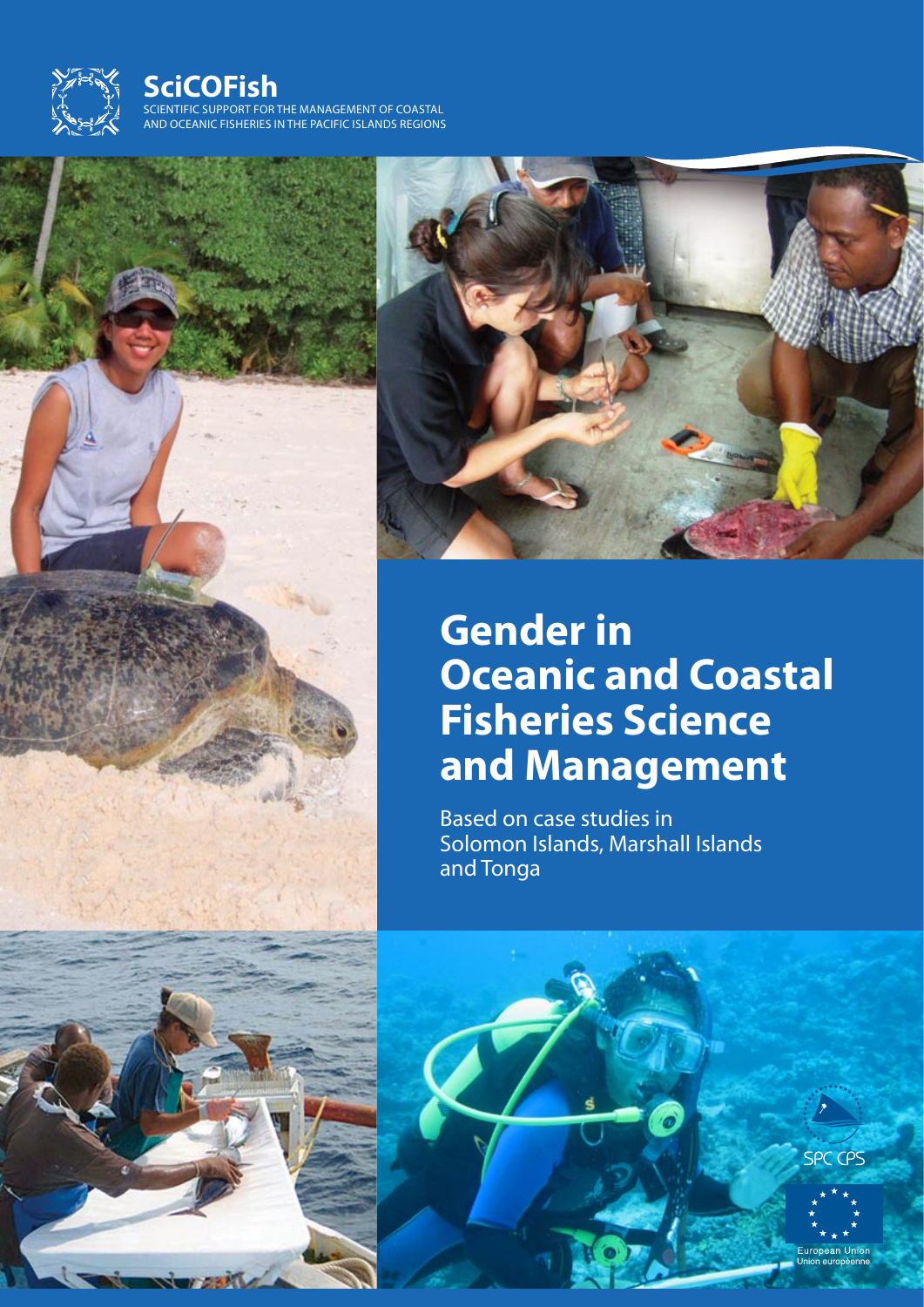# **Gender in Oceanic and Coastal Fisheries Science and Management**

Based on case studies in Solomon Islands, Marshall Islands and Tonga

**Patricia Tuara and Kelvin Passfield** *March 2011*





Secretariat of the Pacific Community Noumea, New Caledonia, 2011

This publication was produced with the financial support of the European Union. The views expressed in this publication do not necessarily reflect the views of the European Commission.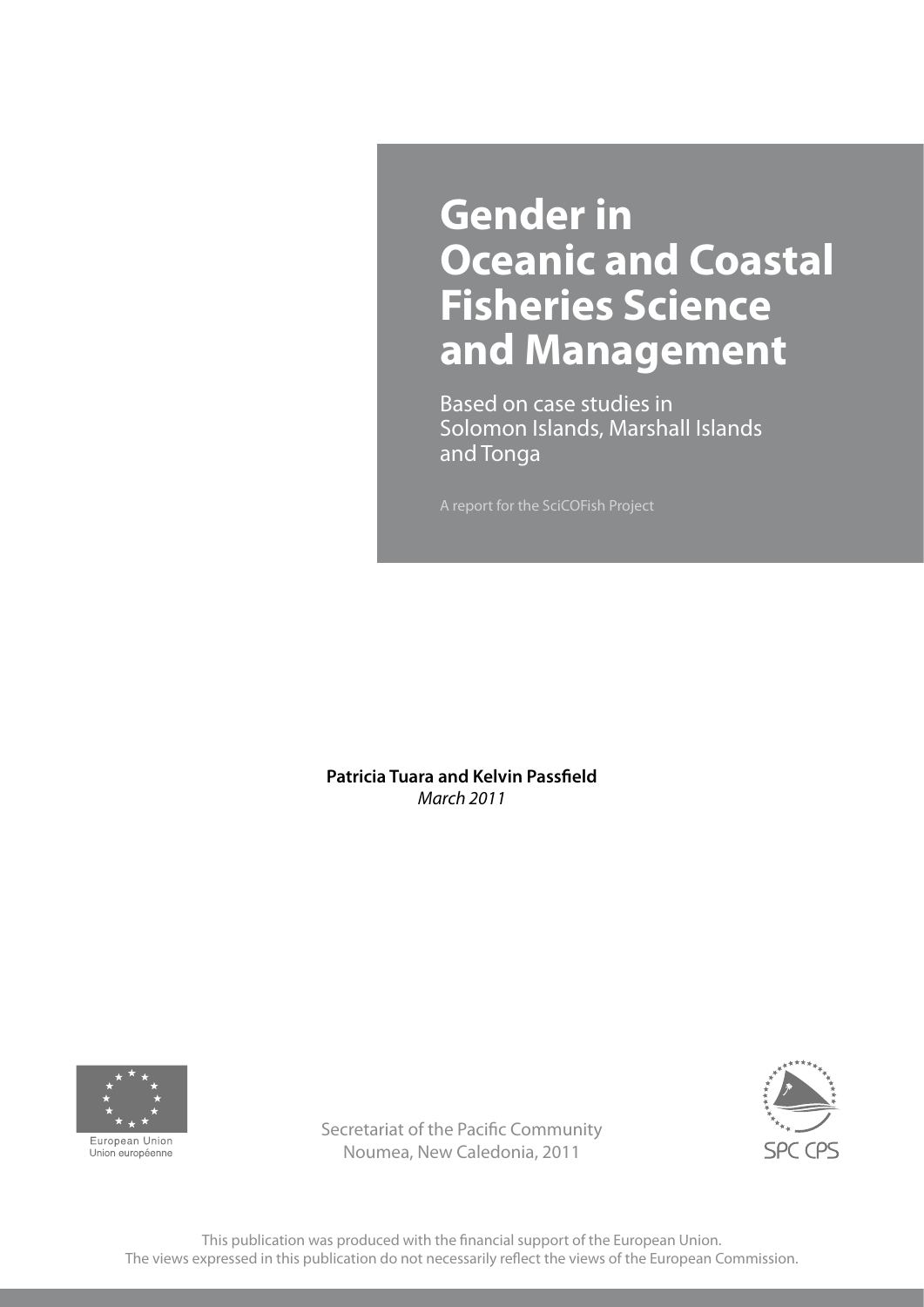### © Copyright Secretariat of the Pacific Community (SPC) 2011

All rights for commercial / for profit reproduction or translation, in any form, reserved. SPC authorises the partial reproduction or translation of this material for scientific, educational or research purposes, provided that SPC and the source document are properly acknowledged. Permission to reproduce the document and/or translate in whole, in any form, whether for commercial / for profit or non-profit purposes, must be requested in writing. Original SPC artwork may not be altered or separately published without permission.

Original text: English

### **Secretariat of the Pacific Community Cataloguing-in-publication data**

Tuara, Patricia Ngamata

Gender in Oceanic and Coastal Fisheries Science and Management: based on case studies in Solomon Islands, Marshall Islands and Tonga / by Patricia Tuara and Kelvin Passfield

- 1. Fishery management Oceania
- 2. Women fishers Oceania
- 3. Women in fisheries Oceania
- 4. Sex role Oceania

I. Tuara, Patricia Ngamata II. Passfield, Kelvin III. Title IV. Secretariat of the Pacific Community

338.3727 AACR2

ISBN: 978-982-00-0485-6

Secretariat of the Pacific Community BP D5 98848 Noumea Cedex, New Caledonia Tel: +687 26 2000 Fax: +687 26 3818

> Web: http://www.spc.int Prepared for publication at SPC Headquarters

Noumea, New Caledonia, 2011

**Cover photos (counterclockwise from top right)**

Photo 1: Caroline Sanchez, SPC Fisheries Technician (image: Malo Hosken, SPC Oceanic Fisheries).

Photo 2: Emma Kabua, Endangered Species Officer, Marshall Islands (image: Marshall Islands Marine Resources Authority).

Photo 3: Cynthia Wickham, Tuna Tagger, Solomon Islands (image: SPC Oceanic Fisheries Programme).

Photo 4: Mele Makasini-Tauati, Fisheries Officer, Tonga Fisheries Division (image: M. Makasini-Tauati).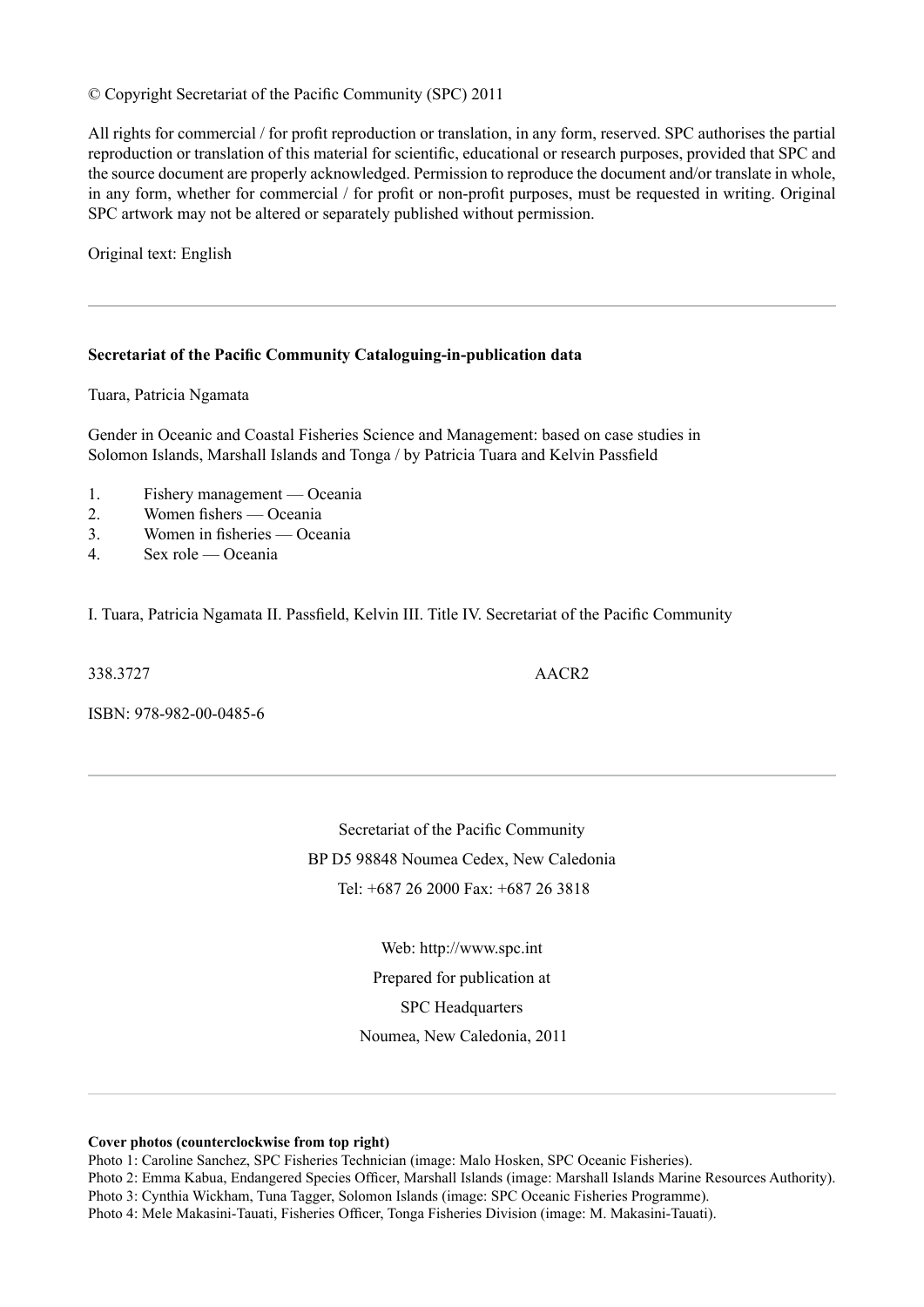# **Contents**

| $\mathbf{1}$   |                                                                                                                        |  |
|----------------|------------------------------------------------------------------------------------------------------------------------|--|
| $\overline{2}$ |                                                                                                                        |  |
| $\mathbf{3}$   |                                                                                                                        |  |
| 4              |                                                                                                                        |  |
| 5              | FINDINGS — COMMON BARRIERS TO WOMEN'S PARTICIPATION [10] [10] [10] FINDINGS — COMMON BARRIERS TO WOMEN'S PARTICIPATION |  |
| 6              |                                                                                                                        |  |
| $\overline{7}$ |                                                                                                                        |  |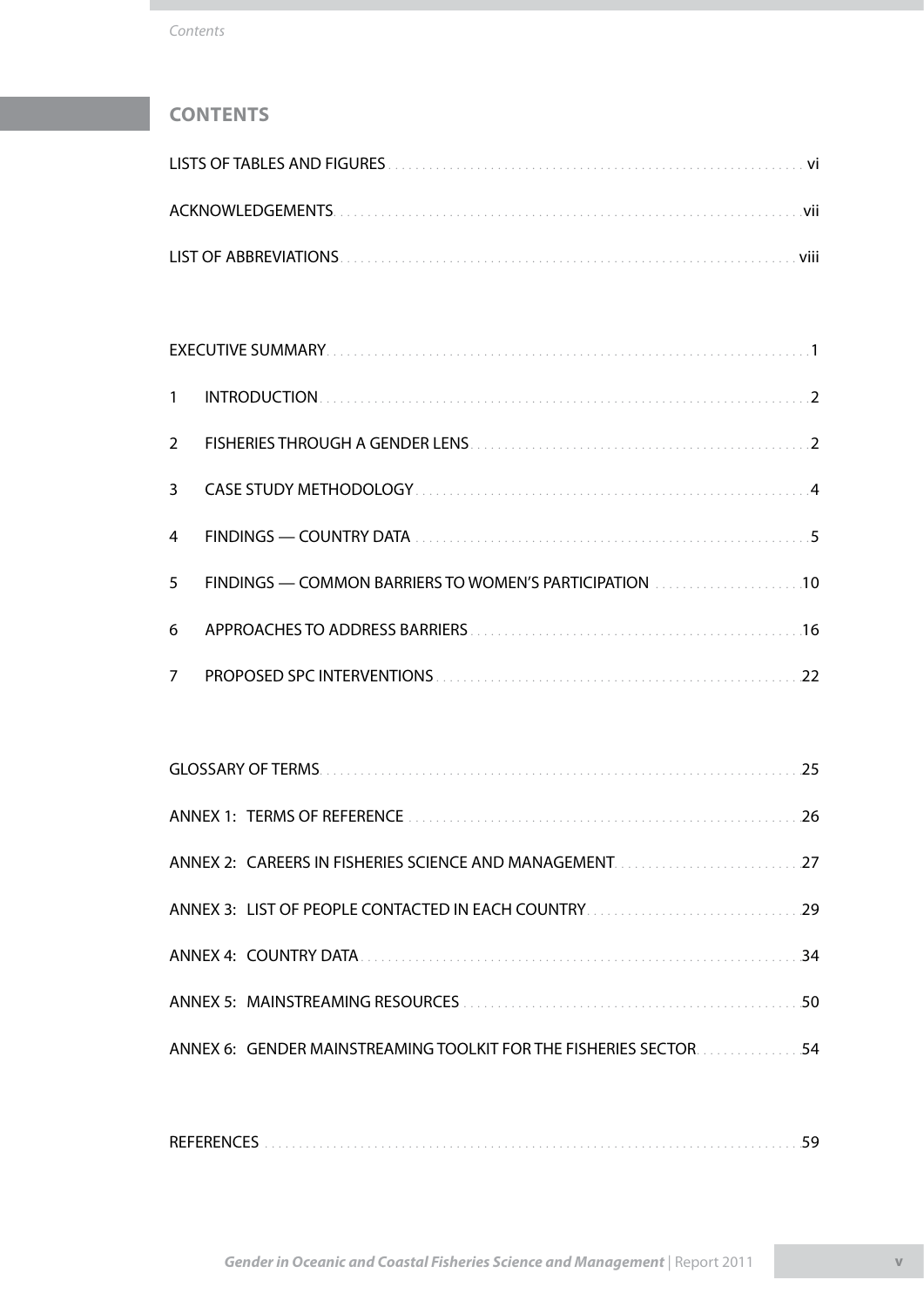# **list of tables**

| Table 1 Gender breakdown for staff working in the fields of fisheries science,                                 |
|----------------------------------------------------------------------------------------------------------------|
| management and conservation in the case study countries                                                        |
| Table 2 Sex disaggregated staffing levels in the government fisheries institutions                             |
| in Tonga, Marshall Islands and Solomon Islands                                                                 |
| Table 3 Changista School and Table 3 and Table 3 and Table 3 and Table 7 and Table 7 and Table 7 and Table 7 a |
| Table 4 <b>Summult Common barriers to women's participation in fisheries</b>                                   |

### **Annex Tables**

| Table A-1<br>Careers in fisheries science and management                                |
|-----------------------------------------------------------------------------------------|
| Table A-2<br>Stakeholder contacts in the Solomon Islands, Marshall Islands and Tonga    |
| Table A-3<br>SPC contacts and others                                                    |
| Table A-4<br>Summary of staff in the Ministry of Fisheries and Marine Resources,        |
| Solomon Islands                                                                         |
| Table A-5<br>Staff levels in the Ministry of Fisheries and Marine Resources,            |
| Solomon Islands                                                                         |
| Science and management staff gender breakdown, Solomon Islands NGOs<br>Table A-6        |
| Enrolment in Solomon Island schools 2005<br>Table A-7.                                  |
| Table A-8<br>MIMRA staff                                                                |
| A breakdown of staff of MIMRA<br>Table A-9                                              |
| Table A-10.<br>Republic of the Marshall Islands Environment Protection Authority staff  |
| Table A-11.<br>Marshall Islands Conservation Society staff breakdown                    |
| Table A-12.<br>Staff of the Pan Pacific Foods Inc. Tuna Loining Plant, Marshall Islands |
| Table A-13.<br>Marshall Islands School Statistics on graduating students, 2005          |
| Table A-14.<br>Tertiary scholarships awarded in Marshall Islands, 2000 to 2005          |
| Table A-15.<br>Summary of Tonga Fisheries Division staff                                |
| Table A-16.<br>Breakdown of staffing levels in the Tonga Fisheries Division             |
| Table A-17.<br>Internet resources                                                       |
| Table A-18.<br>Checklist of questions                                                   |
|                                                                                         |

# **list of figures**

- Figure 1. . . . . . . . . Percentage of males and females in fishery science and management, including observers
- Figure 2 . . . . . . . . Percentage of males and females in fishery science and management, excluding observers
- Figure 3 . . . . . . . . SPC training to staff of fisheries offices from Solomon Islands, Marshall Islands and Tonga in 2010

### **Annex figures**

- Figure A-1. . . . . . . Gender breakdown of staff working in the government fisheries institution, as well as marine science staff at government environment institutions and NGOs in Solomon Islands
- Figure A-2. . . . . . Gender breakdown of staff working in the government fisheries institution, as well as marine science staff at government environment institutions and NGOs in Marshall Islands
- Figure A-3. . . . . . . Gender breakdown of staff working in the government fisheries institution, as well as marine science staff at government environment institutions and NGOs in Tonga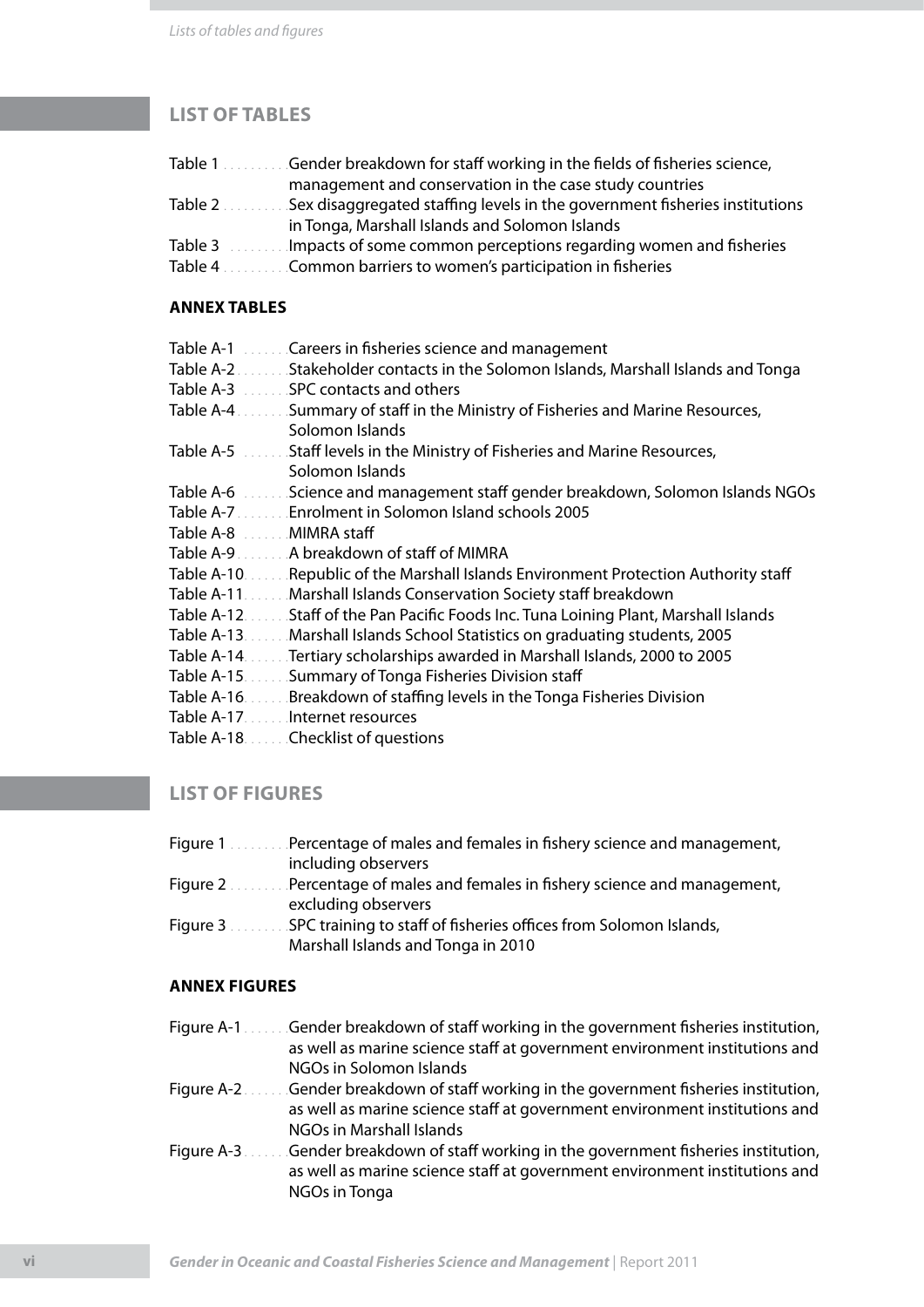# **ACKNOWLEDGEMENTS**

This study would not have been possible without input from fisheries sector stakeholders in Solomon Islands, Marshall Islands and Tonga. We thank you all for sharing your time and knowledge with us. We are grateful to Chris Ramofafia and Ferral Lasi of the Solomon Islands Department of Fisheries and Marine Resources; Glen Joseph, Berry Muller, Florence T. Edwards and Candice Guavis of the Marshall Islands Ministry of Marine Resources; and Sione Vailala Matoto and Mele Tauati of the Tonga Fisheries Division. Tenkyu tru, Kommol tata and Malo au'pito for your hospitality, time, staff and resources in support of our field work. In addition, Agnetha Vave Karamui (Solomon Islands), Atelaite Lupe Matoto (Tonga) and Deborah Barker-Manase (Marshall Islands) from their government environment institutions were most cooperative.

Thanks also to the environmental NGOs, including Worldfish, The Nature Conservancy, the World Wildlife Fund for Nature, the Solomon Islands Development Trust, the Tonga Trust, the Civil Society Forum of Tonga and the Marshall Islands Conservation Society for providing information on their staffing and work programmes.

Many thanks to the education departments and curriculum units, government training councils and units, and scholarships offices for the data on education and scholarships.

To the staff and students of academic institutions — secondary schools, tertiary colleges and the USP campuses — thank you for sharing your thoughts and information on courses, student enrolments and training programmes.

Cynthia Bandiola and Romeo Reimers of Pan Pacific Foods Inc., we thank you for providing us with an education about the staff and operations of a tuna loining plant.

We acknowledge the assistance of development organisations: the Australian and New Zealand High Commissions for information on scholarships, and the Japan International Cooperation Agency for the gender profiles, scholarships information, and reports on gender-related projects.

At the regional level we would like to thank staff from the Secretariat of the Pacific Community and the Pacific Islands Forum Fisheries Agency. We acknowledge particularly the expertise of Lindsay Chapman, Ian Bertram and Brigitte Leduc in guiding our efforts with patience and diligence.

The full list of those who have assisted with this study is included in Annex 3.

Patricia Tuara and Kelvin Passfield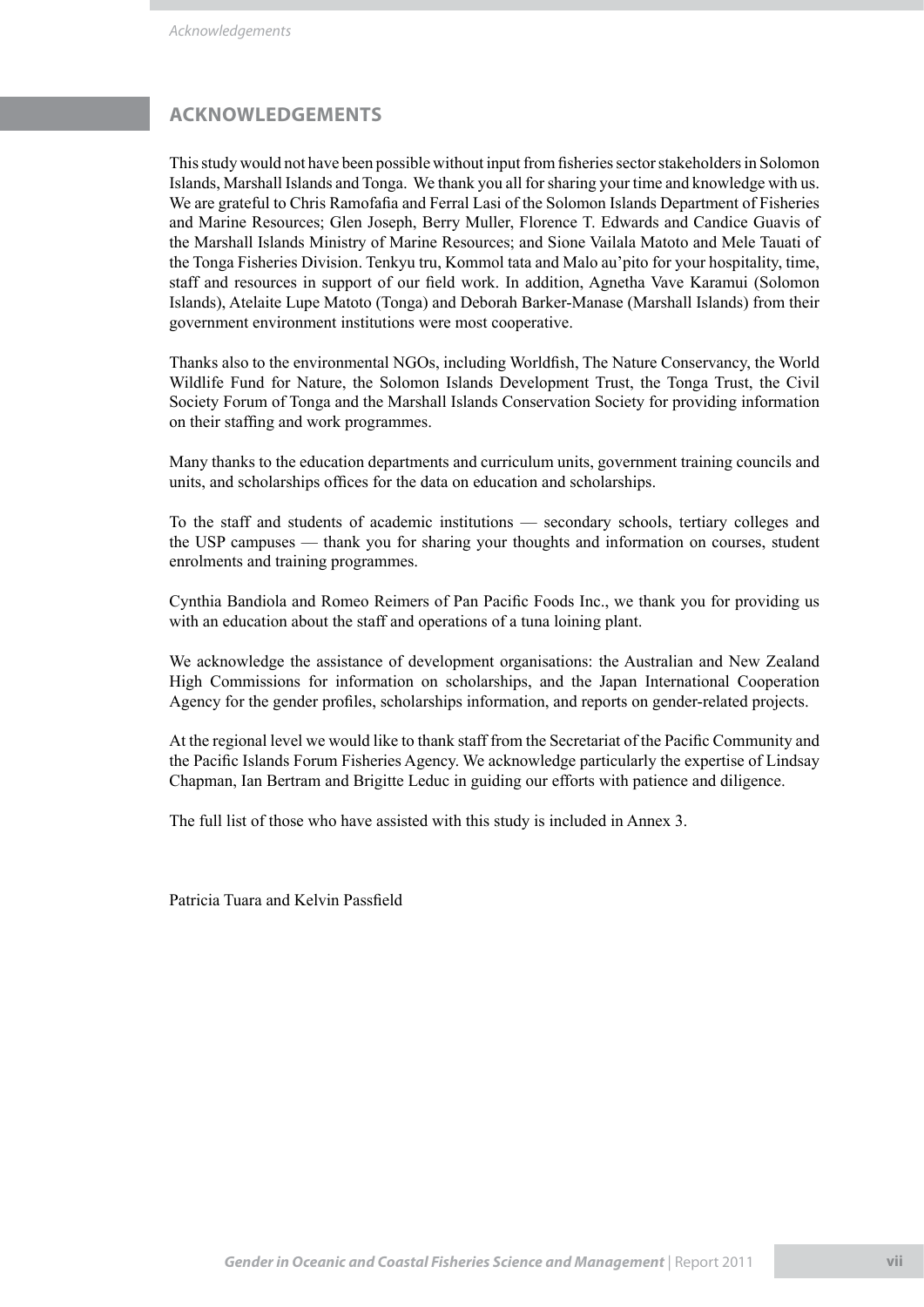*List of abbreviations*

# **LIST OF ABBREVIATIONS**

| CMI College of the Marshall Islands                                                                               |
|-------------------------------------------------------------------------------------------------------------------|
| EEZ. exclusive economic zone                                                                                      |
| FFA  Forum Fisheries Agency                                                                                       |
| FIAT Manufacture  Fishing Industry Association of Tonga                                                           |
| FSM Federated States of Micronesia                                                                                |
| HACCP <b>Manufation</b> hazard analysis and critical control points                                               |
| HoF Heads of Fisheries                                                                                            |
| IT. information technology                                                                                        |
| JICA Japan International Cooperation Agency                                                                       |
| MAFFF Ministry of Agriculture & Food, Forests & Fisheries (Tonga)                                                 |
| MCS. monitoring, control and surveillance                                                                         |
| MICS  Marshall Islands Conservation Society                                                                       |
| MIMRA Marshall Islands Marine Resources Authority                                                                 |
| NGOs. non-governmental organisations                                                                              |
| NZHC <b>Matter Communist Property</b> NZHC Matter Commission                                                      |
| RMI. Republic of the Marshall Islands                                                                             |
| RMIEPA. Republic of the Marshall Islands Environmental Protection Authority                                       |
| SciCOFish Scientific support for the management of coastal and oceanic fisheries<br>in the Pacific Islands region |
| SPC. Secretariat of the Pacific Community                                                                         |
| SPREP Secretariat of the Pacific Regional Environment Programme                                                   |
| UNDP United Nations Development Programme                                                                         |
| USP University of the South Pacific                                                                               |
| WCPFC Western and Central Pacific Fisheries Commission                                                            |
| WWF World Wildlife Fund for Nature                                                                                |
|                                                                                                                   |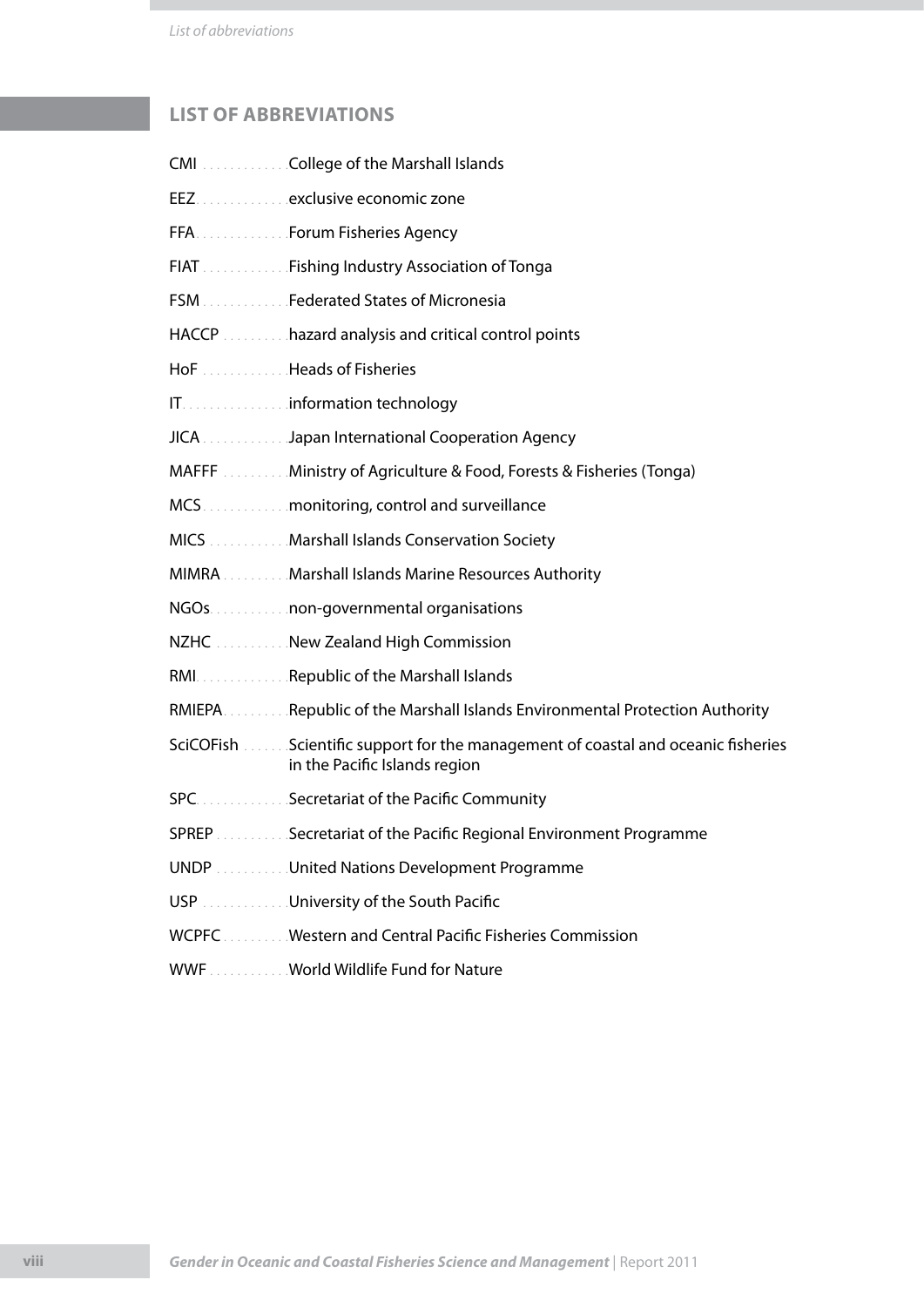# **EXECUTIVE SUMMARY**

The purpose of this study is to benchmark the current situation with regard to women's participation in the science and management of oceanic and coastal fisheries in the Pacific region, and make recommendations on how this might be made more equitable. The study was commissioned for the SciCOFish Project (Scientific support for management of coastal and oceanic fisheries in the Pacific Islands) funded by the tenth European Development Fund.

To gain an overview of the participation of women in fisheries science and management in the Pacific Islands, case studies were undertaken in three countries: Solomon Islands (Melanesia), Marshall Islands (Micronesia), and Tonga (Polynesia). In each country a gender analysis was completed for the fisheries science and management sector. The quantitative and qualitative information on the current situation, including identification of barriers to participation, is the basis for the recommendations for Secretariat of the Pacific Community (SPC) support.

As expected, the study showed that there are more men than women employed in the fisheries science and management sector. The case studies in Solomon Islands, Tonga and Marshall Islands show that women comprise 18% of the total number of staff working in this sector in government fisheries, environmental institutions and environmental non-governmental organisations (NGOs). If fishing vessel observers — work that is always likely to be heavily dominated by men — are removed from the calculation, women's participation increases to 25% of the total.

In contrast, the percentage of women employed in administrative and clerical roles in government fisheries exceeds 60%.

While each of the three countries studied is unique and has its own specific barriers affecting the participation of women in fisheries science and management, there were a number of commonalities, mostly based around societal perceptions that:

- the traditional role of women is that of home makers and caregivers, with the resultant extra obligations placed on woman who are also pursuing a career; •
- fisheries in general and science and management in particular are technological fields best suited to men, whereas women who may pursue a career in science are more suited to employment in teaching, health or other fields generally dominated by women. •

In order to overcome barriers, we need to change these perceptions.

There are three ways to increase women's participation in fisheries. The first is by raising the profile of fisheries as a potential career as well as the profile of women already working in the sector; the second is by providing a support network; and the third is by strengthening the institutional level (work environment and conditions).

A list of recommended interventions that could be undertaken to make a career in fisheries science and management more accessible to women and thereby improve the gender balance in the sector is given in this report. SPC's SciCOFish Project can play a role in assisting countries to implement many of these interventions. Some would require collaboration between SPC divisions and other national and regional institutions.

Women who have an aptitude and desire for a career in fisheries science and management need to know that this is in fact a perfectly reasonable option for them, and equal opportunities need to be made available for them to choose it.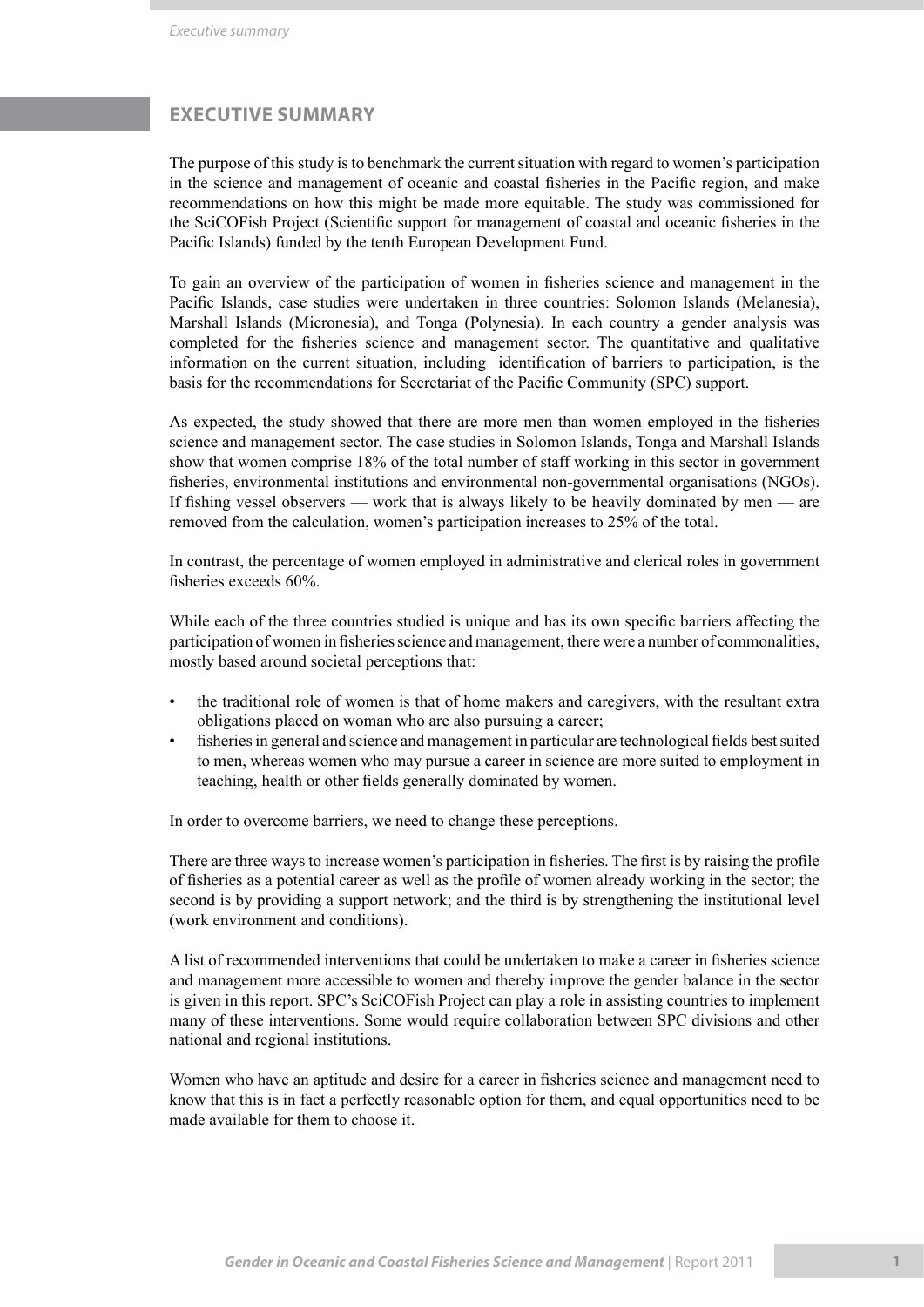# **1 INTRODUCTION**

The SciCOFish Project is funded under the tenth European Development Fund (EDF 10) and commenced in July 2010. The **overall objective** of this project is the conservation and sustainable use of coastal and oceanic fisheries resources in the Pacific-ACP (African, Caribbean and Pacific Group of States) region, while the **project purpose** is to provide a reliable and improved scientific basis for management and decision making in oceanic and coastal fisheries. The **gender objective** of the project is to increase the benefits from the fishery sector for women by creating an environment of equal opportunity for the participation of men and women in different components of oceanic and coastal fisheries science and management.

The Gender in Oceanic and Coastal Fisheries Science and Management study reported on here was commissioned by the SciCOFish Project.

The scope of the study includes:

- conducting a literature review of gender roles in the fisheries sector in the Pacific region; •
- collecting information from sector stakeholders currently working in fisheries science and management (public sector, private sector, NGOs, academic institutions); •
- identifying and assessing factors that form barriers for women's participation in these sectors; •
- identifying specific approaches to address barriers, and identifying specific interventions in each country; •
- reporting back to stakeholders in each country; •
- producing a report, and a gender mainstreaming toolkit. •

The complete terms of reference can be found in Annex 1.

The consultancy team of Patricia Tuara Demmke and Kelvin Passfield was assisted by local consultant, Kristina Fidali-Hickie (Solomon Islands).

# **2 FISHERIES THROUGH A GENDER LENS**

It is generally accepted that balanced, equitable and sustainable development of the fisheries sector must take all social groups into account. However, studies have shown that the role of women in the sector has, for a long time, gone unrecognised and their voice is rarely heard by managers, policy makers and legislators (Maetala 2009; Novacek, Fitzpatrick and Roach-Lewis 2009). The lack of recognition and representation is not only unfair, but it also leads to an incomplete understanding of how the sector as a whole operates and functions (MRC 2006).

Recent studies show that women are an integral and important part of the fisheries' workforce, and their dominance (in numbers) in the processing sector is well known.<sup>1</sup>

Formulating the measures necessary to redress gender imbalance requires knowledge about why issues relating to gender are neglected, and why the role and position of women in fisheries is an important issue.

<sup>&</sup>lt;sup>1</sup> See Pacific Islands tuna and gender issue studies by Sullivan and Ram-Bidesi 2008, Tuara-Demmke 2006, Tuara and Nelson 2000, Vunisea 2006 and Wichman 2001.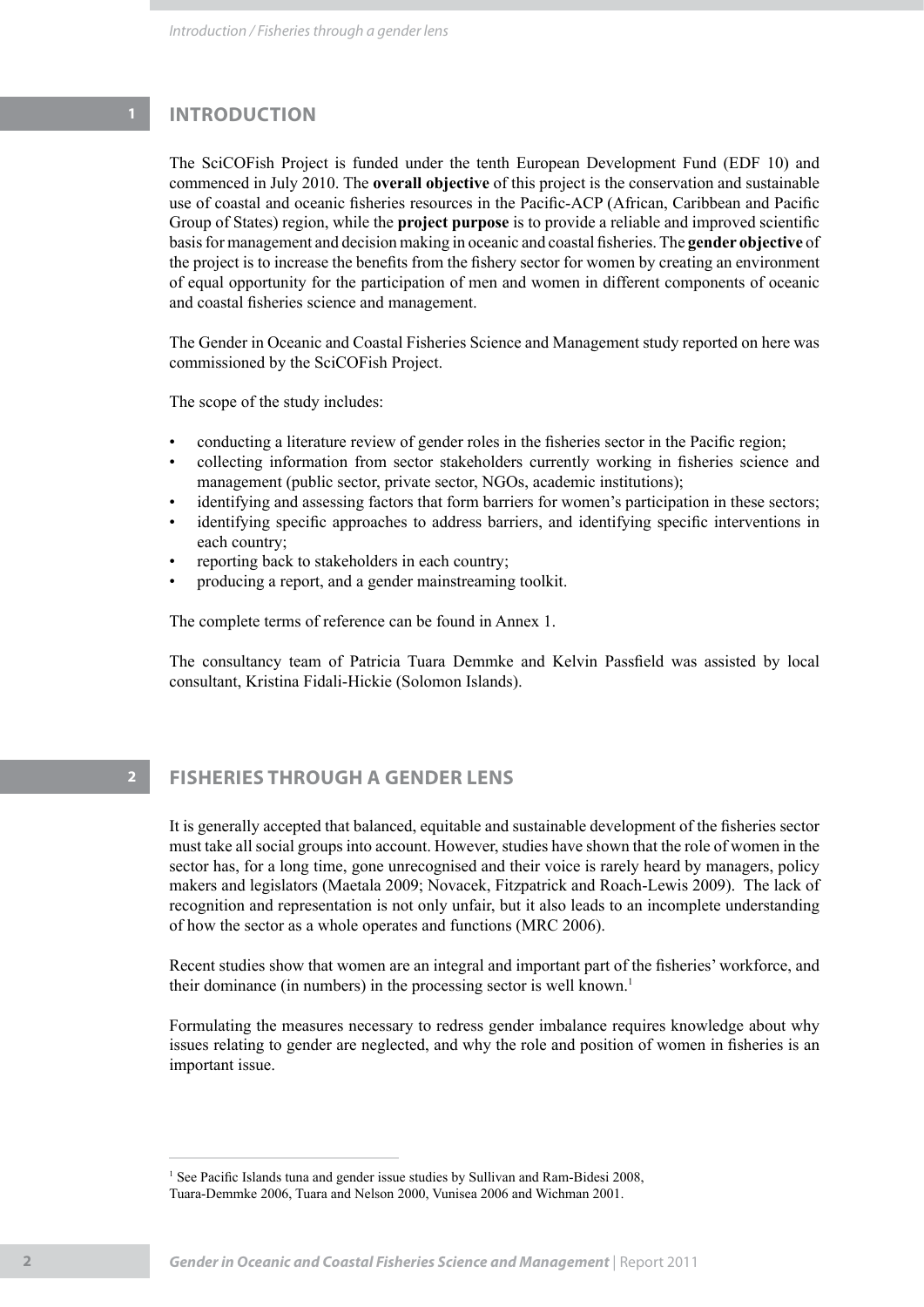### **Why are gender issues neglected?**

Gender issues have been neglected for several reasons, including the following:

- a belief that fishing and fisheries are primarily the domain of men; •
- the concept of fisheries as largely limited to direct fishing activities; •
- the gender stereotype of women as being physically weak and therefore unsuited to the physical demands of fishing; •
- the gender stereotype that women are not technically minded; •
- the fact that there are disproportionately few women in fisheries departments and in academia. •

### **Why are gender issues in fisheries important?**

In addition to the obvious concerns about fairness, equal opportunity and discrimination, there are other reasons why effective and efficient development of Pacific Island oceanic and coastal fisheries must take the role of women in the sector into account. These are listed below.

- Women make significant contributions to fishery-related activities other than fishing. They 1. play a major role in processing fish and fishery products, as well as in marketing. While these roles may be different from those of men, they are integral parts of the industry, and ignoring these activities means ignoring a large portion of the sector.
- The different work done by women generates different kinds of knowledge. Only with 2. knowledge of both women's and men's opinions and expertise can we understand the fishery sector in its entirety, and manage its development appropriately.
- The under-representation of women in decision making takes away a large portion of the 3. available pool of expertise — from both the government and the community. Studies have shown that having more women in an organisation leads to better cooperation among team members and facilitates the decision-making process (Woolley, Chabris and Pent 2010). This might be because mixed teams of men and women are better than single-sex groups at solving problems and spotting external threats (The Economist 2006). Studies have also suggested that women are often better than men at building teams and communicating (ibid. 2006).

### fisheries science AND MANAGEMENT IN THE PACIFIC

In the context of this report, fisheries science refers to the academic discipline of understanding fisheries, and it draws on (but is not exclusive to) the disciplines of oceanography, marine biology, marine conservation, ecology and population dynamics. Fisheries management draws on fisheries science and other disciplines in order to find ways to protect fishery resources so that sustainable exploitation is possible. The line dividing fisheries science and fisheries management is blurred, especially in the Pacific, where the few qualified staff available are usually called on to work in both areas.

Therefore, it was necessary to incorporate numbers of participants in fisheries science and management into a single category for some aspects of the analysis, rather than trying to report on them as separate categories. These staffing positions include: fisheries research officers involved in surveys of inshore and offshore fishery resources; aquaculture research officers; fisheries economists; policy and legal officers; post harvest specialists; and marine conservationists. 2

<sup>&</sup>lt;sup>2</sup> A glossary of fisheries and gender terms used in this report is included in this report, and a more complete list of occupations in fisheries science and management is given in Annex 2.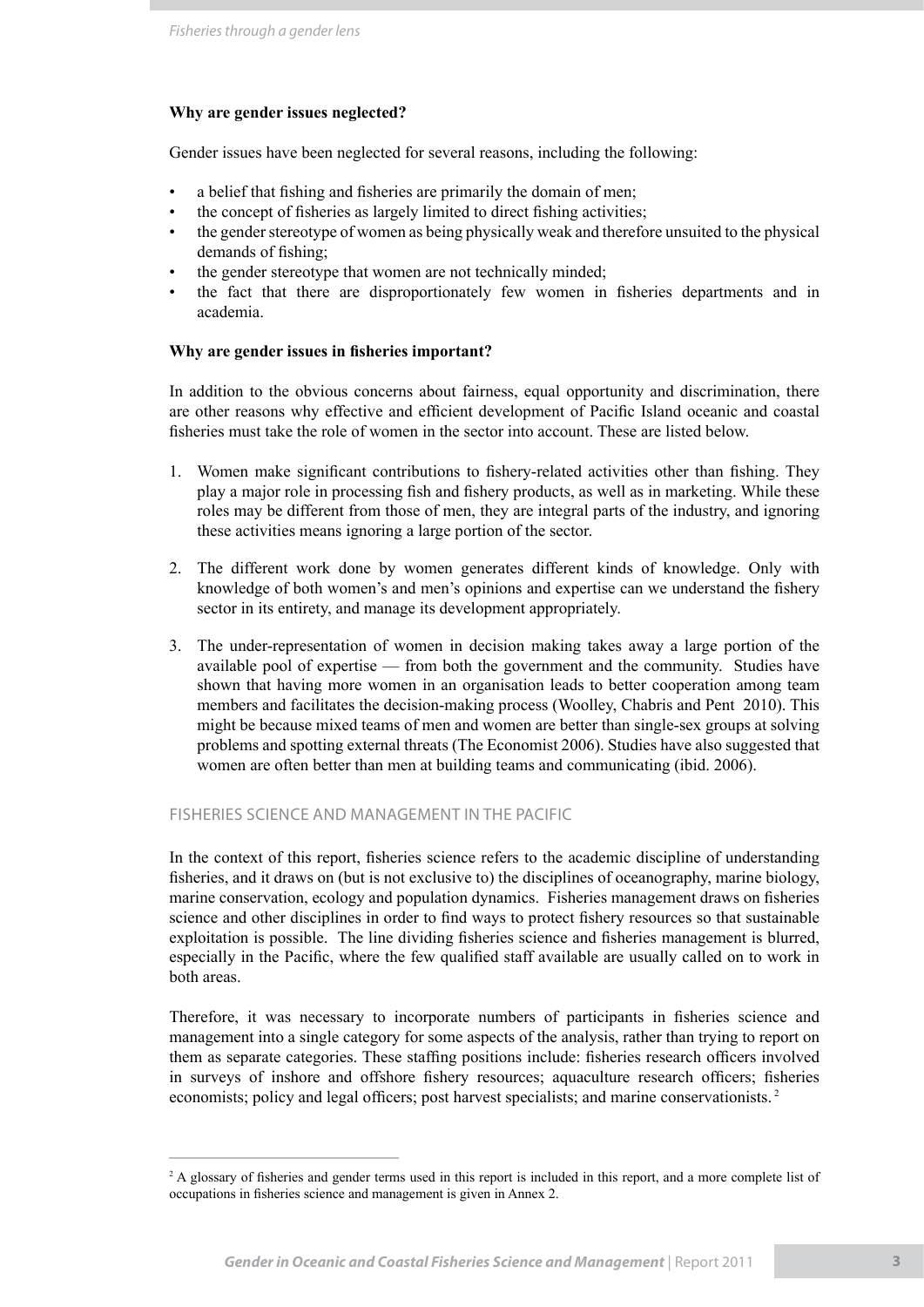The University of the South Pacific (USP), with its main campus in Suva, Fiji, offers both a Marine Science and a Marine Affairs degree. The USP website<sup>3</sup> indicates that their graduates obtain employment in a number of sectors, including:

- government fisheries agencies, including national fisheries departments (fisheries research, management, policy, marine surveillance and enforcement, extension); •
- other government departments, including environment, education, foreign affairs, policy, justice, planning, shipping  $&$  trade, tourism, mineral resources, energy); •
- fishing, aquaculture and fish processing industries; •
- national and regional natural resources management agencies (such as SPC, the Forum Fisheries Agency [FFA], and the Secretariat of the Pacific Regional Environment Programme [SPREP]); •
- conservation organisations and non-governmental organisations (NGOs). such as the World Wildlife Fund for Nature (WWF), the Foundation of the people of the South Pacific International, the Wildlife Conservation Society and the International Union for Conservation of Nature; •
- research institutions; •
- education (school and university); •
- tourism industry; •
- private sector (environmental consultants, industry scientists and managers); •
- NGO lobbyists and regional organisations; •
- coastal area managers and developers. •

Annex 2 has a more detailed list of possible careers.

# **3 CASE STUDY METHODOLOGY**

A literature and Internet search of gender mainstreaming methodologies, gender in fisheries and gender in fisheries science and management was carried out in preparation for the research. An additional search was carried out for the production of the resources listed in Annex 5 and the mainstreaming toolkit in Annex 6.

Fieldwork in Solomon Islands, Marshall Islands and Tonga was carried out in November 2010. Annex 3 is a comprehensive list of persons contacted during the study. The research methodology includes interviews (formal and informal) with representatives from government, non-government organisations, the private sector, academia, development agencies, and regional organisations.

To examine a possible bias caused by education opportunities, information on scholarships was collected from the relevant government departments, as well as information on school enrolment and curriculum from the education departments, and population data from the statistics departments.

Focus group sessions were held with a selection of male and female staff at the fisheries divisions, as well as a selection of final year male and female science high school students.

Prior to departure from each country, a feedback session was conducted at the fisheries department, in which people who had been interviewed and other interested parties were invited to participate. This provided some feedback in the form of initial results of the in-country studies to the stakeholders, and also facilitated a final review and revision of in-country findings by the consultants.

Following the in-country fieldwork, data were analysed for the preparation of this report. A summary of results is in the next section and more information is in Annex 4.

<sup>&</sup>lt;sup>3</sup> See USP website http://www.usp.ac.fj/index.php?id=4228#c5675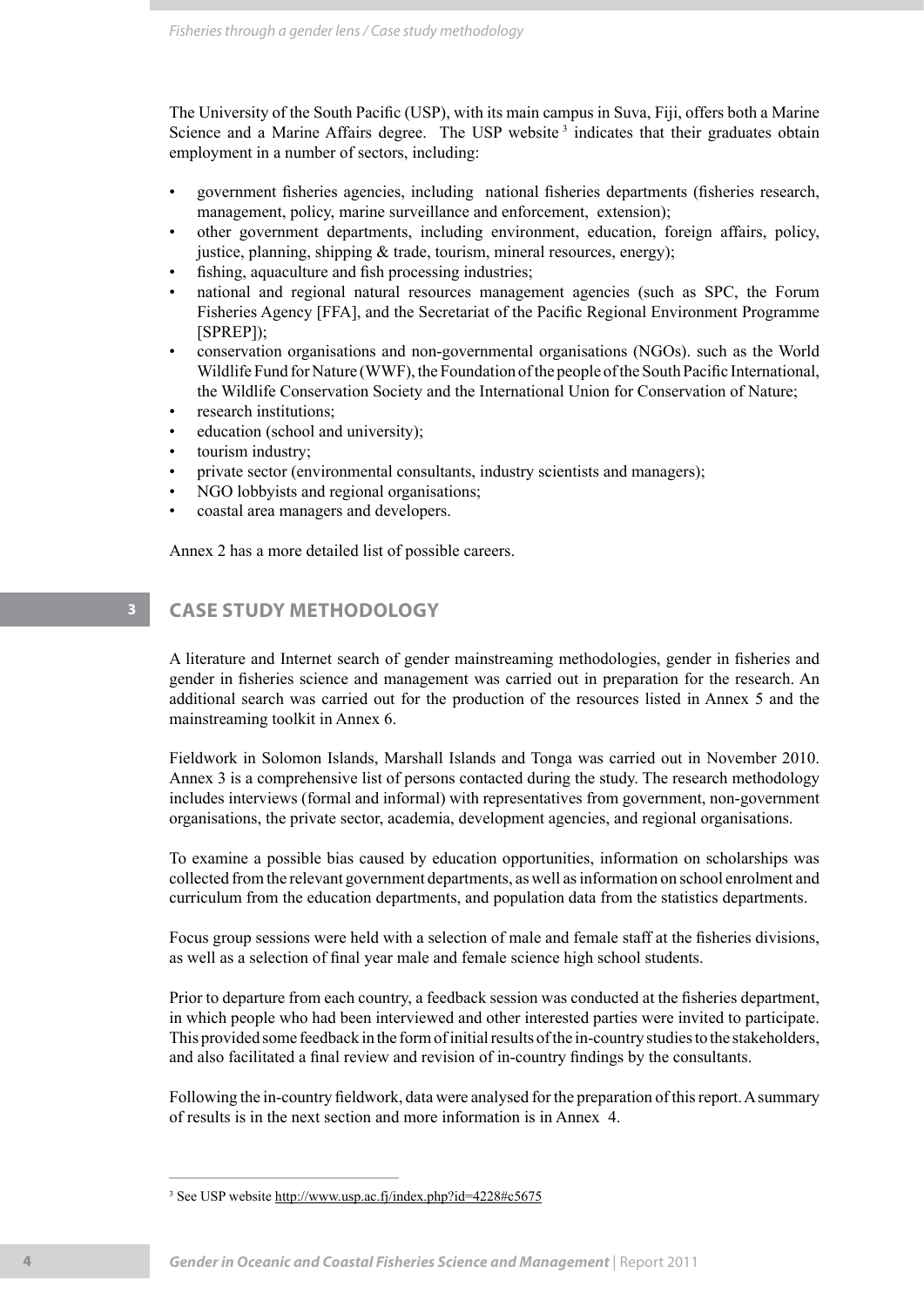# **4 FINDINGS — COUNTRY DATA**

## **4.1 Gender balance in fisheries science and management**

The gender balance of personnel working in fisheries science and management in the Pacific region is heavily weighted towards men. The average percentage of female staff working in the sector in the three case study countries, including observers on fishing vessels, is 18% (Figure 1).



If observers are removed from the calculation, the average increases to 25% (Figure 2).

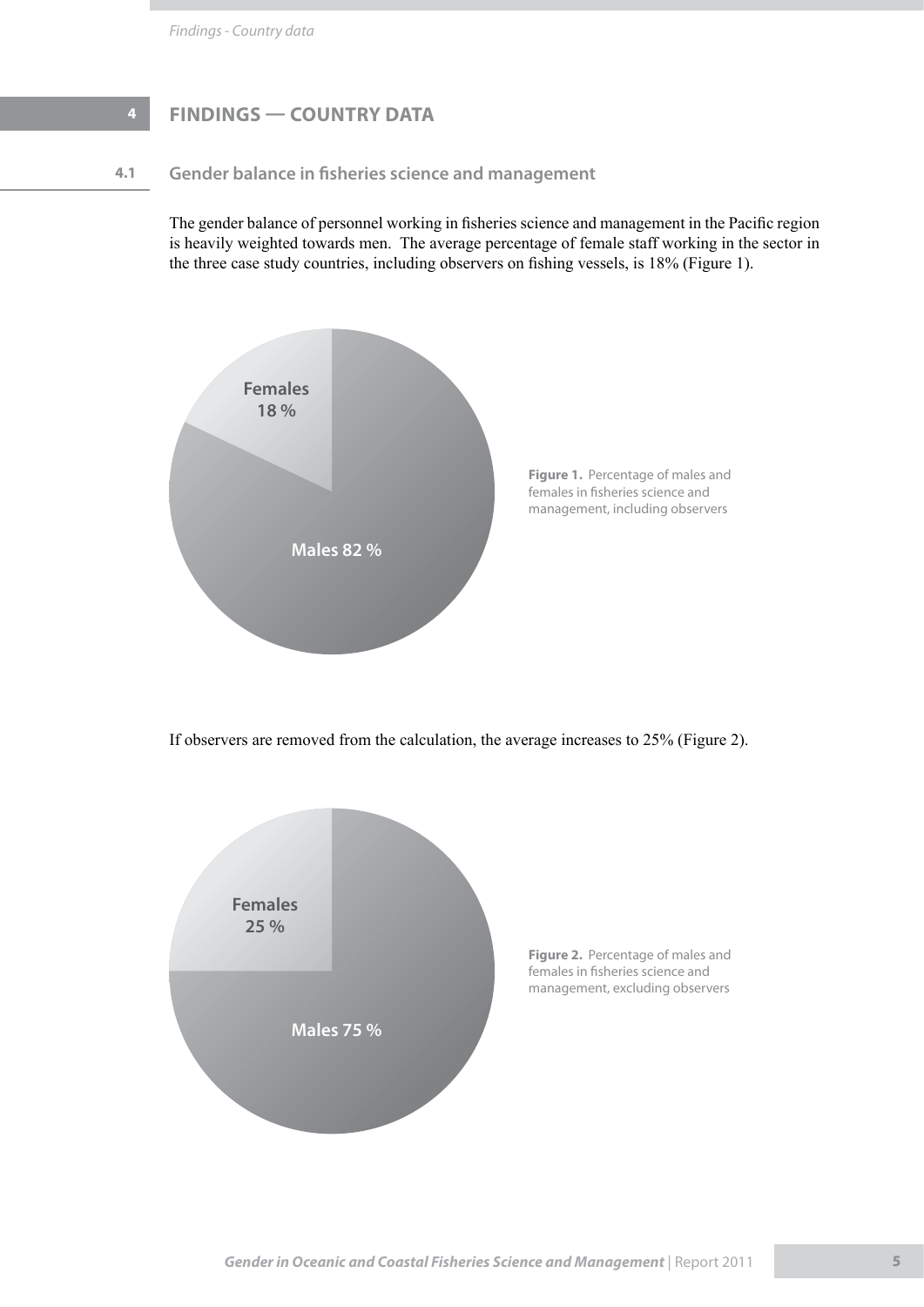### country data

The findings above are based on the information collected in each of the three countries, which is summarised in this section. Annex 4 contains more detailed country-specific data relating to employment numbers, education and scholarship figures, as well as information on barriers to participation.

### **Solomon Islands**

- There are fewer girls than boys enrolled in schools, starting with 47% in year 1 (age six), and decreasing to 32% by the end of high school. There is also a relatively low number of girls in form 6 science classes. According to data from 2001 to 2011, young women received only 30% of the scholarships awarded for tertiary education. •
- In the government fisheries agency, women comprise 14% of all staff, and make up 11% and 12% of the staff working in fisheries science and fisheries management respectively. Fisheries science in particular has only two women staff, both with a Bachelor of Arts in Marine Affairs (a marine management degree). There are no women in the Ministry of Fisheries and Marine Resources who hold a science degree at the present time. There are also no women in senior management positions. •
- Representation of women is more favourable in the government's environment agency. Of the five staff working at the professional level on the marine conservation aspects of the Coral Triangle initiative, three, or 60%, are women with science degrees. •
- In four NGOs based in Solomon Islands, the percentage of women employees working in fisheries science and management averages 44%. •
- Solomon Islands women are starting to enter non-traditional areas of work, such as observers and tuna taggers on board fishing vessels. •
- Private sector tuna processing in Solomon Islands mostly employs women as unskilled labour. There is just one local woman with a degree working as a trainee, currently in trans-shipment, for a local private sector fishing company. There are seven Solomon Islanders with degrees working for the tuna cannery, one woman and six men. •

### **Marshall Islands**

- Although dropout rates for girls are higher than for boys at primary and secondary levels, girls do better at the tertiary level.<sup>4</sup> From 2000 to 2005, women outnumbered men in the awarding of scholarships. More women than men pursue postgraduate studies. •
- Women comprise 13% of the staff working for the Marshall Islands Marine Resources Authority, MIMRA. This figure includes two women out of the six members of the Board of Directors. Of staff carrying out scientific work, 20% are women and of staff carrying out management work, 35% are women. •
- In MIMRA there are two women in positions of responsibility at the senior middle management level — one is the Chief of Oceanic and Industrial Affairs, and the other is the Chief of Inshore Coastal and Community Services. With the support of the Executive and Deputy Directors, the two chiefs are in charge of a mostly male staff for all coastal and oceanic work. •

<sup>4</sup> Chutaro and Heine 2003 explore the underlying issues affecting education in the Marshall Islands.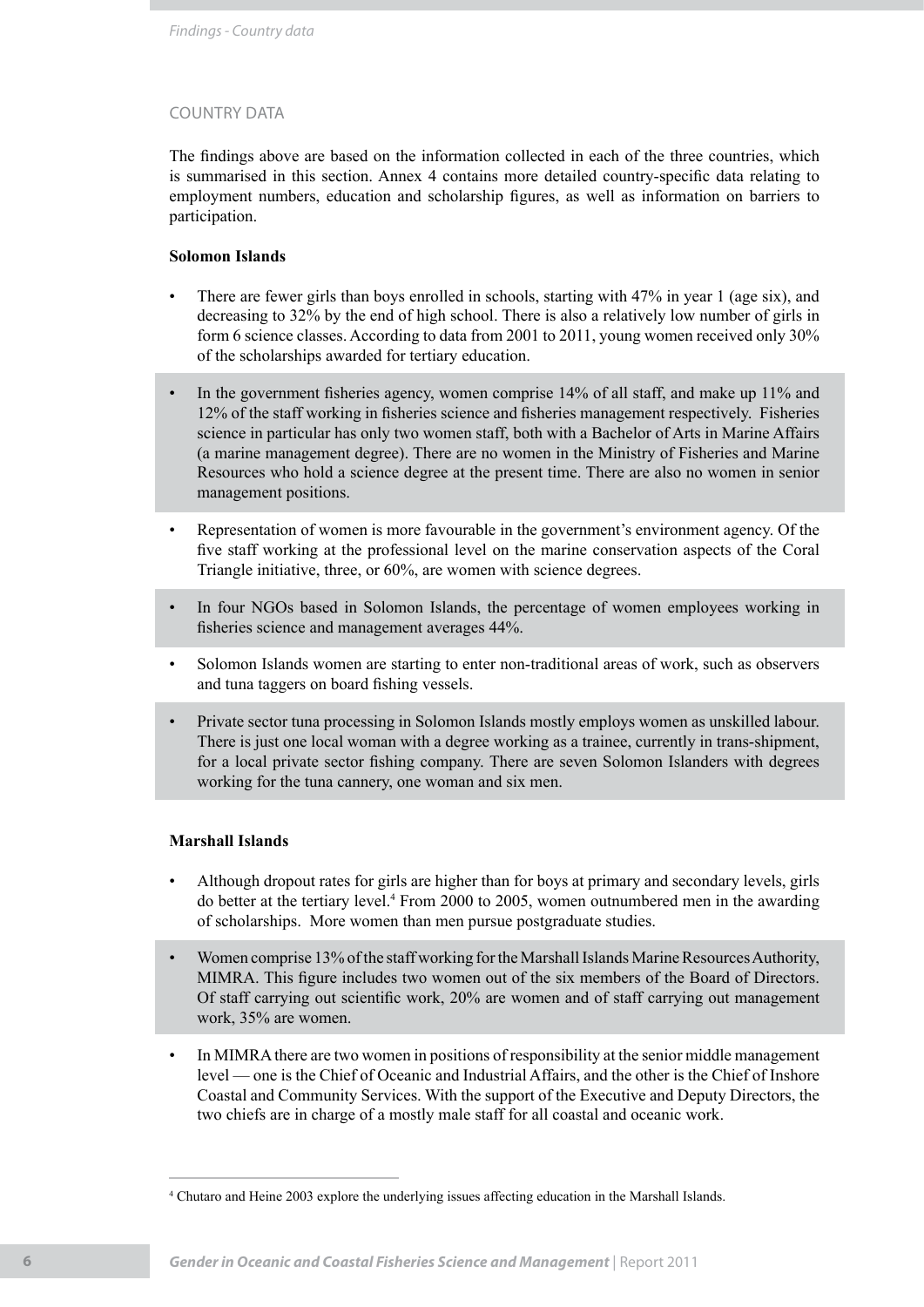- Gender numbers are more favourable in semi-government where the Republic of the Marshall Islands Environmental Protection Authority (RMIEPA) is headed by a woman, and two of the five board members are women. However, only 20% of the staff working in fisheries science and management are women. •
- The environmental NGO, the Marshall Islands Conservation Society, has one woman among the seven technical staff (16%), but has three women sitting on the five-member Board of Directors. •
- The private sector employs a majority of women, but mainly for unskilled labour. In one tuna processing plant, women comprise 65% of total staff. The majority of the women are low paid workers who process the fish. There are some Marshallese men and women in management positions and conducting scientific work (laboratory analysis) and quality control but most of the staff in these positions are recruited from overseas, as few Marshallese have skills in these areas. •
- In terms of academic qualifications in MIMRA, of the women graduates four have a Bachelor of Marine Science and one a Bachelor of Marine Biology. Two of the five women are currently pursuing an MSc (one in cell research and one in marine biology) and two others are studying statistics at the USP-RMI campus. In the environmental field, the Manager of the RMI Environment Protection Authority, a woman, has a Bachelor of Management Studies in environment and management. •

### **Tonga**

- In high schools, girls and boys are approximately equal in terms of overall student numbers. However, in senior science subjects such as biology, physics and chemistry, there are significantly more girls. •
- Despite the dominance of young women in science, scholarship data since 2003 show that 41% of science scholarships have gone to young women, although they have received 55% of all scholarships. The largest proportion (39%) of young women pursuing science chose scholarships for medicine, dentistry and computing. •
- Women comprise 30% of the staff working for the Tonga fisheries division. In areas of work, women comprise 8% of staff in science and 35% of staff in fisheries management. There are no women in senior management positions, although there are women (with no tertiary qualifications) in charge of outer islands fish bases in Vava'u and Ha'apai. These positions are responsible for only one or two staff, and are relatively low in the public service grading system. •
- In the government environment agency, there are ten permanent staff (five women, five men) who work in marine and coastal conservation. One woman has an MSc, and the other four have a BSc. Three of the five men have diplomas, while the other two have no tertiary qualification. •
- None of the Tongan NGOs are currently involved directly in marine conservation, and none have staff with a marine-related qualification. •
- The private sector in Tonga is not particularly active at present. The most proactive local company is headed by a woman, who also plays a major role in the Tongan Chamber of Commerce. •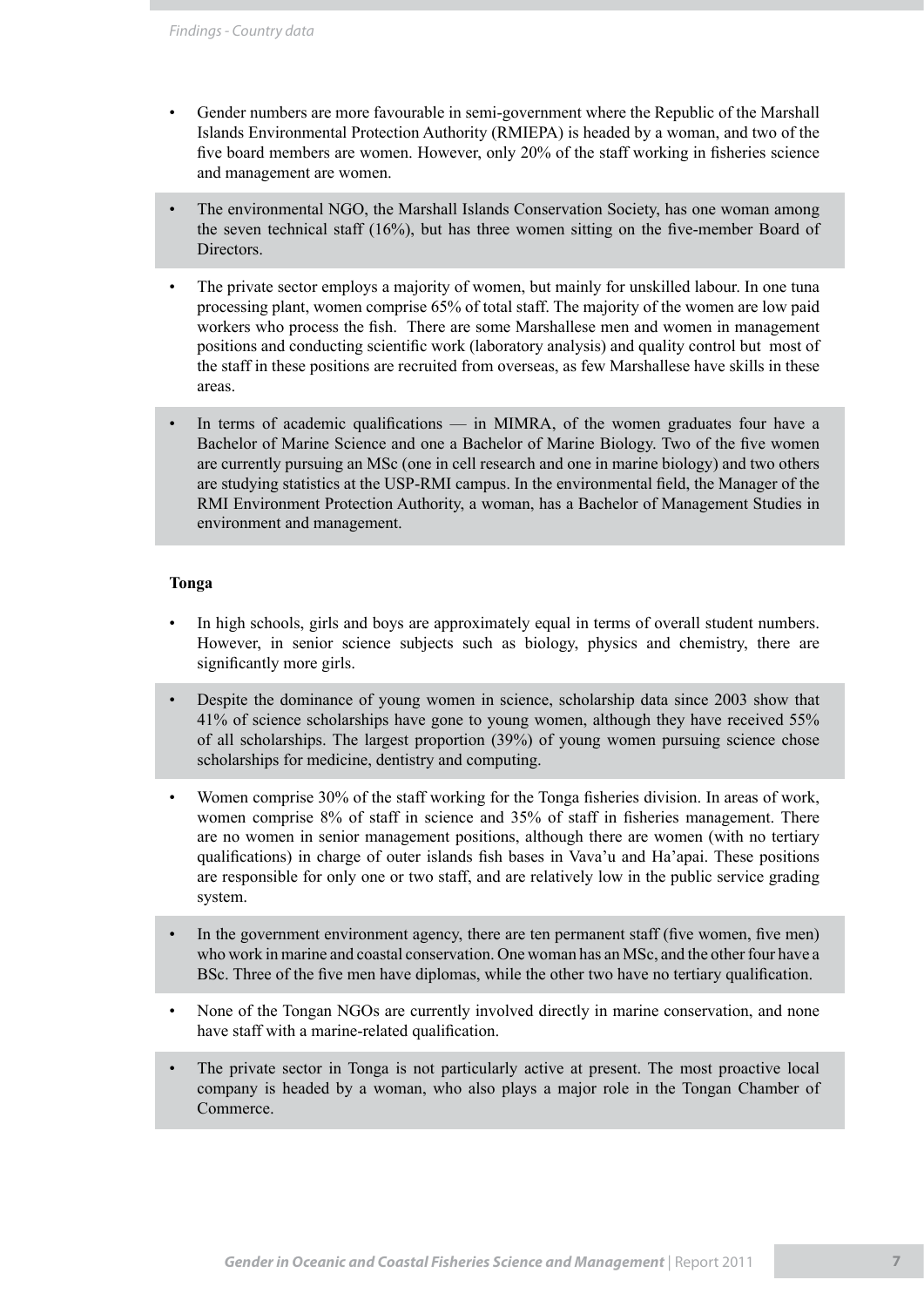### **4.2 Summary tables**

Table 1 provides information on the gender breakdown of staff working in fishery science and management for the three countries. Solomon Islands, with 21%, has the lowest percentage of females, followed by the Marshall Islands with 27% and Tonga with 30%.

These figures exclude the observers as in nearly all cases, while they have completed the regionally recognised observer training course, observers do not have tertiary qualifications.

Note that, although the figures for Tonga show a higher overall percentage of women, this is mainly due to the number of women working for the environment department (50% of staff working in the marine conservation sector).

**Table 1.** Gender breakdown for staff working in the fields of fisheries science, management and conservation in the case study countries

| <b>Country</b>                          |                | Solomon<br>Islands |    | Marshall<br>Islands |                |             |              | Tonga |             | <b>Totals</b> |    |                |  |
|-----------------------------------------|----------------|--------------------|----|---------------------|----------------|-------------|--------------|-------|-------------|---------------|----|----------------|--|
| <b>Total staff</b>                      |                | 162                |    | 139                 |                |             | 58           |       |             | 362           |    |                |  |
| Gender<br>breakdown                     | M              | F                  | %F | M                   | F              | %F          | M            | F     | %F          | M             | F  | %F             |  |
| <b>All agencies</b><br>combined         | 132            | 30                 | 19 | 117                 | 22             | 16          | 43           | 21    | 33          | 292           | 73 | 20             |  |
| <b>Govt Fisheries</b>                   | 120            | 19                 | 14 | 92                  | 14             | 13          | 38           | 16    | 30          | 250           | 49 | 16             |  |
| Management                              | 38             | 5                  | 12 | 13                  | $\overline{7}$ | 35          | 11           | 6     | 35          | 62            | 18 | 23             |  |
| Science/Res                             | 17             | $\overline{2}$     | 11 | 8                   | $\overline{2}$ | 20          | 12           | 1     | 8           | 37            | 5  | 12             |  |
| Observers                               | 61             | 6                  | 9  | 33                  | $\Omega$       | $\mathbf 0$ | 6            | 0     | $\mathbf 0$ | 100           | 6  | 6              |  |
| Admin                                   | 3              | 5                  | 63 | $\mathbf 0$         | 3              | 100         | 8            | 9     | 53          | 11            | 17 | 61             |  |
| Other*                                  | 1              | $\mathbf{1}$       | 50 | 38                  | $\overline{2}$ | 5           | $\mathbf{1}$ | 0     | $\mathbf 0$ | 40            | 3  | $\overline{7}$ |  |
| <b>Environment</b><br>marine staff      | $\overline{2}$ | 3                  | 60 | 19                  | $\overline{7}$ | 27          | 5            | 5     | 50          | 26            | 15 | 37             |  |
| <b>NGO marine staff</b>                 | 10             | 8                  | 44 | 6                   | $\mathbf{1}$   | 14          | $\mathbf 0$  | 0     | $\mathbf 0$ | 16            | 9  | 36             |  |
| <b>Total sci and mgt</b><br>only        | 67             | 18                 | 21 | 46                  | 17             | 27          | 28           | 12    | 30          | 141           | 47 | 25             |  |
| <b>Total sci and mgt</b><br>+ observers | 128            | 24                 | 16 | 79                  | 17             | 18          | 34           | 12    | 26          | 241           | 53 | 18             |  |

\* Other refers to other support positions such as fish market staff, maintenance staff, drivers and boat crew.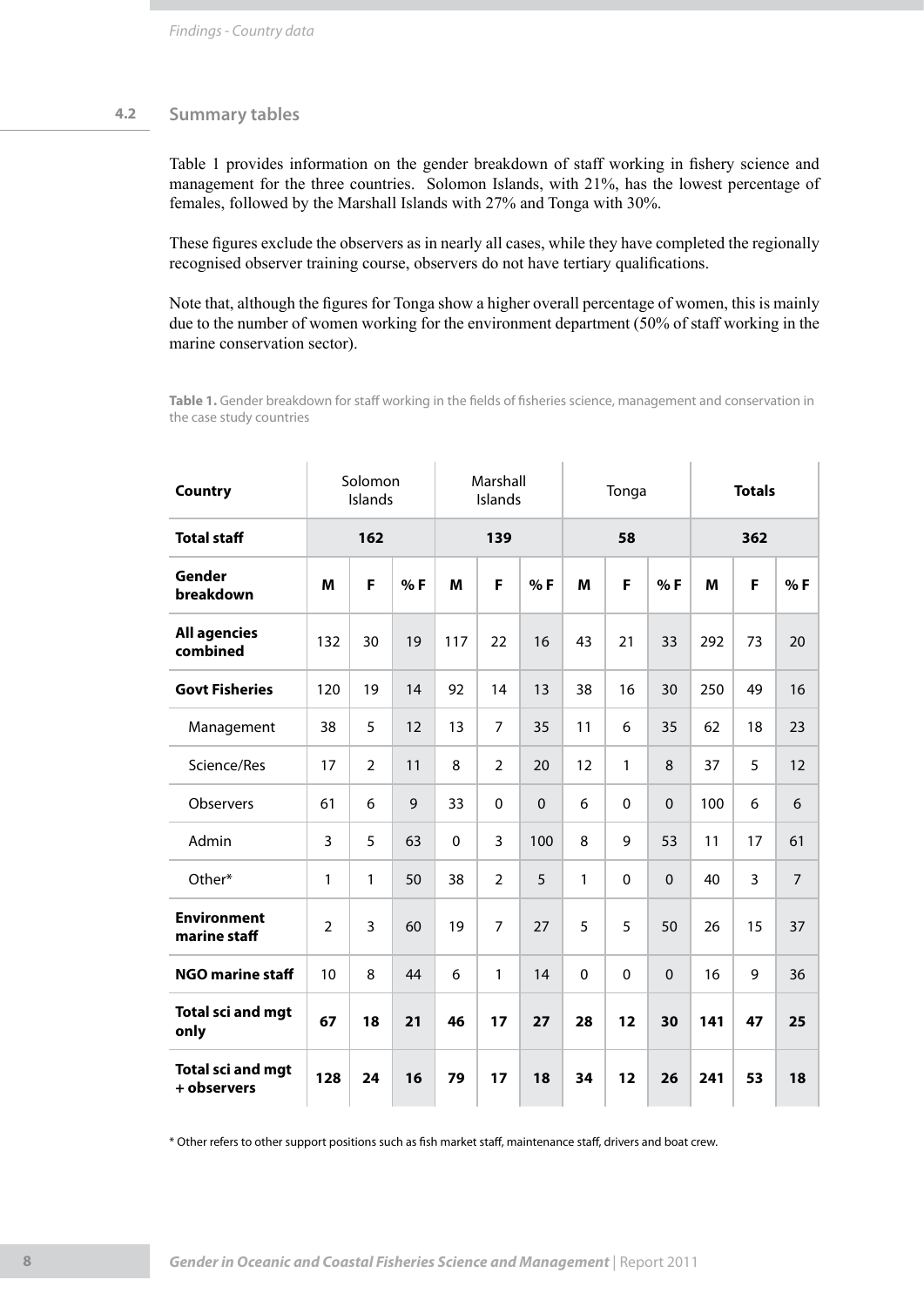Table 2 looks at the hierarchical levels of staff by gender in each of the three countries. These levels show an average greater imbalance at the senior management levels.

The cumulative total column shows that there are no women and 18 men, in the top two levels of management (permanent secretaries, chief executive officers and divisional managers).

The situation improves at the third level of management, where numbers are around the overall average figure of 16% females.

**Table 2.** Sex disaggregated staffing levels in the government fisheries institutions in Tonga, Marshall Islands and Solomon Islands

|                         |                                          |                | <b>Tonga</b> |           |                         | <b>Marshall</b><br><b>Islands</b> |             |                         | Solomon<br><b>Islands</b> |             |                | <b>Totals</b>  |             |     | <b>Cumulative</b><br>total |             |
|-------------------------|------------------------------------------|----------------|--------------|-----------|-------------------------|-----------------------------------|-------------|-------------------------|---------------------------|-------------|----------------|----------------|-------------|-----|----------------------------|-------------|
| Lvl                     | <b>Position</b>                          | M              | F            | %F        | M                       | F                                 | %F          | M                       | F                         | %F          | M              | F              | %F          | M   | F                          | %F          |
| $\mathbf{1}$            | CEO,<br>permanent<br>secretary<br>etc.   | $\overline{2}$ | $\pmb{0}$    | $\pmb{0}$ | $\mathbf{1}$            | $\pmb{0}$                         | $\pmb{0}$   | $\overline{2}$          | $\pmb{0}$                 | $\mathbf 0$ | 5              | $\pmb{0}$      | $\mathbf 0$ | 5   | $\pmb{0}$                  | $\pmb{0}$   |
| $\overline{2}$          | Divisional<br>manager,<br>etc.           | $\mathbf 0$    | $\mathbf 0$  | N/A       | $\overline{\mathbf{4}}$ | $\mathbf 0$                       | $\mathbf 0$ | $\overline{\mathbf{4}}$ | $\mathbf 0$               | $\mathbf 0$ | 8              | $\mathbf 0$    | $\mathbf 0$ | 13  | $\mathbf 0$                | $\mathbf 0$ |
| 3                       | Chief<br>fisheries<br>officer            | $\mathbf 0$    | $\mathbf 0$  | N/A       | $\pmb{0}$               | 3                                 | 100         | $\overline{3}$          | $\pmb{0}$                 | $\mathbf 0$ | $\overline{3}$ | $\overline{3}$ | 50          | 16  | 3                          | 16          |
| $\overline{\mathbf{4}}$ | Principal<br>fisheries<br>officer        | $\overline{2}$ | $\mathbf 0$  | $\pmb{0}$ | $\mathbf{1}$            | $\pmb{0}$                         | $\pmb{0}$   | 16                      | 3                         | 16          | 19             | $\overline{3}$ | 14          | 35  | 6                          | 15          |
| 5                       | Senior<br>fisheries<br>officer           | $\mathbf 0$    | $\mathbf{1}$ | 100       | 14                      | $\overline{2}$                    | 13          | 19                      | 5                         | 21          | 33             | 8              | 20          | 68  | 14                         | 17          |
| 6                       | <b>Fisheries</b><br>officer/<br>observer | 13             | 5            | 28        | 48                      | 5                                 | 9           | 70                      | $\overline{7}$            | $\mathsf 9$ | 131            | 17             | 11          | 199 | 31                         | 13          |
| $\overline{7}$          | <b>Fisheries</b><br>assistant/<br>other  | 21             | 10           | 32        | 20                      | $\mathbf{1}$                      | 5           | 6                       | $\overline{4}$            | 40          | 47             | 15             | 24          | 246 | 46                         | 16          |
|                         | <b>Totals</b>                            | 38             | 16           | 30        | 88                      | 11                                | 11          | 120                     | 19                        | 14          | 246            | 46             | 16          |     |                            |             |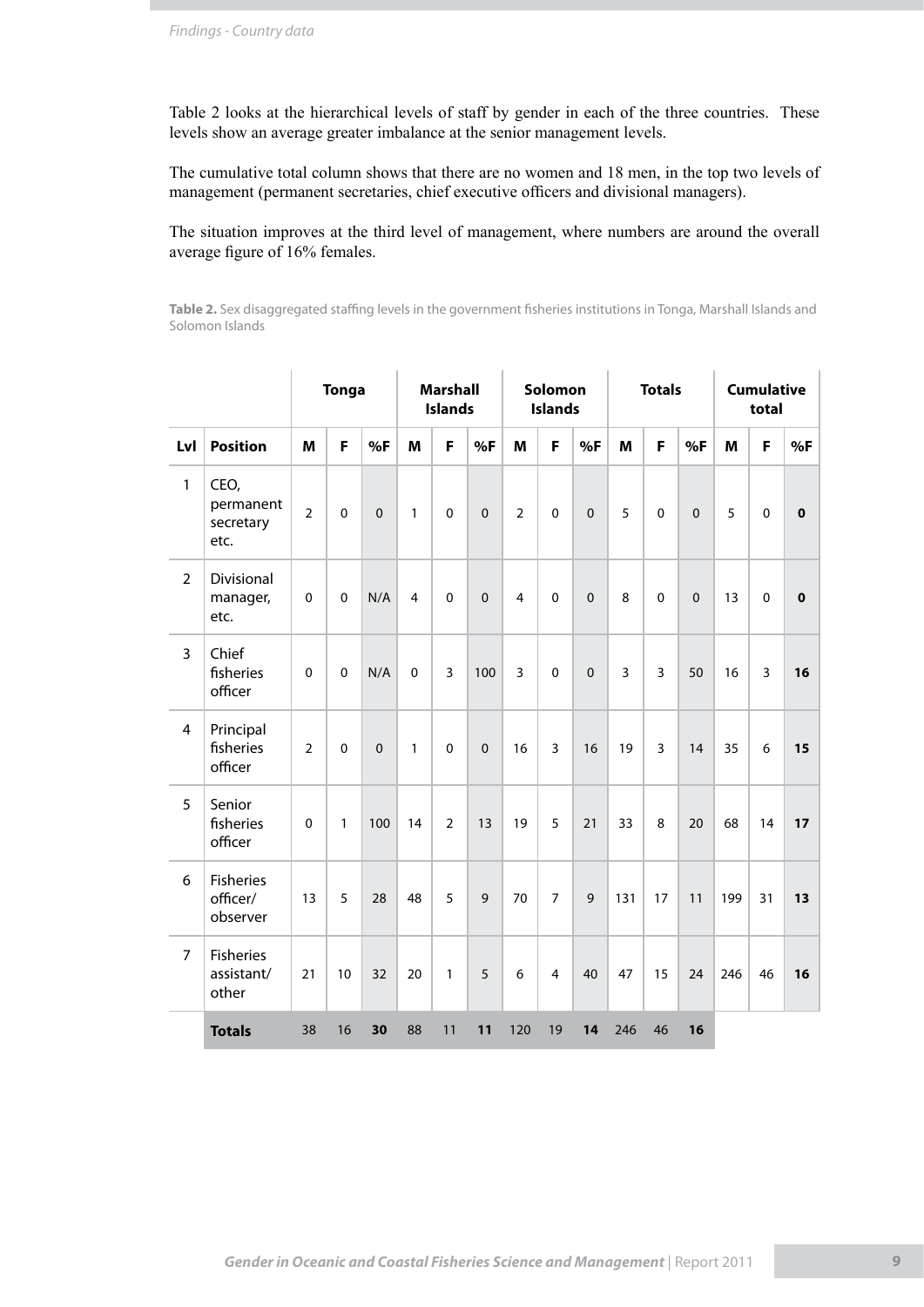# **5 FINDINGS — COMMON BARRIERS TO WOMEN'S PARTICIPATION**

This section identifies the barriers that prevent or restrict young girls and women from entering and progressing in the fields of fisheries science and management. General constraints are included as they are contributing factors that perpetuate gaps in participation. The information in this section was collected as part of the in-country research.

Barriers or constraints can be grouped under four headings:

- A. social context
- B. access to opportunities
- C. access to resources
- D. institutional support.

### **5.1 Social context**

### 5.1.1 Culture

Culture, traditional roles, perceptions and gender stereotypes determine behaviour, set boundaries and perpetuate beliefs that impact on women's participation in fisheries. In some societies there are cultural taboos that prescribe a woman's participation — they may determine whether she can fish, where she can fish, and the type of fishing method and equipment she uses (Tuara 1998; Lambeth, Hanchard and Aslin 2001).

In some societies, it is taboo for women to engage in diving, netting, trapping and fishing from a boat. In others, there is a belief that women bring bad luck and a poor catch when they are on a boat or anywhere near the fishing activity of men (Emberson-Bain 1998; White 2000).

Taboos restrict women's participation in the fisheries sector and reinforce the belief that fisheries activities are the domain of men, not women.

### 5.1.2 Traditional role of women

A girl typically learns from her mother or other female elders the traditional roles of being a daughter, wife and mother. She is raised to perform numerous roles of household manager, family caretaker, income earner and active church and community member. A boy, on the other hand, learns from his father or other men how to fish, hunt, build houses and canoes and protect his family. Men are taught to be the main income earner, the head of the house, the leader, the speaker and the decision maker (Graham and Paul n.d; Fidali-Hickie 2010; Maddison 2011).

Traditional roles of women set boundaries on what women can or cannot do. They are restrained by multiple obligations, limited time and mobility. This can have a negative impact on women's participation in education and the work force.

According to a fisheries officer in Solomon Islands, young girls sacrifice their education and are kept at home to look after the family, while boys, seen as future primary income earners, are encouraged to continue their education and seek good jobs.<sup>5</sup>

<sup>&</sup>lt;sup>5</sup> Response from a fisheries officer at a focus group session in Solomon Islands.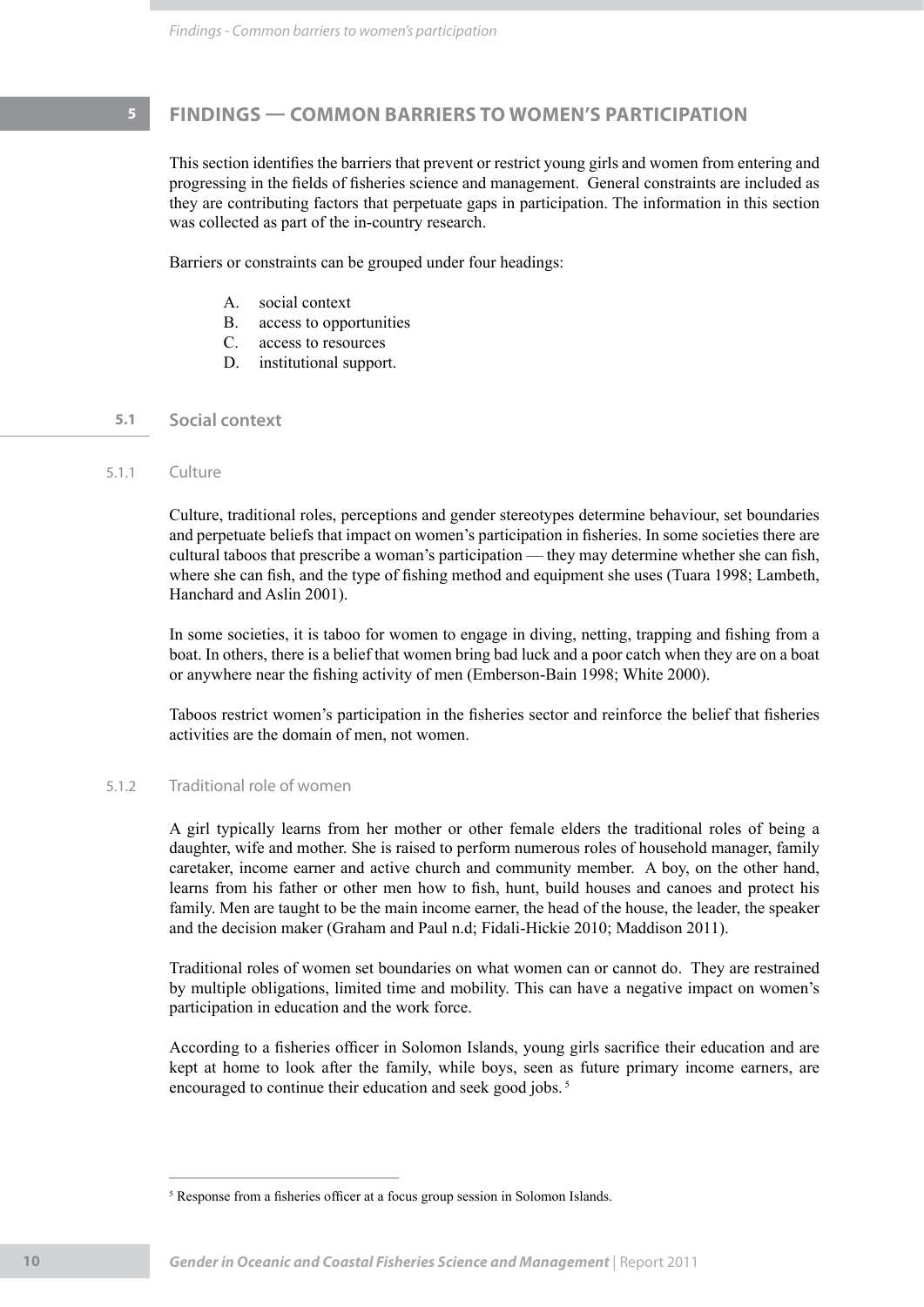*Findings - Common barriers to women's participation*

### 5.1.3 Perceptions and gender stereotypes

Perceptions and gender stereotypes can have a negative impact on the fisheries sector in general, and on the work of women fisheries officers in particular. Table 3 provides some examples.

**Table 3.** Impacts of some common perceptions regarding women and fisheries

| <b>Perception</b>                                          | <b>Result</b>                                                                                                                                                                                                                                                                 |
|------------------------------------------------------------|-------------------------------------------------------------------------------------------------------------------------------------------------------------------------------------------------------------------------------------------------------------------------------|
| A career in fisheries is unattractive<br>and of low worth. | Female science students opt for what they percieve<br>to be more appropriate and higher status careers in<br>medicine, computing. <sup>6</sup>                                                                                                                                |
| Fisheries work is physically<br>demanding.                 | Women work in clerical support desk positions. <sup>7</sup>                                                                                                                                                                                                                   |
| Women do not know anything about<br>fishing.               | Fishermen do not accept advice from women fisheries<br>officers, preferring advice from male fisheries officers. <sup>8</sup>                                                                                                                                                 |
| Women are not technically minded.                          | Women are not encouraged to understand science or<br>undertake research work. <sup>9</sup>                                                                                                                                                                                    |
| Women fisheries officers require<br>special treatment.     | Combined field research teams require a larger budget<br>to cover the cost of separate facilities, including<br>accommodation and toilets. It is, therefore, cheaper to<br>keep using men in the field rather than encouraging<br>women to participate as well. <sup>10</sup> |

Such perceptions need to be changed in order to increase and sustain the number of women participating in fisheries in general, and science and management in particular.

One of the initial barriers to be overcome is this negative perception of the role of women in a field of science and technology that is portrayed by the mass media as being the preserve of men and boys (UNESCO 2010).

### **5.2 Access to opportunities**

### 5.2.1 Education

Universal access to good quality education should be the right of all. Without education, the career choices for young girls are limited. In Solomon Islands and, to a lesser extent, Marshall Islands, the study shows that there are fewer girls than boys receiving an education. In Tonga, an approximately equal number of girls and boys attend all levels of school.

<sup>6</sup> In Tonga, science students do not want a career in fisheries but prefer high status jobs in medicine and computing. This is based on feedback from senior science students and teachers at Tonga High School.

<sup>7</sup> Women hold 60% of clerical jobs in the fisheries sector.

<sup>8</sup> Experience of a senior Marshallese fisheries officer.

<sup>9</sup> Source: MRC 2006

<sup>&</sup>lt;sup>10</sup> Experience of a Solomon Islands fisheries officer restricted from doing outer island field work due to lack of accommodation.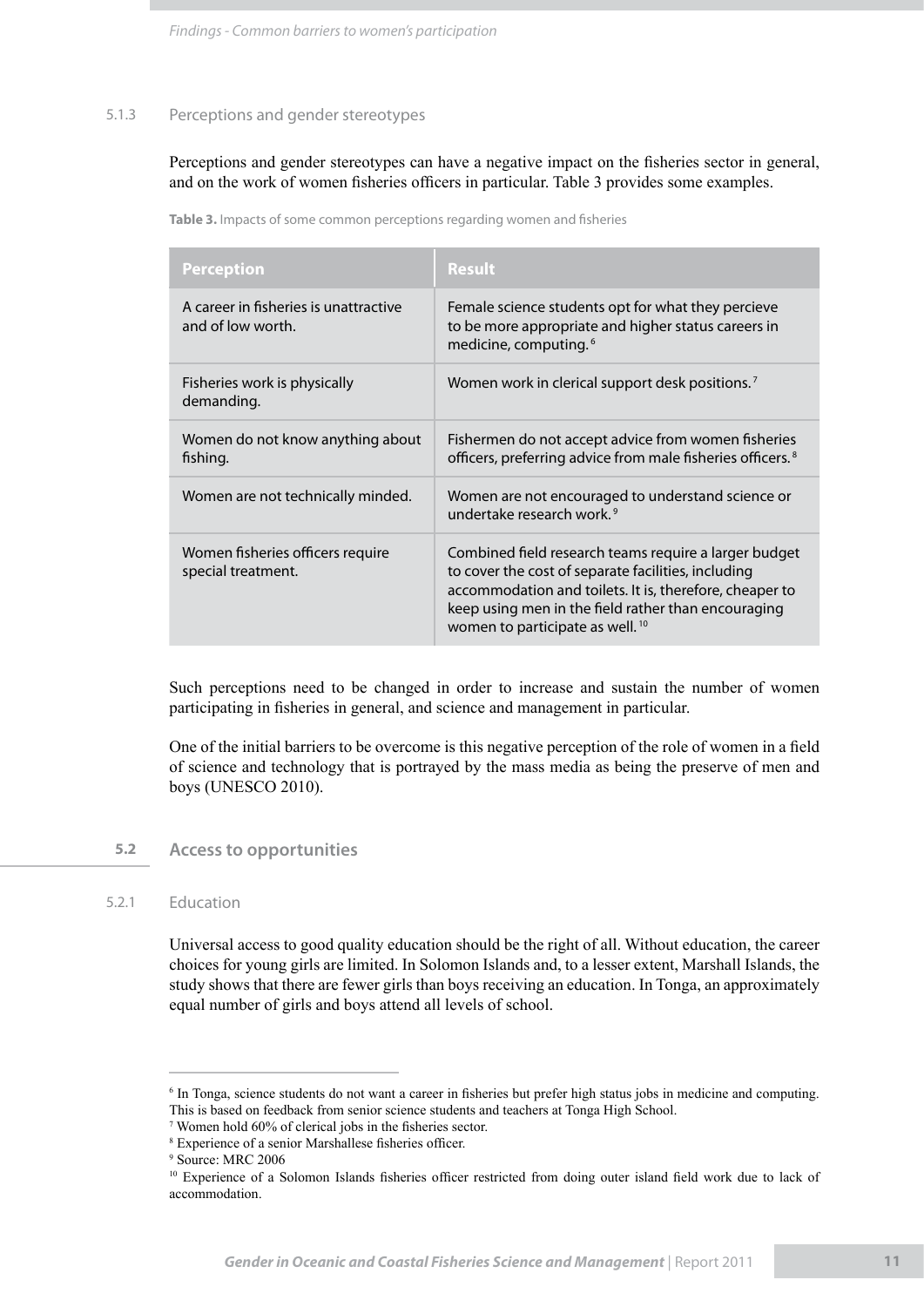In Marshall Islands the dropout rate for girls is higher in secondary schools due to teen pregnancy and family obligations. However, girls do better at the tertiary level (EPPSO 2003; EPPSO and SPC 2008). More women than men obtain marine scholarships, and women rather than men pursue graduate studies (Director of National Training Council, pers. comm).

In Solomon Islands fewer girls make it through to form 6 (senior) science and so fewer girls than boys obtain scholarships to do first degrees, and very few young women go on to do postgraduate degrees (Fidali-Hickie 2010). In Tonga, girls tend to do better academically in high school, and more girls than boys pursue science subjects. Despite this, more boys than girls are awarded scholarships, and most Tongan science students pursue a career in medicine or teaching.

### 5.2.2 Employment

Employment data show that there are fewer women than men working in the fisheries sector in general. Although some women are now working in non-traditional areas, employment data show that there are more men than women holding positions in government, NGOs, and sub-regional and regional organisations.

This is still less than the critical mass needed to show society that women are capable of working in the male dominated areas of science and management (see Etkowitz, Kemelgor and Neuschatz, 1994, for a general discussion of critical mass in regard to participation of women in science).

 The only area where women outnumber men is in private sector tuna processing, where the majority of women work as unskilled labourers on the processing line (Tuara and Nelson 2000; Wichman 2001; Vunisea 2006; Sullivan and Bidesi 2008). In one Marshall Islands fish factory, 65% of the staff are women who are mainly responsible for loining tuna fish. There are some Marshallese men and women working in the laboratory, conducting water quality and histamine tests and carrying out hazard analysis and critical control points (HACCP) quality control work, but these positions are mostly filled by recruits from overseas, as few Marshallese have the required skills. 11

In Solomon Islands and Tonga, there is currently a freeze on public sector employment, even though vacancies exist. This means that a number of Solomon Islands marine graduates do not have a job in the fisheries sector.

In Tonga, when a staff member leaves, he or she is not replaced. The freeze on employment is a barrier, but it is important to note that, prior to this, the number of women recruits was low. According to one fisheries scientist, in Solomon Islands there have been virtually no new posts within the sector, and existing posts rarely become vacant due to low attrition rates.

In Samoa, a similar situation to that in Solomon Islands is currently occurring. Three women graduates with an MSc in Marine Science have returned to find that, due to budget constraints, there are no jobs available in the fisheries department. They have found employment elsewhere, one in the environment sector, and two in the private sector (M. Sapatu, Senior Fisheries Officer, Samoa Ministry of Agriculture and Fisheries, pers. comm).

These examples reaffirm the need to carry out a thorough training needs analysis in the sector, with a long-term view of future requirements, before embarking on an ambitious recruitment campaign.

<sup>11</sup> See Table A-12 for Pan Pacific Foods Inc. in Annex 4. The table shows the different levels and types of work carried out by Marshallese and non-Marshallese men and women.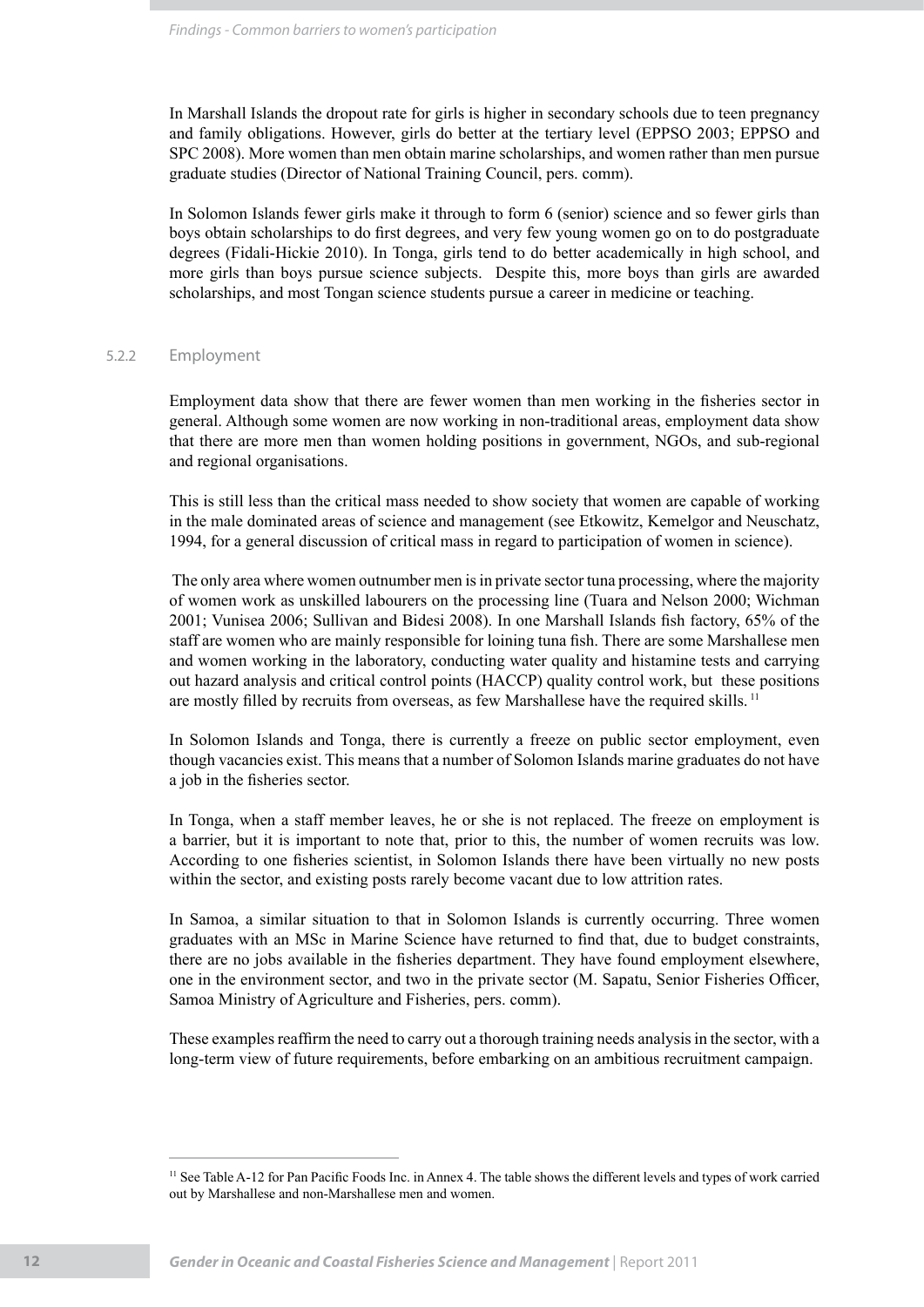### **5.3 Access to resources**

Information and networking

There is a lack of gender sensitive fishery science and management career information. There is also limited or no outreach to young people who could consider a career in fisheries.

There are very few female role models or champions who can put an end to gender stereotypes and misconceptions that perpetuate the myth that fisheries careers are for men.<sup>12</sup> Although there are women in the sector, they are not being used as role models at the national level.

There are no women's fishery networks in any of the three countries studied. There are also no organised groups for women scientists, and no active alumni associations. Without a network, women working in a male-dominated fisheries sector are marginalised, with no support system.13 They have no voice (outlet) to raise issues, share experiences, support each other or lobby for change. There is, therefore, limited opportunity to inspire and attract young women to the sector.

Networks of women working in the fisheries sector could help get recognition and validation for the role of women. They could share concerns about the sustainability of fisheries resources, and link researchers and activists interested in fisheries development issues with women and women's groups who are engaged in fisheries in the region.

Active networks have an impact on the ground. Networks at national and regional level, with links to mainstream women's and gender programmes, can have a lasting impact. Fisheries specialists, especially researchers, have raised awareness of the importance of women in fisheries and this has led to a few such networks being formed in other parts of the world, such as in the lower Mekong Basin, the Philippines and in Latin America (Williams, Williams and Choo 2001).

### **5.4 Institutional Support**

### 5.4.1 Working conditions for women

With the help of fisheries departments, NGOs, the private sector, development organisations and donor agencies, women are being provided with opportunities that facilitate choice, but more is needed at the institutional level to build the capacity of key stakeholders in the fisheries sector to promote gender mainstreaming in organisational change and management.

With more women joining the sector, their needs may be overlooked if their contribution is not recognised or valued. Employing more women will not address gender imbalance unless a supportive institutional framework is in place to keep women in the sector and attract others.

The lack of relevant policies can restrict recruitment and retention of staff. There is no gender policy for fisheries in Solomon Islands, Marshall Islands and Tonga, although there are national policies. Solomon Islands has the National Policy on Gender Equality and Women's Development (2010–2015) and Tonga has the 2001 National Policy on Gender and Development.

<sup>&</sup>lt;sup>12</sup> Global education, an AusAID funded website, uses an SPC report on the role of Marshallese women in fisheries to dispel stereotypes. See www.globaleducation.edna.edu.au/globaled/go/pid/1887

<sup>&</sup>lt;sup>13</sup> Discussion with fisheries scientist Kristina Fidali-Hickie, who stressed the need for a national network for women in fisheries.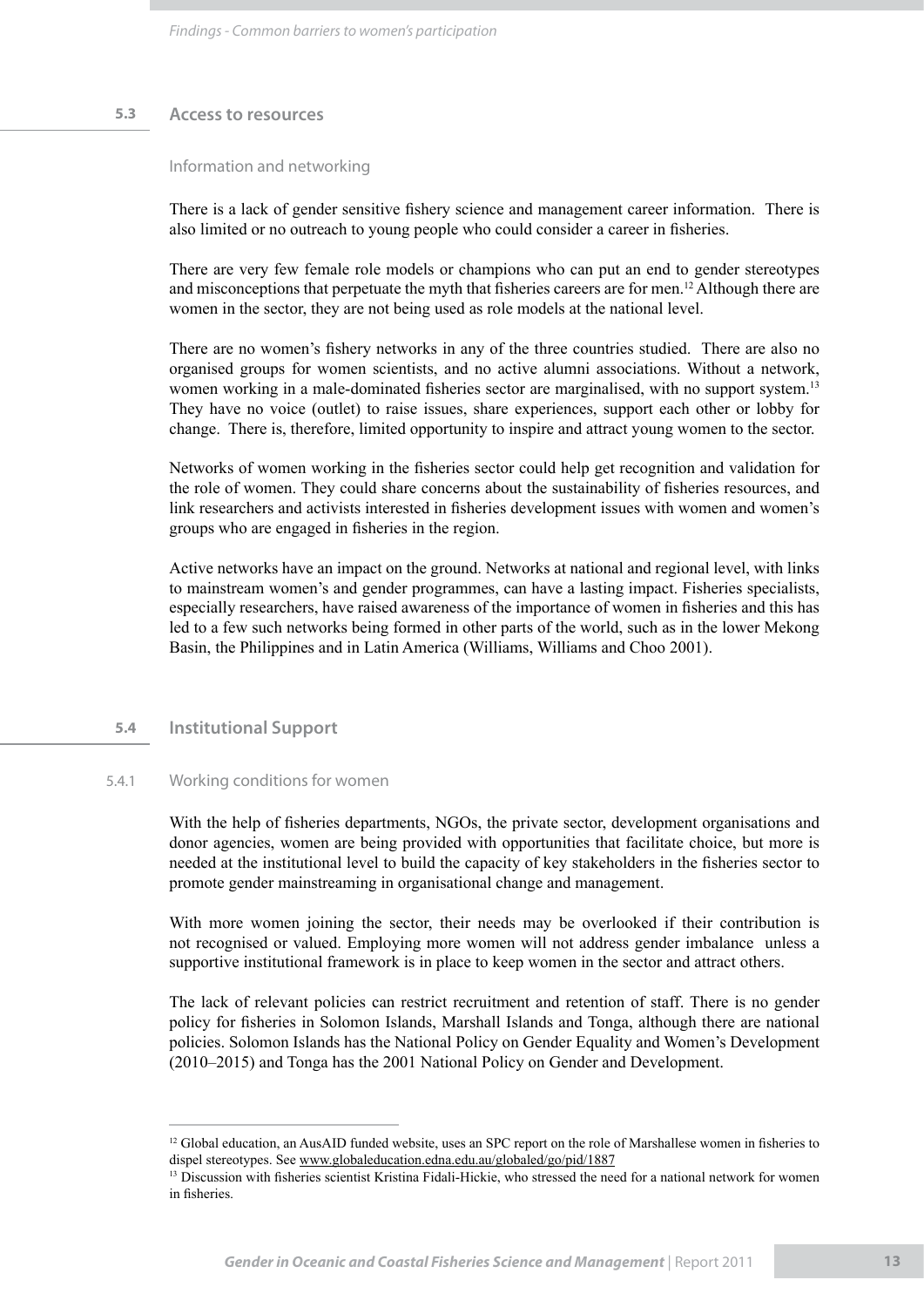Marshall Islands had the National Women's Policy 1996–2001, which has not been replaced (SPC 2010 a, b, c). Unfortunately there seems to be very little knowledge of these policies (current or expired) outside of the agencies responsible for women. Limited knowledge about gender and gender policies leads to misunderstandings and the belief that 'gender' means 'women' and is the concern of departments responsible for women's affairs. Fisheries departments have very little, if any, contact with the women's departments, and vice versa.

Working in an unsafe environment that does not promote fair workplace practices can deter women from applying for jobs in any sector. Work place policies ensure that the working environment is one that promotes good work practices for both men and women.14

Policies need to ensure that fisheries staff members have the support and facilities they need. For example, working alone with men may restrict the ability of women to carry out their work. Unless facilities are available to support the work of both men and women, it can be difficult for men and women to undertake fieldwork together.

Separate secure accommodation and amenities for both men and women fisheries officers is one requirement. In order to attract and support staff of both sexes equally, equitable maternity and paternity leave are also needed, as well as childcare considerations within the community.

### 5.4.2 Career path mobility

An inability to move upwards can lead to frustration and non-performance. Most senior and middle management positions in fisheries departments are held by men. Although women are now in technical positions, data show that in some countries they appear to be less likely to be promoted to decision-making levels.

One Solomon Islands informant said that most women in the department do not have a formal qualification but some attained a mid-level of seniority through many years of experience. There are no specific programmes in place to encourage women into senior level positions.

Table 4 summarises some of the common barriers discussed above.

<sup>&</sup>lt;sup>14</sup> For example, the Health and Safety policy commits the Cook Islands Ministry of Marine Resources to provide a safe and healthy work environment for all staff, while the Conduct and Behaviour policy states that all employees must treat each other with courtesy and respect.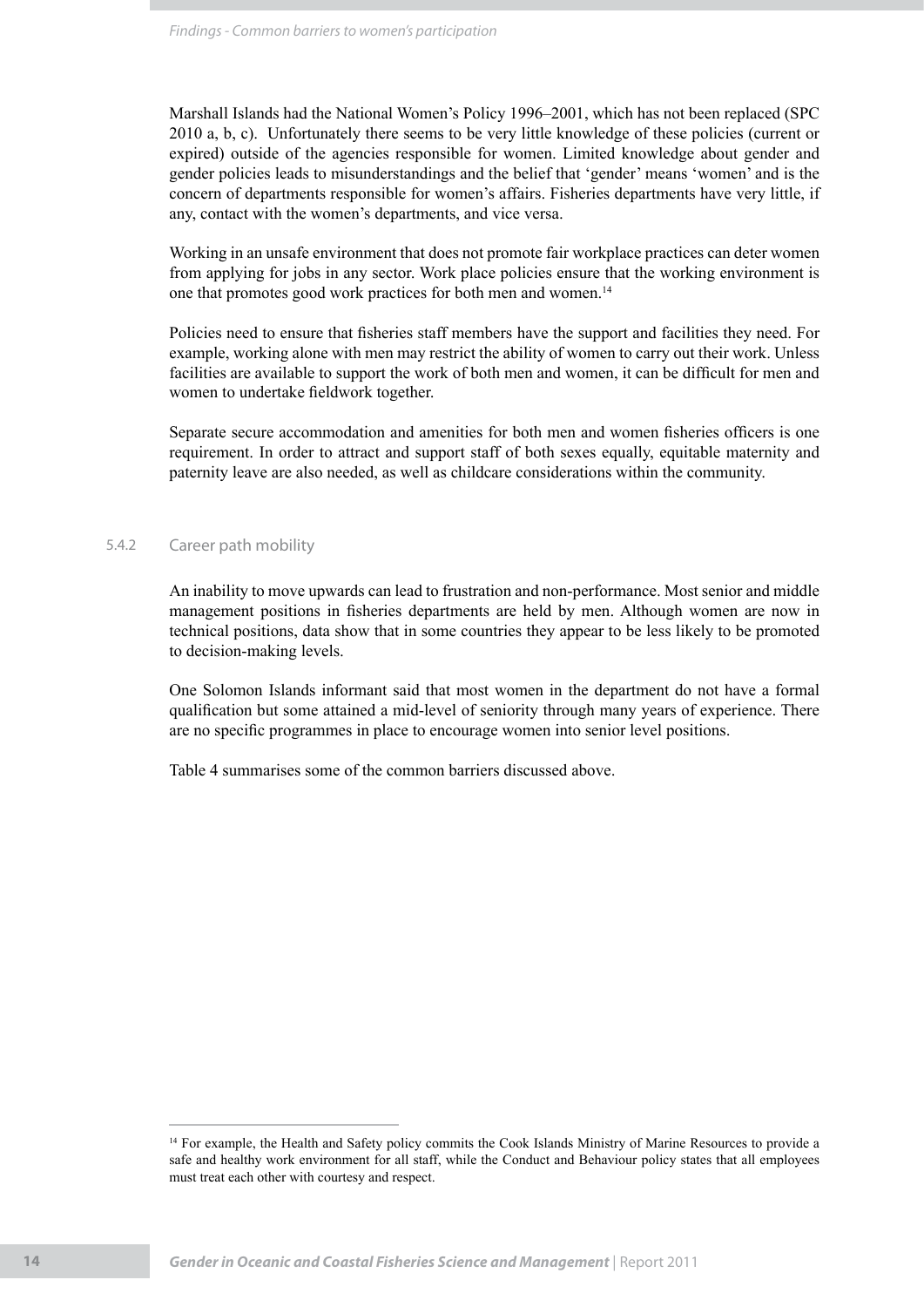### **Table 4.** Common barriers to women's participation in fisheries

| Factor                                | <b>Sphere of influence</b>                                                                                                                                                                 | <b>Possible impact on participation</b>                                                                                                                                                                                                                                                                                                                                                                                                                                            |  |  |  |  |  |  |  |
|---------------------------------------|--------------------------------------------------------------------------------------------------------------------------------------------------------------------------------------------|------------------------------------------------------------------------------------------------------------------------------------------------------------------------------------------------------------------------------------------------------------------------------------------------------------------------------------------------------------------------------------------------------------------------------------------------------------------------------------|--|--|--|--|--|--|--|
|                                       |                                                                                                                                                                                            | <b>Social context</b>                                                                                                                                                                                                                                                                                                                                                                                                                                                              |  |  |  |  |  |  |  |
| <b>Culture</b>                        | Social norms and codes of<br>practice determine the behaviour<br>of girls and boys, men and<br>women                                                                                       | Customs and traditions reinforce the belief that fishing and<br>the management and development of marine resources are<br>men's concerns.<br>Cultural taboos restrict women's participation in fisheries<br>i.e. methods, equipment and location. E.g. in some cultures,<br>women on boats are thought to bring bad luck.                                                                                                                                                          |  |  |  |  |  |  |  |
| <b>Traditional roles</b>              | Set boundaries that delineate<br>women as the primary caregivers<br>responsible for home and family.<br>Multiple obligations restrict<br>women's time and mobility<br>(distance from home) | Women have difficulty balancing the responsibilities of<br>family and work, particularly when fieldwork is required<br>(long absence from home).                                                                                                                                                                                                                                                                                                                                   |  |  |  |  |  |  |  |
| <b>Perceptions and</b><br>stereotypes | Create beliefs about what women<br>can and should do                                                                                                                                       | Women don't know anything about fishing is one example<br>of a perception that can undermine and affect the work<br>of women fisheries officers. Fishermen do not accept<br>the advice of a woman fisheries officer if they have this<br>perception.<br>In some cultures it is not considered proper for a woman to<br>work in a male-dominated field. It is considered even less<br>proper for a woman to go on long trips with a group of men<br>- this can harm her reputation. |  |  |  |  |  |  |  |
| <b>Access to opportunities</b>        |                                                                                                                                                                                            |                                                                                                                                                                                                                                                                                                                                                                                                                                                                                    |  |  |  |  |  |  |  |
| <b>Education</b>                      | Broadens the scope of life choices                                                                                                                                                         | In some countries, fewer girls studying science in secondary<br>and tertiary levels means few obtain scholarships in marine<br>science and management.                                                                                                                                                                                                                                                                                                                             |  |  |  |  |  |  |  |
| Jobs                                  | Empowers women through<br>economic independence                                                                                                                                            | Women are moving into non-traditional and technical<br>areas but there are still fewer women in fisheries agencies.<br>Still less than the critical mass that would encourage other<br>women to enter the sector.                                                                                                                                                                                                                                                                  |  |  |  |  |  |  |  |
| <b>Training</b>                       | Provides skills to carry out tasks                                                                                                                                                         | Fewer women fisheries officers results in women's training<br>needs being overlooked. The training should be the same<br>for both men and women, but at the same time it should<br>take into consideration the skills a woman may need to<br>work in a male-dominated environment.                                                                                                                                                                                                 |  |  |  |  |  |  |  |
|                                       |                                                                                                                                                                                            | <b>Access to resources</b>                                                                                                                                                                                                                                                                                                                                                                                                                                                         |  |  |  |  |  |  |  |
| <b>Information</b>                    | <b>Educates and informs</b>                                                                                                                                                                | A lack of gender sensitive career information combined<br>with limited or no outreach does not encourage young<br>people to consider a career in fisheries                                                                                                                                                                                                                                                                                                                         |  |  |  |  |  |  |  |
| Role models and<br>mentors            | Inspires youth                                                                                                                                                                             | An absence of female role models perpetuates gender<br>stereotypes and myths that fisheries careers are for men.                                                                                                                                                                                                                                                                                                                                                                   |  |  |  |  |  |  |  |
| <b>Network</b>                        | A platform to voice issues, lobby,<br>inspire others                                                                                                                                       | Without a network, women working in a male-dominated<br>fisheries sector have no support system and are<br>marginalised.                                                                                                                                                                                                                                                                                                                                                           |  |  |  |  |  |  |  |
|                                       |                                                                                                                                                                                            | <b>Institutional support</b>                                                                                                                                                                                                                                                                                                                                                                                                                                                       |  |  |  |  |  |  |  |
| <b>Working conditions</b>             | Affects recruitment and staff<br>retention                                                                                                                                                 | A lack of relevant supportive policies can restrict<br>recruitment and retention of staff.                                                                                                                                                                                                                                                                                                                                                                                         |  |  |  |  |  |  |  |
| <b>Career path mobility</b>           | Encourages and supports staff<br>development                                                                                                                                               | In a hierarchy where men dominate the senior management<br>positions, it can be difficult for women to move upwards.<br>This can lead to frustration, non performance, and staff<br>resignation, or movement to a position in another field of<br>work.                                                                                                                                                                                                                            |  |  |  |  |  |  |  |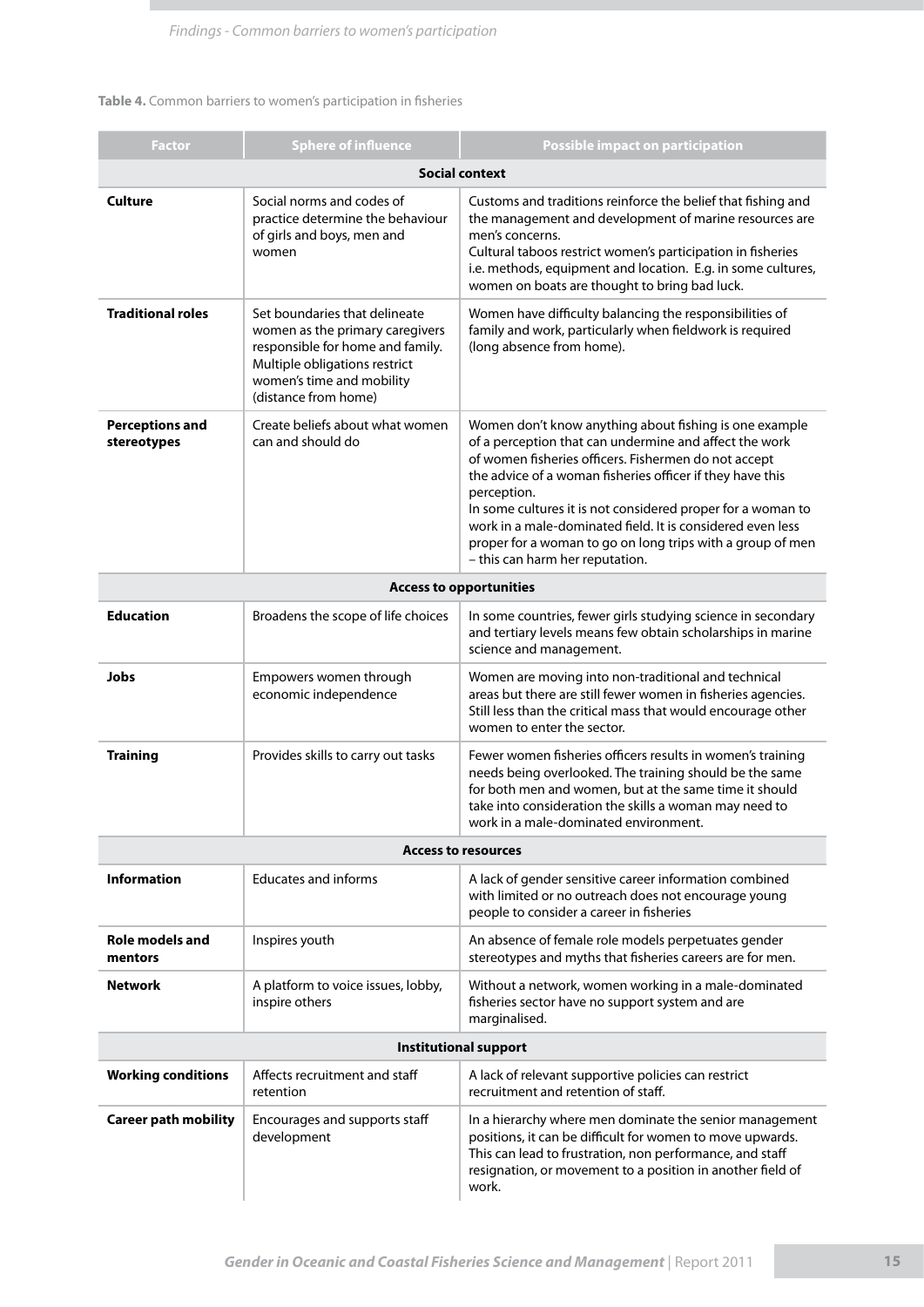# **6 APPROACHES TO ADDRESS BARRIERS**

This section provides examples of approaches used to break down the barriers that restrict women's effective participation in science and management.

### **6.1 Social context**

Dispelling cultural taboos, perceptions and gender stereotypes

Cultural taboos restricting women from participating in the sector are beginning to disappear, largely due to women taking up jobs in fisheries departments, the private sector and NGOs. Solomon Islands women working successfully as observers and tuna taggers on board fishing vessels dispel the belief that women on or anywhere near a boat bring bad luck.

Marshallese women conducting stock assessment field surveys dispel the perception that women cannot do physically demanding work. Marshallese women working as private sector quality control analysts dispel the gender stereotype that women are not technically minded.

Tongan women managing outer islands fisheries bases dispel the belief that women cannot make decisions about fisheries and should be in support positions.

Though these are signs of progress, there is still a long way to go, and more work is needed by regional organisations to accelerate this progress.

### **6.2 Access to opportunities**

### 6.2.1 Education

Development agencies provide both scholarships and training courses to national students. In most cases they do try and ensure a gender balance.

In Solomon Islands, the Australian government provided 44 marine and environmental scholarships (33 to men and 11 to women) as follows: 1991–1996 (sixteen to men and four to women), 2000–2005 (six to men and two to women), and  $2006-2010$  (eleven to men and two to women).<sup>15</sup> Scholarships to study agriculture, forestry and fisheries totaled 69 (fifty-nine to men and ten to women). From 2006–2009 the Japanese government implemented eight training courses in community-based fisheries diversification, community fisheries planning, and sustainable coastal fishing techniques. These courses were attended by seven men and one woman from the Ministry of Fisheries and Marine Resources (A. Yoko, JICA Solomon Islands office, pers.comm).

In Tonga, the New Zealand Government provided 281 scholarships for tertiary education between 1997 and 2009. Of these, 140 went to women and 141 to men. Information on courses of study was not available for a more thorough analysis.

<sup>&</sup>lt;sup>15</sup> Feedback from Australian High Commission in Solomon Islands to local consultant K. Fidali-Hickie.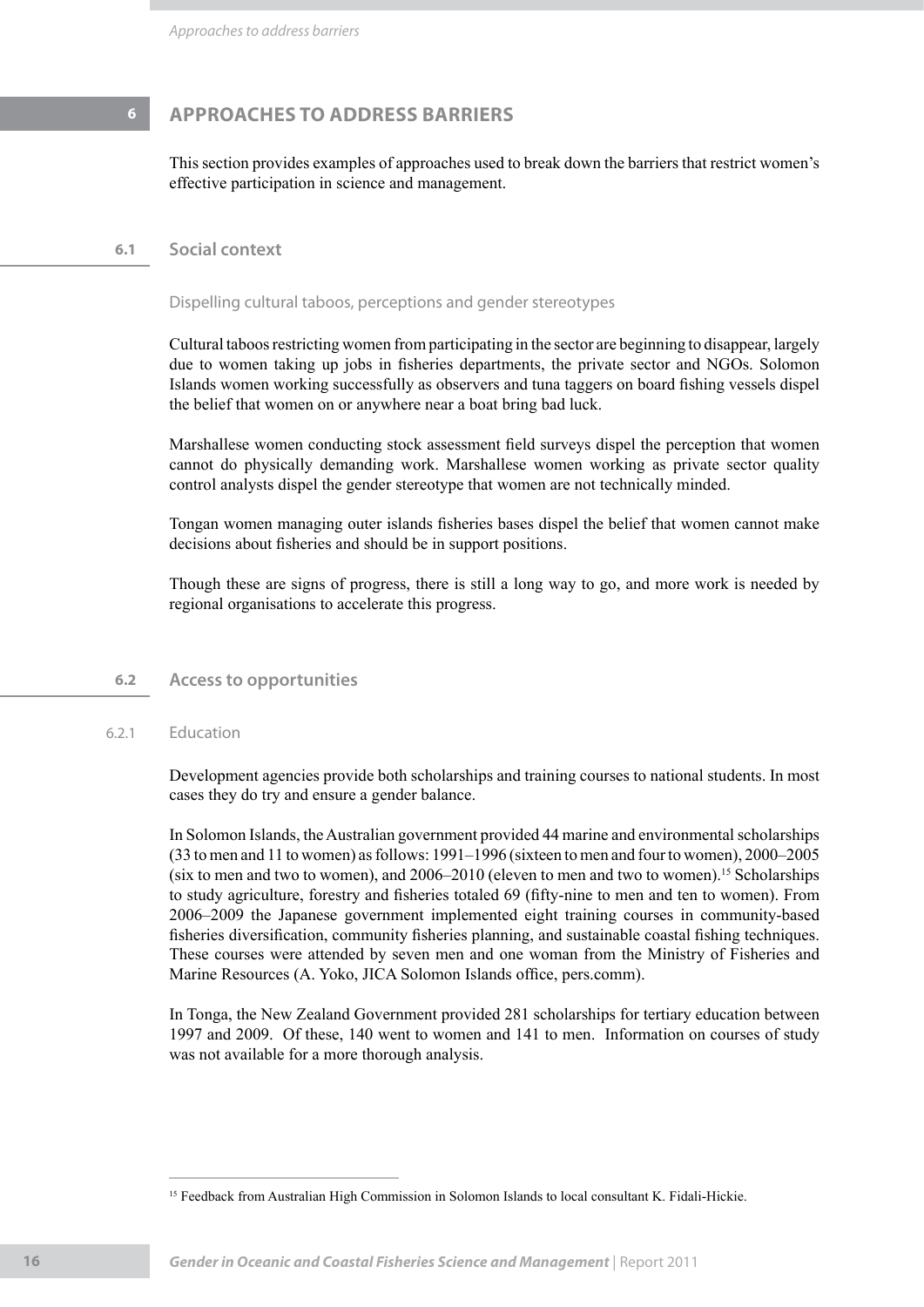From 2001 to 2010, the Japanese government provided 15 training courses in Marshall Islands in environmental management, environmental protection, deep-sea mineral resources, integrated resource management, fishing techniques, refrigeration systems, quality assurance of marine food, handling and primary processing of fishery products, maritime search and rescue, and communitybased fisheries diversification.

Eleven trainees from MIMRA, three from RMI Environmental Protection Agency, and one from the Ministry of Justice attended the courses. Four courses were attended by women from MIMRA one course on deep-sea mineral resources, one integrated resource management course and two courses on community-based fisheries diversification (T. Jack, JICA Marshall Islands office, pers. comm).

At the regional level, SPC provided two postgraduate scholarships to science students as part of the ProcFish project.16 Both the Oceanic Fisheries Programme and the Coastal Fisheries Programme mentor graduate and postgraduate students. In 2010 the Coastal Fisheries Programme provided supervision to four masters students and one postgraduate student from the University of the South Pacific who were studying aquaculture. In 2011, two postgraduate students will be mentored by the Aquaculture Section.17

### 6.2.2 Internships

In Marshall Islands the use of student interns by both government and NGOs has proven successful in providing students with on-the-job training opportunities. MIMRA also has a career day for tertiary students.

Cook Islands Ministry of Marine Resources is trialing a student intern programme with one young female high school graduate and one male final year high school student as a means of encouraging young people to the sector (P. Maru, pers. comm).

### 6.2.3 Employment

Fisheries departments, environment departments, environmental NGOs, the private sector and academic institutions are the main providers of jobs in the fisheries sector. A freeze on government employment has meant that marine studies graduates in Solomon Islands have found employment in the private sector or in environmental NGOs.

In 2002, MIMRA employed the first woman scientist as a community-based officer. Earlier, a woman held a management post in policy.

Today, the number of women in technical positions has increased to nine, with another two currently on overseas study. Of significance is the fact that women scientists hold two positions of authority, the Chief of Offshore Oceanic and Industrial Affairs, and the Chief of Inshore and Coastal and Community Services (B. Muller, Chief of Offshore and Industrial Affairs, MIMRA pers. comm.).

<sup>&</sup>lt;sup>16</sup> Discussion with FAME Coastal Fisheries Manager concerning SPC's role in providing marine scholarships.

<sup>&</sup>lt;sup>17</sup> SPC Aquaculture Adviser's presentation to 7th HOFs meeting 2011.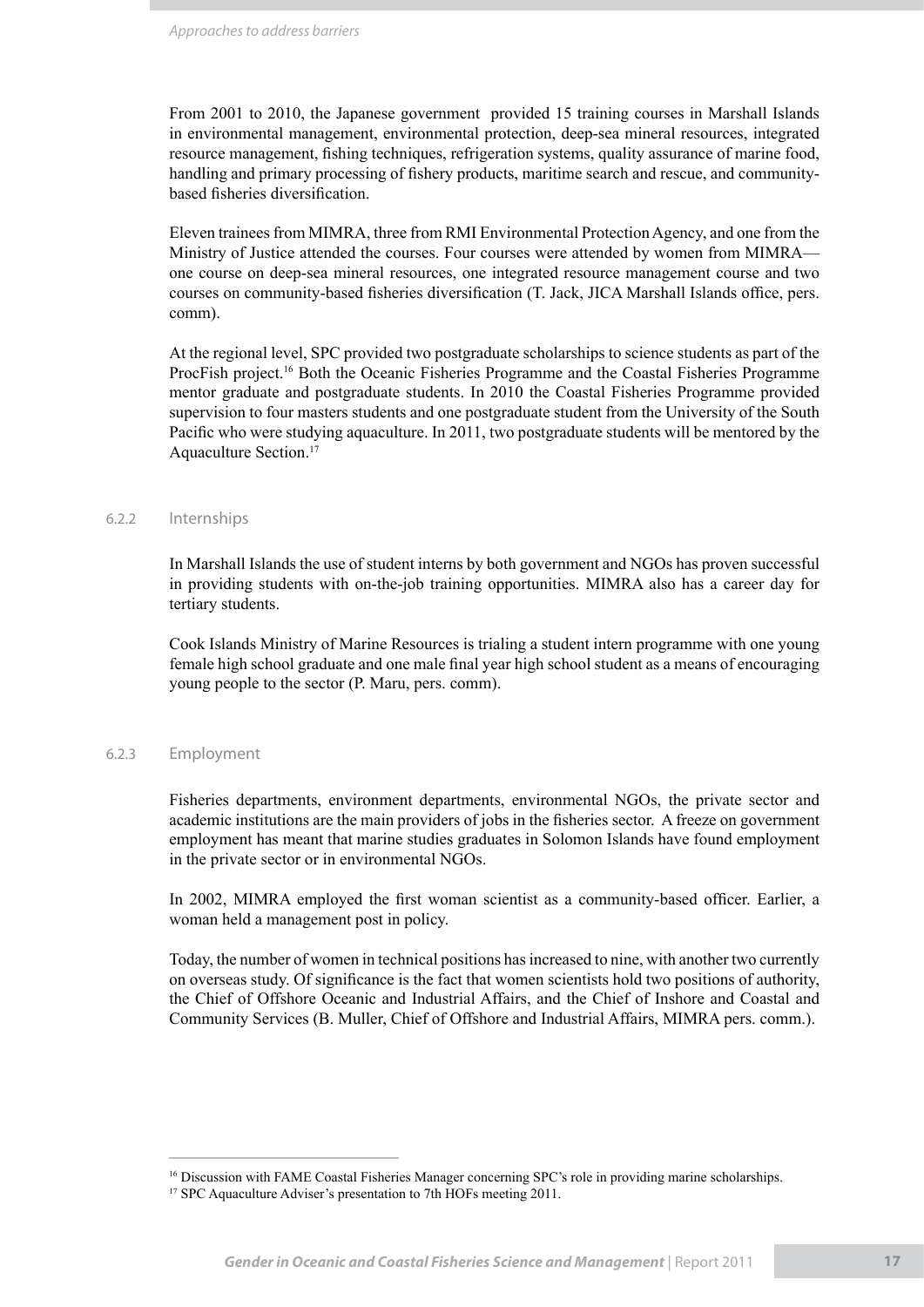*Approaches to address barriers*

### 6.2.4 Training and attachments

Regional organisations such as FFA and SPC help develop the skills of fisheries officers through workshops, attendance at meetings and attachments. Information from SPC annual reports for 2010 (Figure 3) shows that women comprise 19% of the trainees (SPC 2010d). This probably approximates to the gender balance in the sector. Of particular interest is the fact that a higher percentage of the women trainees attended courses in oceanic fisheries, rather than in the traditionally accepted women's area of coastal fisheries. This is probably a reflection of the increasing number of women being employed in oceanic fisheries jobs.

According to monitoring specialist Brogan, young Pacific Island women are increasingly turning to careers in oceanic fisheries. They may be motivated and encouraged by the training and employment opportunities that are opening up with the new Tuna Commission (Western and Central Pacific Fisheries Commission, WCPFC).

Although the final selection for observer trainees rests with national governments, the Oceanic Fisheries Programme can only encourage fishery departments in Pacific Islands countries and territories to include women (D. Brogan pers. comm).<sup>18</sup> The region's observer programme has provided 100 per cent observer coverage on purse seine vessels with the support of SPC and FFA. A total of 150 observers has been trained, mainly by SPC training officers, but Papua New Guinea delivers its own training courses to nationals, and other countries are developing this capacity (FAME 2010).

In 2010, the Oceanic Fisheries Programme provided training in data processing, tuna stock assessment and tuna tagging. National tuna data workshops for staff who collect, manage and disseminate data were held in Solomon Islands, Federated States of Micronesia, Nauru and Kiribati. The Coastal Fisheries Programme trained men and women in reef fisheries survey methodologies, collection and analysis of data, and the production of resource management policies and plans  $(ibid.).<sup>19</sup>$ 

Figure 3 provides graphical information on participant numbers from the three case-studied countries for training provided by SPC.

SPC's Coastal and Oceanic Fisheries Programmes continue to provide training attachments to national fisheries officers. In 2010, as part of the Coastal Fisheries Science and Management section, attachment training in desktop publishing was provided to one fisheries officer from Cook Islands and one from Fiji for the development and dissemination of fisheries information. Currently, an officer from Samoa is on a one-year attachment to learn more about stock assessment, analysis and the production of management plans. She will be leaving shortly for Marshall Islands to do one month of fieldwork on invertebrates and aquarium fish stocks (M. Sapatu, Trainee Attachment, pers. comm).

FFA has provided training and attachments for Pacific Islands fisheries personnel in fisheries management in areas such as observer training; monitoring, control and surveillance (MCS); licensing; dockside boarding; prosecution; and other legal areas. An analysis of data from 2007 to 2010 shows that only 17 out of 204 participants, or 8%, were female.<sup>20</sup>

<sup>&</sup>lt;sup>18</sup> Fisheries Monitoring Specialist Deirdre Brogan works in the SPC Oceanic Fisheries Programme. She is one of the first full-time female observers on board tuna vessels in the Pacific Islands and is active in providing training to other observers in the region.

<sup>&</sup>lt;sup>19</sup> For country specific assistance see FAME 2010 Annual report, Annex 4.

<sup>&</sup>lt;sup>20</sup> Data for analysis provided by Penny Matautia, FFA Manager, Human Resources, Administration and Performance Management.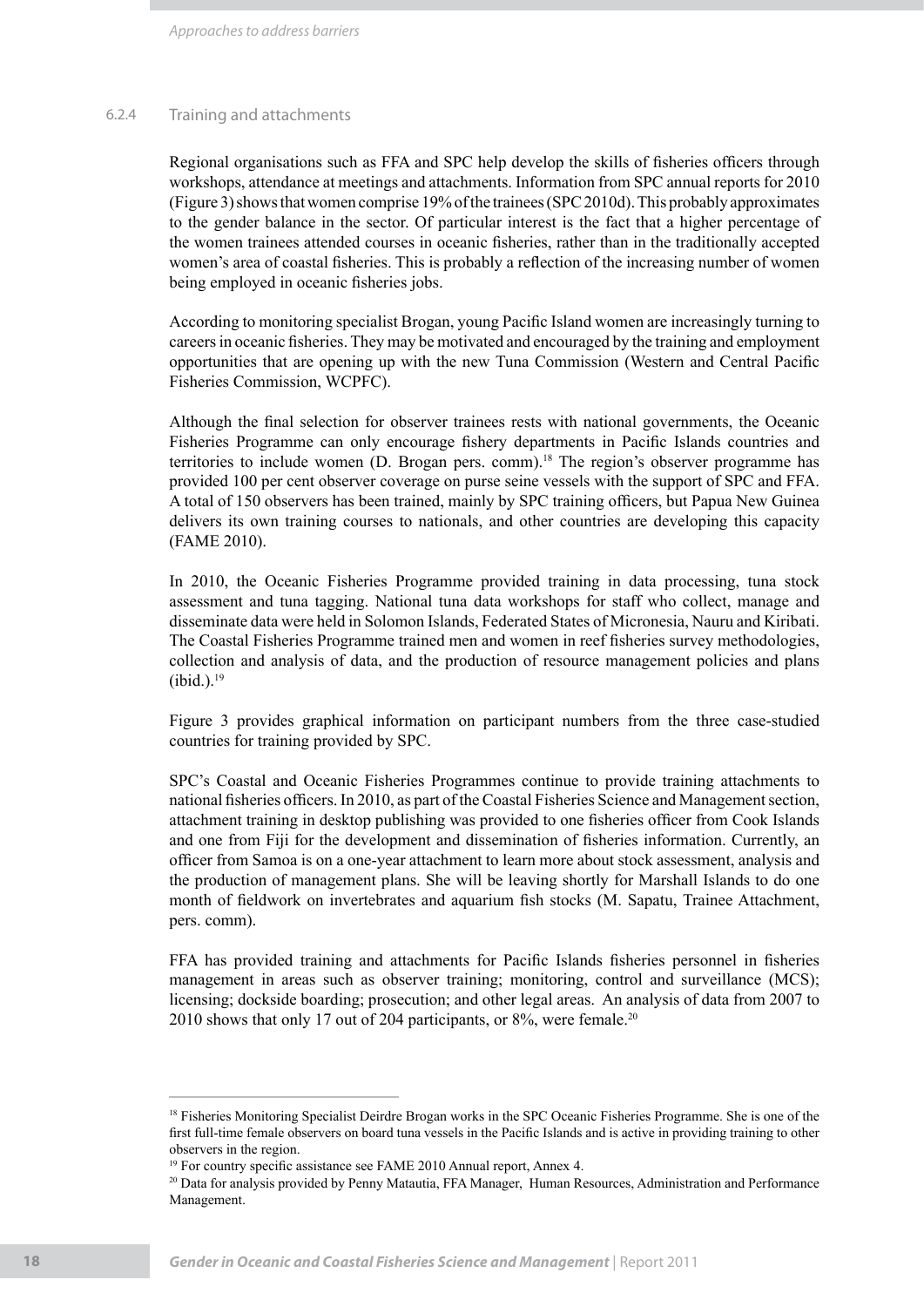

**Figure 3.** SPC training to staff of fisheries officers from Solomon Islands, Marshall Islands and Tonga in 2010

### **6.3 Access to resources**

### 6.3.1 Producing gender-sensitive career information

In addition to the production of curriculum materials, gender sensitive career information is needed to support outreach by fisheries departments. The information needs to show that fisheries careers are equally suited to men and women.

SPC and FFA have produced reports on women in fisheries and gender in the tuna industry, as well as profiles of women in non-traditional roles. By using positive role models, this information elevates fisheries as a career choice for women. Observers and women scientists are featured in the publications as examples to other women, and to men. The SPC Women in Fisheries Bulletin, first produced in 1997, continues to provide stories for and about women in the sector.

As more women enter the traditionally male-dominated fields of fisheries research and management, their skills and leadership are dispelling other beliefs that may have kept interested women from entering these fields (White 2000).

The Japan International Cooperation Agency (JICA) has produced national gender profiles, including one each for Solomon Islands, Marshall Islands and Tonga. The profiles are useful sources of information that include policy, legislation, socio-economic data and information on gender in fisheries (JICA 2010 a, b, and c).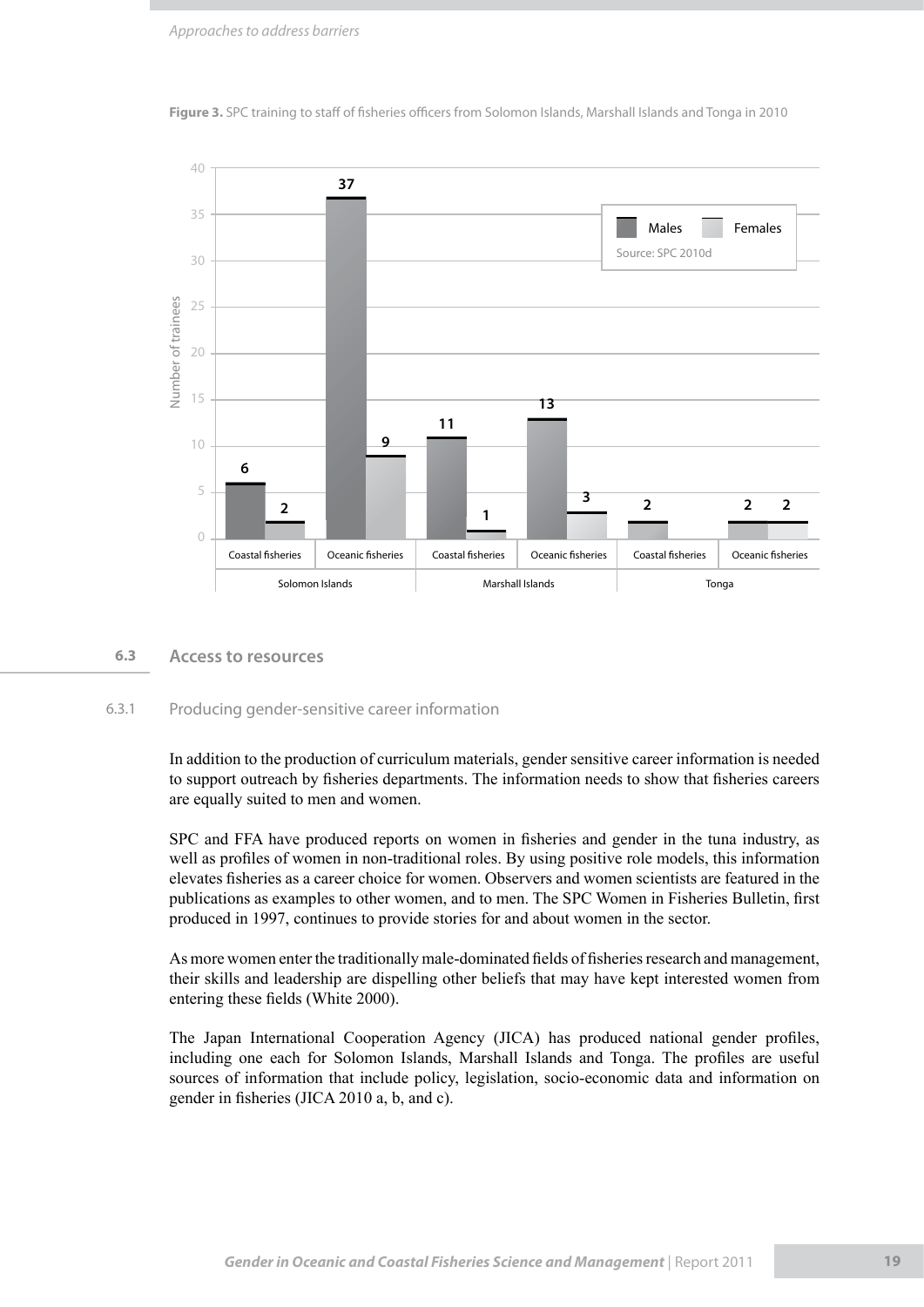### 6.3.2 Using the media to portray fisheries in a positive light

In Marshall Islands the government fisheries department (MIMRA), the environmental semigovernment authority (RMIEPA), the NGO for the environment — the Marshall Islands Conservation Society (MICS) — and academic institutions (RMI–USP) work with the media to provide public awareness programmes about their work. Through the media, the fisheries sector's profile is raised and the importance of marine resources is elevated, as is reflected in the co-operative projects among stakeholders.

Young people are more likely to be attracted to a career that is exciting and is featured as an integral part of their life, as it is in the Pacific Islands.

### 6.3.3 Role models

Positive female role models should be enlisted. This can begin in the classroom; young girls and women need women teachers and scientists as mentors and role models. Mentoring programmes are known to benefit both mentor and student.

Other role models include Solomon Islands women observers, port samplers and tuna taggers, female Pacific Island nationals working in regional fisheries and environmental organisations, and female fisheries scientists and managers working in national fisheries and environmental agencies. The expertise and knowledge of such role models need to be tapped to encourage women into the fisheries sector, as well as to support those currently in the sector.

In Marshall Islands, fisheries staff from MIMRA visit schools on Careers Day to talk to secondary school students about the work they do.

### 6.3.4 Networks

Women in fisheries networks have been set up around the world, including in Fiji (1992), Africa (2010), United States of America (1983) and the Netherlands (2000).<sup>21</sup> Networks recognise and validate the role of women in the sector. They allow members to share concerns about the sustainability of fisheries resources, and link researchers and activists interested in fisheries development issues with women and women's groups that are engaged in fisheries in the region.

Fisheries specialists, especially researchers, have raised awareness about the importance of women in fisheries and this has led to a few networks being formed in other parts of the world, such as in the lower Mekong Basin, the Philippines and in Latin America (Williams, Williams and Choo 2001).

Active networks have an impact on the ground. Networks at national and regional level, with links to mainstream women's and gender programmes, offer the opportunity to make a lasting impact.

<sup>&</sup>lt;sup>21</sup> Source: A web search of women in fisheries network provides sites of networks around the world.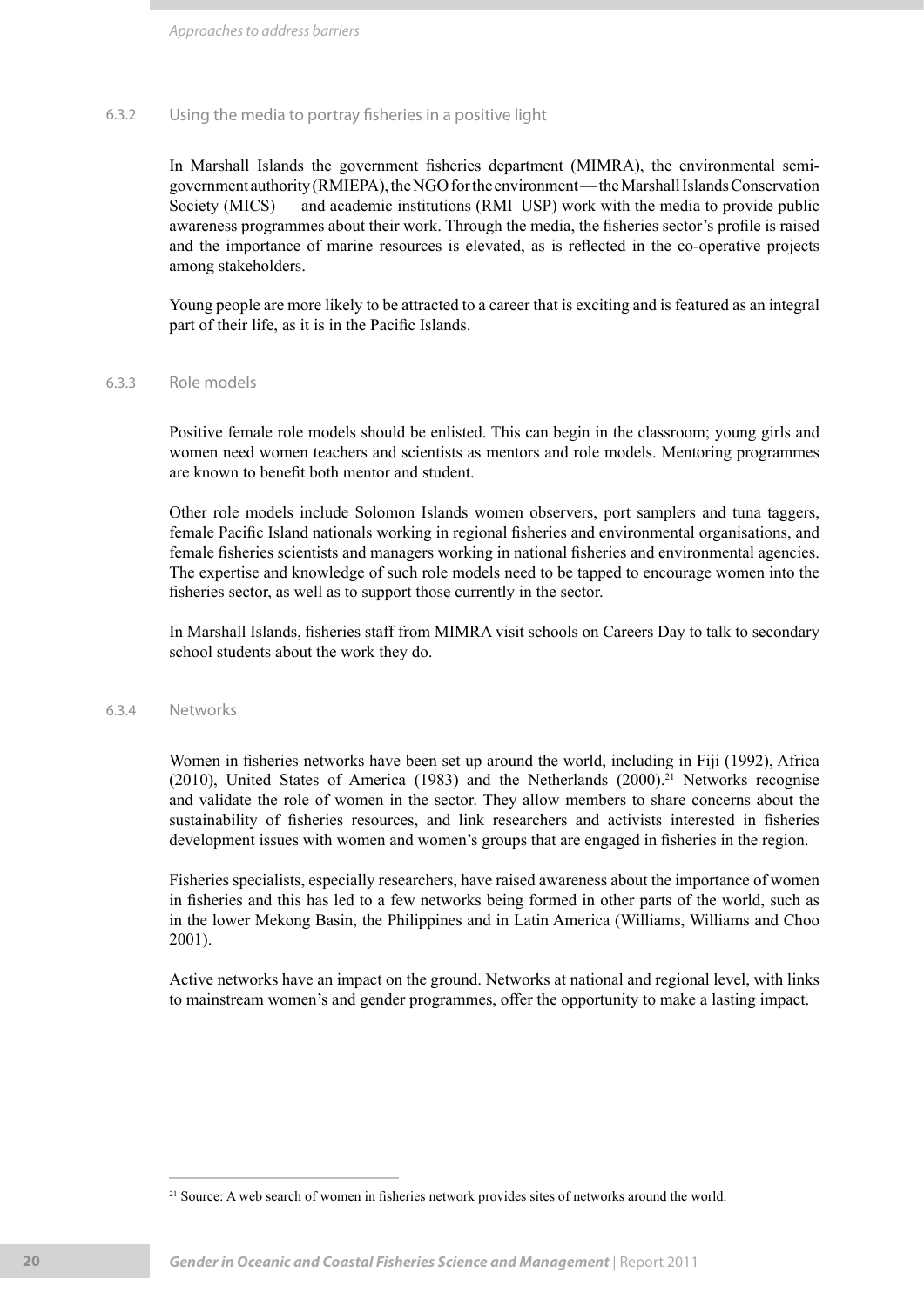### **6.4 Institutional support**

### 6.4.1 Being an equal opportunity employer

As equal opportunity employers, fisheries departments aim to hire qualified men and women.<sup>22</sup> An equal opportunity policy (combined with educational qualifications) enables women not only to enter fisheries, but also to take on jobs in research, management and other areas not traditionally entered by women.

In 2002, the Marshall Islands Marine Resources Authority employed the first woman scientist as a community-based officer.

Today, the number of women in technical positions has increased to nine, with another two on overseas study. At the College of the Marshall Islands (CMI), the tertiary institution affirms its commitment to the goal of equal opportunity for its faculty, students, staff and administrators. The College does not discriminate in matters of employment or of admission to educational programmes and activities on grounds of race, colour, gender, religion, age, sexual orientation, national or ethnic origin, ancestry, disability, marital status or veteran status.23

As noted previously, Solomon Islands women are now taking up jobs traditionally held by men in the sector.

### 6.4.2 Promoting gender equality in work programmes

Fisheries departments can implement work projects and programmes that recognise and address the needs of women in the sector. In Solomon Islands, the fisheries department set up a Women in Fisheries Unit. Unfortunately, this ended in the 1980s and has not been replaced.

At the regional level, SPC implemented the Women's Fisheries Development Project in 1994 to provide support mainly to women in the sector. The Women in Fisheries Bulletin and women in fisheries reports were produced to raise the profile of women and acknowledge their contribution to the sector. Assistance was provided in terms of workshops and attachments. The Project was renamed the Community Fisheries Development Project in 1999 and the focus changed from assisting women to assisting communities.

From 2010 the Coastal Fisheries Science and Management Section continued the work of supporting women as part of its support to both men and women. According to the Section Adviser, the current community-based management programme provides assistance to women in communities so they can be involved in resource management, and also provides skills training to female fisheries officers in such areas as finfish/invertebrate resources assessment and analysis (I. Bertram, pers. comm).

<sup>&</sup>lt;sup>22</sup> The Cook Islands Ministry of Marine Resources Human Resources policy states that the Ministry is an equal opportunity employer.

<sup>23</sup> Source: College of the Marshall Islands website www.cmi.edu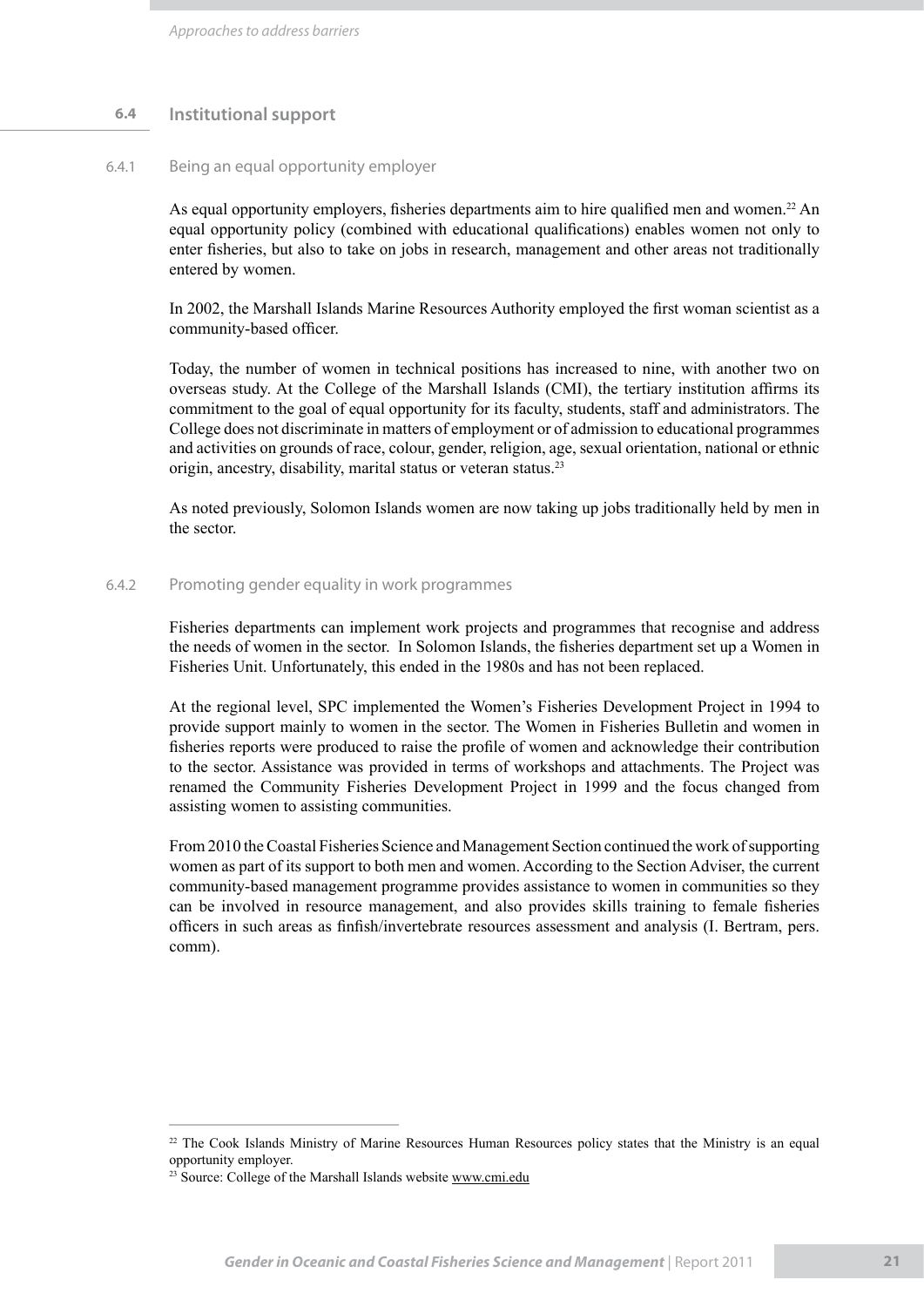*Proposed SPC interventions*

# **7 PROPOSED SPC INTERVENTIONS**

The study has shown that the main barrier to having more women in fisheries science and management is people's perceptions and the attitudes of society. These are often rooted in the culture and customs of a country. There is a need to try and change the way people perceive a career in fisheries. Fisheries science and management needs to move up the ladder of preferred careers, up from close to the bottom rung where it appears to sit in many Pacific Island countries.

It was the intention that, in choosing one country from each sub-region, we would have a reasonable basis for making general recommendations for the Pacific on appropriate actions to increase the participation of women in fisheries. However, there is no such thing as a typical Pacific Island country and therefore the recommendations are not necessarily appropriate for all countries. Some countries are already much further ahead than others in terms of women's involvement in the fisheries sector. Nonetheless, even these more progressive countries still have a long way to go, and may benefit from applying gender analysis (see Glossary of Terms) and gender mainstreaming tools (see the toolkit in Annex 6).

A list of interventions that could be undertaken to make a career in fisheries science and management more accessible to women and thereby improve the gender balance in the sector is given below. However, it is important to note that there is a freeze on public service employment in some countries, and opportunities in the sector vary by country, depending on how dynamic the sector is. Some forward planning and discussions with human resources departments, senior management in fisheries, environment divisions, environmental NGOs, and the private sector is needed before embarking on ambitious recruitment programmes that may lead to having qualified graduates who cannot find employment.

SPC's SciCOFish Project can play a role in assisting countries to implement many of these recommendations. Others would require collaboration between SPC divisions and other national and regional institutions.

Potential interventions are listed as A) those that the SciCOFish project might reasonably be expected to undertake, B) those activities that would require significant collaboration with other partners, and C) those where SciCOFish could tap into existing projects.

### **A SciCOFish interventions**

- 1. Produce a summary booklet of the findings of this report, highlighting barriers, approaches and interventions. The information would be of use to fisheries sector stakeholders.
- 2. Support the development of promotional material, and use special interest stories of successful women in the sector, with the aim of encouraging more young women to embark on a fisheries career. This material can help to open the public's eyes (changing society's perception) to the varied aspects of working in fisheries. As an initial step, produce a gender balanced promotional pamphlet to attract more young people into fisheries science and management. This could be followed by a short promotional DVD that could be distributed to schools, human resource departments, television stations, etc. around the region.
- Undertake a training needs analysis in the fishery sector to determine short- and long-term 3. expertise requirements, so that future training and scholarships are targeted appropriately.
- Facilitate dissemination of information to schools, universities and human resource 4. departments on opportunities for training and graduate studies in fisheries and marine science and management.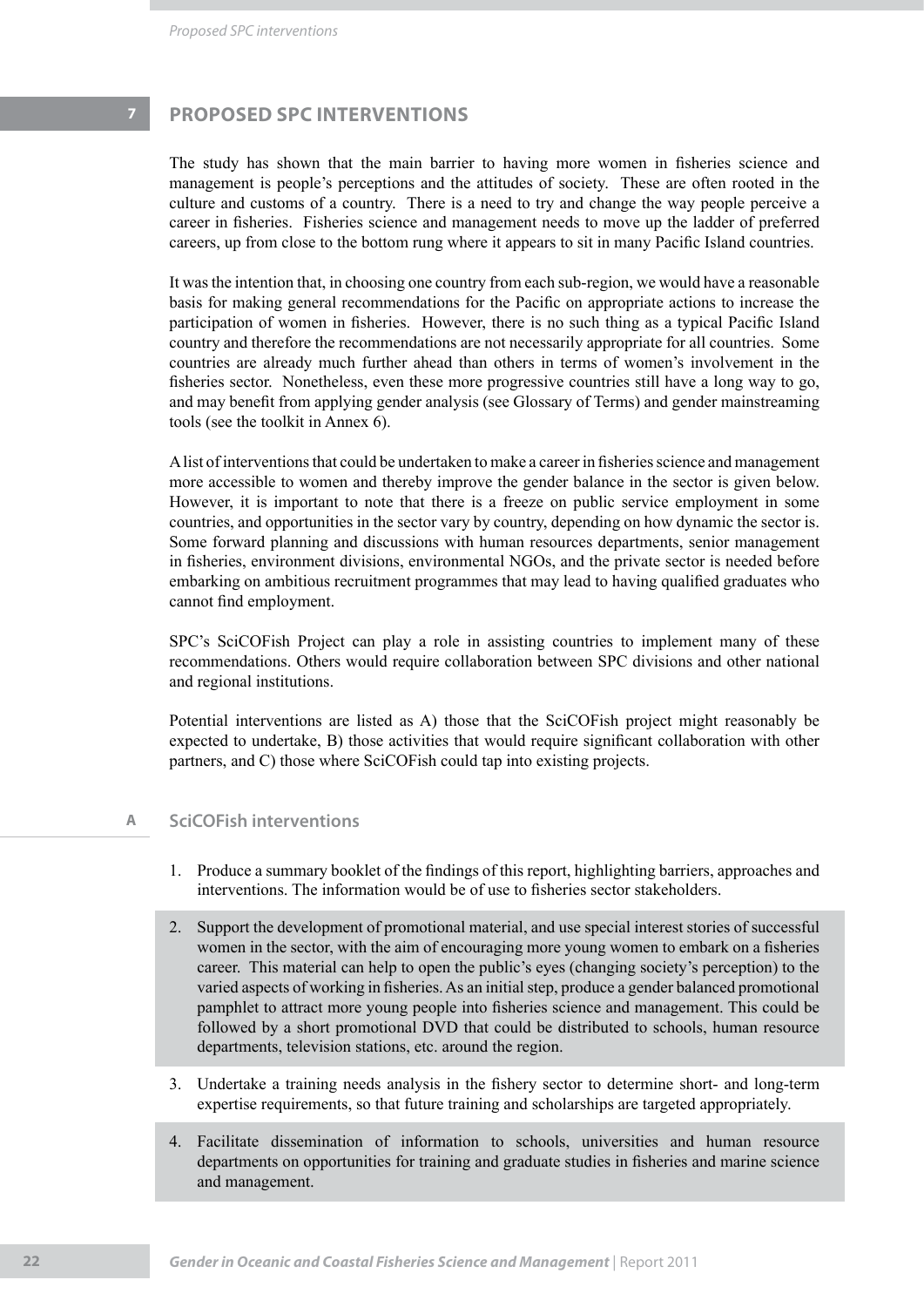- 5. Provide funding for scholarships in fisheries science and management at the postgraduate level as a means to promote capacity building.
- Allocate funding to fisheries staff training and attachments in the areas of oceanic and coastal 6. fisheries data analysis and management, stock assessment methods and the development of management policies, plans and strategies. With a view to improving the gender balance in these areas, the training could include facilitating short-term attachments in the fisheries sector (with regional and national organisations and the private sector).
- 7. Provide funding to support short-term attachments for youth in the fisheries sector. In collaboration with government, NGOs and the private sector, selected final year science student interns would be mentored by experienced fisheries staff and given a variety of interesting tasks to introduce them to fisheries science and management. The aim would be to attract potential staff with an emphasis on increasing the ratio of women currently employed in the sector.
- Support national (upon request), sub-regional, and regional women in fisheries networks. In 8. this male-dominated sector it is particularly important for working women to have a platform to share their experiences and learn from each other in order to overcome specific problems they are facing.
- Acknowledge appropriately skilled individuals in the region by developing a gender-balanced 9. database of qualified nationals with experience in fishery science and management for use as consultants and resource persons in relevant national, sub-regional and regional workshops and meetings.

### **B Collaborative interventions**

- 10. In collaboration with ministries of education, and regional and international secondary and tertiary educational institutions such as USP and UNESCO, urge curriculum development units to put more emphasis on marine resource education in both primary and secondary schools as a major factor in the life of Pacific Islanders. Material developed would need to be gender balanced, avoiding stereotyping and making it clear that fisheries is a potential career for young people of both sexes.
- In collaboration with USP, develop course material of a practical nature which provides 11. marine science and marine affairs graduates with the practical, analytical and writing skills needed to conduct, for example, a fishery stock assessment, produce a policy paper or write a management plan.
- 12. Where necessary (as in Solomon Islands) investigate ways in which girls can be assisted to continue their education through to the end of secondary school and achieve high academic grades, thus enhancing their potential to gain an equitable share of scholarships.
- 13. Provide assistance to help fisheries departments create a supportive work environment that attracts potential women employees and recognises and supports existing women staff. For example, assist in developing equal opportunity policies as part of a work environment that promotes good work place practices such as maternity and paternity leave, safe working conditions, and a policy that deals with sexual harassment.

### **C Other**

14. Under the SciCOFish or DevFish Project, provide women and men in the private sector with training in water quality testing, and quality control methods such as hazard analysis critical control points (HACCP) so that they can perform skilled jobs in fish processing plants.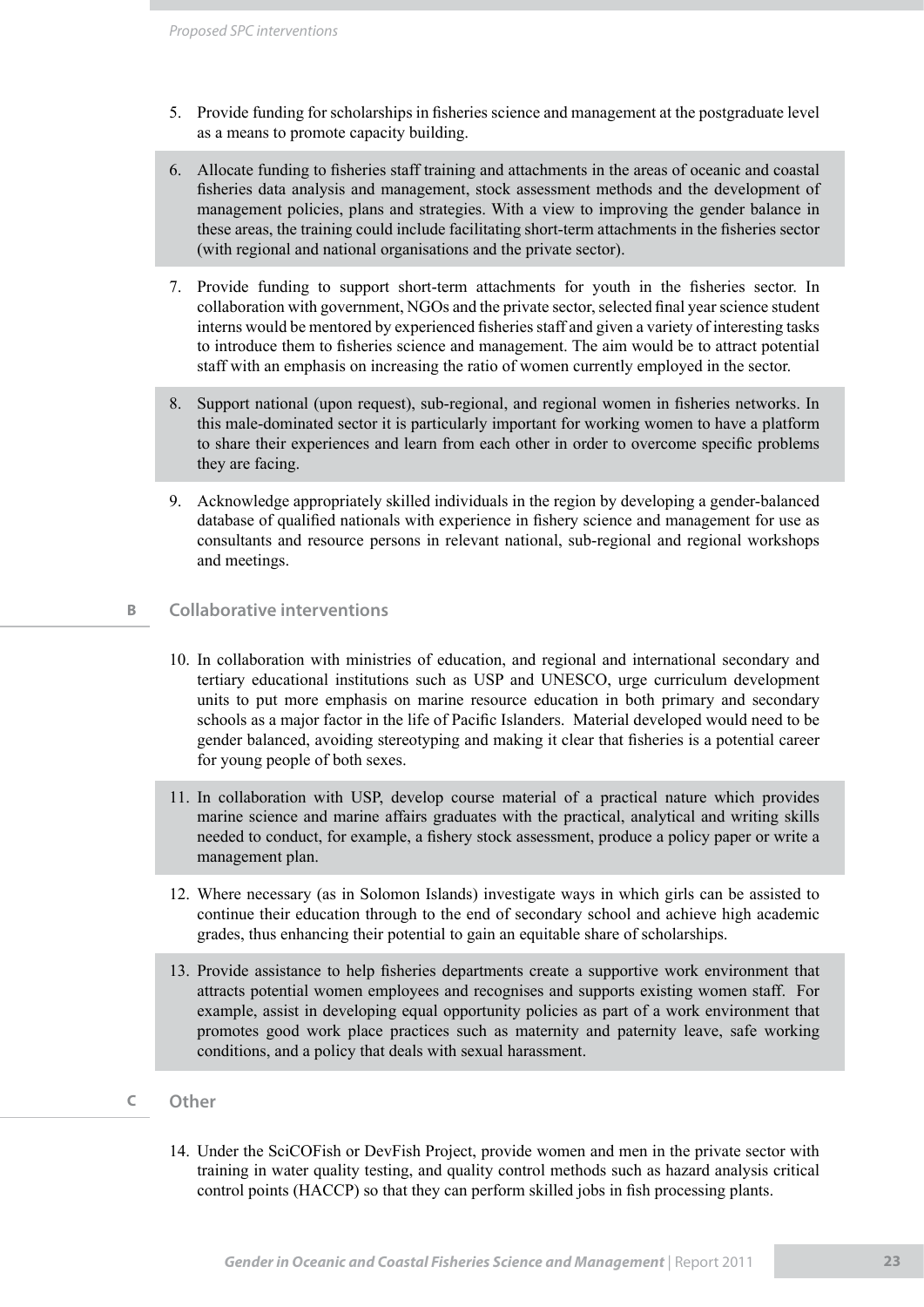### A final word

This study is about gender and equality, not about women. There is a need to emphasise that a fisheries career can be equally acceptable for women as well as men. The approach should not be so much to increase women's participation, but rather to raise the status of fisheries as a career for young people who have an interest in or who are studying science. At the same time, the fact that women are just as able to participate in the sector as men needs to be reinforced.

While this study has shown that there is a gender imbalance in the sector, women should not be pushed into fisheries science and management if a country does not need more fisheries scientists and managers and if women are not interested in pursuing such careers. However, where there is a need and an interest, women should have the options made clear, the opportunities made available, and the choice left to the individual concerned. (For a fuller discussion on this topic see Bouville 2007.)

Women who have an aptitude and desire for a career in fisheries science and management need to know that this is in fact a perfectly reasonable option for them, and equal opportunities need to be made available for them to choose it.

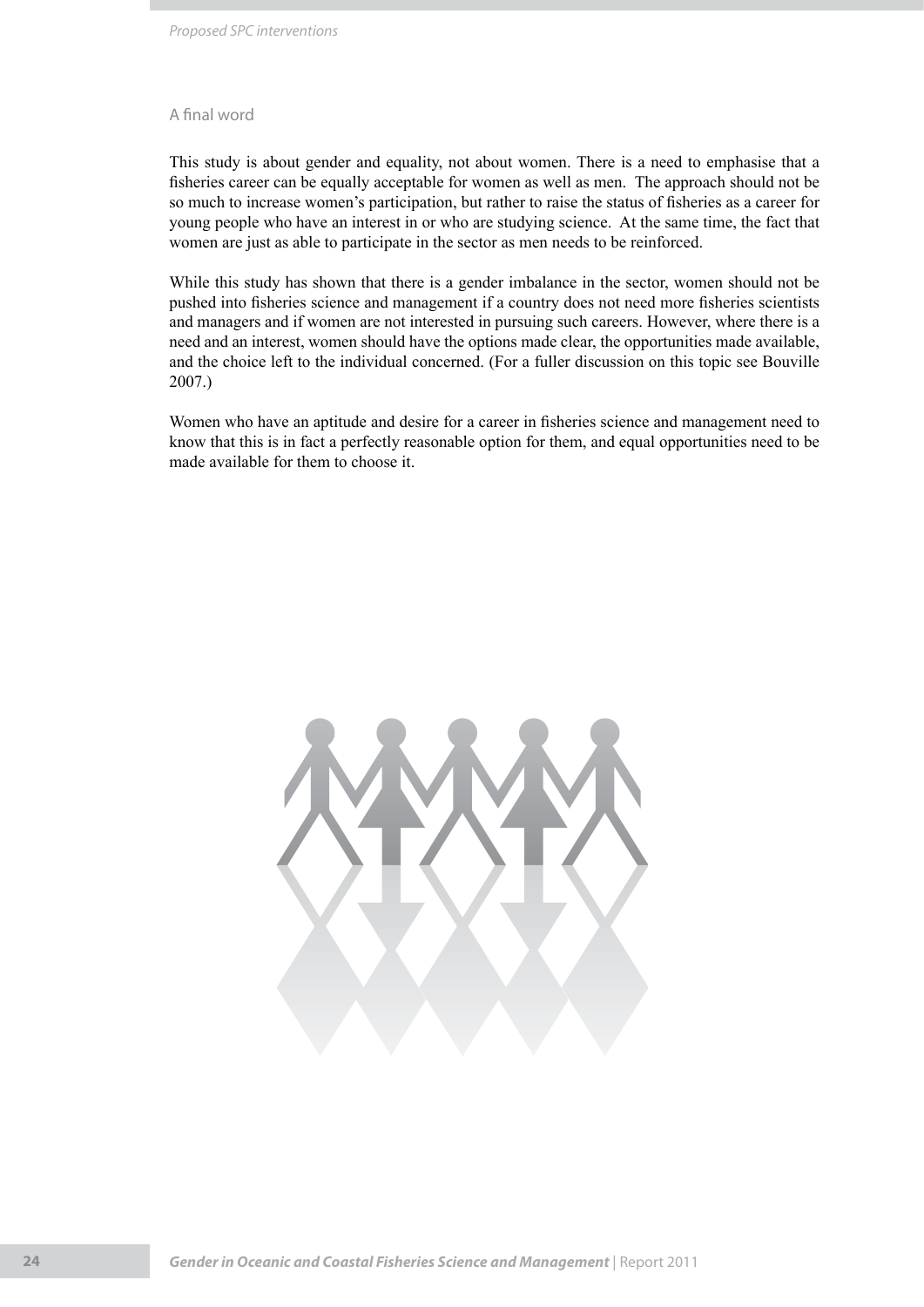# **GLOSSARY OF TERMS**

| <b>FISHERIES</b><br><b>SCIENCE<sup>24</sup></b>                          | Refers to the academic discipline of managing and understanding fisheries which draws on the<br>disciplines of oceanography, marine biology, marine conservation, ecology, population dynamics,<br>economics and management to attempt to provide an integrated picture of fisheries.                                                                                                                                                                                                                                                                                                                                                                                                          |
|--------------------------------------------------------------------------|------------------------------------------------------------------------------------------------------------------------------------------------------------------------------------------------------------------------------------------------------------------------------------------------------------------------------------------------------------------------------------------------------------------------------------------------------------------------------------------------------------------------------------------------------------------------------------------------------------------------------------------------------------------------------------------------|
| <b>FISHERIES</b><br><b>MANAGEMENT</b> <sup>25</sup>                      | Draws on fisheries science in order to find ways to protect fishery resources so sustainable exploitation<br>is possible. Fisheries management is often referred to as a governmental system of appropriate<br>management rules based on defined objectives and a mix of management means to implement<br>the rules, which are put in place by a system of monitoring control and surveillance. The concept of<br>community based fisheries management is also valid, with the people who depend on the resources<br>playing a major role in their management. Modern day thinking, as well as traditional common sense,<br>favours an Ecosystem Based Approach (EBA) to fisheries management. |
| <b>AQUACULTURE 26</b>                                                    | The culture (farming) of marine and freshwater animals. In the Pacific it centres on a small number of<br>resources; black-lip pearl oyster, penaeid shrimp, tilapia, milkfish, giant clam, and seaweed.                                                                                                                                                                                                                                                                                                                                                                                                                                                                                       |
| <b>COASTAL</b><br><b>FISHERIES</b>                                       | Includes a diverse range of finfish and invertebrates demersal (bottom dwelling) species, and those that<br>inhabit shallow water habitats, and whose individual movements are generally restricted to coastal areas.<br>Management is undertaken on national and community levels.                                                                                                                                                                                                                                                                                                                                                                                                            |
| <b>OCEANIC</b><br><b>FISHERIES</b>                                       | Include tunas, billfish and allied species. These resources are found in open-water habitats, and generally<br>move extensively across exclusive economic zones and high seas areas. A few, well-studied species form<br>the basis of the region's industrial tuna fisheries, which are managed through national, regional and<br>international frameworks.                                                                                                                                                                                                                                                                                                                                    |
| <b>ECOSYSTEM</b><br><b>APPROACH TO</b><br><b>FISHERIES</b> <sup>27</sup> | An approach which balances diverse societal objectives by taking account of the knowledge and<br>uncertainties about biotic, abiotic, and human components of ecosystems and their interactions and<br>applying an integrated approach to fisheries within ecologically meaningful boundaries. This requires<br>managers to plan, develop, and manage fisheries in a manner that addresses the multiplicity of societal<br>needs and desires without jeopardising the options of future generations to benefit from the full range<br>of goods and services provided by marine ecosystems.                                                                                                     |
| <b>GENDER<sup>28</sup></b>                                               | Refers to the sociologically-and culturally based distinction between men and women. One's gender is<br>therefore most often comprised of those roles and attributes that are not purely "natural" or biologically<br>determined, but are rather dictated by norms and traditions. Because gender is not biologically given,<br>the attributes of both male and female gender can (and do) change over time and across cultures.                                                                                                                                                                                                                                                               |
| <b>GENDER</b><br><b>ANALYSIS</b>                                         | Also referred to as gender-sensitive, gender-based or gender-aware analysis,<br>this is analysis that (a) makes visible any disparities between genders and (b) analyses these disparities<br>according to established sociological (or other) theories about gender relations.                                                                                                                                                                                                                                                                                                                                                                                                                |
| <b>GENDER</b><br><b>EQUALITY</b>                                         | Equality exists when both men and women are attributed equal social value, equal<br>rights and equal responsibilities, and have equal access to the means (resources, opportunities) to<br>exercise them.                                                                                                                                                                                                                                                                                                                                                                                                                                                                                      |
| <b>GENDER EQUITY</b>                                                     | The process of being fair to women and men. To ensure fairness, measures must often be available<br>to compensate for historical and social disadvantages that prevent men and women from otherwise<br>operating on a level playing field. Equity leads to equality.                                                                                                                                                                                                                                                                                                                                                                                                                           |
| <b>GENDER</b><br>MAINSTREAMING                                           | The process of assessing the implications for women and men of any planned action, including<br>legislation, policies or programmes, in all areas and at all levels. It is a strategy for making women's as well<br>as men's concerns and experiences an integral dimension of the design, implementation, monitoring and<br>evaluation of policies and programmes in all political, economic and societal spheres so that women and<br>men benefit equally and inequality is not perpetuated. The ultimate goal is to achieve gender equality.                                                                                                                                                |
| <b>GENDER</b><br><b>STEREOTYPES</b>                                      | The ideas that people have about what boys and men, girls and women are capable of doing. For<br>example, women are better fish processors and men are better fishers.                                                                                                                                                                                                                                                                                                                                                                                                                                                                                                                         |
| <b>SEX</b>                                                               | Usually, sex is understood to refer to the biological difference between male and female bodies.                                                                                                                                                                                                                                                                                                                                                                                                                                                                                                                                                                                               |
| <b>SEX</b><br><b>DISAGGREGATED</b><br><b>DATA</b>                        | Data or statistics that are collected and presented by sex to show the respective results for women and<br>men separately. Sometimes the term gender disaggregation is used to refer to sex disaggregated data.                                                                                                                                                                                                                                                                                                                                                                                                                                                                                |

<sup>&</sup>lt;sup>24</sup> Definitions adapted from Royce 1996, and Wikipedia online encyclopedia.

<sup>&</sup>lt;sup>25</sup> Definition from FAO, 1997, Fisheries Management, and Cochrane and Garcia, 2009.

 $26$  Definitions for aquaculture, coastal fisheries, and oceanic fisheries from Gillett, B and I. Cartwright. 2010.

<sup>&</sup>lt;sup>27</sup> Definition adapted from FAO 2003, The Ecosystem Approach to Fisheries, and Cochrane and Garcia, 2009.

 $^{28}$  Definitions for gender terms from UNDP 2007, and ECOSOC 1997/2.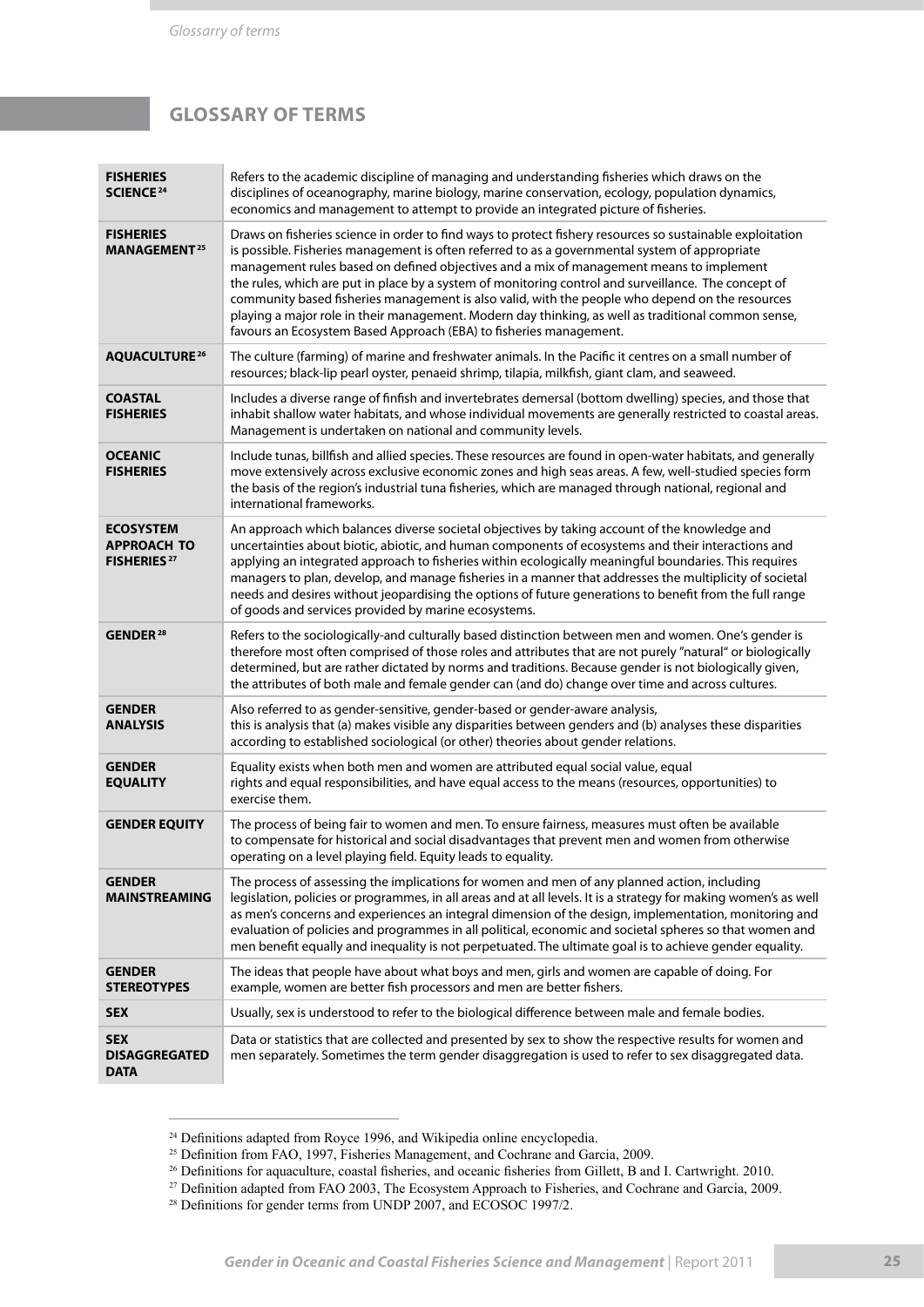# **ANNEX 1 TERMS OF REFERENCE**

- Conduct an initial literature review of gender roles in the fisheries sector in the Pacific with a 1. focus on the three selected countries.
- 2. In the three selected countries, collect and analyse sex disaggregated data in the following areas of employment (public sector, private sector, NGOs etc), in the following fields:
	- Tuna fishery observers and port samplers (including the selection process) a)
	- b) Collection of any type of monitoring data in coastal fisheries (community, provincial and national)
	- c) Data entry (oceanic and coastal)
	- Fisheries biological and/or ecological research (oceanic and coastal) d)
	- Data analysis and stock assessment (oceanic and coastal) e)
	- f) Fisheries management (oceanic and coastal)
	- Post harvest in coastal fisheries g)
- 3. Identify and assess factors nationally that form barriers for women's participation in the above fields of work in each of the three countries, including an analysis of national sectoral policies; legislation and regulatory frameworks; employment conditions; and social and customary attitudes, practices and beliefs both generally and for fisheries specifically.
- 4. Identify specific approaches to address barriers to women that are identified in the above fields of work, and identify opportunities for specific interventions in each of the three countries.
- Report back to the stakeholders in each of the three countries to ensure a participatory approach and national buy-in to the results. 5.
- Produce a report covering the results and findings, including annexes and a gender mainstreaming 6. toolkit, as per the outputs specified below.

### **OUTPUTS**

- A report of not more than 20 pages summarising the results with recommendations on 1. approaches to achieve the gender objective of this project.
- As an annex to the report, a database of key regional and international resources for 2. mainstreaming gender in the fisheries sector, designed as a structured list with hyperlinks to sector-specific toolkits, manuals, analysis etc.
- Other annexes as needed to present data collected or other information relevant to the 3. consultancy.
- A user-friendly gender mainstreaming toolkit for the fisheries sector, complete with gender 4.indicators, which will aid non-gender experts in the national and regional fisheries sector in mainstreaming gender equality into their work.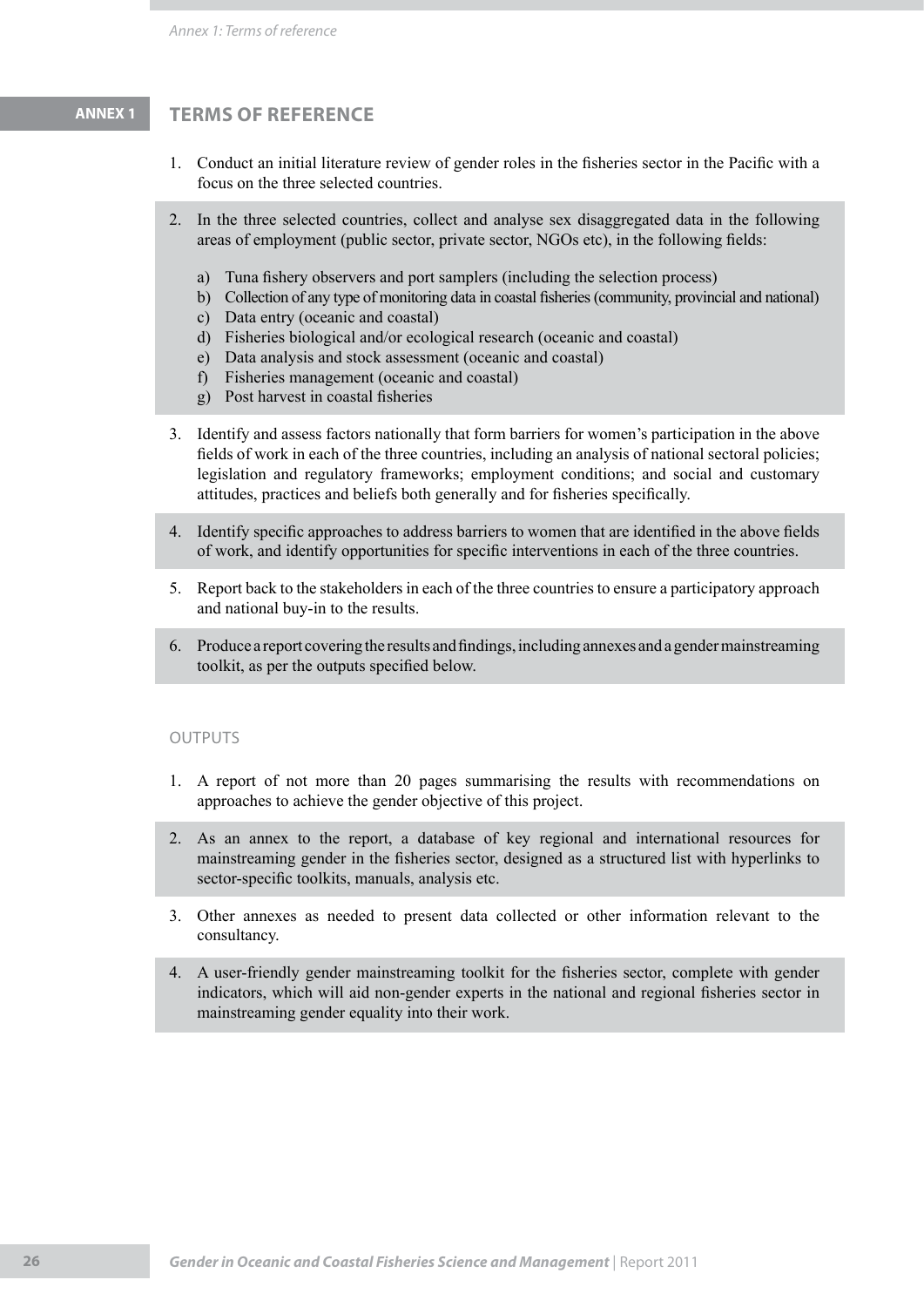# **ANNEX 2 CAREERS IN FISHERIES SCIENCE AND MANAGEMENT**

If we are to try and encourage a wider participation by women in fisheries science and management, it is useful to elaborate on the variety of career paths that can be followed. Below is a selection of the various positions that may be pursued in a typical Pacific Island government fisheries division. A number of them are also applicable for careers with environment departments and environmental NGOs in the Pacific. The information is provided in a tabular form, along with the likely educational requirements, generic duty list and potential career paths. An individual would probably progress along the career path based on performance and completion of higher degrees, such as a masters. Note that fisheries divisions within the Pacific are usually small and operate on limited budgets.

Thus it is likely that individuals may be called on to undertake multiple roles. For example, fisheries management and research may sometimes be combined in a single position. These positions are equally suited to both male and female candidates. The career paths in all cases have the potential to lead to the head of the fisheries department, depending on the individual merits of the employee.

### **Table A-1. (Part.1)** Careers in fisheries and management

| <b>Position</b>                                      | <b>Duties</b>                                                                                                                                                                                                                                                                                                                                                                                                           | <b>Educational requirements</b>                                                                                                 | <b>Potential career path</b>                                                                                                                                                 |  |
|------------------------------------------------------|-------------------------------------------------------------------------------------------------------------------------------------------------------------------------------------------------------------------------------------------------------------------------------------------------------------------------------------------------------------------------------------------------------------------------|---------------------------------------------------------------------------------------------------------------------------------|------------------------------------------------------------------------------------------------------------------------------------------------------------------------------|--|
| <b>Fisheries</b><br>management<br>officer, inshore   | Using the best available information<br>and utilising the precautionary principle<br>where required, prepare management<br>plans for inshore fishery resources.<br>Assist with community-based fisheries<br>management advice, incident response<br>and some fisheries monitoring.                                                                                                                                      | Diploma or degree in<br>fisheries management or<br>equivalent                                                                   | senior inshore fisheries<br>management officer<br>$\rightarrow$ principal/chief inshore<br>fisheries management officer<br>$\rightarrow$ director of inshore<br>fisheries    |  |
| <b>Fisheries</b><br>research officer.<br>Inshore     | Undertake research on inshore fisheries<br>resources, and prepare situation<br>reports on resources. Provide effective<br>and professional fisheries advice to<br>internal and external clients as well<br>as being involved in fisheries habitat<br>enhancement projects, community<br>fisheries development, incident<br>response and some fisheries monitoring.                                                      | Diploma or degree in<br>fisheries science, biology,<br>ecology or equivalent                                                    | senior inshore fisheries<br>research officer<br>$\rightarrow$ principal/chief inshore<br>fisheries research officer<br>$\rightarrow$ director of inshore<br>fisheries        |  |
| <b>Fisheries</b><br>management<br>officer, offshore  | Using the best available information<br>and utilising the precautionary principle<br>where required, prepare management<br>plans for offshore fishery resources.<br>Assist with monitoring, control and<br>surveillance (MCS) activities.                                                                                                                                                                               | Diploma or degree in<br>fisheries management,<br>information technology, or<br>equivalent, depending on<br>role to be fulfilled | senior offshore fisheries<br>management officer<br>$\rightarrow$ principal/chief offshore<br>fisheries management officer<br>$\rightarrow$ director of offshore<br>fisheries |  |
| <b>Fisheries</b><br>research officer,<br>offshore    | Undertake research on offshore fisheries<br>resources, and prepare situation reports<br>on resources for use by the management<br>and licensing sections. Provide effective<br>and professional fisheries advice to<br>internal and external clients as well<br>as being involved in fisheries habitat<br>enhancement projects, community<br>fisheries development, incident<br>response and some fisheries monitoring. | Diploma or degree in<br>fisheries science, biology,<br>ecology, etc. or equivalent                                              | senior offshore fisheries<br>research officer<br>$\rightarrow$ principal/chief offshore<br>fisheries research officer<br>director of offshore<br>fisheries                   |  |
| <b>Fisheries</b><br>research officer,<br>aquaculture | Participate in mariculture and<br>aquaculture projects in the country for<br>improved food security, and possibly<br>export.                                                                                                                                                                                                                                                                                            | Diploma or degree in<br>aquaculture                                                                                             | chief fisheries officer,<br>aquaculture                                                                                                                                      |  |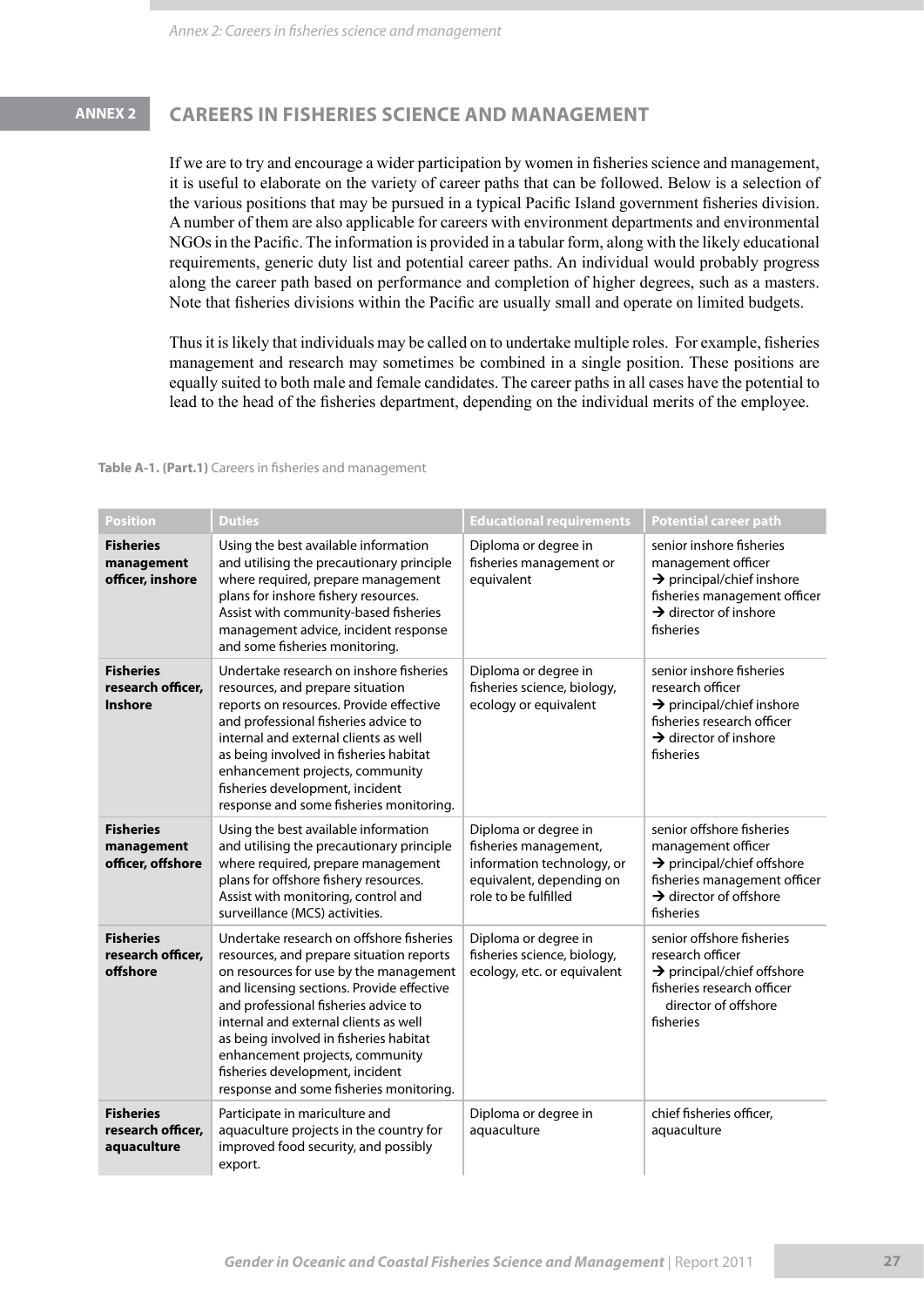### **Table A-1. (Part.2)** Careers in fisheries and management

| <b>Position</b>                                                              | <b>Duties</b>                                                                                                                                                                                                                                                                                                                                                                                                                                                                                                                                                                                                                                                                                                                                                                                                                        | <b>Educational</b><br>requirements                                                                                                                                      | <b>Potential career path</b>                                                                                                                             |
|------------------------------------------------------------------------------|--------------------------------------------------------------------------------------------------------------------------------------------------------------------------------------------------------------------------------------------------------------------------------------------------------------------------------------------------------------------------------------------------------------------------------------------------------------------------------------------------------------------------------------------------------------------------------------------------------------------------------------------------------------------------------------------------------------------------------------------------------------------------------------------------------------------------------------|-------------------------------------------------------------------------------------------------------------------------------------------------------------------------|----------------------------------------------------------------------------------------------------------------------------------------------------------|
| <b>Fisheries</b><br>economist                                                | Provide information and analyses in the development<br>of policies, strategies and innovative, participatory<br>approaches to further develop fisheries in the context<br>of environmentally and socially sustainable fisheries<br>and rural poverty reduction.<br>Undertake data collection, micro- and macro-<br>economic and social analyses for assessing the impact<br>of policies, strategies and projects on the beneficiaries,<br>the fisheries, and rural development sectors, and on<br>the overall social and economic development of the<br>country.<br>Provide advice on appropriate access fees for<br>both local and foreign fishing vessels. Contribute<br>information on the value of the various resources<br>to the situation analyses for inshore and offshore<br>fisheries. Participate in international access | Degree in economics<br>majoring in natural<br>resources or fisheries                                                                                                    | principal/chief fisheries<br>economist<br>$\rightarrow$ director of fisheries<br>policy                                                                  |
|                                                                              | negotiations for fishing rights within the exclusive<br>economic zone (EEZ).                                                                                                                                                                                                                                                                                                                                                                                                                                                                                                                                                                                                                                                                                                                                                         |                                                                                                                                                                         |                                                                                                                                                          |
| <b>Legal officer</b>                                                         | Review existing and draft new regulations for inshore<br>and offshore fisheries that support the implementation<br>of measures to ensure the sustainable utilisation of<br>the country's marine resources. Assist in revising<br>relevant acts of parliament as required. Participate in<br>international access or dispute negotiations related to<br>fishing rights and illegal, unreported and unregulated<br>fishing within the EEZ.                                                                                                                                                                                                                                                                                                                                                                                             | Degree in law, majoring in<br>law of the sea                                                                                                                            | principal / chief fisheries<br>legal officer<br>$\rightarrow$ director of fisheries<br>policy                                                            |
| Monitoring,<br>control, and<br>surveillance<br>(MCS) or<br>licensing officer | Monitor the activities of local and foreign fishing<br>vessels in the EEZ. Utilise best available information,<br>and the precautionary principle, to determine the<br>optimum number of vessels that should be licensed<br>for each fishery. Provide information as required to<br>regional fisheries organisations.                                                                                                                                                                                                                                                                                                                                                                                                                                                                                                                | Degree in computer science,<br>information technology, or<br>equivalent                                                                                                 | principal / chief MCS or<br>licensing officer                                                                                                            |
| <b>Fisheries Officer,</b><br>compliance                                      | The compliance officer may undertake any number<br>of duties, including compliance inspections,<br>investigations, preparation of court briefs, participation<br>in public education initiatives, coordination of<br>enforcement with outside agencies such as maritime<br>police, monitoring of pollution concerns, and<br>assistance in search and rescue activities. All officers<br>must be able to work on both land and sea.                                                                                                                                                                                                                                                                                                                                                                                                   | Degree or diploma in<br>fisheries management, or in<br>law and policing                                                                                                 | senior compliance officer                                                                                                                                |
| <b>Communications</b><br>/information<br>officer                             | Prepare and disseminate information on the work of<br>the fisheries institution.                                                                                                                                                                                                                                                                                                                                                                                                                                                                                                                                                                                                                                                                                                                                                     | Degree in media,<br>communications, or<br>equivalent                                                                                                                    | principal communications<br>officer                                                                                                                      |
| <b>Fisheries</b><br>extension officer                                        | Work with communities to assist them to effectively<br>manage their own fishery resources. Facilitate<br>training in community led monitoring of resources,<br>and an integrated approach to ecosystem-based<br>management of community-managed fisheries.                                                                                                                                                                                                                                                                                                                                                                                                                                                                                                                                                                           | Diploma or degree in<br>fisheries science or<br>management, or a social<br>science degree with an<br>emphasis on community-<br>based management of<br>natural resources | senior fisheries extension<br>officer<br>$\rightarrow$ principal/chief fisheries<br>extension officer;<br>$\rightarrow$ director of inshore<br>fisheries |
| <b>Database officer</b>                                                      | Enter and analyse catch data from the various<br>fisheries. Prepare statistical reports for use by MCS,<br>inshore, offshore fishery sections, and regional fishery<br>organisations.                                                                                                                                                                                                                                                                                                                                                                                                                                                                                                                                                                                                                                                | Diploma or degree in<br>computer science or<br>statistics                                                                                                               | senior database officer,<br>principal / chief fisheries<br>officer (statistics).                                                                         |
| <b>Post harvest</b><br>specialist                                            | Provide quality control services such as HACCP<br>monitoring, histamine and other testing, to the<br>post-harvest sector, including private sector (fishing<br>companies, processors) and government's responsible<br>certification authorities which accredit premises for<br>exporting to overseas markets.                                                                                                                                                                                                                                                                                                                                                                                                                                                                                                                        | diploma or degree in food<br>science, microbiology, etc.                                                                                                                | senior post harvest fishery<br>officer<br>$\rightarrow$ private sector<br>$\rightarrow$ post harvest specialist<br>consultant                            |
| <b>Marine</b><br>conservation<br>officer                                     | Working with government environment service or<br>environmental NGOs, as well as community groups,<br>formulate conservation strategies for marine animals<br>at risk, including marine mammals, reptiles, corals,<br>fishes, invertebrates, etc.                                                                                                                                                                                                                                                                                                                                                                                                                                                                                                                                                                                    | Degree or diploma in<br>environmental science<br>or management, marine<br>biology or ecology                                                                            | senior marine conservation<br>officer, director of<br>environment unit, CEO of<br><b>NGO</b>                                                             |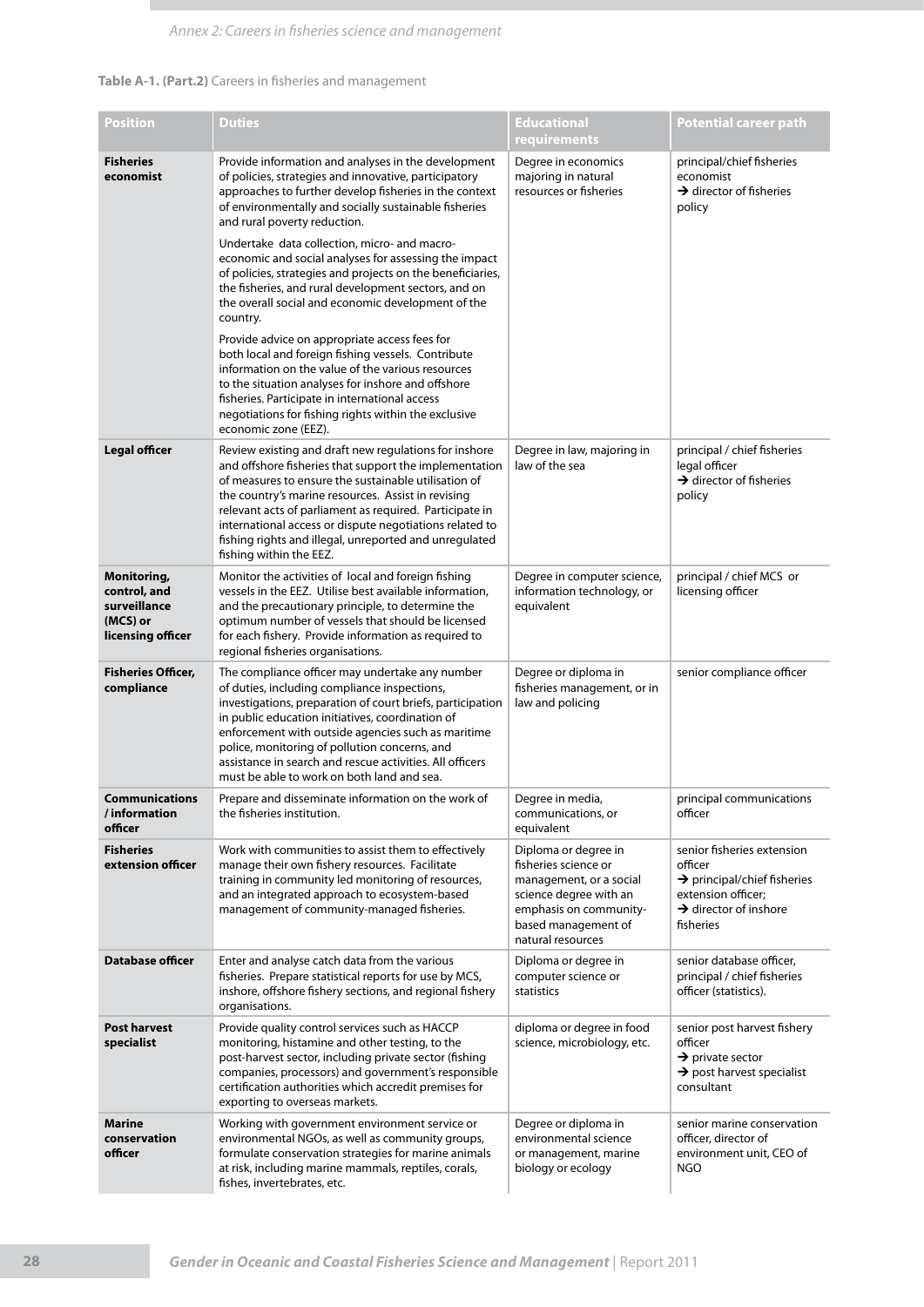# **ANNEX 3 List of people contacted in each country**

**Table A-2. (Part.1)** Stakeholder contacts in the Solomon Islands, Marshall Islands and Tonga

| <b>Solomon Islands</b>         |                                                                     |  |  |  |  |
|--------------------------------|---------------------------------------------------------------------|--|--|--|--|
| <b>Position</b><br><b>Name</b> |                                                                     |  |  |  |  |
|                                | <b>Ministry of Fisheries and Natural Resources</b>                  |  |  |  |  |
| <b>Ferral Lasi</b>             | Deputy Director of Offshore Fisheries, Actg Permanent Secretary     |  |  |  |  |
| Janet Kibule                   | <b>Executive Personal Secretary</b>                                 |  |  |  |  |
| James Teri                     | Deputy Director of Inshore Fisheries                                |  |  |  |  |
| Alex Carlos Haikau             | Chief Fisheries Officer, Development and Extension                  |  |  |  |  |
| Jessie Kama                    | Fisheries Officer Extension (but re-allocated to policy)            |  |  |  |  |
| Ronnelle Panda                 | Principal Fisheries Officer, extension and development              |  |  |  |  |
| Melody Fanai                   | <b>Fisheries Officer (Statistics)</b>                               |  |  |  |  |
| Janet Tahinau                  | <b>Fisheries Officer (Statistics)</b>                               |  |  |  |  |
| Joseph Sua                     | Principal Administration Officer                                    |  |  |  |  |
| Joseph Atkin                   | Principal Fisheries Officer Policy                                  |  |  |  |  |
| Hubert Odikana                 | Personnel Officer                                                   |  |  |  |  |
| Jenny Keniapisia               | Statistics and information                                          |  |  |  |  |
| <b>Beatrice Misiga</b>         | Registry clerk                                                      |  |  |  |  |
| Lorraine Sam                   | Fisheries Officer, Surveillance                                     |  |  |  |  |
| Sylvester Diake Jnr            | Principal Fisheries Officer, Aquaculture                            |  |  |  |  |
| Peter Kenilorea Jnr            | Senior Fisheries Officer (Ysabel Province)                          |  |  |  |  |
| George Tavake                  | Fisheries Officer, Extension                                        |  |  |  |  |
| James Ngaerobo                 | Fisheries Officer, Aquaculture                                      |  |  |  |  |
| Willie Abuinao                 | Senior fisheries officer (enforcement)                              |  |  |  |  |
| Derek Suimae                   | Senior Fisheries Officer, Surveillance (Observer Coordinator)       |  |  |  |  |
| James Ngawaerobo               | Aquaculture officer                                                 |  |  |  |  |
| <b>Fred Aleziru</b>            | Monitoring, Control and Surveillance                                |  |  |  |  |
| Alan Kirk Asaita               | <b>Extension officer</b>                                            |  |  |  |  |
| Melinda Naku Djorah            | Observer                                                            |  |  |  |  |
| <b>Forum Fisheries Agency</b>  |                                                                     |  |  |  |  |
| <b>Wes Norris</b>              | Director, Fisheries Management                                      |  |  |  |  |
| Dr Lara Manarangi-Trott        | Co-ordinator, Policy Adviser WCPFC                                  |  |  |  |  |
| Kaburoro Ruaia                 | Manager, Treaties Administration                                    |  |  |  |  |
| <b>Tim Park</b>                | Observers Programme Manager                                         |  |  |  |  |
| Ramesh Chand                   | Manager, Vessel Monitoring System                                   |  |  |  |  |
| Hugh Walton                    | Fisheries Development Adviser                                       |  |  |  |  |
| <b>Barbara Hanchard</b>        | Project Coordinator, Oceanic Fisheries Management Project           |  |  |  |  |
| Penny Matautia                 | Manager, Human Resources, Administration and Performance Management |  |  |  |  |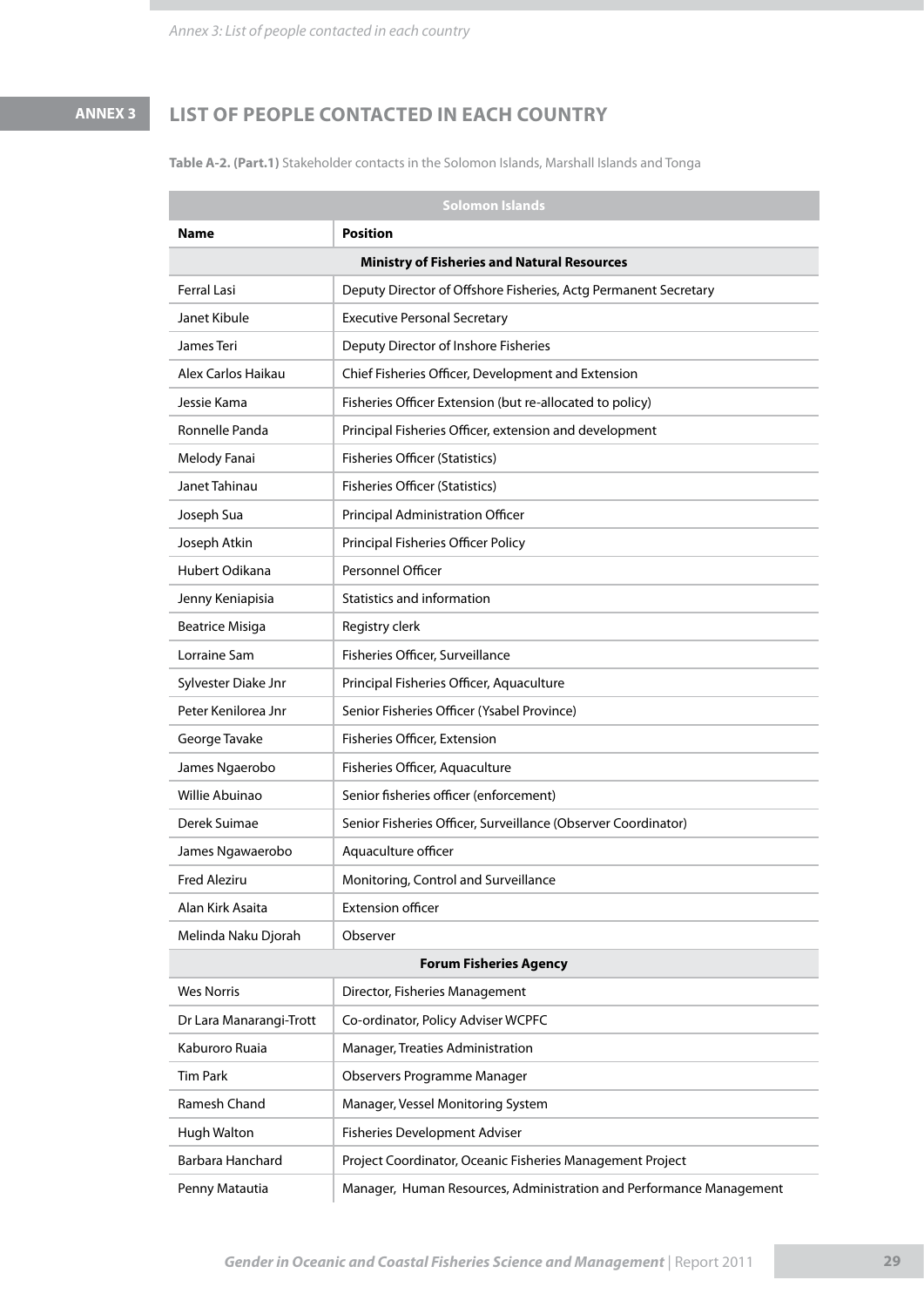### **Table A-2. (Part.2)** Stakeholder contacts in the Solomon Islands, Marshall Islands and Tonga

|                                        | <b>Solomon Islands</b>                                                         |  |  |  |  |
|----------------------------------------|--------------------------------------------------------------------------------|--|--|--|--|
| Name                                   | <b>Position</b>                                                                |  |  |  |  |
|                                        | <b>Others</b>                                                                  |  |  |  |  |
| <b>William Parairato</b>               | Acting Director, USP Campus, Solomon Islands                                   |  |  |  |  |
| Starling Daefa                         | Head, School of Marine & Fisheries Studies                                     |  |  |  |  |
| Patrick Dodo                           | Curriculum Resources Development Unit, Dept of Human Resources Development     |  |  |  |  |
| Kristina Fidali-Hickie                 | Curriculum Resources Development Unit, Dept of Human Resources Development     |  |  |  |  |
| Selu Maezana                           | Director, National Training Unit                                               |  |  |  |  |
| Kirsty Burnett                         | Aid Manager, NZ High Commission                                                |  |  |  |  |
| Eileen Kwalea                          | Scholarships Officer, NZ High Commission                                       |  |  |  |  |
| Eileen Baragamu                        | <b>WWF Solomon Islands</b>                                                     |  |  |  |  |
| Yoko Asano                             | Japan International Cooperation Agency                                         |  |  |  |  |
| Janice Spalding                        | Programme Manager, Commonwealth Secretariat                                    |  |  |  |  |
| Willie Atu                             | The Nature Conservancy                                                         |  |  |  |  |
| <b>Esther Rimae</b>                    | The Nature Conservancy                                                         |  |  |  |  |
| Anne Maree Schwarz                     | WorldFish                                                                      |  |  |  |  |
| Louisa Hodge-Topa                      | Fisheries Consultant, Ministry of Fisheries                                    |  |  |  |  |
| Mia Ramon                              | SPC Solomons Island Office                                                     |  |  |  |  |
| Manedika Longden                       | Solomon Islands Development Trust                                              |  |  |  |  |
| Cynthia Wickham                        | Trimarine Group, trainee, Noro (Private Sector)                                |  |  |  |  |
| Thomas Dorku                           | Soltai Cannery, Noro                                                           |  |  |  |  |
| Freda Roxanne Fekau                    | Soltai Cannery, Noro                                                           |  |  |  |  |
| <b>Contacts of local</b><br>consultant | <b>Additional sources of information</b>                                       |  |  |  |  |
| <b>Fred Ganate</b>                     | Permanent Secretary, Ministry of Provincial Govt & Institutional Strengthening |  |  |  |  |
| Edward Hiriahanua                      | Ministry of Provincial Govt & Institutional Strengthening                      |  |  |  |  |
| Leon Hickie                            | Ministry of Fisheries and Marine Resources                                     |  |  |  |  |
| Aleke Meloty                           | Aquaculture/Ministry of Fisheries and Marine Resources                         |  |  |  |  |
| Patrick Mesia                          | SILMMA/Ministry of Fisheries and Marine Resources                              |  |  |  |  |
| Agnetha Vave Karamui                   | Ministry of Environment, Conservation and Meterology                           |  |  |  |  |
| Lysa Wini                              | Ministry of Environment, Conservation and Meterology                           |  |  |  |  |
| Lorraine Sam                           | Ministry of Fisheries and Marine Conservation                                  |  |  |  |  |
| Jenny Keniapesia                       | Ministry of Fisheries and Marine Conservation                                  |  |  |  |  |
| Gaylyn Puairana Atomea                 | RAMSI Machinery of Government                                                  |  |  |  |  |
| Exsley Taloiburi                       | <b>UNDP Advisor</b>                                                            |  |  |  |  |
| David Taniveke Boseto                  | Melanesiangeo                                                                  |  |  |  |  |
| Alphea Hou                             | Pasifiki                                                                       |  |  |  |  |
| Albertina Kasi                         | Boral Gas                                                                      |  |  |  |  |

### **King George VI High School form 7 science students**

| <b>Boys</b>                                         | Girls                                                         |
|-----------------------------------------------------|---------------------------------------------------------------|
| Norman Miniti – physics, chemistry, maths           | Alison Kaua – biology, chemistry, agriculture, maths, English |
| Jay Kiri - physics, chemistry, maths, English       | Barbara Qaga – biology, chemistry, physics, maths, English    |
| Garreth Haikau – biology, chemistry, maths, English | Concinta Waena – biology, chemistry, maths, English           |
| Billy Meu – biology, chemistry, maths, English      | Florence Fiuramo – biology, chemistry, maths, English         |
| Mark T. Rongo – biology, chemistry, maths, English  | Emmanuel Otti – biology, physics, chemistry, maths, English   |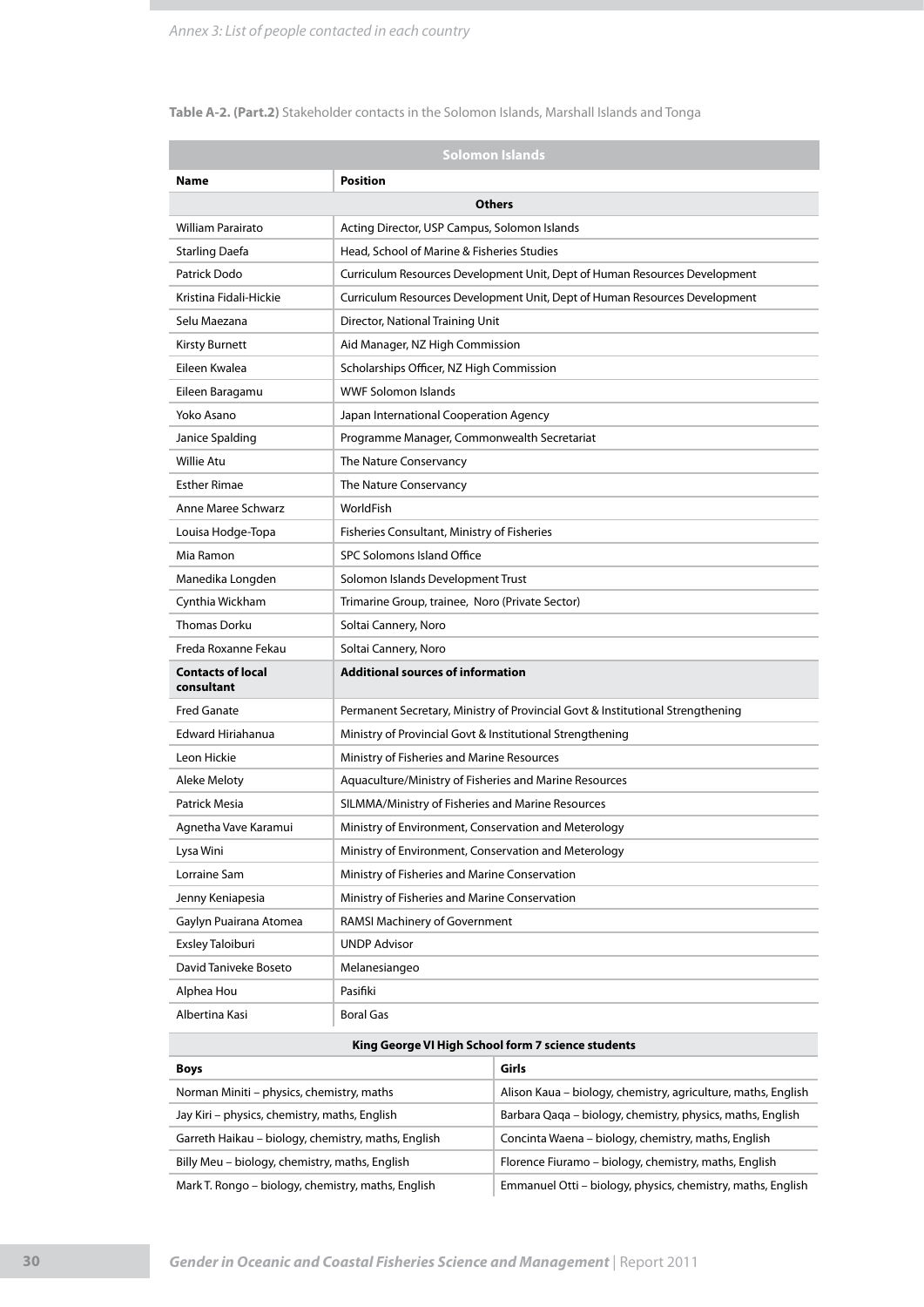### **Table A-2. (Part.3)** Stakeholder contacts in the Solomon Islands, Marshall Islands and Tonga

| <b>Marshall Islands</b>                                    |                                                                                                                                                                                                                                                                                                                                                                                                |  |  |  |
|------------------------------------------------------------|------------------------------------------------------------------------------------------------------------------------------------------------------------------------------------------------------------------------------------------------------------------------------------------------------------------------------------------------------------------------------------------------|--|--|--|
| <b>Position</b><br><b>Name</b>                             |                                                                                                                                                                                                                                                                                                                                                                                                |  |  |  |
| <b>Marshall Islands Marine Resources Authority (MIMRA)</b> |                                                                                                                                                                                                                                                                                                                                                                                                |  |  |  |
| Glen Joseph                                                | <b>Executive Director</b>                                                                                                                                                                                                                                                                                                                                                                      |  |  |  |
| Sam Lanwi Jnr                                              | Deputy Director Oceanic & Industrial Fisheries                                                                                                                                                                                                                                                                                                                                                 |  |  |  |
| <b>Berry Muller</b>                                        | <b>Chief Oceanic &amp; Industrial Affairs</b>                                                                                                                                                                                                                                                                                                                                                  |  |  |  |
| Florence T. Edwards                                        | <b>Chief Coastal &amp; Community Services</b>                                                                                                                                                                                                                                                                                                                                                  |  |  |  |
| Darren Nakata                                              | Integrated Coastal Marine Resources Manager                                                                                                                                                                                                                                                                                                                                                    |  |  |  |
| <b>Candice Guavis</b>                                      | Senior Fisheries Officer, Coastal and Community Services                                                                                                                                                                                                                                                                                                                                       |  |  |  |
|                                                            | <b>Others</b>                                                                                                                                                                                                                                                                                                                                                                                  |  |  |  |
| Rebecca Lorennij                                           | Deputy Secretary, Ministry of Research and Development                                                                                                                                                                                                                                                                                                                                         |  |  |  |
| <b>Wilbur Heine</b>                                        | Secretary, Ministry of Internal Affairs                                                                                                                                                                                                                                                                                                                                                        |  |  |  |
| <b>Wallace Peter</b>                                       | Deputy Secretary, Ministry of Internal Affairs                                                                                                                                                                                                                                                                                                                                                 |  |  |  |
| Deborah Barker-Manase                                      | General Manager, RMI Environmental Protection Authority                                                                                                                                                                                                                                                                                                                                        |  |  |  |
| Juliet Anitok                                              | Director, Scholarships Office                                                                                                                                                                                                                                                                                                                                                                  |  |  |  |
| Marie L. Maddison                                          | Director, National Training Council                                                                                                                                                                                                                                                                                                                                                            |  |  |  |
| Albon Ishoda                                               | Director, Marshall Islands Conservation Society                                                                                                                                                                                                                                                                                                                                                |  |  |  |
| Daisy Alik-Momotaro                                        | Director, Women United Together in the Marshall Islands                                                                                                                                                                                                                                                                                                                                        |  |  |  |
| Dr Transform Aqorau                                        | Director, Parties to the Nauru Agreement office                                                                                                                                                                                                                                                                                                                                                |  |  |  |
| Junji Ishizuka                                             | Resident Representative, Japan International Cooperation Agency Marshall<br>Islands Office                                                                                                                                                                                                                                                                                                     |  |  |  |
| Thomas Jack                                                | Programme Officer, Japanese International Cooperation Agency Marshall Islands<br>Office                                                                                                                                                                                                                                                                                                        |  |  |  |
| Cynthia Bandiola                                           | Manager of Quality Control, Pan Pacific Foods Inc - Loining plant                                                                                                                                                                                                                                                                                                                              |  |  |  |
| Romeo Reimers                                              | Administration Officer, Pan Pacific Foods Inc - Loining plant                                                                                                                                                                                                                                                                                                                                  |  |  |  |
| Dr Irene Taafaki                                           | Director, University of the South Pacific                                                                                                                                                                                                                                                                                                                                                      |  |  |  |
| Tamara Greenstone                                          | Continuing Education Coordinator, University of the South Pacific                                                                                                                                                                                                                                                                                                                              |  |  |  |
| Yolanda McKay                                              | Academic Coordinator, University of the South Pacific                                                                                                                                                                                                                                                                                                                                          |  |  |  |
| Don Hess                                                   | Vice President for Academic and Student Affairs, College of the Marshall Islands                                                                                                                                                                                                                                                                                                               |  |  |  |
| Carl S. Hacker                                             | Vice President, College & Community Resource Development, College of the<br>Marshall Islands                                                                                                                                                                                                                                                                                                   |  |  |  |
| Julius Lucky                                               | Aquaculture Extension Agent, College of the Marshall Islands                                                                                                                                                                                                                                                                                                                                   |  |  |  |
| <b>Focus Groups</b>                                        |                                                                                                                                                                                                                                                                                                                                                                                                |  |  |  |
| Introduction to Project                                    | Glen Joseph (MIMRA); Len Rodwell (Pacific Islands Forum Fisheries Agency); Lydia<br>Kaminaga (Foreign Affairs); Marie Maddison (Min. of Education); Thomas Kijiner<br>Jnr (Min. of Resources and Development); Wilbur Heine (Internal Affairs); J. Anitok<br>(Scholarships Council)                                                                                                            |  |  |  |
| Fieldwork Feedback                                         | Glen Joseph, Sam Lanwi, Berry Muller, Florence T. Edwards, Candice Guavis<br>(MIMRA); Dr Taafaki and T. Greenstone (USP); R. Lorenjii (Resources and<br>Development); Albon Ishoda (MICS); Thomas Jack (JICA); D. Barker-Manase<br>(RMIEPA); Cynthia Bandiola (PPF); D. Momotaro (Women United Together<br>Marshall Islands); Don Hess and Carl Hacker (CMI), J. Anitok (Scholarships Council) |  |  |  |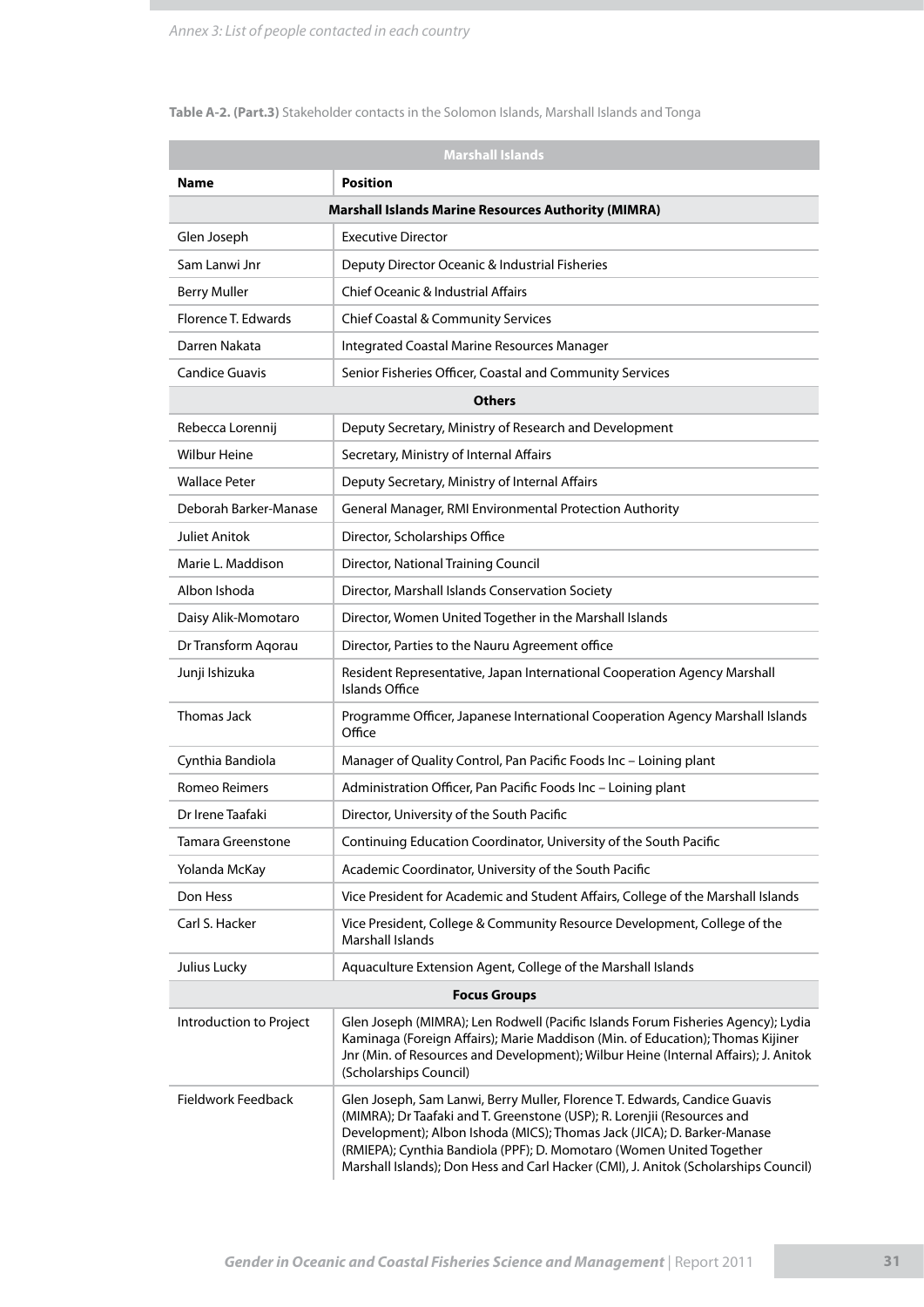### **Table A-2. (Part.4)** Stakeholder contacts in the Solomon Islands, Marshall Islands and Tonga

|                              | Tonga                                                                                                                  |  |  |  |  |
|------------------------------|------------------------------------------------------------------------------------------------------------------------|--|--|--|--|
| Name                         | <b>Position</b>                                                                                                        |  |  |  |  |
|                              | <b>Fisheries Division</b>                                                                                              |  |  |  |  |
| Dr Sione Vailala Matoto      | <b>Director of Fisheries</b>                                                                                           |  |  |  |  |
| Ana F. Taholo                | Head of IT and MCS, Tonga Fisheries Division (by email, as overseas on United Nations-<br>Nippon Foundation fellowship |  |  |  |  |
| Siola'a Malimali             | Principal Fisheries Officer                                                                                            |  |  |  |  |
| Tu'ikolongahau Halafihi      | Principal Fisheries Officer                                                                                            |  |  |  |  |
| Vilimo Fakalolo              | <b>Deputy Secretary</b>                                                                                                |  |  |  |  |
| Mele Makasini Tauati         | <b>Fisheries Research Officer</b>                                                                                      |  |  |  |  |
| Ana Tapu Latu                | Senior Fisheries Assistant                                                                                             |  |  |  |  |
| Lavinia Vaipuna              | Computer programmer                                                                                                    |  |  |  |  |
| Soesefina Vili               | Head of Ha'apai Fisheries                                                                                              |  |  |  |  |
| Vilame Moale                 | Acting Deputy Secretary, Fisheries Division, MAFFF                                                                     |  |  |  |  |
| Silika Ngahe                 | Head of Vava'u Fisheries                                                                                               |  |  |  |  |
|                              | <b>Others</b>                                                                                                          |  |  |  |  |
| Leipua Naulala               | Scholarship officer, New Zealand High Commission (NZHC)                                                                |  |  |  |  |
| <b>Dominic Walton-France</b> | Aid Manager, NZHC                                                                                                      |  |  |  |  |
| Pelenaise Telefoni           | Scholarships officer, Min of Education                                                                                 |  |  |  |  |
| Lupe Akolo                   | Editor, Faite magazine                                                                                                 |  |  |  |  |
| Sione Finikaso               | Director, Tonga Trust                                                                                                  |  |  |  |  |
| Pau Likiliki                 | Fishing Industry Association of Tonga                                                                                  |  |  |  |  |
| Natalima Tupou               | Pacific Islands Tuna Industry Association                                                                              |  |  |  |  |
| Lupe Matoto                  | Ministry of Environment                                                                                                |  |  |  |  |
| Meleana T. Pole              | Public relations, Ministry of Tourism                                                                                  |  |  |  |  |
| Sule Moungaafi               | Banner operator, USP                                                                                                   |  |  |  |  |
| Seleki Manu                  | Principal, Maritime training institute                                                                                 |  |  |  |  |
| Sione Lolohea                | Chief statistician                                                                                                     |  |  |  |  |
| Ofa Masila                   | Chief Executive Officer, Women's Division                                                                              |  |  |  |  |
| Liuaki Fusitu'a              | Principal, Tonga Institute of Higher Education                                                                         |  |  |  |  |
| Lilian Tuihalamaka           | Head, Education Information & Data Management Unit                                                                     |  |  |  |  |
| Saia Misinale                | Desk Officer for Fisheries, Public Service Commission                                                                  |  |  |  |  |
| Sisiuno Helu                 | Director, Atenisi Institute                                                                                            |  |  |  |  |
| Keasa Pongi                  | Programme manager, Civil Society Forum of Tonga                                                                        |  |  |  |  |
| Lopeti Faka'osi              | Global Environment Facility, Small Grants Programme Focal Point, Civil Society Forum of Tonga                          |  |  |  |  |
| Teresa Pahulu                | Chief Education Officer, Curriculum Development Unit                                                                   |  |  |  |  |
| Ani Tei                      | Head of science, Tonga High School                                                                                     |  |  |  |  |
| Siua Nikua                   | Biology teacher, Tonga High School                                                                                     |  |  |  |  |
|                              | Tonga High School students focus group                                                                                 |  |  |  |  |
| Girls                        | <b>Boys</b>                                                                                                            |  |  |  |  |
| Losana Tongia                | Malesiale Latu                                                                                                         |  |  |  |  |
| Hinenoa 'Altolelei           | Sione Folau                                                                                                            |  |  |  |  |
| Litia 'Ahoafi                | Eliesa Ma'u                                                                                                            |  |  |  |  |
| Fakalelu Ueleni              | Patelisio Patelisio                                                                                                    |  |  |  |  |
| Pisila Taufa'ulungaki        | Latu Fotu                                                                                                              |  |  |  |  |
| Lilika Fonua                 |                                                                                                                        |  |  |  |  |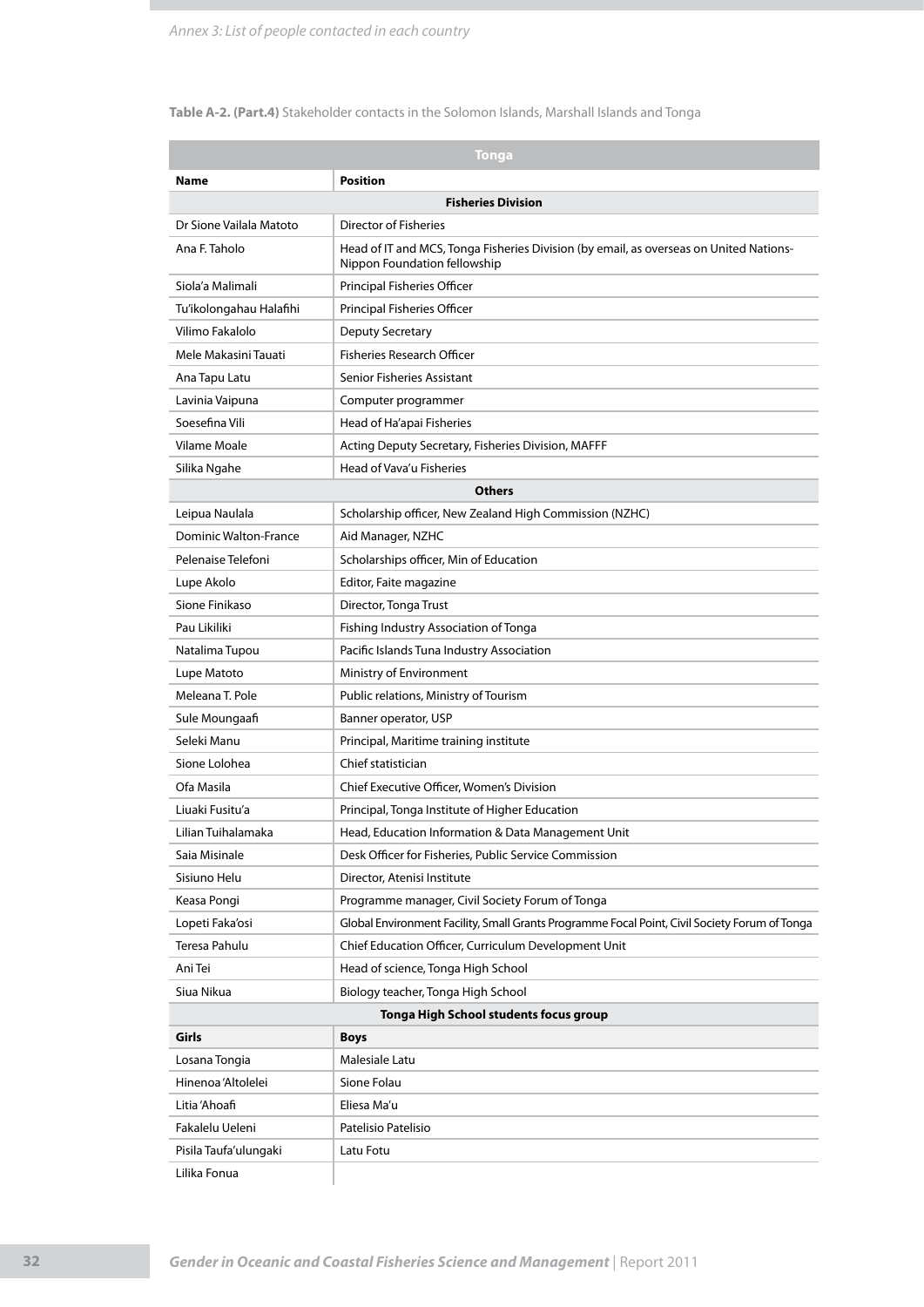### **Table A-3.** SPC contacts and others

|                           | <b>Secretariat of the Pacific Community</b>                                                                                                                                 |  |  |  |  |
|---------------------------|-----------------------------------------------------------------------------------------------------------------------------------------------------------------------------|--|--|--|--|
| <b>Coastal Fisheries</b>  | <b>FAME</b>                                                                                                                                                                 |  |  |  |  |
| Lindsay Chapman           | Coastal Fisheries Programme Manager                                                                                                                                         |  |  |  |  |
| lan Bertram               | <b>Coastal Fisheries Science and Management Adviser</b>                                                                                                                     |  |  |  |  |
| Maria Sapata              | Training Attachment, Coastal Fisheries Science and<br>Management<br>Senior Fisheries Officer<br><b>Fisheries Division</b><br>Ministry of Agriculture and Fisheries<br>Samoa |  |  |  |  |
| <b>Oceanic Fisheries</b>  | <b>FAME</b>                                                                                                                                                                 |  |  |  |  |
| John Hampton              | Oceanic Fisheries Programme Manager                                                                                                                                         |  |  |  |  |
| <b>Peter Sharples</b>     | <b>Observer and Port Sampler Manager</b>                                                                                                                                    |  |  |  |  |
| Sifa Fukofuka             | Port Sampling and Observer Trainer                                                                                                                                          |  |  |  |  |
| Deirdre Brogan            | <b>Fishery Monitoring Supervisor</b>                                                                                                                                        |  |  |  |  |
| <b>Gender Section</b>     | <b>HDP (Human Development Programme)</b>                                                                                                                                    |  |  |  |  |
| Aliti Vunisea             | Gender Advisor - FSM Office                                                                                                                                                 |  |  |  |  |
| <b>Brigitte Leduc</b>     | <b>Gender Officer</b>                                                                                                                                                       |  |  |  |  |
| <b>Demography Section</b> | <b>Statistics for Development Programme</b>                                                                                                                                 |  |  |  |  |
| <b>Andreas Demmke</b>     | <b>Population Specialist</b>                                                                                                                                                |  |  |  |  |
| Mia Ramon                 | Regional Co-ordinator, Solomon Islands Office                                                                                                                               |  |  |  |  |
| <b>Other</b>              |                                                                                                                                                                             |  |  |  |  |
| <b>Catherine Siota</b>    | Turtle Database Officer, Pacific Regional Environment<br>Programme (formerly worked for The Nature Conservancy,<br>Solomon Islands)                                         |  |  |  |  |
| Pamela Maru               | Chair, Scientific Committee, West and Central Pacific Fisheries<br>Commission                                                                                               |  |  |  |  |
| Teuru Tiraa-Passfield     | Fisheries intern, Ministry of Marine Resources, Cook Islands                                                                                                                |  |  |  |  |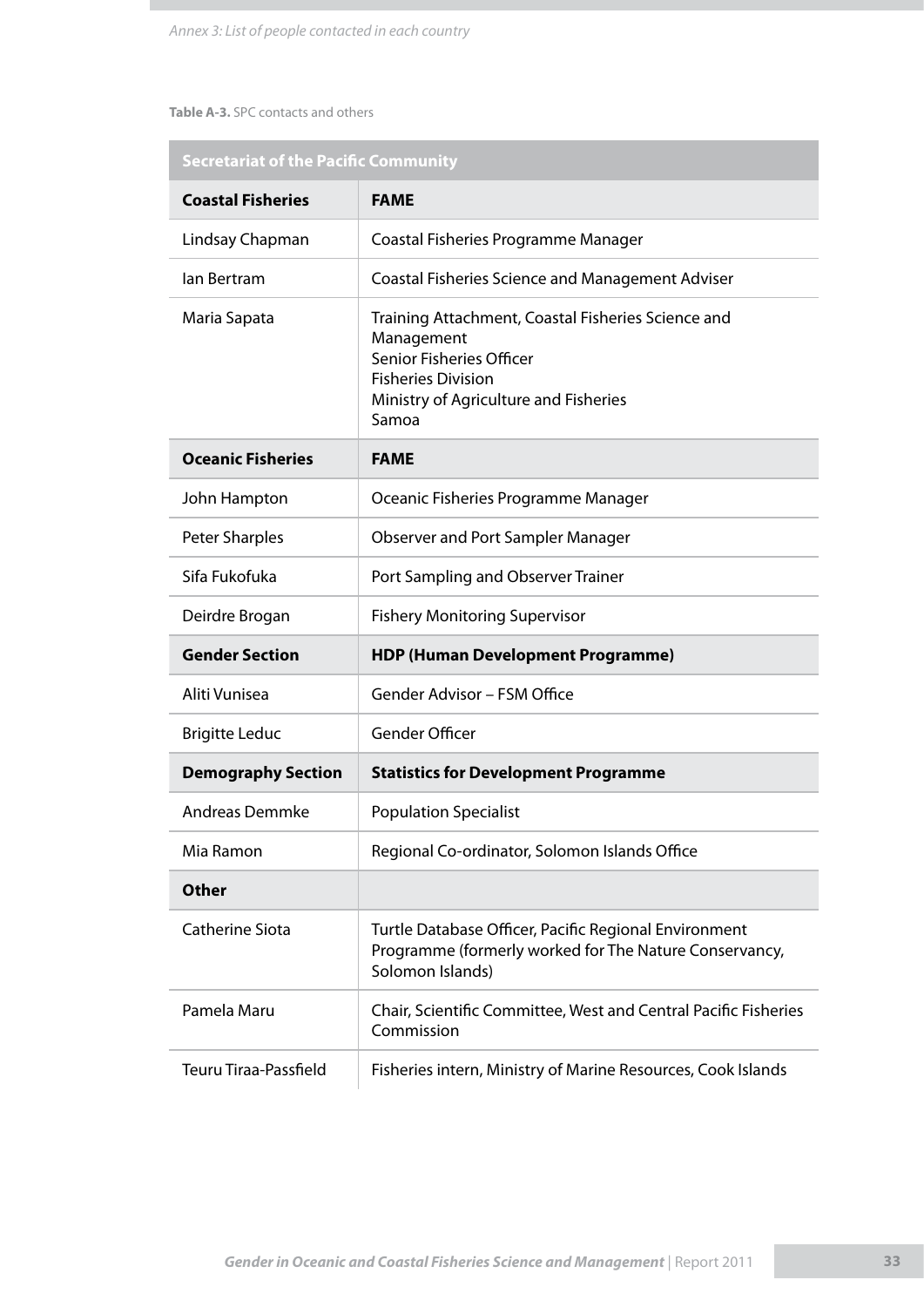# **ANNEX 4 COUNTRY DATA**

### **1 Solomon Islands**

### 1.1 Fisheries staff

The Ministry of Fisheries and Marine Resources is the agency responsible for fisheries science and management in the country. There are 72 staff working for the Ministry, with an additional 67 observers working periodically to monitor the fishing vessels active in the country's exclusive economic zone (EEZ). Table A-4 gives a summary breakdown of the staff, their gender and their generalised area of work. The various positions and levels of the staff are given in Table A-5.

**Table A-4.** Summary of staff in the Ministry of Fisheries and Marine Resources, Solomon Islands

|                    | Μ   | F              | % F |
|--------------------|-----|----------------|-----|
| <b>Total staff</b> | 120 | 19             | 14  |
| Management         | 38  | 5              | 12  |
| Science/Res        | 17  | $\overline{2}$ | 11  |
| Observers          | 61  | 6              | 9   |
| Admin              | 3   | 5              | 63  |
| Other              |     | 1              | 50  |
| <b>Total staff</b> |     | 139            |     |

Table A-4 shows that 14% of the total staff are women. However, if the observers are removed (as a category employed on a casual basis, and which would always be expected to be male dominated by nature of the working environment), this becomes 18%. Most of the women employees are in the administration sector, with 63% of total these positions being filled by women. In fisheries science and fisheries management, the two areas that comprise the focus of this study, women comprise 11% and 12% respectively. Fisheries science has only two women staff, both with a BA in Marine Affairs. There are no women in the Ministry with a science degree at the present time.

There are also no women in senior management positions; all the top positions are occupied by men. There are three women at the mid-management level, one of whom is the Personal Secretary to the Minister and the Permanent Secretary for Fisheries and Marine Resources. The other two women at this level occupy technical positions. (See Table A-5 for staff breakdown.)

Owing to the high level of foreign tuna fleet activity in the vicinity, Solomon Islands employs a large number of observers to monitor their activities. There is a total of 67 observers, six of whom are women.

The Ministry of Fisheries has no gender policy but has recently approached SPC for assistance in preparing one (J. Teri, pers. comm.).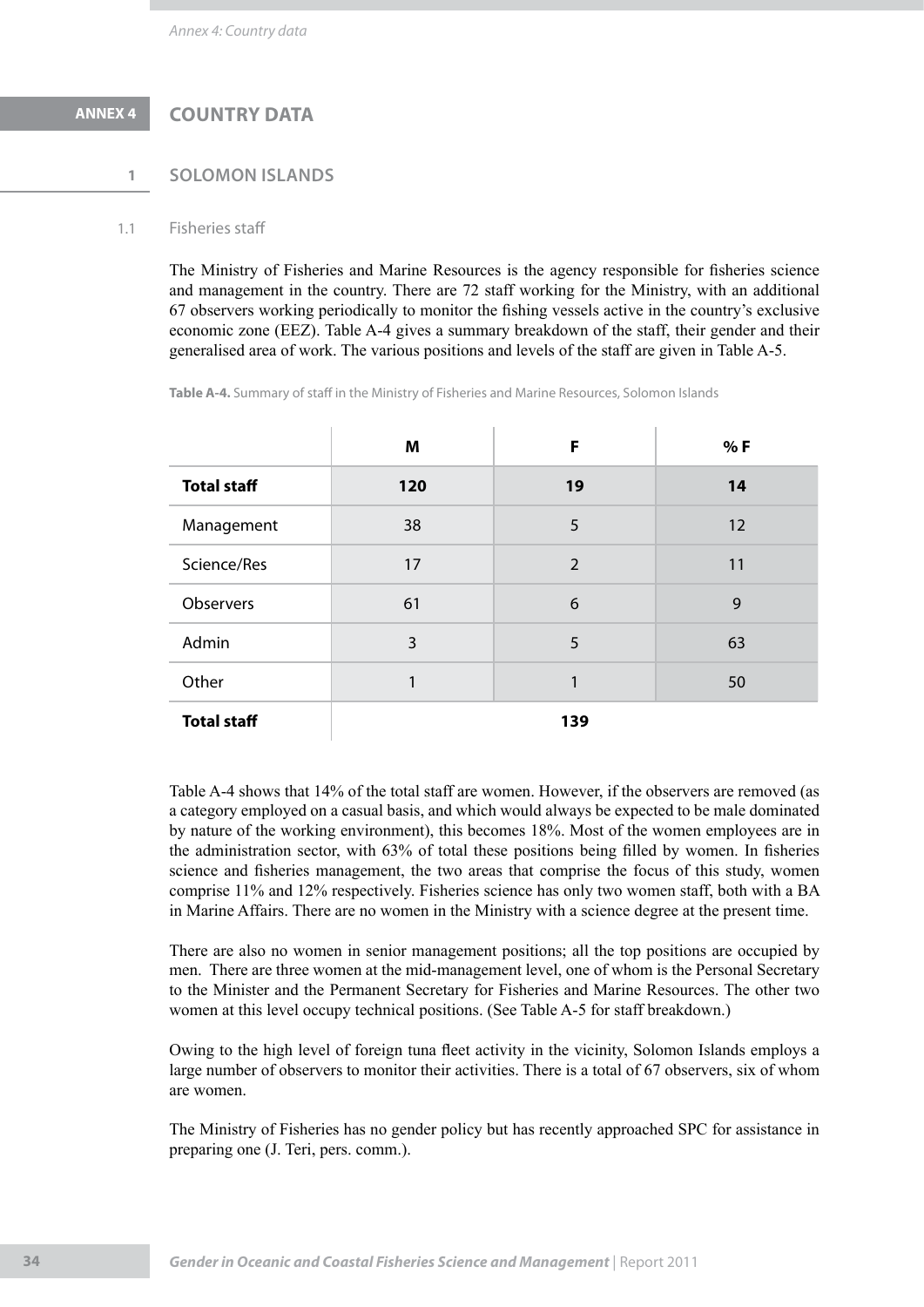| Level          | <b>Position Title</b>                                                                            | Male           | Female         |
|----------------|--------------------------------------------------------------------------------------------------|----------------|----------------|
| <b>SS4</b>     | <b>Permanent Secretary</b>                                                                       | 1              | $\Omega$       |
| 13             | <b>Under Secretary Fisheries Tech</b>                                                            | 1              | $\Omega$       |
| 12             | <b>Deputy Director Offshore</b>                                                                  | 1              | 0              |
| 12             | Human Resources Manager                                                                          | 1              | 0              |
| 12             | Deputy Director Inshore                                                                          | 1              | $\mathbf 0$    |
| 12             | <b>Director of Fisheries</b>                                                                     | 1              | $\Omega$       |
| 11             | <b>Chief Fisheries Officer</b>                                                                   | 1              | $\Omega$       |
| 10             | Chief Fisheries Officer (Marketing)                                                              | 1              | 0              |
| 10             | <b>Chief Fisheries Officer</b>                                                                   | 1              | $\mathbf 0$    |
| 9              | Principal Fisheries Officer (Ref)                                                                | $\mathbf{1}$   | $\Omega$       |
| 8              | Principal Fisheries Officers (Policy, Marketing, VMS, Marine,<br>electrical, license, extension) | 14             | $\overline{2}$ |
| 8              | Executive Personal Secretary, principal admin officer                                            | $\mathbf{1}$   | 1              |
| 7              | Senior Fisheries Officer (Enforce, surveillance, LSE, marine,<br>extension, research)            | 10             | 1              |
| 6              | Principal/ senior fishery officer, Fisheries Officer, (Enforce,<br>industry liaison)             | 9              | 4              |
| 5              | Fisheries Officer (Research Survey)                                                              | 1              | $\Omega$       |
| 5              | Senior Fisheries Officer (Training and Technology)                                               | 1              | $\Omega$       |
| 5              | Fisheries Officer, admin officers, accountant officer                                            | 7              | 1              |
| 4              | Fisheries Officer, typist, clerk                                                                 | $\overline{2}$ | 2              |
| $\overline{2}$ | Others (gardener, security, cleaner, driver)                                                     | 4              | $\overline{2}$ |
|                | Observers                                                                                        | 61             | 6              |
|                | <b>Total</b>                                                                                     | 120            | 19             |
|                | Percentage                                                                                       | 86%            | 14%            |

### **Table A-5.** Staff levels in the Ministry of Fisheries and Marine Resources, Solomon Islands

### 1.2 Other areas of employment for marine resource graduates

### 1.2.1 Provincial offices

Some provincial offices employ fisheries extension officers. There are 16 men in various provinces, and one woman, who is based in Makira. As far as is known, none has a tertiary qualification.

### 1.2.2 Ministry of Environment, Conservation and Meteorology

A total of 25 staff, 19 men and six women, work in the Environment and Climate Change section of the Ministry of Environment, Conservation and Meteorology. Five of them, including three women with science degrees, are working at the professional level on the marine conservation aspects of the Coral Triangle initiative.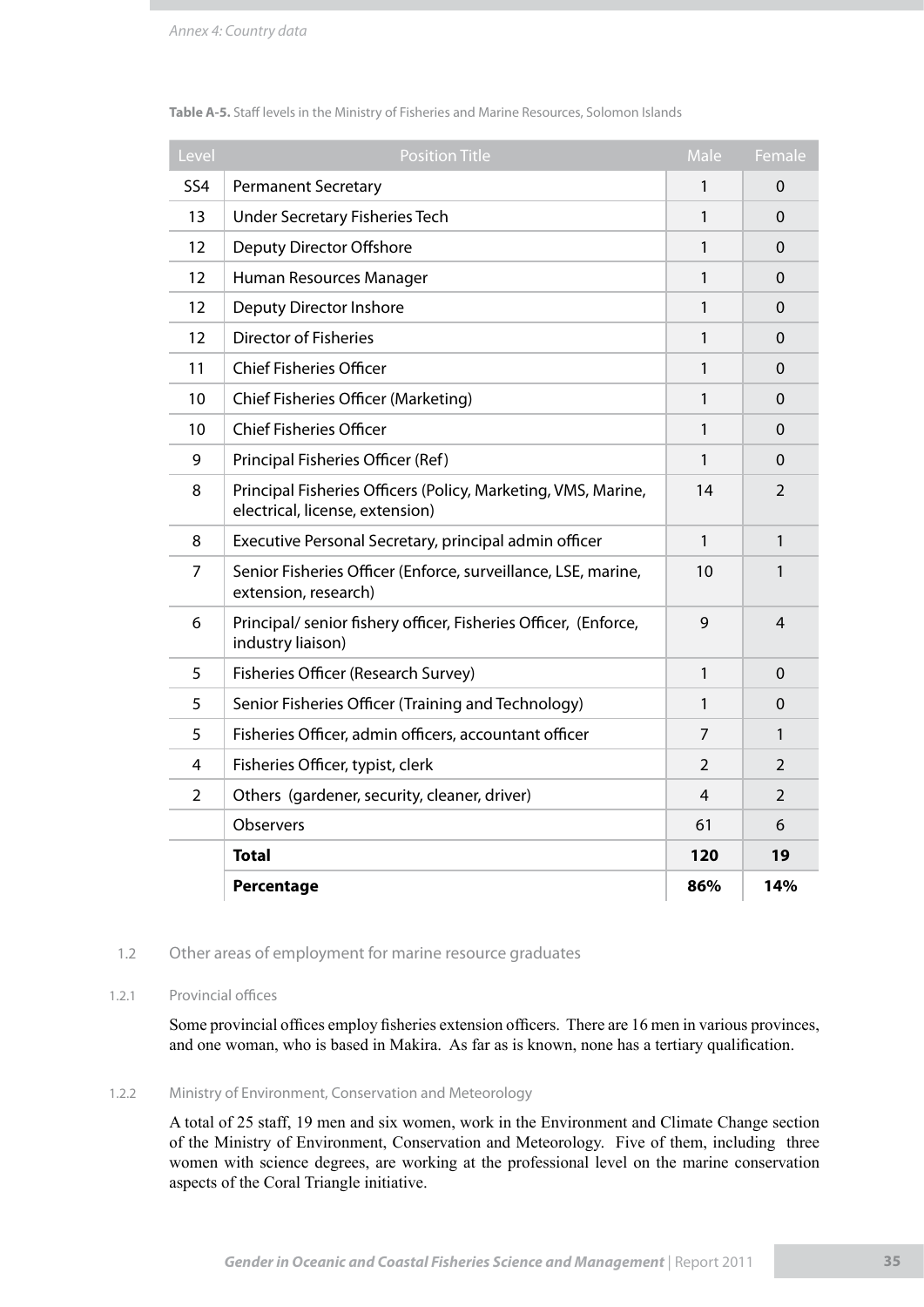### 1.2.3 Non-governmental organisations

There are a number of NGOs involved in marine conservation and fisheries. Table B-3 summarises the information collected on their local staffing situation. Overall, the gender balance is much more equitable in NGOs than in the government sector. This is no doubt partly due to gender awareness and policies within these organisations, such as the Gender Equity Plan for WWF (Kalgovas 2002).

**Table A-6.** Science and management staff gender breakdown, Solomon Islands NGOs

| <b>Organisation</b>                     | <b>Female</b>  | <b>Male</b>    | $\%$<br><b>Female</b> |
|-----------------------------------------|----------------|----------------|-----------------------|
| WorldFish                               | 3              | 3              | 50                    |
| <b>WWF</b>                              | $\overline{2}$ | $\overline{2}$ | 50                    |
| The Nature Conservancy                  | $\overline{2}$ | 5              | 29                    |
| Solomon Island Development Trust (SIDT) |                | $\Omega$       | 100                   |
| <b>Total</b>                            | 8              | 10             | 44                    |

### 1.2.4 Private sector

There are seven Solomon Islanders with science backgrounds working for the tuna cannery, one of whom is a woman. There is also one woman with a science degree working for a private sector tuna fishing company as a trainee.

Figure A-1 shows the staff breakdown across the various institutions involved in fisheries science and management in Solomon Islands.

**Figure A-1.** Gender breakdown of staff working in the government fisheries institution, as well as marine science staff at government environment institution and NGOs in Solomon Islands

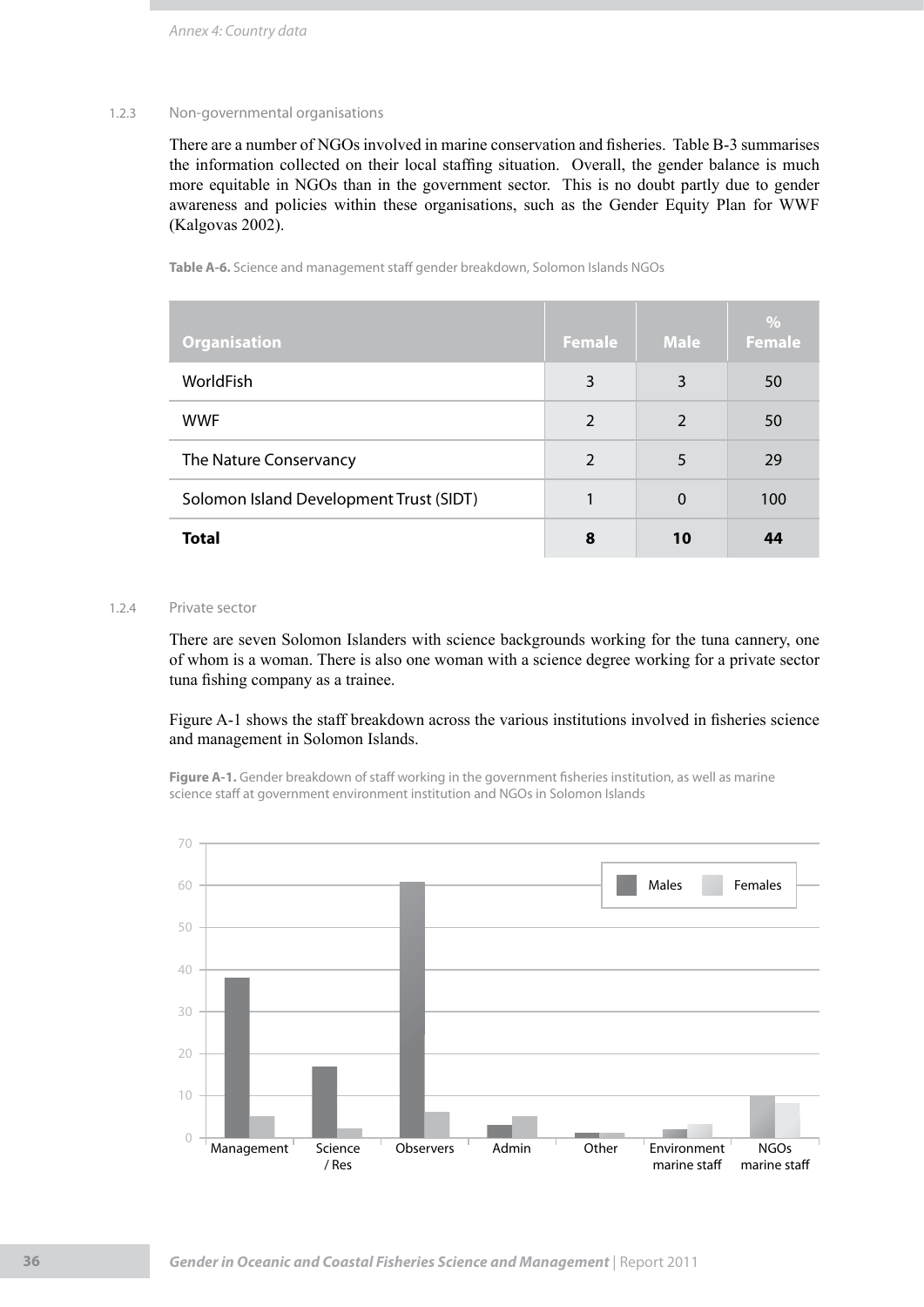*Annex 4: Country data*

### 1.3 Education and scholarships

### Fewer girls than boys enter secondary school in Solomon Islands. Table A-7 shows the figures for 2005.

**Table A-7.** Enrolment in Solomon Island schools 2005

**2005 Solomon Islands School Statistics**

|                  | <b>Female</b> | <b>Male</b> | <b>Total</b> | % Female |
|------------------|---------------|-------------|--------------|----------|
| <b>Primary</b>   |               |             |              |          |
| Prep             | 9,345         | 10,076      | 19,421       | 48       |
| Std 1            | 7,510         | 8,433       | 15,943       | 47       |
| Std 2            | 6,612         | 7,324       | 13,936       | 47       |
| Std <sub>3</sub> | 5,912         | 6,738       | 12,650       | 47       |
| Std 4            | 5,236         | 6,082       | 11,318       | 46       |
| Std 5            | 4,770         | 5,476       | 10,246       | 47       |
| Std 6            | 3,980         | 4,597       | 8,577        | 46       |

| <b>Secondary</b> |       |       |       |    |
|------------------|-------|-------|-------|----|
| Form 1           | 2,706 | 3,261 | 5,967 | 45 |
| Form 2           | 2,379 | 2,905 | 5,284 | 45 |
| Form 3           | 1,954 | 2,468 | 4,422 | 44 |
| Form 4           | 1,375 | 1,927 | 3,302 | 42 |
| Form 5           | 1,056 | 1,609 | 2,665 | 40 |
| Form 6           | 274   | 458   | 732   | 37 |
| Form 7           | 37    | 78    | 115   | 32 |

Table A-7 shows that, even in the early years, boys outnumber girls in Solomon Island schools. This disparity generally increases in each year of school until, by the final year of secondary school, boys outnumber girls by more than two to one.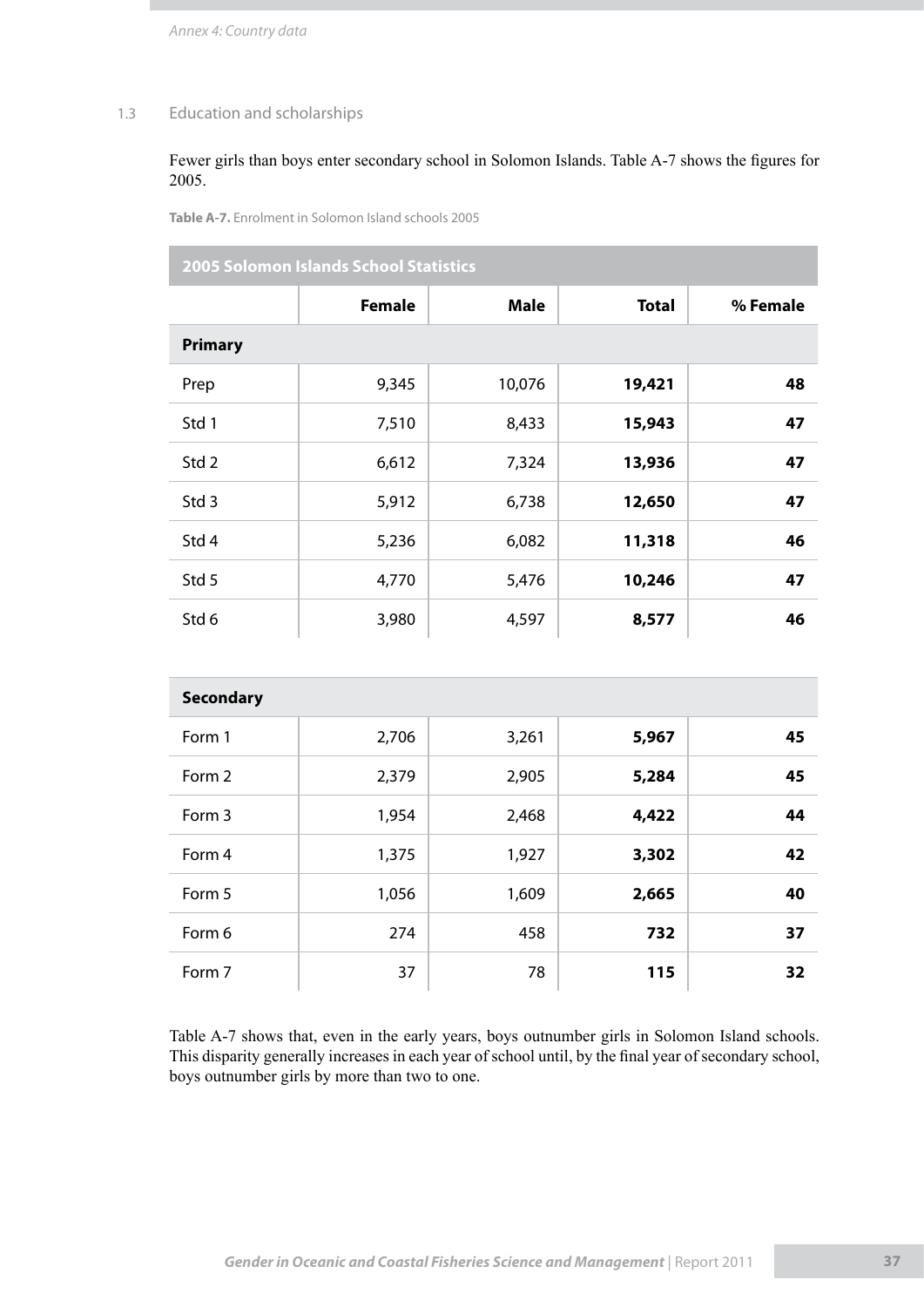Interviews with form 7 students and teachers at one of the main secondary schools in Solomon Islands indicates that this situation remains unchanged in 2010. Progression to senior high school (forms 6 and 7) is based on merit, so this suggests that there are more boys doing better in junior high school and graduating into senior high school.

Reasons given for their being more boys in school include the perception in Solomon Islands society that girls will take charge of domestic duties and it is the man who will be the breadwinner of the family, and therefore more in need of a good education. Therefore, families do not make it a priority for their daughters to attend school regularly, and so they do not have the opportunity to perform as well as the boys.

This in turn results in more young men going on to university. From 2003 to 2011, 70% of the 317 marine and environment-related scholarships listed on the National Training Unit's database in Solomon Islands have gone to men. Narrowing the field down to just marine science, marine affairs and fisheries, information from the National Training Unit shows that 104 men and 48 women have been awarded scholarships since 2003. Of those, three women's scholarships have been terminated. Of the remaining, as of August 2010, ten women have completed, with the remaining 35 listed as active status. Of the 105 men, there have been ten terminations and six deferrals. Eighteen have completed, and the remaining 70 are listed as active.

Despite the fact that approximately one third of all university graduates in marine science and management are women, this ratio is not maintained in the proportion of women graduates in the fisheries ministry. There are approximately eight times the number of men as women in the areas of fisheries management and science.

### 1.4 Barriers to women participation

### 1.4.1 Perceptions

The biggest obstacle to increasing the participation of women in fisheries science and management is the same as that which obstructs them from many roles within Solomon Islands' work force. This is society's (including the women's) perception of the different roles and functions of men and women in society. This perception includes the role of women as being responsible for childcare, home gardening and domestic duties.

This has a negative impact on women's participation in education as, even from an early age, girls are kept at home to a greater extent than boys, who are seen as the primary income earners of the household.

### 1.4.2 Other barriers

The current freeze on public service employment is also a significant barrier in the short term. The latest information from the National Training Unit presented above shows there are 70 men and 35 women tertiary students in marine resource related courses. Where are these Solomon Islanders going to find employment when they graduate?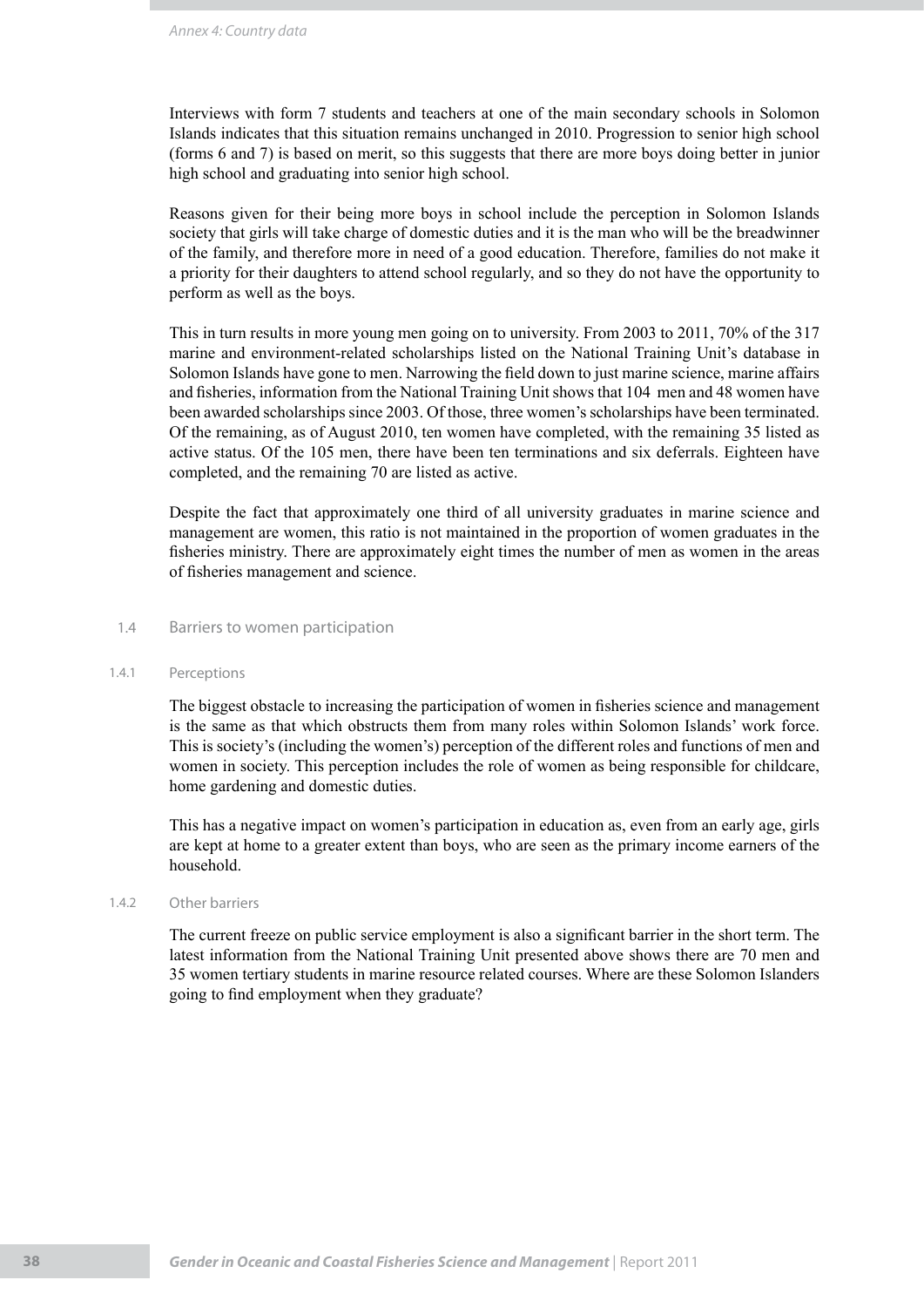### **2 marshall Islands**

2.1 Marshall Islands Marine Resources Authority staff

The management and development of marine resources in the Republic of the Marshall Islands (RMI) is the responsibility of the Marshall Islands Marine Resources Authority (MIMRA). Table A-8 provides information about the staffing at MIMRA. More detail is provided in Table A-9.

**Table A-8.** MIMRA staff

| <b>MIMRA</b>       |             |                |             |
|--------------------|-------------|----------------|-------------|
|                    | M           | F              | %F          |
| <b>Total staff</b> | 92          | 14             | 13          |
| Management         | 13          | $\overline{7}$ | 35          |
| Science/Res        | 8           | $\overline{2}$ | 20          |
| Observers          | 33          | $\mathbf 0$    | $\mathbf 0$ |
| Admin              | $\mathbf 0$ | 3              | 100         |
| Other              | 38          | $\overline{2}$ | 5           |
| <b>Total staff</b> |             | 106            |             |

There is a total of 106 staff, which includes the decision-making authority, the Board of Directors (comprised of four men and two women). This figure excludes the two women currently on study leave (see below under Scholarships).

The table shows that 13% of the staff are women. In the area of fisheries management, women comprise 35% and in science/research they comprise 20%. There are no female observers on board vessels, but the observer coordinator is a woman and she is included under fisheries management. Women hold all of the administration/secretarial positions. Under "other" are those in fisheries development (fish market and fish base) and nautical training.

It is important to note that there are two women in positions of responsibility at the senior middle management level (one is the Chief of Oceanic and Industrial Affairs and the other is the Chief of Inshore Coastal and Community Services). Both women have BSc degrees in marine science (one from the University of Rhode Island and the other from James Cook University, Australia). Another woman in the inshore fisheries section has a BSc degree in marine science (from Hawaii). Two of these women are currently enrolled in a statistics certificate course with USP, and the other woman has hopes to pursue postgraduate studies.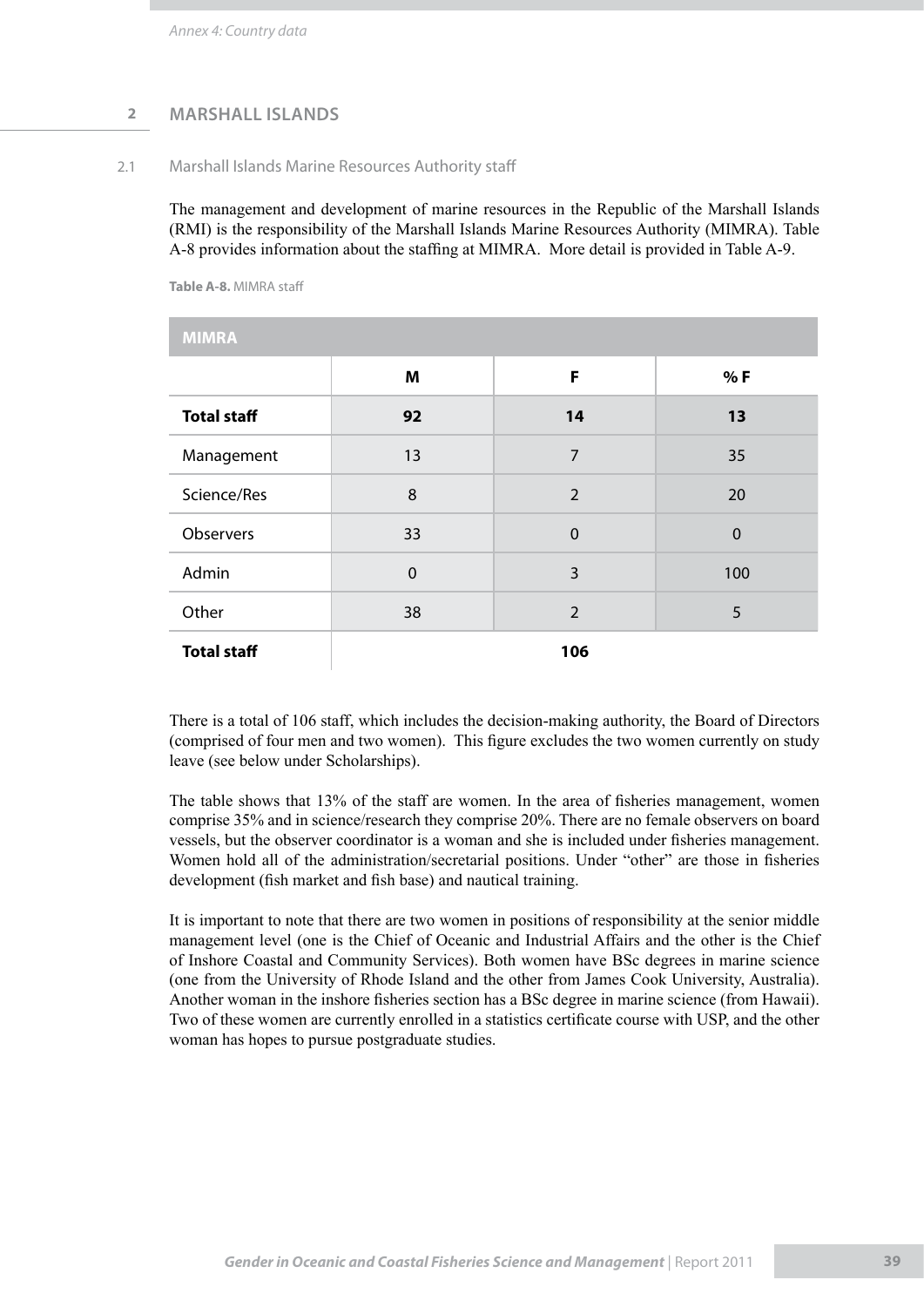### **Table A-9.** A breakdown of staff of MIMRA

| Lvl | <b>Position Title</b>                                          | Male           | Female       |
|-----|----------------------------------------------------------------|----------------|--------------|
| 1   | <b>Board of Directors</b>                                      | $\overline{4}$ | 2            |
| 2   | <b>Executive Director</b>                                      | 1              | $\Omega$     |
| 3   | Deputy Director - Offshore, Oceanic and Industrial Affairs     | 1              | $\Omega$     |
|     | Deputy Director - Inshore, Coastal and Community Serv-<br>ices | 1              | $\Omega$     |
|     | Legal Advisor                                                  | 1              | $\mathbf 0$  |
|     | Fisheries and Nautical Training, Centre Principal              | 1              | $\Omega$     |
| 4   | Chief - Offshore, Oceanic and Industrial Affairs               | $\Omega$       | 1            |
|     | Chief - Inshore, Coastal and Community Services                | $\Omega$       | 1            |
| 5   | Assistant Chief - Market and Operations (inshore)              | 1              | $\Omega$     |
| 6   | Offshore: Observer Coordinator                                 | $\Omega$       | 1            |
|     | Offshore: Observer Assistant Coordinator                       | 1              | $\mathbf 0$  |
|     | Aquaculture officers                                           | 1              | 1            |
|     | Fish Base Managers/Assistant Manager                           | 12             | $\Omega$     |
| 7   | <b>Licensing Assistant</b>                                     | 1              | $\Omega$     |
|     | Data Specialist                                                | 1              | $\Omega$     |
|     | <b>Observers/Port Samplers</b>                                 | 33             | $\Omega$     |
|     | Policy, Planning and Statistics                                | 3              | 3            |
|     | <b>Market Operations</b>                                       | 4              | 2            |
|     | Aquaculture                                                    | 6              | $\mathbf 0$  |
| 3   | <b>Executive Secretary</b>                                     | $\mathbf 0$    | 1            |
| 4   | <b>FNTC Secretary</b>                                          | $\mathbf 0$    | $\mathbf{1}$ |
| 8   | <b>Repairs and Maintenance</b>                                 | 3              | $\mathbf 0$  |
| 8   | Fish Base (accounts, crew, mechanic, engineer)                 | 17             | 1            |
|     | <b>Total</b>                                                   | 92             | 14           |
|     | Percentage                                                     | 87%            | 13%          |

MIMRA has no gender policy but the environment is very supportive of women in fisheries in general, and of women in fisheries science and management. With the support of the Executive and Deputy Directors, the two level 4 chiefs are in charge of a mostly male staff for all coastal and oceanic work.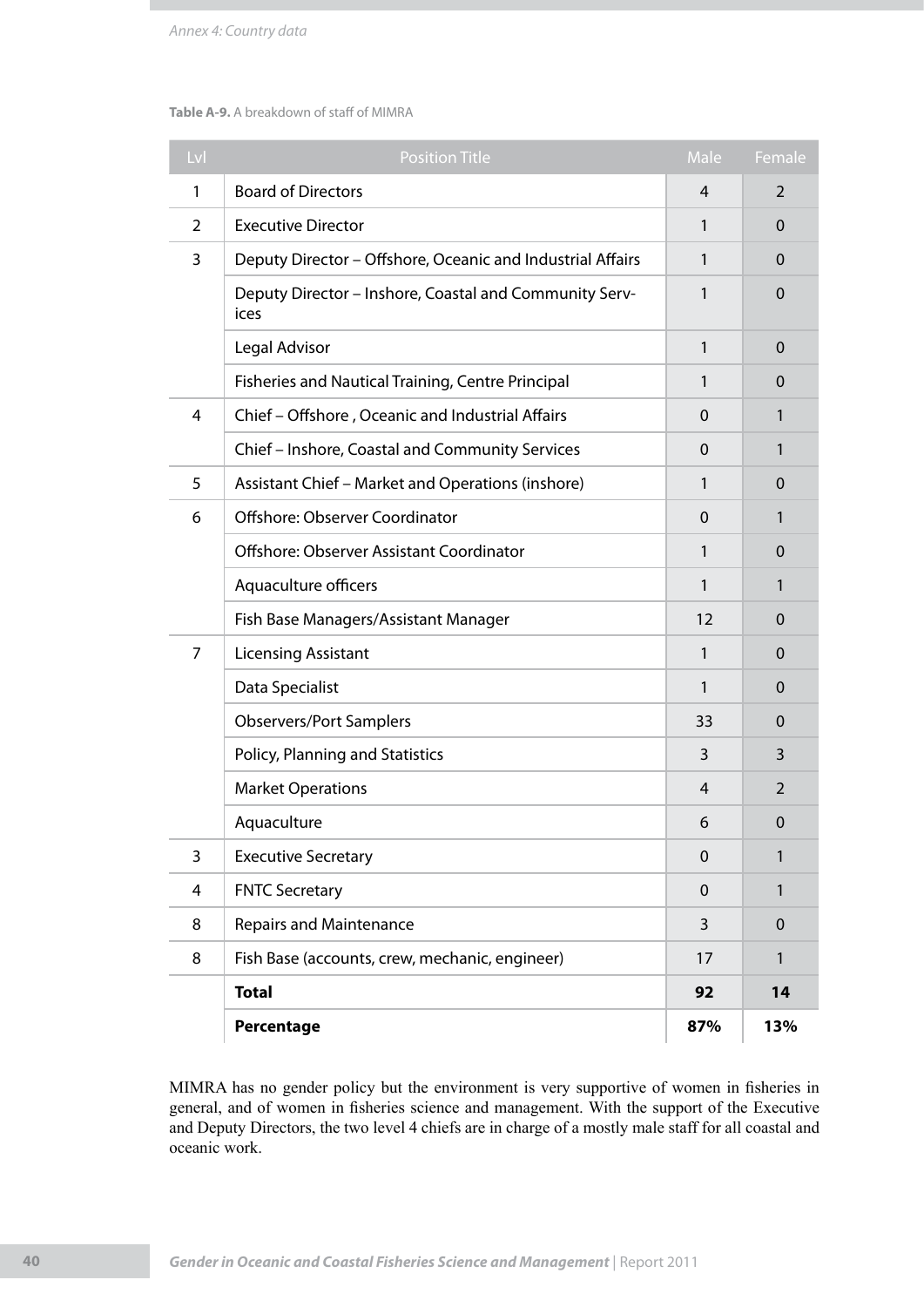### 2.2 Other areas of employment for marine resource graduates

### 2.2.1 Republic of the Marshall Islands Environmental Protection Authority (RMIEPA)

This is an independent statutory authority with the responsibility of looking after the natural environment of Marshall Islands. The areas of work are public health and safety, solid waste, organic pollutants, integrated water resource management, land and coastal management, conservation and water quality.

**Table A-10.** Republic of Marshall Islands Environment Protection Authority staff

| <b>RMIEPA</b>             |    |    |     |
|---------------------------|----|----|-----|
|                           | M  | F  | % F |
| <b>Total staff</b>        | 19 | 7  | 27  |
| Management                | 12 | 3  | 20  |
| Science/Res               | 4  |    | 20  |
| <b>General Manager</b>    | 0  |    | 100 |
| <b>Board of Directors</b> | ٩  |    | 40  |
| <b>Total staff</b>        |    | 26 |     |

RMIEPA has a total of 26 staff, of whom 19 are men and seven are women. The decision making authority is the Board of the Directors which has two women and three men as members. The General Manager, responsible for the work of the Authority, is a woman (with a BA in environment and management). In terms of environmental management there is one woman in integrated water resource management and two in land and coastal management. In science/research there is one woman working in the laboratory testing water quality (TableA-10).

### 2.2.2 Non- governmental organisations

There is only one registered NGO and that is the Marshall Islands Conservation Society (MICS). The Society works in collaboration with MIMRA and RMIEPA in helping the Marshallese manage and protect their atoll environments and use their resources sustainably.

The MICS has 15 staff, including two men and three women on the Board of Directors. The Executive Director is a man (a former MIMRA officer) responsible for managing the Society's projects: four thematic programmes (terrestrial, marine, education and awareness, and administration). Of the seven technical positions, one is held by a woman. The women are instead found working in education and awareness, and administration.

### Table A-11 shows the staff breakdown.

**Table A-11.** Marshall Islands Conservation Society staff breakdown

| <b>MICS</b>               |   |          |          |
|---------------------------|---|----------|----------|
|                           | M | F        | % F      |
| <b>Total staff</b>        | 9 | 6        | 40       |
| Management                |   | $\Omega$ | $\Omega$ |
| Science/Res               | 3 |          | 25       |
| Admin/other               | 0 |          | 100      |
| <b>Exec Director</b>      |   | $\Omega$ | $\Omega$ |
| <b>Board of Directors</b> |   | ξ        | 60       |
| <b>Total staff</b>        |   | 15       |          |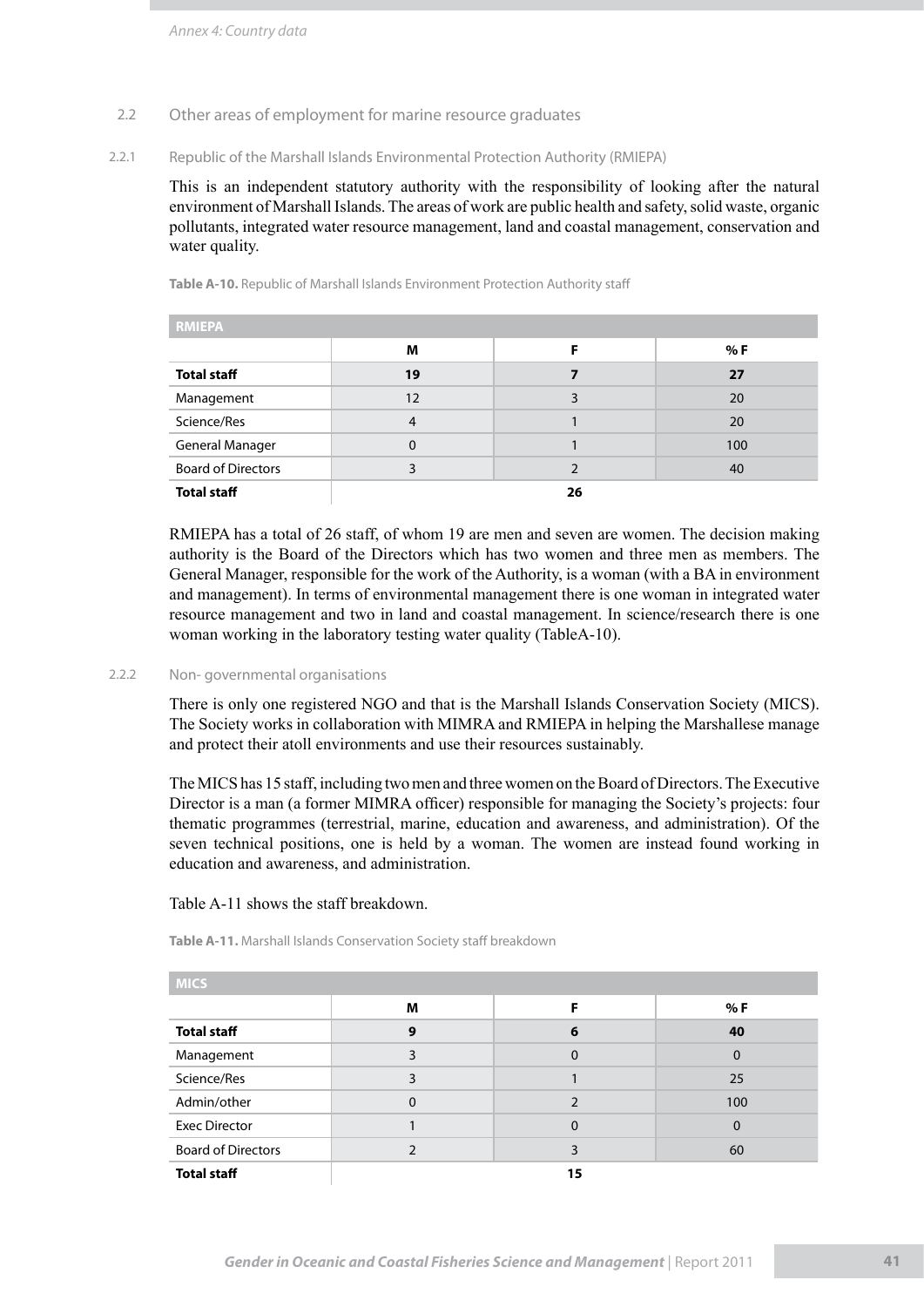### Figure A-2 shows the staff breakdown across the various institutions involved in fisheries science and management in Marshall Islands.

**Figure A-2.** Gender breakdown of staff working in the government fisheries institution, as well as marine science staff at government environment institution and NGOs in Marshall Islands



### 2.2.3 The private sector

Pan Pacific Foods Inc. Ltd was chosen to find out the staff breakdown in terms of gender and job tasks. The tuna loining plant has 412 staff, with 65% of the staff being women (Table A-12).

All the management staff (manager, heads of section) are recruited from overseas. There are four Marshallese men and four Marshallese women working in Quality Control and one Marshallese man working in the laboratory. There are two Filipino women are working in Quality Control and another two Filipino women working in the laboratory. In the area of administration there are 11 staff; two Chinese women, one Filipino woman, six Chinese men and two Marshallese men.

Most of the Marshallese women are working in processing (241 out of a total of 267 women staff). Other areas of work are packaging (eight women), and unloading (one woman).

Marshallese men are also working in the pre-cooking team (29), fish meal team (10), processing (36), packaging (36), and unloading (10).

65% of staff are women (mainly Marshallese).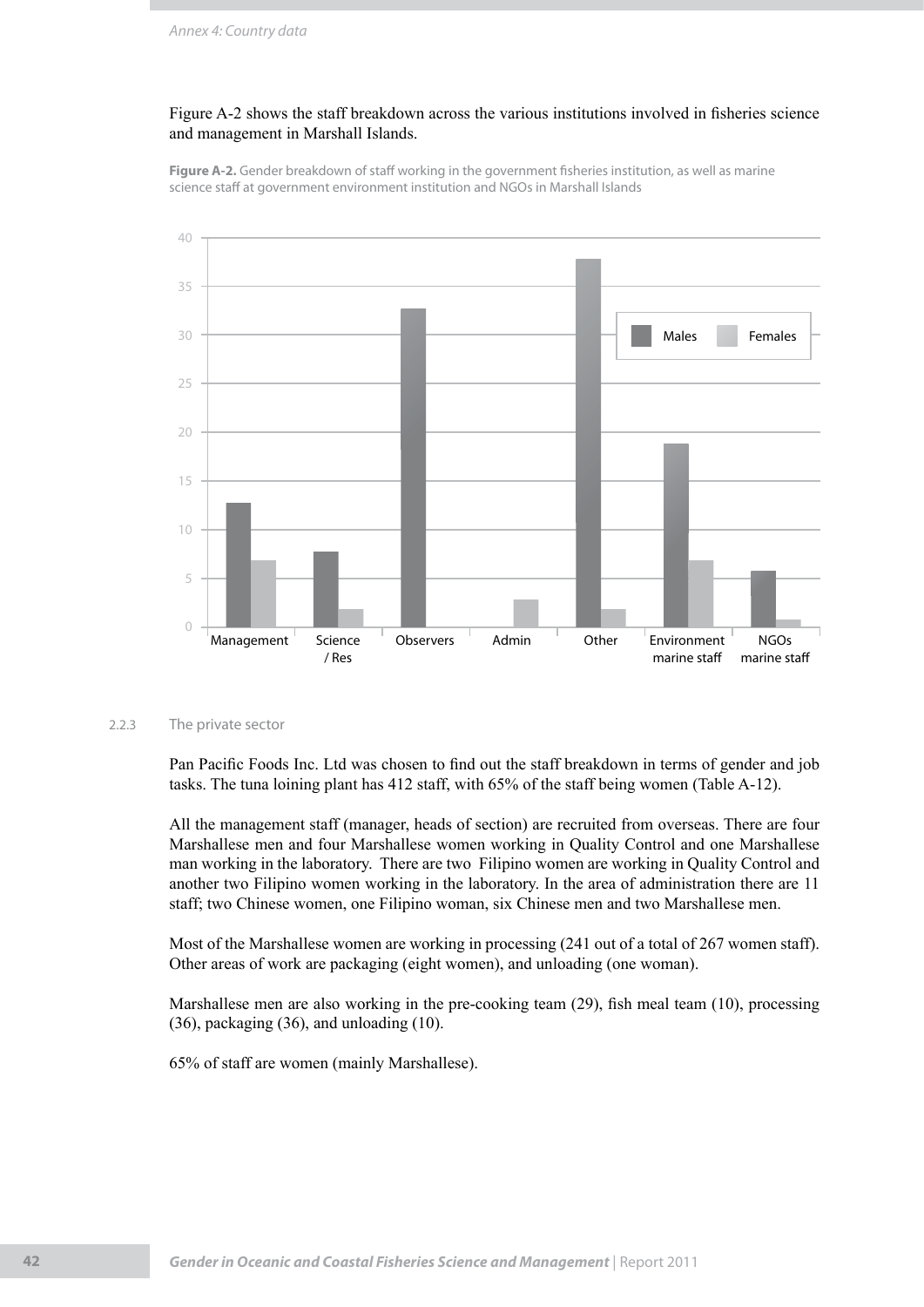| <b>Level</b>   | <b>Level of Authority</b><br>& Responsibility | <b>Type of work</b>                                                                                            | <b>Ethnicity</b> | <b>Male</b>    | <b>Female</b>  |
|----------------|-----------------------------------------------|----------------------------------------------------------------------------------------------------------------|------------------|----------------|----------------|
| $\mathbf{1}$   | <b>Company Manager</b>                        | Decision making<br>authority                                                                                   | Chinese          | 1              | $\mathbf 0$    |
| $\overline{2}$ | <b>Heads of Section</b>                       | Administration                                                                                                 | Chinese          | 1              | $\Omega$       |
|                |                                               | <b>Quality Control</b>                                                                                         | Filipino         | 0              | $\mathbf{1}$   |
|                |                                               | Laboratory                                                                                                     | Filipino         | $\mathbf{0}$   | $\mathbf{1}$   |
|                |                                               | Unloading                                                                                                      | Chinese          | 1              | $\mathbf{0}$   |
|                |                                               | Grading                                                                                                        | Chinese          | 1              | $\Omega$       |
|                |                                               | Pre-cooking                                                                                                    | Filipino         | 1              | 0              |
|                |                                               | Fish meal                                                                                                      | Chinese          | 1              | $\Omega$       |
|                |                                               | Processing production<br>line                                                                                  | Filipino         | $\mathbf{1}$   | $\Omega$       |
| 3              | Quality Control team                          | HAACP, quality testing at                                                                                      | Filipino         | $\Omega$       | $\overline{2}$ |
|                |                                               | all points of production<br>line                                                                               | Marshallese      | 4              | 4              |
|                | Laboratory<br>technicians                     | Checks histamine levels,<br>Salt content, moisture,<br>water quality, micro<br>analysis of finished<br>product | Filipino         | $\mathbf{0}$   | $\overline{2}$ |
|                |                                               |                                                                                                                | Marshallese      | 1              | $\Omega$       |
| 4              | Administration staff                          | Accounting, logistics,                                                                                         | Filipino         | $\Omega$       | $\mathbf{1}$   |
|                |                                               | freight, sale                                                                                                  | Chinese          | 6              | $\overline{2}$ |
|                |                                               | Human resources                                                                                                | Marshallese      | $\overline{2}$ | 0              |
| 5              | Pre-cooking team                              |                                                                                                                | Filipino         | 1              | $\Omega$       |
|                |                                               |                                                                                                                | Marshallese      | 29             | $\Omega$       |
|                | Fish meal team                                |                                                                                                                | Chinese          | 1              | $\mathbf 0$    |
|                |                                               |                                                                                                                | Marshallese      | 10             | $\mathbf 0$    |
|                | Processing                                    | Fish cleaning, cutting fish                                                                                    | Filipino         | $\mathbf 0$    | $\overline{4}$ |
|                | Production line team                          | into loins                                                                                                     | Marshallese      | 36             | 241            |
|                | Packaging                                     |                                                                                                                | Filipino         | $\mathbf{1}$   | $\mathbf 0$    |
|                |                                               |                                                                                                                | Marshallese      | 36             | 8              |
|                | Unloading team                                |                                                                                                                | Chinese          | $\overline{2}$ | $\Omega$       |
|                |                                               |                                                                                                                | Marshallese      | 9              | $\mathbf{1}$   |
| <b>Totals</b>  |                                               | <b>Staff total</b>                                                                                             | 412              | 145            | 267            |
|                | <b>Percent male and female</b>                |                                                                                                                |                  | 35%            | 65%            |

**Table A-12.** Staff of the Pan Pacific Foods Inc. Tuna Loining Plant, Marshall Islands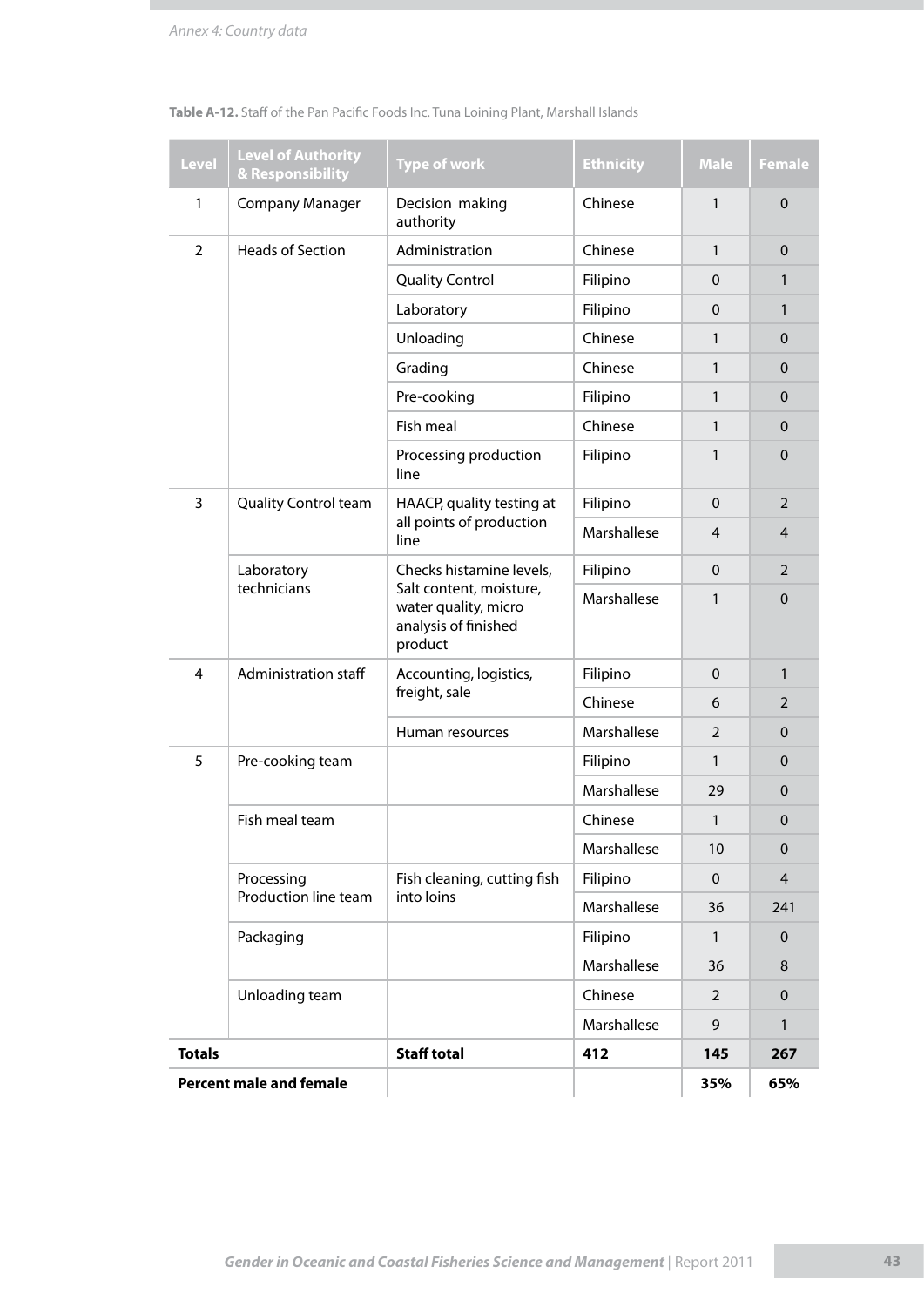*Annex 4: Country data*

### 2.3 Education and scholarships

Education information from Marshall Islands indicates that there are slightly more males than females completing secondary school. Table A-13 provides data from 2005.

In the area of gender equality in primary and secondary education, national statistics show that the RMI is essentially on target. Gross primary and secondary enrolment rates, both public and private, indicate that female to male enrolment ratios are roughly equivalent, with slight variations from year to year.

Issues of gender disparity arise when examining school drop-out/retention rates. At primary and secondary levels, evidence suggests that female drop-out rates appear to be increasing over time compared to male drop-out rates (female completion rates are lower than those for males). The general consensus from public discussions suggests that this is due to the rise in teenage pregnancy rates.

Another reason is the socio-cultural obligations of females needing to be at home to help the parents take care of younger children and to assist in events such as funerals. Having missed school for lengthy periods of time during the school year, many are unable to catch up and so drop out of school.

An additional problem is that there is not enough classroom space to accommodate all primary school-age children.

| 2005 Solomon Islands School Statistics |               |             |              |          |  |
|----------------------------------------|---------------|-------------|--------------|----------|--|
|                                        | <b>Female</b> | <b>Male</b> | <b>Total</b> | % Female |  |
| <b>Primary</b>                         |               |             |              |          |  |
| 1 <sup>st</sup>                        | 828           | 906         | 1,734        | 48       |  |
| 2 <sub>nd</sub>                        | 639           | 722         | 1,361        | 47       |  |
| 3 <sup>rd</sup>                        | 612           | 730         | 1,342        | 46       |  |
| 4 <sup>th</sup>                        | 598           | 617         | 1,215        | 49       |  |
| 5 <sup>th</sup>                        | 643           | 633         | 1,276        | 50       |  |
| 6 <sup>th</sup>                        | 523           | 603         | 1,126        | 46       |  |
| 7 <sup>th</sup>                        | 510           | 562         | 1,072        | 48       |  |
| 8 <sup>th</sup>                        | 559           | 596         | 1,155        | 48       |  |

**Table A-13.** Marshall Islands school statistics on graduating students, 2005

| <b>Secondary</b> |     |     |       |    |
|------------------|-----|-----|-------|----|
| 9 <sup>th</sup>  | 530 | 489 | 1,019 | 52 |
| 10 <sup>th</sup> | 401 | 426 | 827   | 49 |
| 11 <sup>th</sup> | 304 | 319 | 623   | 48 |
| 12 <sup>th</sup> | 260 | 289 | 549   | 47 |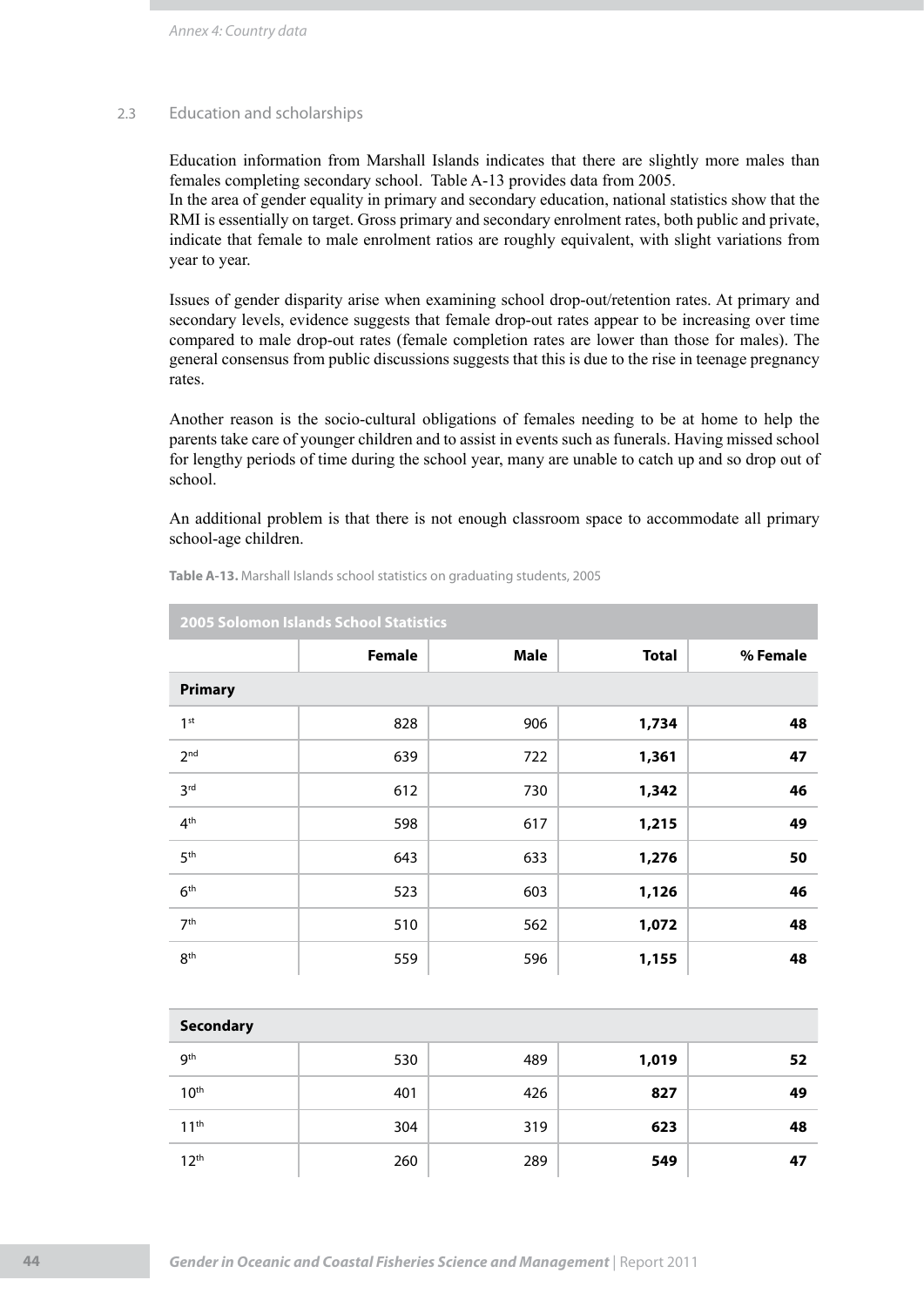The College of the Marshall Islands and the University of the South Pacific provide tertiary level education. At the College of the Marshall Islands, in the period 2004–2008, female students tended to do better in mathematics and science. Pass rates in that period ranged from 72% to 83% for female students compared to 66% to 76% for male students. In the same period, fewer female students (between 3% and 11%) withdrew from the mathematics and science course than male students (between 8% and 14%).

At the University of the South Pacific extension centre, 85% of female students were successful in science courses in 2002 compared to 81% of male students in the same period.

### Scholarships

Table A-14 shows that there is almost perfect equality in the number of scholarships for tertiary education given to males and females from 2000 to 2005. Apart from 2000–2002, when fewer women received scholarships, more women than men received scholarships.

No historical data were available for the 2005–2010 period. However, the Director of Scholarships said that women tend to do better than men in acquiring scholarships. She stated that marine science and maritime studies are priority scholarship areas for Marshall Islands. In 2010–2011 two women were awarded scholarships, with one going to the University of Hawaii State to do a masters in marine science and one going to the University of Hawaii, Hilo to do a bachelor degree in marine biology. No men received scholarships this year.

| Year         | <b>Male</b> | % Male | <b>Female</b> | % Female | <b>Total</b> |
|--------------|-------------|--------|---------------|----------|--------------|
| 2004-05      | 63          | 45     | 78            | 55       | 141          |
| 2003-04      | 61          | 46     | 73            | 55       | 134          |
| 2002-03      | 60          | 44     | 77            | 56       | 137          |
| 2001-02      | 69          | 58     | 51            | 43       | 120          |
| 2000-01      | 96          | 56     | 75            | 44       | 171          |
| <b>Total</b> | 349         | 50     | 354           | 50       | 703          |

**Table A-14.** Tertiary scholarships awarded in Marshall Islands, 2000 to 2005

### 2.4 Barriers to women's participation

According to women working at MIMRA, there are few, if any, barriers preventing women from entering fisheries careers (including science and management). The work environment in government is very positive and both men and women are encouraged to study. Women, rather than men, have taken up this opportunity, which may lead to retention problems. However, to date, the women in the fisheries sector who have studied overseas, have returned to their place of work.

Marshallese women are respected for their ability to multi-task, juggling family with community and work responsibilities. This in itself is a disadvantage because the responsibility for getting the job done tends to fall on a woman's shoulders and this can be seen clearly in government and semi-government. The main barrier in the work place would be a lack of training in such areas as environmental science (including climate change), laboratory science (water quality and laboratory tests on tuna in the processing industry) and HACCP. A lack of information about careers in fisheries in general is another barrier to attracting more women to this field.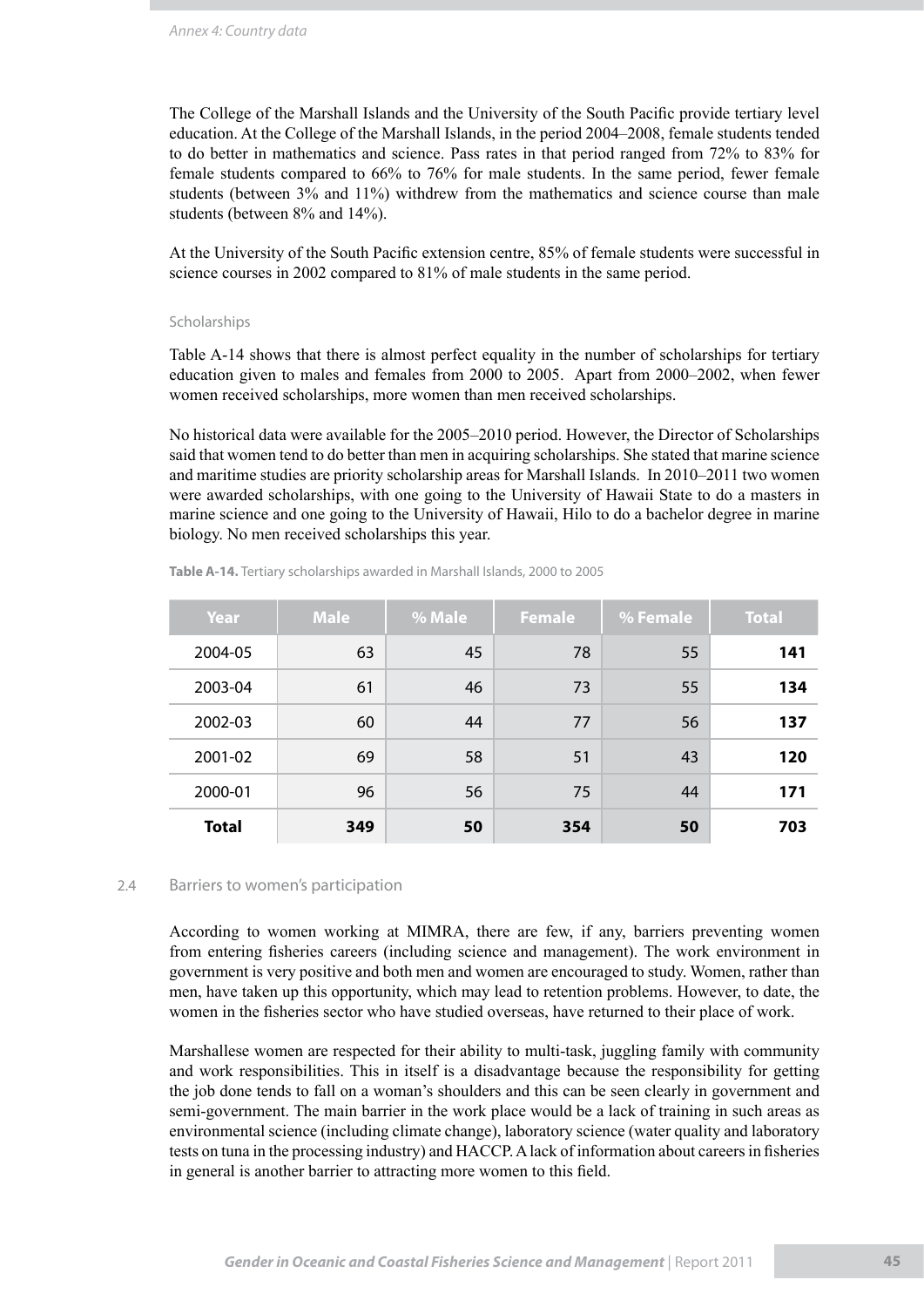### **3 TONGA**

### 3.1 Tonga's fisheries division staff

Tonga's fishery resources fall under the mandate of the Tongan Fisheries Division of the Ministry of Agriculture and Food, Forests and Fisheries (MAFFF). There is a total of 54 staff: 38 men and 16 women. Table A-15 gives a summary of the staff, their gender, and their generalised area of focus. There are no foreign fishing fleets operating in Tonga, and very few local tuna vessels. Tonga does not, therefore, have the large number of observers that Solomon Islands and RMI have.

**Table A-15.** Summary of Tonga Fisheries Division staff

| <b>Tonga Fisheries</b> |              |              |                  |
|------------------------|--------------|--------------|------------------|
|                        | M            | F            | %F               |
| <b>Total staff</b>     | 38           | 16           | 30               |
| Management             | 11           | 6            | 35               |
| Science/Res            | 12           | $\mathbf{1}$ | 8                |
| Observers              | 6            | $\mathbf 0$  | $\mathbf 0$      |
| Admin                  | 8            | 9            | 53               |
| Other                  | $\mathbf{1}$ | $\mathbf 0$  | $\boldsymbol{0}$ |
| <b>Total staff</b>     |              | 54           |                  |

The overall percentage of women on the payroll is nearly 30%. However, similar to Solomon Islands, there are no women at senior management level, with the top five positions being filled by men (Table A-16).

Women managers are in charge of the outer island fisheries offices based at Vava'u and Ha'apai. The public service level for these positions is not particularly high, and these women have no formal tertiary qualification. There is only one woman working in science and research, and she has a marine science degree, whereas there are six men with relevant science degrees. The six women working in management are primarily involved in looking after the Vessel Monitoring Scheme, or working at a supervisory level in the outer islands. One has a BA in economics, one has a BA in accounting and a diploma in information technology, and one has a certificate in seafood technology.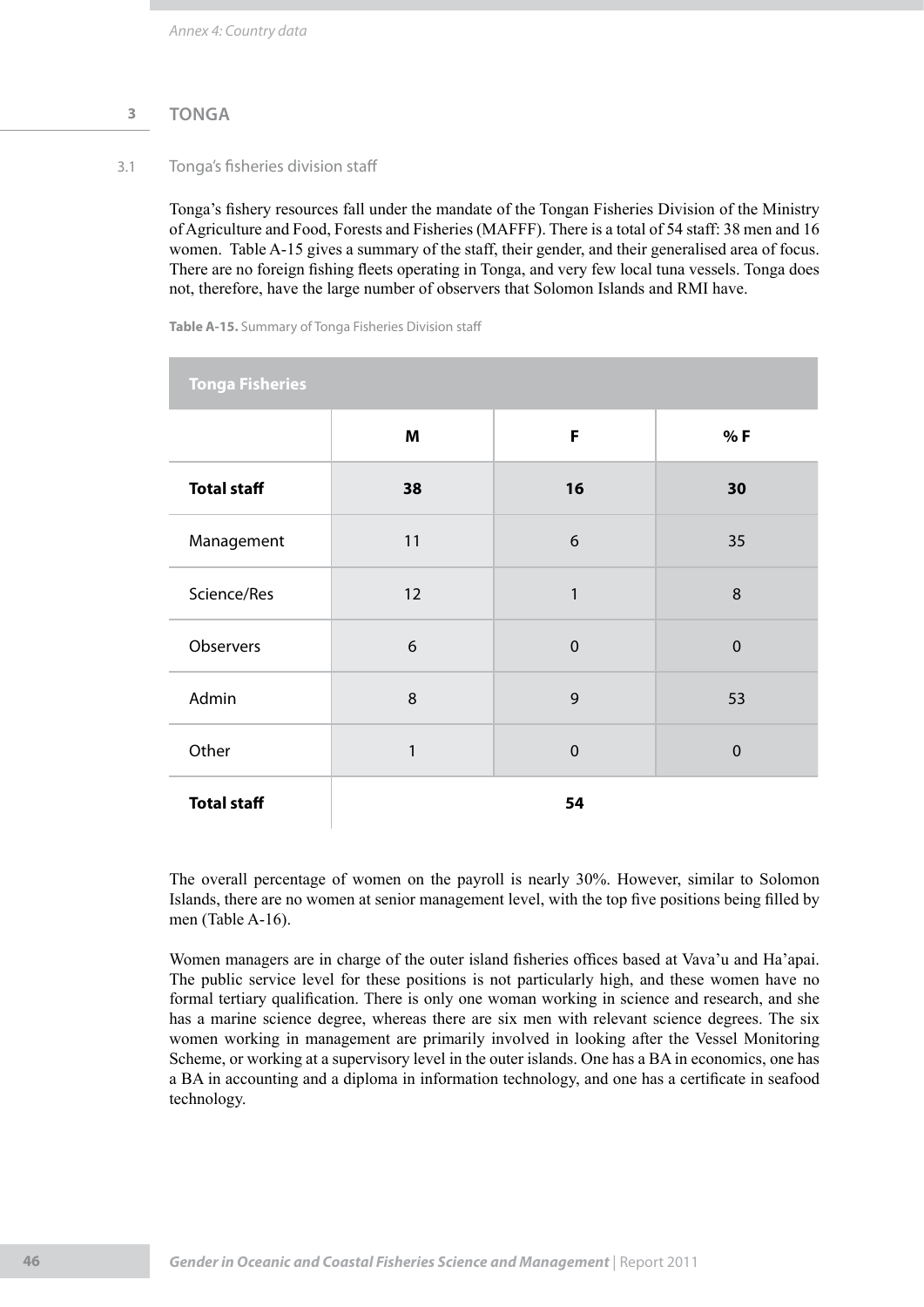### **Table A-16.** Breakdown of staffing levels in the Tonga Fisheries Division

| <b>Level</b>   | <b>Position Title</b>              | <b>Male</b>    | <b>Female</b>  |
|----------------|------------------------------------|----------------|----------------|
| $\overline{2}$ | Deputy Secretary for Fisheries     | $\overline{2}$ | $\mathbf 0$    |
| 5              | <b>Principal Fisheries Officer</b> | $\overline{2}$ | $\mathbf 0$    |
| 7              | Senior Computer Programmer         | $\mathbf 0$    | 1              |
| 9              | Principal Fisheries Officer        | 1              | $\pmb{0}$      |
| 9              | Computer Operator Grade I          | $\mathbf 0$    | 1              |
| 9              | <b>Fisheries Officers</b>          | $\overline{4}$ | $\overline{2}$ |
| 9              | Computer Programmer                | $\mathbf 0$    | 1              |
| 9              | Accountant                         | 1              | $\mathbf 0$    |
| 9              | <b>Technical Officer Grade I</b>   | 1              | 1              |
| 11             | <b>Technical Officer Grade II</b>  | $\overline{4}$ | $\overline{4}$ |
| 13             | <b>Senior Fisheries Assistants</b> | 4              | 1              |
| 13             | Computer operator grade I          | $\mathbf 0$    | 1              |
|                | <b>Fisheries Assistant</b>         | $\mathsf{3}$   | 1              |
| 14             | Technical officer grade II         | $\pmb{0}$      | $\mathbf{1}$   |
| 14             | <b>Fisheries Trainee</b>           | 10             | $\overline{2}$ |
|                | Observers                          | 6              | $\pmb{0}$      |
|                | <b>Total</b>                       | 38             | 16             |
|                | Percentage                         | 70%            | 30%            |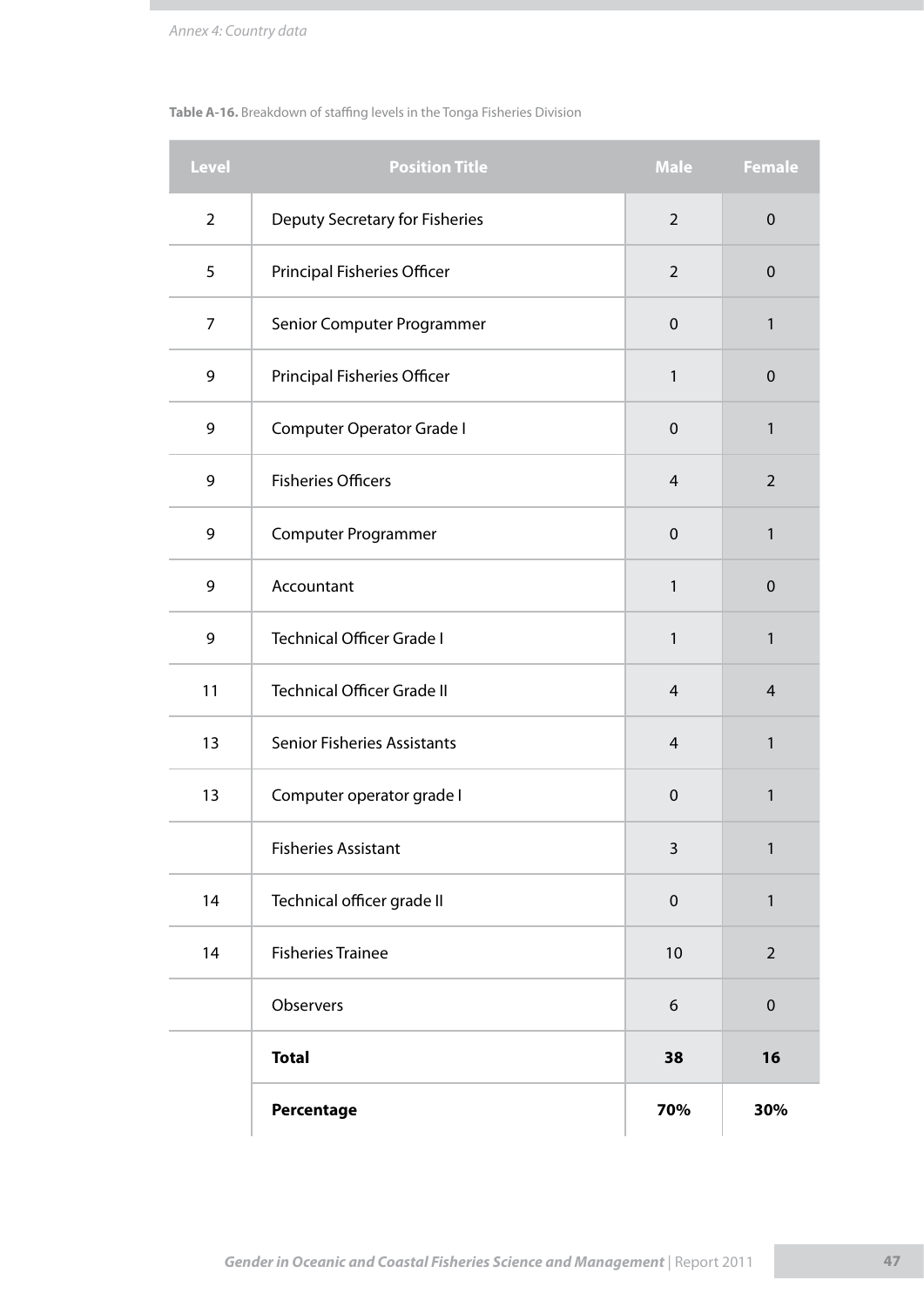### 3.2 Other areas of employment for marine resource graduates

### 3.2.1 Tongan Environment Department

The other government institution that has a role in marine resource management is the Tonga Environment Department, within the Ministry of Environment and Climate Change. They have ten permanent staff (five women, five men) who work in marine and coastal conservation. All but one have tertiary qualifications. There are also three casual workers, one woman with a degree, and two men. Most degrees and diplomas are in the sciences (marine science, coastal management, environmental science) and geography. There are five staff with SCUBA qualifications (two female degree holders), one permanent male (diploma holder) and two daily paid male workers.

### 3.2.2 Non-governmental organisations

The only NGO in Tonga involved directly in fisheries management is the Fishing Industry Association of Tonga. This organisation has two staff, the CEO, who is a woman, and a male programme officer. Only the man has a formal tertiary qualification. The Tonga Trust also occasionally runs marine conservation projects, with external partners. They have no staff with marine resource qualifications. The Civil Society Forum of Tonga is the focal point for the UNDP/ Global Environment Facility Small Grants fund, and is launching two community-based fisheries management projects in 2011 in conjunction with the Fisheries Division. However, they do not have any personnel with marine resource qualifications.

### 3.2.3 The private sector

The private sector in Tonga is not particularly active. Figure A-3 shows the staff breakdown across the various institutions involved in fisheries science and management in Tonga.

**Figure A-3.** Gender breakdown of staff working in the government fisheries institution, as well as marine science staff at government environment institution and NGOs in Tonga

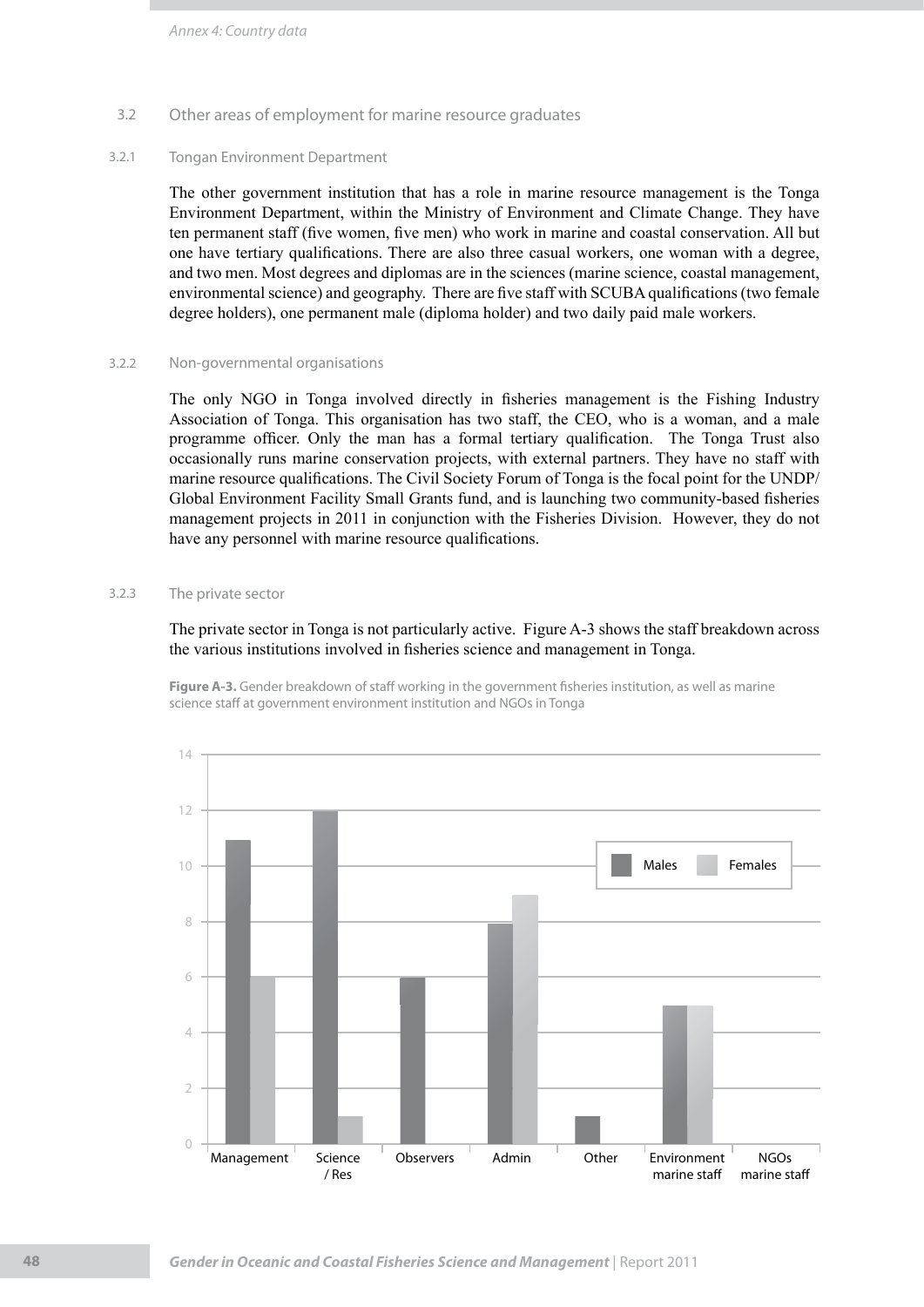*Annex 4: Country data*

### 3.3 Education and scholarships

In direct contrast to Solomon Islands, Tonga has a higher percentage of girls than boys in senior high school. According to the 2006 census, 48% of the 15 to 20 year-old population is female. Despite this slightly lower proportion, the percentage of girls in secondary school is around 51%. At Tonga College, the premier high school in Tonga, where entry is based on merit, 65% of the students are girls. In the senior science classes (e.g. biology, mathematics, physics) girls outnumber boys by between three and five to one. At the Tonga USP campus, 60% of the 109 students doing science subjects are female.

Despite the apparent superiority of girls in the area of science, information from the scholarships officer at the Ministry of Education shows that, although 55% of total scholarships since 2003 have gone to women, only 41% of science scholarships have gone to women. There was only one marine science scholarship during that period, and it went to a woman. The largest proportion (39%) of women chose to do medicine or dentistry, followed by 26% doing information technology/ computing.

### 3.4 Barriers to women's participation

From the information presented above, it is obvious that education is not a significant barrier to female participation in fisheries science and management in Tonga, though some changes in the way the curriculum is presented may make the sector more attractive. As in Solomon Islands, the main barrier is still people's perceptions. However, in this case it is less about women participating in the professional work force, and more about what sort of professions are appropriate for them.

According to one woman graduate in the fisheries department, fisheries in general in Tonga is perceived as a blue collar career, which means it is not attractive to young people, or their parents. Parents are a major influence on young people's choice of career in Tonga. They push students that show an aptitude for science into the medical and health sector, as this sector is perceived to have a high status. A career in fisheries is low down in the rank of preferred careers for young people. There is a need to raise the image of fishery science and management in general throughout the region, and at the same time make sure it is clear that the sector is equally suited to men and women.

There is no gender policy for the MAFFF. A National Policy on Gender and Development was prepared in August 2001, but there seems to be very little knowledge of this outside the Women's Division. There is, however, a new national policy in place regarding leave; female government employees are now entitled to three months' maternity leave.

Similar to Solomon Islands, in Tonga there is a freeze on employment in the public service, although exemptions can be granted on a case-by-case basis.

There is also the expectation by Tongan society in general that it is the woman who is primarily responsible for the care of the children and the running of the household. This limits the ability of women to, for example, engage in fieldwork or attend meetings that take them away from home for an extended period.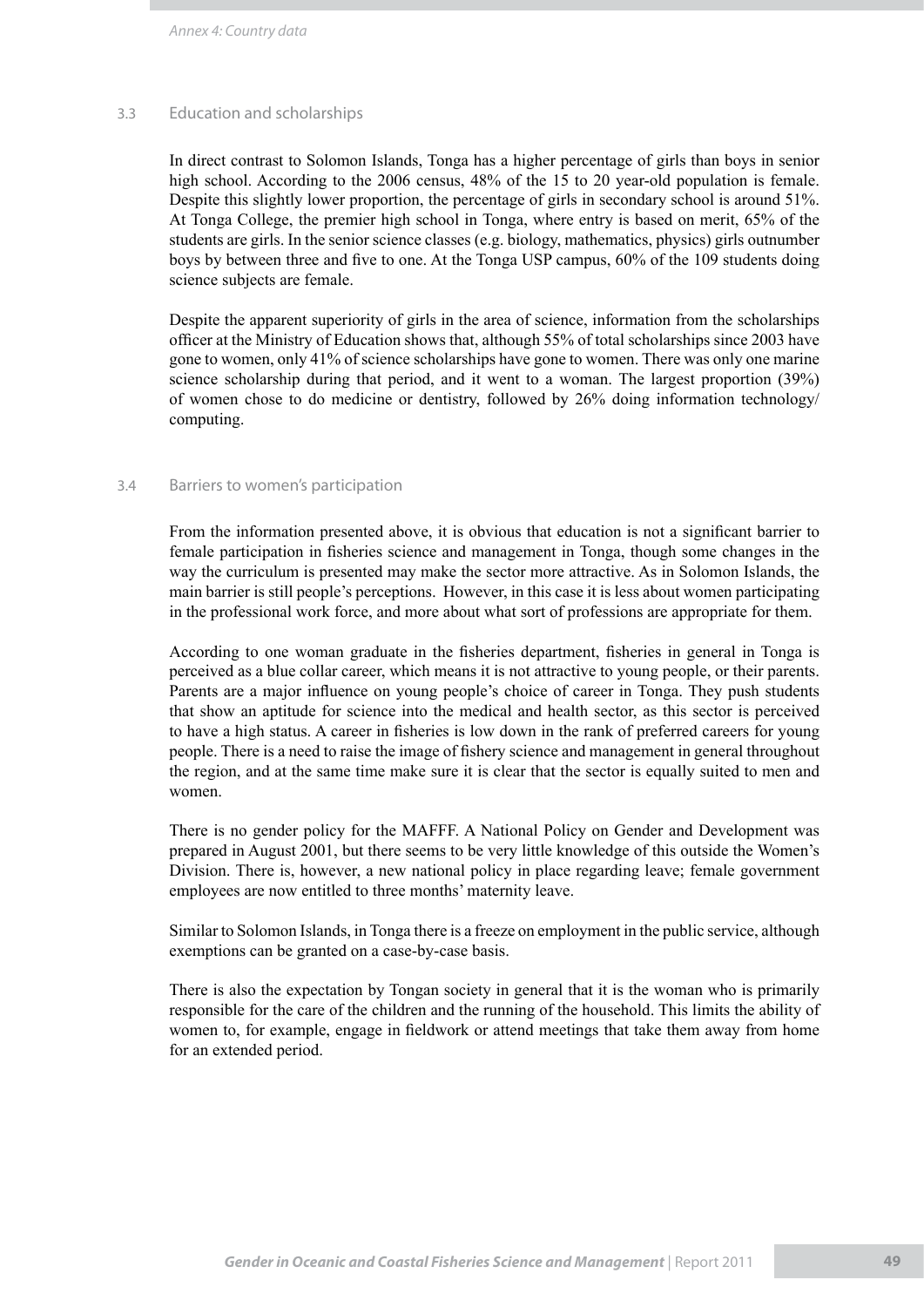# **ANNEX 5 MAINSTREAMING RESOURCES**

Table A-17 lists key regional and international resources for mainstreaming gender in the fisheries sector, with hyperlinks where available to sector-specific toolkits, manuals, analysis. Many of the links provided here will allow access to additional useful websites containing information and tools useful for gender analysis and mainstreaming. If the links do not work directly from this document, cut and paste the link address directly into your browser (e.g. Internet Explorer, MozillaFirefox, Google Chrome, Safari, etc). Note that this list is not exhaustive but is a good introduction to the topic and a basis for further research.

| Table A-17 (Part.1). Internet resources |  |  |  |
|-----------------------------------------|--|--|--|
|-----------------------------------------|--|--|--|

| <b>Title and/or author</b>                                                                                                                                                             | <b>Description</b>                                                                                                                                                                                                                                                                                                                                                                                                                                                                                                                                      | <b>Hyperlink or source</b>                                                             |
|----------------------------------------------------------------------------------------------------------------------------------------------------------------------------------------|---------------------------------------------------------------------------------------------------------------------------------------------------------------------------------------------------------------------------------------------------------------------------------------------------------------------------------------------------------------------------------------------------------------------------------------------------------------------------------------------------------------------------------------------------------|----------------------------------------------------------------------------------------|
| Kyprianou, M.-H. (comp.).<br>(2001). Bibliography on<br>gender and fisheries<br>$(1990 - 2001)$                                                                                        | Gender and fisheries bibliography                                                                                                                                                                                                                                                                                                                                                                                                                                                                                                                       | http://www.fao.org/do-<br>crep/005/Y1273E/Y1273E00.<br><b>HTM</b>                      |
| <b>Gender Mainstreaming</b><br><b>Tools Marketplace</b><br><b>Annotated Resources</b><br>Learning Resource Centre/<br>OHR/BOM & Gender Unit/<br><b>BDP, 2005. UNDP</b>                 | A comprehensive listing of gender mainstreaming<br>resources with notes on description of tool, access,<br>contact address, publication details and language the<br>resource is produced in. Some of the tools are listed<br>elsewhere in this table. Some of the online addresses are<br>no longer available but mail and/or email contacts are<br>provided for most of the tools.                                                                                                                                                                     | http://www.pogar.org/pub-<br>lications/gender/tools-mar-<br>ketplace05e.pdf            |
| Gender Analysis Guideline,<br><b>NZAID 2006</b>                                                                                                                                        | This guideline covers key gender concepts and outlines<br>the methodologies used in gender analysis. The booklet<br>assesses common gender analysis frameworks such as<br>the Harvard Analytical Framework (best suited to project<br>design), Mosers (static and does not examine change over<br>time), Social Relationships (complicated), and Women's<br>Empowerment (equality strictly hierarchical, with a focus<br>on gender equality but excludes interrelationships between<br>rights and responsibilities).                                    | http://nzaidtools.nzaid.govt.<br>nz/activity/programming                               |
| Gender mainstreaming in<br>practice. A handbook. UNDP<br><b>RBEC, 2007. UNDP</b>                                                                                                       | This handbook starts with ten steps to integrating<br>gender into the policy-making process, followed by a<br>guide to gender analysis. It is designed to highlight the<br>main issues and links between gender and a specific<br>policy area: poverty; labour; macroeconomics and trade;<br>private sector development; education; health; energy<br>and environment; governance and participation; human<br>rights and justice; science, research and information<br>and communication technologies; crisis prevention and<br>recovery; HIV and Aids. | http://europeandcis.<br>undp.org/home/show/<br>6D8DE77F-F203-1EE9-<br>B2E5652990E8B4B9 |
| Gender manual. A<br>practical guide for<br>development policy<br>makers and practitioners.<br>London: Department for<br>International Development<br>(DFID), Helen Derbyshire.<br>2008 | This manual is divided into three main sections. Section<br>1: Background ideas and concepts.<br>Section 2: Mainstreaming gender in the policy /<br>programme cycle. Section 3: Tools and guidelines on<br>the processes of gender mainstreaming. This section<br>gives information about statistics and analysis; voice<br>and accountability; policy action and resources; and<br>organisational and individual change.                                                                                                                               | http://www.dfid.gov.uk/Doc-<br>uments/publications/dfid-<br>gender-manual-2008.pdf     |
| Project cycle management.<br>Technical guide. Rome: FAO,<br>2001                                                                                                                       | This guide gives an overview from project cycle to<br>evaluation, and contains several practical case studies.                                                                                                                                                                                                                                                                                                                                                                                                                                          | www.fao.org/sd/seaga/<br>downloads/EN/projecten.pdf                                    |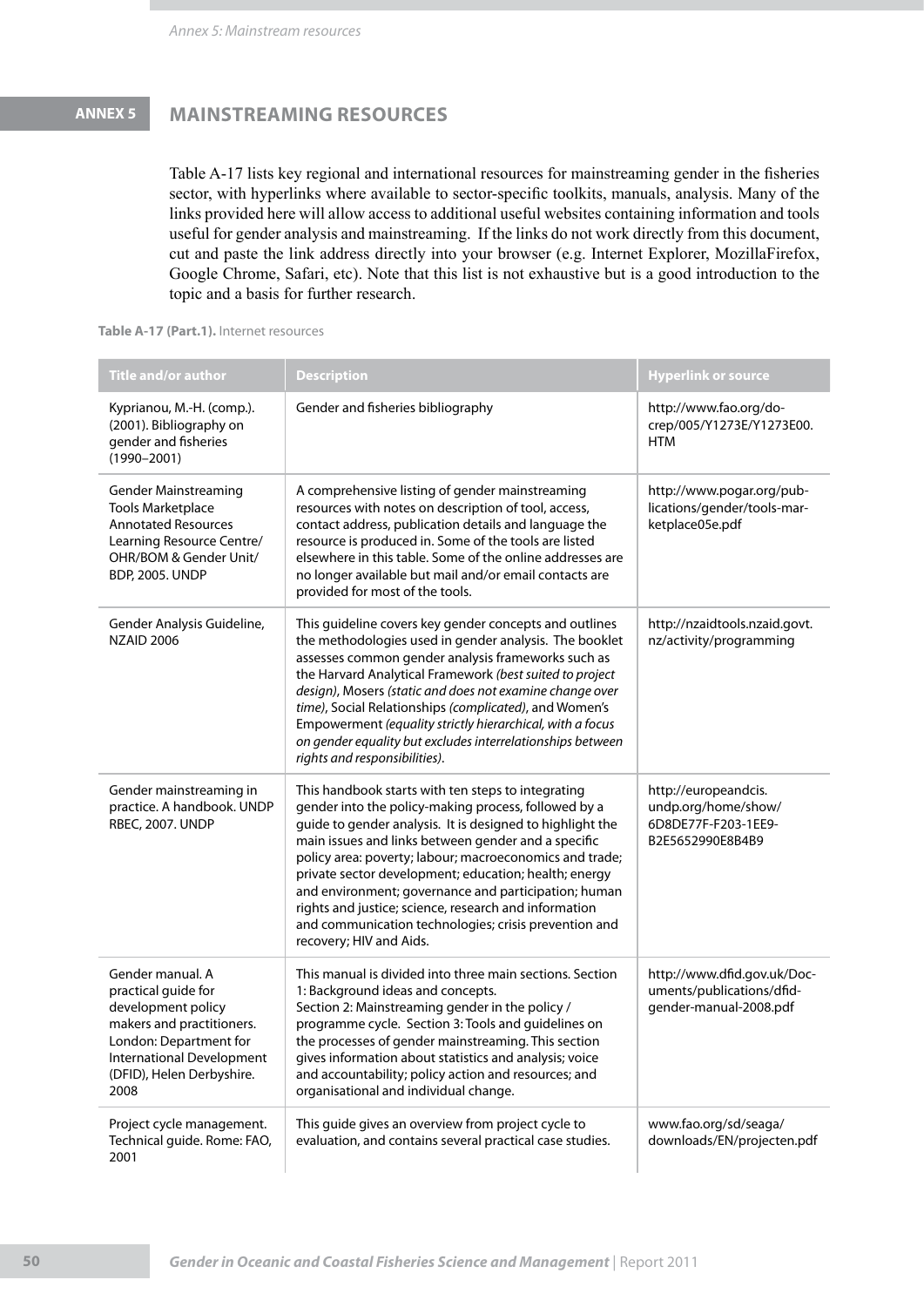### **Table A-17 (Part.2).** Internet resources

| <b>Title and/or author</b>                                                                                                                                      | <b>Description</b>                                                                                                                                                                                                                                                                                                                                                                                                                                                                                                                                                                                               | <b>Hyperlink or source</b>                                                                                                                     |
|-----------------------------------------------------------------------------------------------------------------------------------------------------------------|------------------------------------------------------------------------------------------------------------------------------------------------------------------------------------------------------------------------------------------------------------------------------------------------------------------------------------------------------------------------------------------------------------------------------------------------------------------------------------------------------------------------------------------------------------------------------------------------------------------|------------------------------------------------------------------------------------------------------------------------------------------------|
| The Commonwealth<br>Secretariat. Using gender-<br>sensitive indicators. A<br>reference manual for<br>governments and other<br>stakeholders. 1999. Beck,<br>Tony | Contains: Developing a national-level database of<br>gender-sensitive indicators; gathering and using<br>gender-sensitive indicators; the state of the art; good<br>practice case studies in the development of gender-<br>sensitive indicators.                                                                                                                                                                                                                                                                                                                                                                 | http://www.the-<br>commonwealth.<br>org/shared_asp_files/<br>uploadedfiles/%7BD30AA2D0-<br>B43E-405A-B2F0-<br>BD270BCEFBA3%7D_ugsi_<br>ref.pdf |
| Guide to Gender<br>Sensitive Indicators,<br>Canadian International<br>Development Agency1997                                                                    | This Guide explains why gender-sensitive indicators<br>are useful tools for measuring the results of CIDA's<br>development initiatives. It concentrates in particular<br>on projects within end-user focus, and shows how<br>gender-sensitive indicators can and should be used<br>in both gender integrated and WID-specific projects,<br>and in combination with other evaluation techniques.<br>After introducing concepts, the Guide reviews the<br>techniques of choosing and using indicators at the<br>project level, so that CIDA staff can utilise themes an<br>instrument of results-based management. | http://www.acdi-cida.gc.ca/<br>INET/IMAGES.NSF/vLUIm-<br>ages/Policy/\$file/WID-<br>GUID-E.pdf                                                 |
| Gender and monitoring.<br>A review of practical<br>experiences. Swiss Agency<br>for Development and Co-<br>operation (SDC), 2001                                | This report aims to provide a practical tool that can<br>be used to integrate a gender approach into existing<br>monitoring and evaluation mechanisms. This paper first<br>defines M&E, goes on to look at how indicators can be<br>made gender-sensitive, who should be involved in this<br>process, and at which point in the project cycle. Case<br>studies follow the implementation of such approaches<br>at field level (projects and programmes), institutional<br>and government level. The paper concludes with some<br>recommendations and suggestions.                                                | http://www.bridge.ids.<br>ac.uk/reports/re63.pdf                                                                                               |
| Toolkit. Integrating a<br>gender dimension into<br>monitoring & evaluation<br>of rural development<br>projects. World Bank, 2005                                | This toolkit from the World Bank contains two parts:<br>Part I: General guidelines for integrating gender in<br>M&E.<br>Part II: Thematic briefs on rural sub-sectors, containing<br>result frameworks and checklists of gender-related<br>issues and activities during the project cycle.                                                                                                                                                                                                                                                                                                                       | http://siteresources.<br>worldbank.org/INTGEN-<br>DER/Resources/RuralM<br>EToolkit2005.pdf                                                     |
| Training package for<br>the promotion of<br>gender equality in NGO<br>development cooperation.<br>Global Finland 2004                                           | This training package provides NGOs engaged in<br>development cooperation with basic information<br>about gender perspective and practical advice on<br>how gender equality can be promoted through NGO<br>projects. With the help of concepts, examples and<br>exercises dealing with gender equality and project<br>cooperation, NGOs are offered basic training that will<br>improve the abilities of their own projects to reduce<br>gender inequalities. The reduction of inequalities<br>through projects also improves the quality and impact<br>of development cooperation.                              | http://global.finland.fi/gen-<br>der/ngo/english/                                                                                              |
| The Oxfam gender training<br>manual. Oxford: Oxfam,<br>1994. Williams, S, et al.                                                                                | This extensive manual was one of the first gender<br>training manuals and is still in use. It includes brief<br>explanations of key concepts, tools for gender analysis,<br>analytical frameworks and directions on how to set up<br>a gender-training workshop.                                                                                                                                                                                                                                                                                                                                                 | http://tiny.cc/uux9y                                                                                                                           |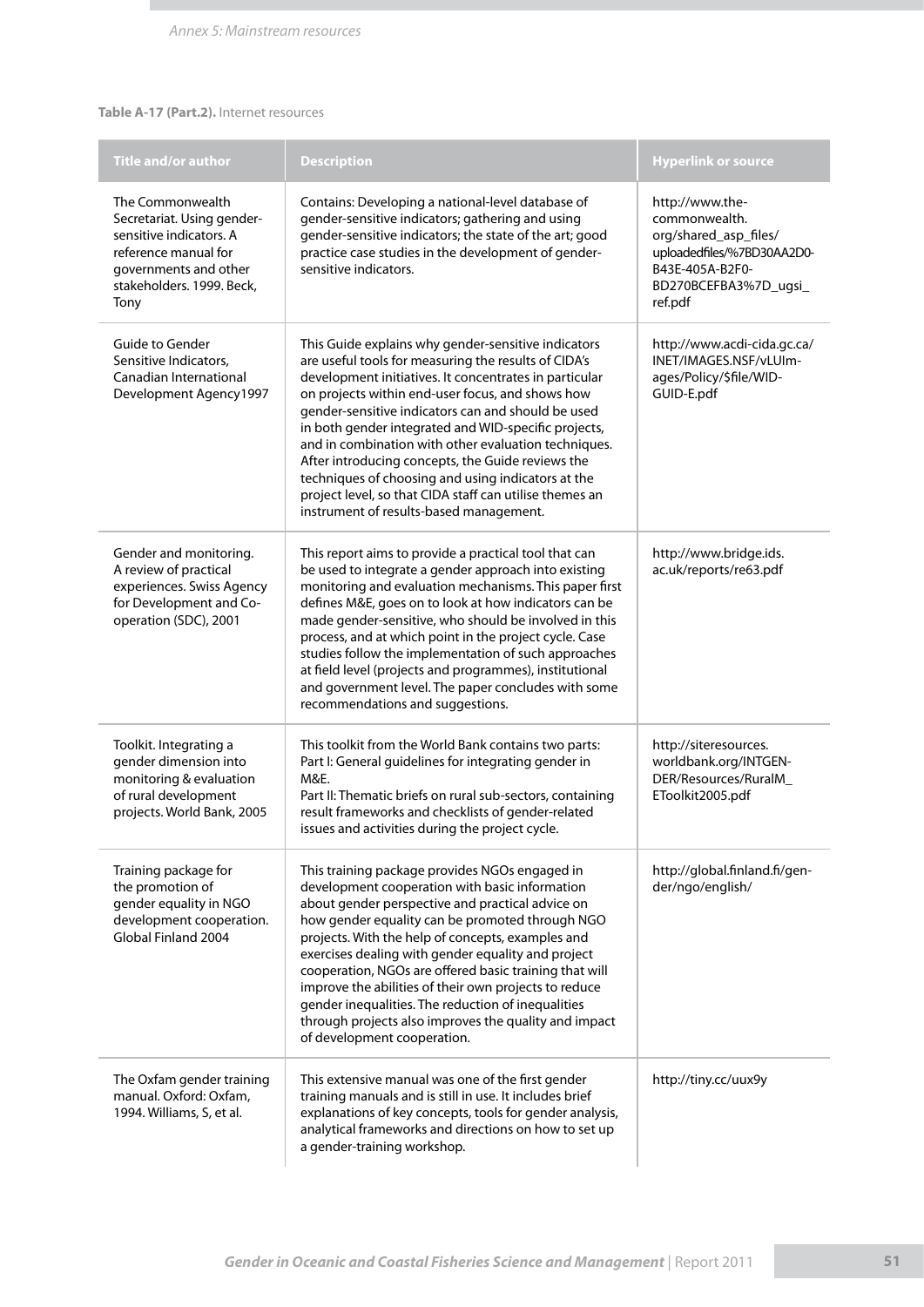### **Table A-17 (Part.3).** Internet resources

| <b>Title and/or author</b>                                                                                                                                                               | <b>Description</b>                                                                                                                                                                                                                                                                                                                                                                                                                                                                                                                                                                                                                                                                                                                                                                                                         | <b>Hyperlink or source</b>                                                                                 |
|------------------------------------------------------------------------------------------------------------------------------------------------------------------------------------------|----------------------------------------------------------------------------------------------------------------------------------------------------------------------------------------------------------------------------------------------------------------------------------------------------------------------------------------------------------------------------------------------------------------------------------------------------------------------------------------------------------------------------------------------------------------------------------------------------------------------------------------------------------------------------------------------------------------------------------------------------------------------------------------------------------------------------|------------------------------------------------------------------------------------------------------------|
| Gender mainstreaming<br>since Beijing. A review of<br>success and limitations in<br>international institutions.<br>Oxfam, 2005. Moser, C.;<br>Moser, A.                                  | This article assesses progress made by international<br>development institutions in gender mainstreaming<br>since the Beijing Platform for Action in 1995. It<br>categorises progress into three stages: Adopting the<br>terminology of gender equality and mainstreaming;<br>putting a gender mainstreaming policy into place;<br>implementing gender mainstreaming in practice.                                                                                                                                                                                                                                                                                                                                                                                                                                          | http://www.oxfam.org.<br>uk/what_we_do/resources/<br>downloads/FOG_MGD_<br>3.pdf                           |
| Gender, science and<br>technology gateway                                                                                                                                                | The Gender, Science and Technology Gateway is a<br>resource for researchers, policy makers, and NGOs. It<br>provides key links and information on research, practice,<br>policy and partners in sustainable development, which<br>focuses on gender equality to promote sustainable and<br>equitable science and technology for development.                                                                                                                                                                                                                                                                                                                                                                                                                                                                               | http://gstgateway.wigsat.<br>org/                                                                          |
| Regional Secretariat of the<br>Gender Advisory Board<br>of the United Nations<br><b>Commission on Science</b><br>and Technology for<br>Development in South East<br>Asia and the Pacific | The objectives of RESGEST are to enhance the status<br>and role of women, both as agents and beneficiaries in<br>the development of Science & Technology in Southeast<br>Asia and the Pacific region. The seven key areas for<br>transformative action are:<br>gender equity in science and technology<br>$\bullet$<br>education;<br>removing obstacles to women in scientific and<br>$\bullet$<br>technological careers;<br>making science responsive to the needs of society;<br>$\bullet$<br>making the science and technology decision-<br>٠<br>making process more 'gender-aware';<br>relating better with 'local knowledge systems;<br>$\bullet$<br>addressing ethical issues in science and<br>$\bullet$<br>technology;<br>improving the collection of gender disaggregated<br>$\bullet$<br>data for policy makers. | http://www.resgest.org/in-<br>dex.php                                                                      |
| Gender Analysis Toolkit.<br>Queensland Government,<br>Australia                                                                                                                          | A practical guide to build the public sector's skills<br>around gender mainstreaming. The Toolkit is targeted<br>to all staff, regardless of their seniority level and<br>managerial responsibilities. The content is designed to<br>provide staff with the necessary knowledge to integrate<br>gender issues into their work. The Toolkit contains<br>generic tools that can be adapted by different agencies<br>and draws from the experience of specialists in the field.<br>It contains links to other useful resources.                                                                                                                                                                                                                                                                                               | http://www.women.qld.<br>gov.au/resources/gender-<br>analysis/                                             |
| <b>Gender Mainstreaming</b><br>Learning Manual<br><b>&amp;Information Pack</b>                                                                                                           | This Information Pack is intended for use both as<br>a basic resource on gender mainstreaming for the<br>interested reader or for use in a training setting. It has<br>been developed to reflect UNDP's needs in particular,<br>especially those of gender focal points in UNDP country<br>offices, but we hope that it will have wider utility. It<br>has been designed to be readily adaptable to different<br>needs.                                                                                                                                                                                                                                                                                                                                                                                                    | www.undp.org/women<br>www.undp.org/women/in-<br>fopack.shtml<br>http://www.undp.org/wom-<br>en/mainstream/ |
| <b>UNDP</b> Gender<br>mainstreaming handbook                                                                                                                                             | This handbook is designed specifically for policy-<br>makers who are not experts in gender issues, but<br>who nonetheless are charged with the day-to-day<br>responsibility of gender mainstreaming, according to<br>organisational mandates. This handbook is meant to<br>guide these professionals in their work.                                                                                                                                                                                                                                                                                                                                                                                                                                                                                                        | www.undp.org/women/<br>docs/RBEC_GM_manual.pdf                                                             |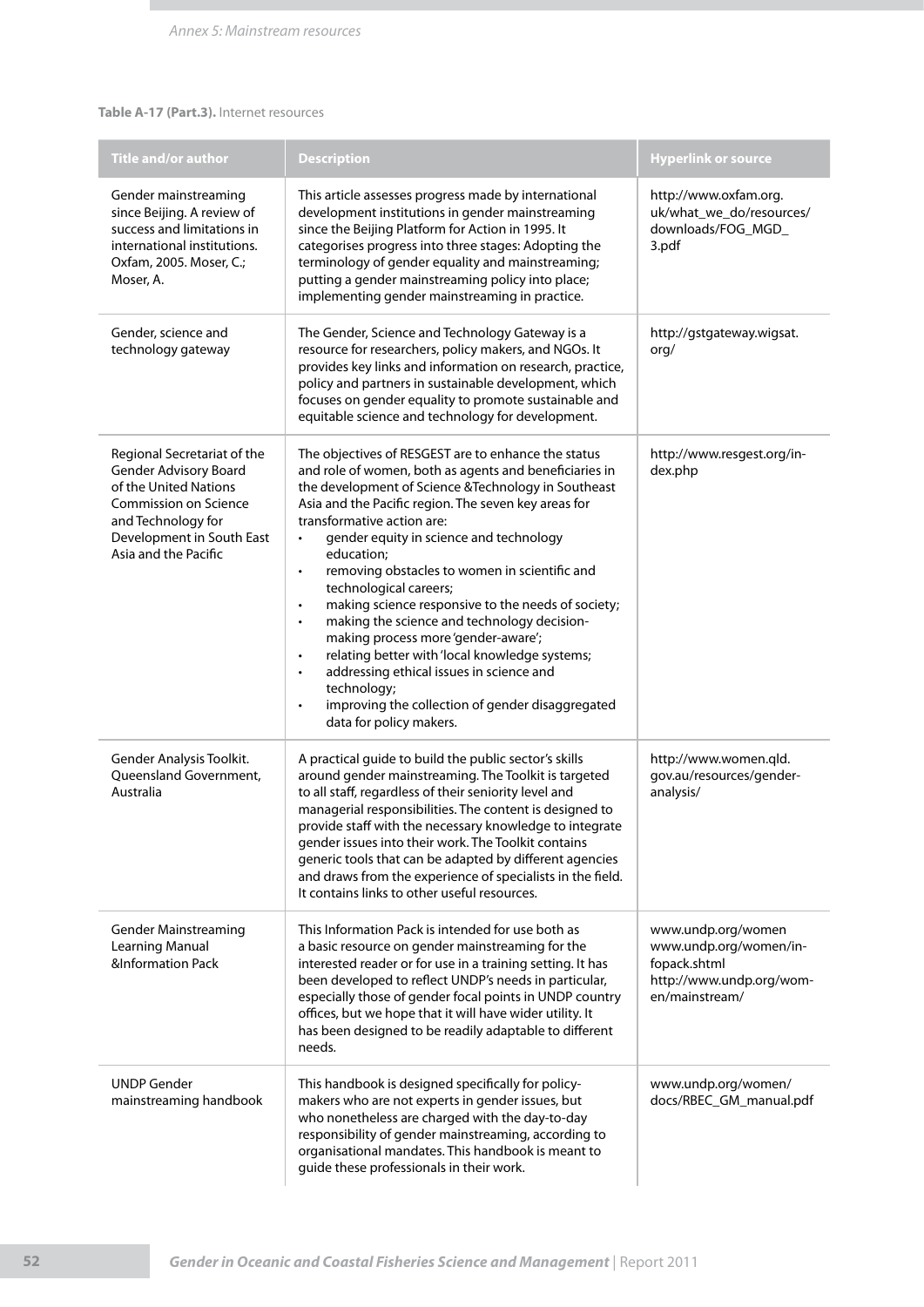### **Table A-17 (Part.4).** Internet resources

| Title and/or author                                                                                                                                          | <b>Description</b>                                                                                                                                                                                                                                                                                                                                                                                                      | <b>Hyperlink or source</b>                                                                              |
|--------------------------------------------------------------------------------------------------------------------------------------------------------------|-------------------------------------------------------------------------------------------------------------------------------------------------------------------------------------------------------------------------------------------------------------------------------------------------------------------------------------------------------------------------------------------------------------------------|---------------------------------------------------------------------------------------------------------|
| Gender Training Kit, UNDP                                                                                                                                    | Generic modules to organise and coordinate gender<br>awareness and gender analysis training sessions for<br>country offices.                                                                                                                                                                                                                                                                                            | www.undp.org/women/<br>docs/GenderAnalysisTrain-<br>Module.pdf                                          |
| Guide to Gender Sensitive<br>Indicators, Canadian<br>International Development<br>Agency (CIDA)                                                              | Produced for CIDA staff, and useful to explain why<br>gender-sensitive indicators are useful tools for<br>measuring the results of development initiatives. It<br>concentrates in particular on projects with an end-user<br>focus, and shows how gender-sensitive indicators can<br>and should be used in both gender integrated and<br>WID-specific projects, and in combination with other<br>evaluation techniques. | www.acdi-cida.gc.ca/inet/<br>images.nsf/vLUImages/<br>Policy/\$file/WID-GUID-E.pdf                      |
| <b>ILO and South-East</b><br>Asia and the Pacific<br>Multidisciplinary Advisory<br>Team (SEAPAT) On line<br>Gender Learning and<br><b>Information Module</b> | This learning and information module on gender has<br>been designed as a tool for learning about gender<br>issues in the world of work, with particular reference to<br>ILO's areas of operation. It includes an introduction to<br>the basic principles and techniques of gender analysis<br>and planning simple operational tools to assist in<br>mainstreaming gender concerns into your work.                       | http://www.ilo.org/public/<br>english/region/asro/mdt-<br>manila/training/homepage/<br>mainmenu.htm     |
| Women Watch                                                                                                                                                  | The United Nations Inter-Agency Network on Women<br>and Gender Equality.                                                                                                                                                                                                                                                                                                                                                | http://www.un.org/wom-<br>enwatch/directory/gender_<br>mainstreaming_10314.htm                          |
| Fisheries and aquaculture<br>in coastal zones. L. Aguilar                                                                                                    | This is a fact sheet with useful information about the<br>representation of women in the fisheries sector. It<br>includes useful links to additional relevant information.                                                                                                                                                                                                                                              | http://generoyambiente.<br>com/arcangel2/documen-<br>tos/404.pdf                                        |
| TOOLKIT on mainstreaming<br>gender equality in EC<br>development cooperation                                                                                 | This Toolkit is for European Commission staff. It is<br>expected that the Toolkit will also be used by national<br>partners (government and non-governmental), and<br>other donors, as well as by experts engaged to provide<br>technical assistance in the design and implementation<br>of development programmes.                                                                                                     | http://ec.europa.eu/europe-<br>aid/sp/gender-toolkit/en/<br>content/toolkit.htm                         |
| Gender mainstreaming<br>policy and strategy in<br>Cambodia ADB, 2006                                                                                         | Written by the Cambodia Ministry of Agriculture,<br>Forestry and Fisheries, this manual explains the<br>development of a gender mainstreaming policy,<br>implementation process, and levels of intervention. The<br>manual can help national fisheries departments learn<br>more about mainstreaming in a resource sector.                                                                                              | http://www.adb.org/Docu-<br>ments/Policies/Agriculture-<br>Gender-Policy/Agriculture-<br>Policy-Eng.pdf |
| Resource Guide.<br>Mainstreaming gender<br>in water management.<br><b>Gender and Water Alliance</b><br>and UNDP. 2006                                        | This book is a reference guide, a compilation of<br>documents, papers, books, case studies, tools and<br>toolkits on gender mainstreaming in integrated water<br>resource management. There is a section on gender in<br>fisheries. The case studies are from Africa, Asia and Latin<br>America.                                                                                                                        | http://www.genderandwa-<br>ter.org/                                                                     |
| Science in Society website,<br><b>European Commission</b>                                                                                                    | Women are under-represented in many fields,<br>professions and levels of science and technology in<br>Europe. Addressing this gender imbalance is one of<br>the key policy and research priorities of the Science<br>in Society (SIS) Programme. Gender, science and<br>technology papers available on this site.                                                                                                       | http://ec.europa.eu/re-<br>search/science-society/                                                      |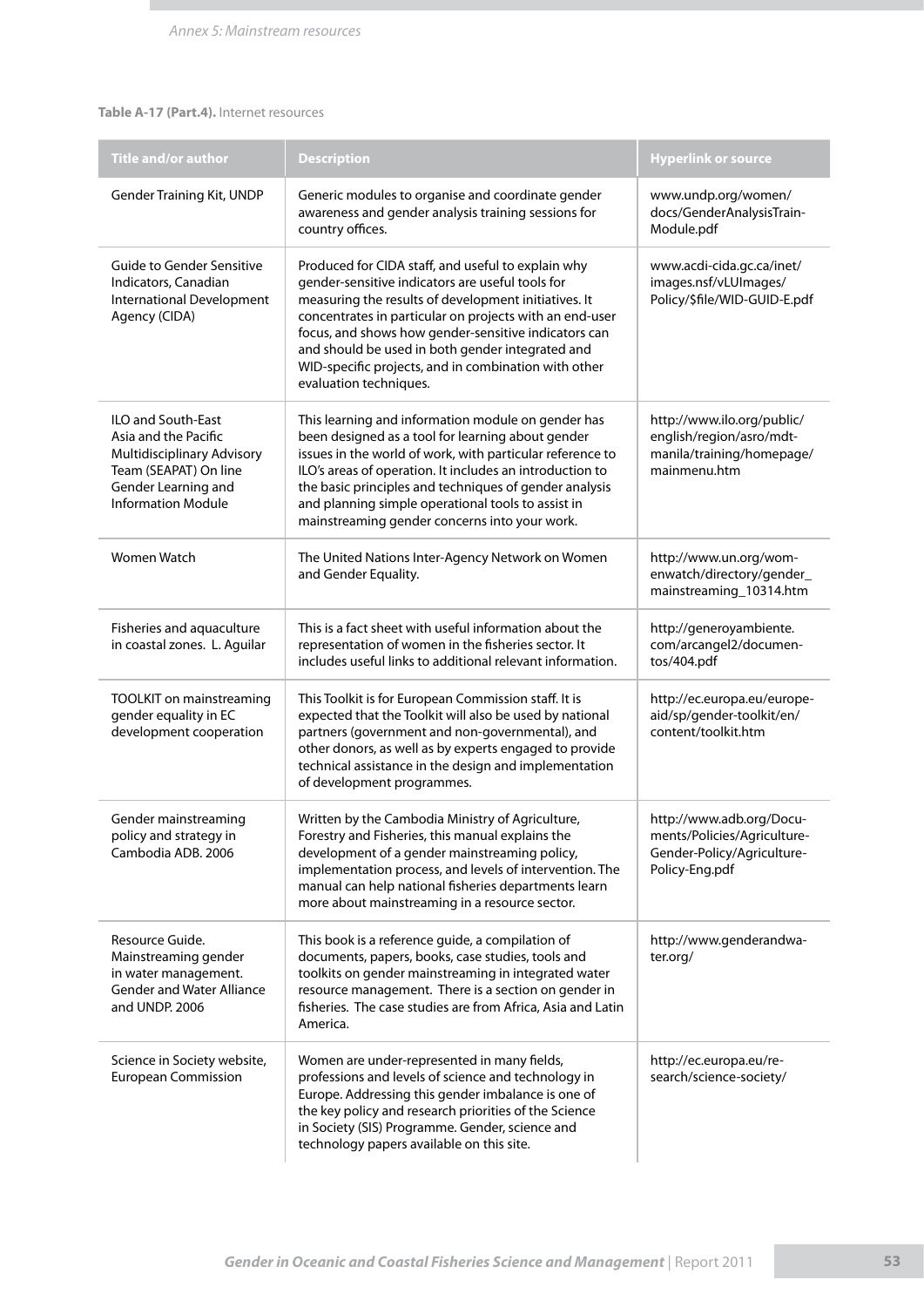# **ANNEX 6 GENDER MAINSTREAMING TOOLKIT FOR THE FISHERIES SECTOR**

Gender mainstreaming is the current international approach to advancing gender equality and equity in society. At the level of national government, it involves incorporating a gender perspective into all policies, plans, programmes and projects to ensure that these impact on women and men in an equitable way.29

### **What are the steps in the gender mainstreaming process?<sup>30</sup>**

The process is similar to steps taken in fisheries assessment work:

- baseline study 1.
- analysis of data 2.
- 3. action plan
- 4. monitoring
- 5. evaluation

### **What tools are needed?**

Checklists, frameworks, action plans and indicators are the main tools for mainstreaming.<sup>31</sup> Several development agencies have produced guidelines for implementing gender mainstreaming programmes. However, few have created any specifically for fisheries, and none for Pacific Islands fisheries.

In this Toolkit are *sample tools* developed by the consultants. Please note that these tools have not been tested in-country and are provided only as an introduction to gender analysis. The proper use and application of gender analysis tools requires training. A website database of resources and the reference list is provided as background reading for those wanting to learn more about gender mainstreaming (Annex 5).

### **This kit is for non-experts in national and regional fisheries sectors to assist them in gender mainstreaming.**

Gender analysis – Creating a checklist

For the most part, practical gender mainstreaming is about running through a checklist of questions to ensure you have not overlooked anything. It is about asking the right questions so that you can see where limited resources should best be diverted. Gender mainstreaming is a necessary process for achieving gender equality in the most effective and efficient manner.

<sup>29</sup> Source: Commonwealth Secretariat 2001 Gender mainstreaming in agriculture and rural development – A reference manual for governments and other stakeholders. United Kingdom.

<sup>&</sup>lt;sup>30</sup> The United Nations Development Programme, UNDP (2007) has produced two gender mainstreaming manuals for use by those interested in learning more about the process. The manuals provide a step-by-step description of the gender mainstreaming process, together with tools. Unfortunately the books do not have tools specifically for the fisheries sector.

<sup>31</sup> NZAID 2006. *Gender Analysis Guideline* critiques common gender analysis frameworks such as the Harvard Analytical Framework, Mosers, Social Relationships, and Women's Empowerment. A gender expert with experience in Pacific Islands fisheries would be able to advise on which framework to use at the national level.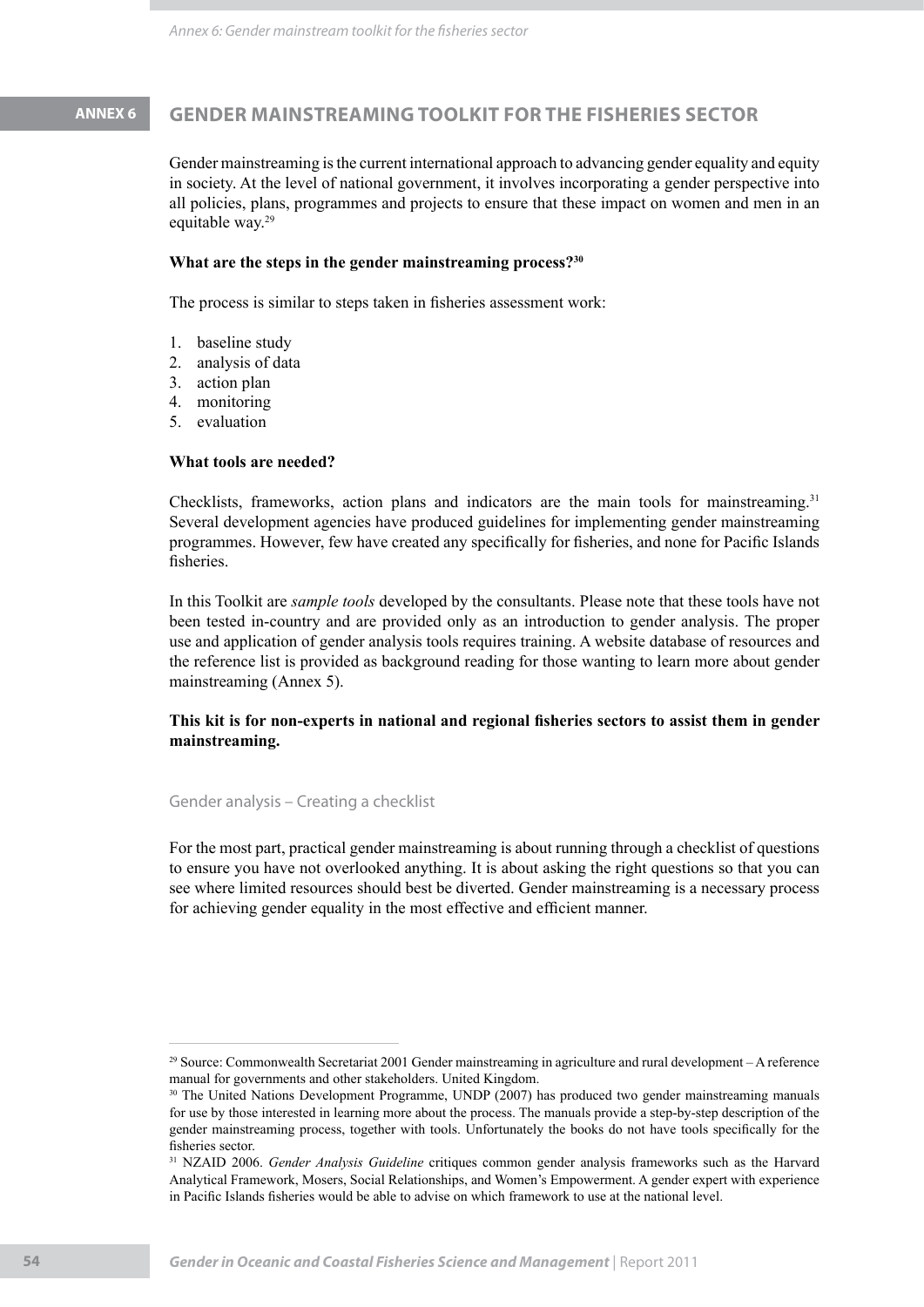### **Table A-18.** Checklist of questions

| <b>Information required</b>                                                                                                                                                                            | Reason                                                                                                                                                                                                                                                                                                                                                                                                               |  |  |  |
|--------------------------------------------------------------------------------------------------------------------------------------------------------------------------------------------------------|----------------------------------------------------------------------------------------------------------------------------------------------------------------------------------------------------------------------------------------------------------------------------------------------------------------------------------------------------------------------------------------------------------------------|--|--|--|
| Determining whether there is a need<br>Part I<br>$\overline{\phantom{a}}$                                                                                                                              |                                                                                                                                                                                                                                                                                                                                                                                                                      |  |  |  |
| What are the national needs in fisheries science<br>and management in government, NGOs, the<br>private sector and academia?                                                                            | To determine whether or not there is a need. It would identify<br>where and what the need is (training in postharvest techniques to<br>fill jobs in the private sector, aquaculture scholarships for fish farm-<br>ing projects, etc.).                                                                                                                                                                              |  |  |  |
| What are the future projected needs?                                                                                                                                                                   | Forward planning will reduce bottlenecks. For example, where<br>graduates cannot find jobs due to a freeze on job recruitment, the<br>government, the private sector and NGOs could work together to<br>provide support.<br>If there is a need for more scientists and managers,<br>move on to Part II.                                                                                                              |  |  |  |
| Part II - Baseline survey questions                                                                                                                                                                    |                                                                                                                                                                                                                                                                                                                                                                                                                      |  |  |  |
| What is the number of girls and boys enrolled<br>at each stage of school?                                                                                                                              | If one possible reason for there being fewer females than males<br>in science and management is that fewer girls progress through<br>school to university entrance level, this information would identify<br>at which stage this was occurring, and possible solutions could be<br>investigated.                                                                                                                     |  |  |  |
| What is the number of girls who undertake sub-<br>jects such as biology, chemistry, etc. that would<br>be a pre-requisite for undertaking tertiary edu-<br>cation in fisheries science and management? | This would determine whether the reason fewer women than<br>men are in fisheries is that they are not taking the right subjects at<br>school. Possible solutions could then be found.                                                                                                                                                                                                                                |  |  |  |
| What sort of gender sensitive career informa-<br>tion is provided to senior level students who<br>are undertaking science subjects and math-<br>ematics at high school?                                | This would determine whether there are other sectors that are do-<br>ing a better job at enticing young people, particularly women, into<br>their sector.                                                                                                                                                                                                                                                            |  |  |  |
| What is the perception of a career in fisheries<br>or marine conservation by young people in<br>general, and females in particular?                                                                    | This would determine whether the sector needs to be made more<br>attractive to prospective students, and in particular females.                                                                                                                                                                                                                                                                                      |  |  |  |
| What are the employment policies that support<br>women in the work place (gender policy)? If<br>they exist, what efforts are made to ensure that<br>everyone is aware of the policy?                   | This would determine whether women were discouraged from<br>entering the sector due to a lack of equal opportunity in recruit-<br>ment, career promotion, access to resources and opportunities,<br>consideration for their multiple roles as the bearers and nurturers<br>of children as well as professionals (e.g. adequate maternity leave,<br>child-friendly work environment etc) and a safe work environment. |  |  |  |
| Are there any salary disparities between men<br>and women with equivalent qualifications<br>working in similar positions?                                                                              | This would discourage women from competing with men for the<br>same position.                                                                                                                                                                                                                                                                                                                                        |  |  |  |
| Are adequate and appropriate conditions avail-<br>able for women to work in the field, e.g. secure<br>accommodation for out-posted staff, toilet<br>facilities on boats, etc.?                         | Unless a female employee is happy to rough it with the men, con-<br>ditions such as these are a necessity for female staff to work away<br>from urban centres and on research boat trips.                                                                                                                                                                                                                            |  |  |  |
| Is there a gender policy in force in the institu-<br>tion, and are all staff aware of the policy?                                                                                                      | Some staff are not aware that their behaviour is considered inap-<br>propriate. A gender policy, with training sessions on its implica-<br>tions, would ensure that all staff are aware that they need to meet<br>certain standards of decency.                                                                                                                                                                      |  |  |  |
| Do women participate in preparing job de-<br>scriptions and are they included in selection<br>and interview panels for potential recruits for<br>positions?                                            | This would ensure that a gender perspective is included in select-<br>ing suitable candidates for positions in fisheries science and<br>management.                                                                                                                                                                                                                                                                  |  |  |  |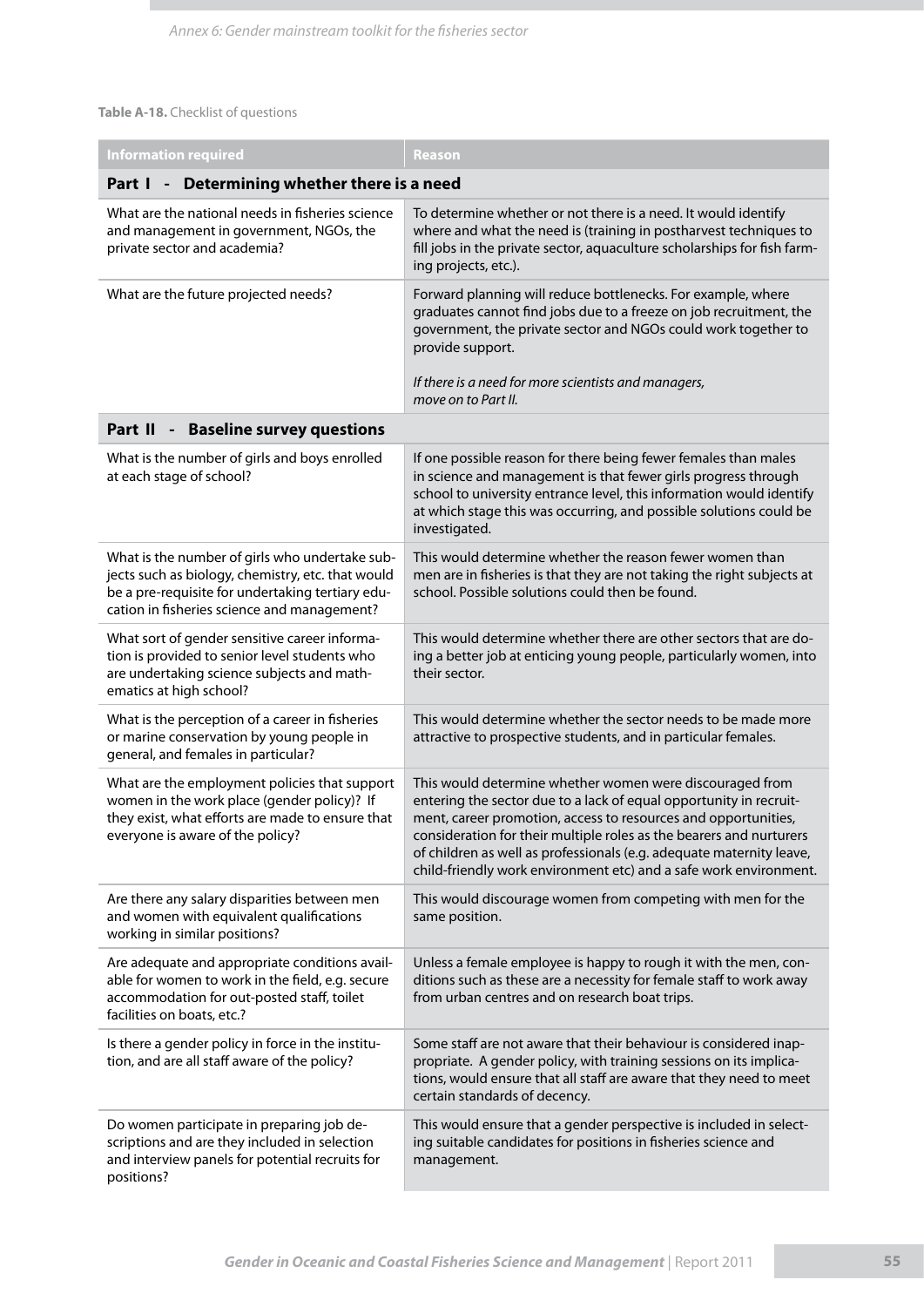**Guidelines for gender mainstreaming in the fisheries sector**

This contribution is not intended as a rigid template but is provided as an inventory of guidelines that may be of assistance to fisheries departments interested in mainstreaming gender into their work.32

Any attempt at trying to increase the participation of women in fisheries science and management begins with promoting gender equity in the fisheries sector.

- **1 Ensure that fisheries policies and programmes are sensitive to gender differences in roles and activities.**
	- 1.1 In fisheries policy statements, explicitly mention strategies for enhancing women's participation, productivity and access to resources, inputs, support services and market outlets, and clarify that the term fishing refers to both fishermen and fisherwomen.
	- 1.2 Ensure that all statistical data is sex-disaggregated, reflecting women's and men's participation and changing roles in the various aspects of fisheries.
	- 1.3 Ensure that budget allocations to the fisheries sector specify unambiguously the percentage of funding that should be used to address the specific needs of women in fisheries, and spell out the strategies through which the resources will reach them.
	- 1.4 Set targets for women's participation in the planning, implementing and evaluation stages of all the programmes and projects of the ministry of fisheries.
	- 1.5 Aim to encourage projects that are profitable and based on marketing a product that is in demand.
- **2 Ensure that fisheries research and extension programmes are gender-sensitive.**
	- 2.1 Encourage governments, NGOs, the private sector and academic institutions to recruit talented female workers and provide them with the necessary resources.
	- 2.2 Employ a participatory approach to training so that fisheries staff, researchers and extension officers can play their respective roles, utilise their expertise and voice their needs.
	- 2.3 Redesign the training curriculum of extension workers to include awareness building concerning the role of women in fisheries and in community-based fisheries.
	- 2.4 Set targets for the participation of women involved in fisheries activities in extension activities, and hold meetings at convenient locations, at times when they can attend and with the provision of child-care facilities.

<sup>&</sup>lt;sup>32</sup> Based on the work of the Commonwealth Secretariat 2001, United Nations Educational, Scientific and Cultural Organisation (UNESCO) 2010, Lee 2010, Huyer 2010.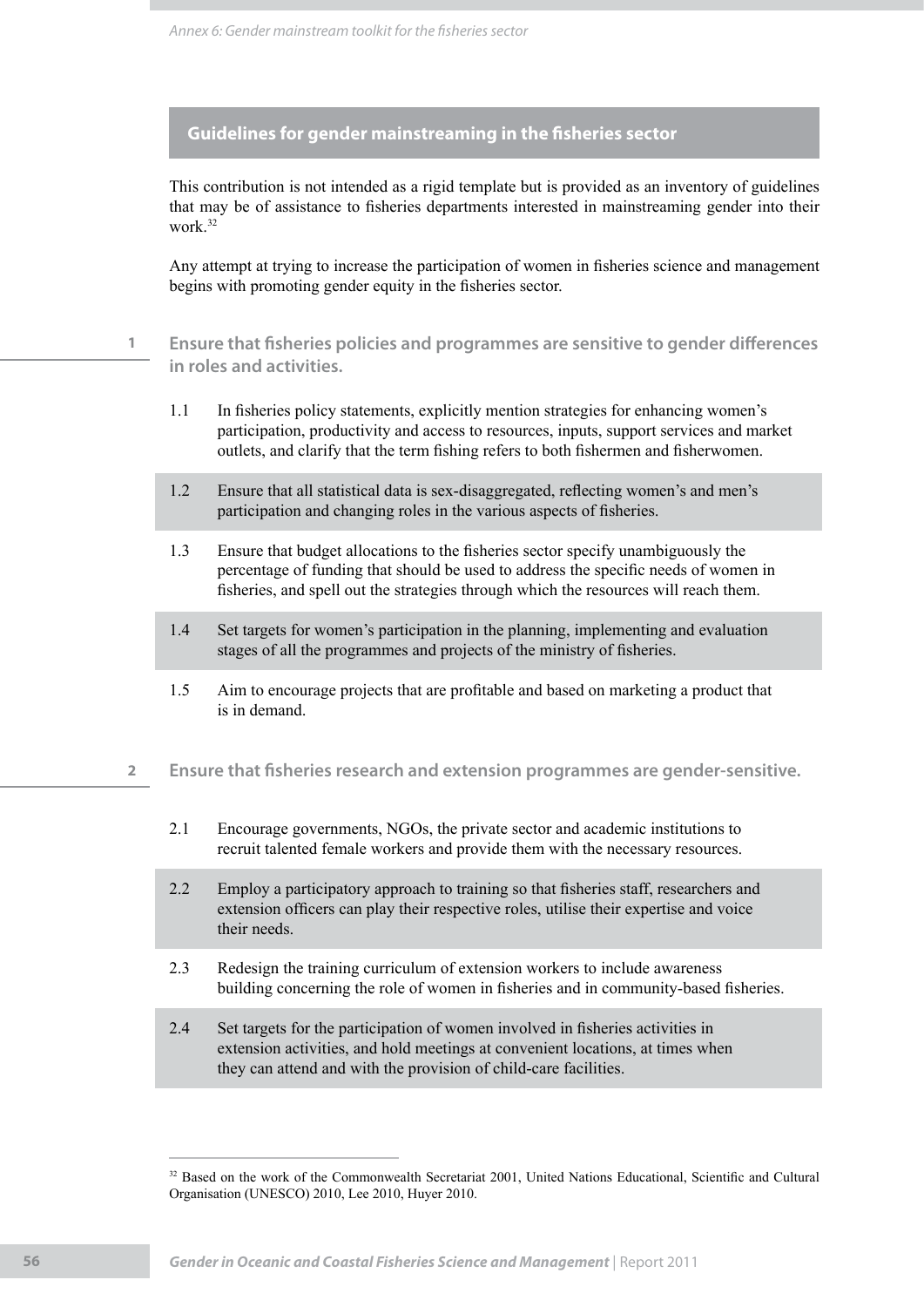- 2.5 Provide training in gender issues to fisheries staff so that they can prepare gender-sensitive technical innovations appropriate and acceptable to women.
- 2.6 Work with leaders at the community level to illustrate how increasing the value of women's fisheries-based economic activity is of benefit to everyone, and encourage women to participate in community decision making.
- 2.7 Encourage the emergence of self-help groups such as associations or networks which can actively promote issues, including women's concerns, and influence government and NGO activities.
- 2.8 Work closely with NGOs to disseminate technical messages, new knowledge and appropriate technologies to fishing communities.

**Guidelines for promoting equity in fisheries science and management**

- **1 Education as a foundation for a career in fisheries science/management**
	- 1.1 Promote access to formal education, technical and non-formal education as the foundation for encouraging more girls/women to pursue careers in fisheries science and management.
	- 1.2 Develop effective fisheries science and management education programmes that are socio-culturally, economically and environmentally relevant. The aim of study programmes should be to produce national fisheries scientists and managers able to make management decisions based on scientific analysis of resources.
	- 1.3 Enlist positive female role models in the classroom and work place to encourage recruitment and provide mentoring support.<sup>33</sup>
	- 1.4 Change negative gender-stereotypes concerning the perceived suitability of women in fisheries science and management at all levels:
		- via the media, which can change negative images to positive images at national, regional and international levels;
		- via national education policies through gender sensitive teacher training and educational materials.
	- 1.5 Develop fisheries science and management education programmes that cater to the national needs of the sector.

<sup>&</sup>lt;sup>33</sup> An online-offline mentoring programme in Korean universities has proven successful between young women scientists and teachers (Lee 2010).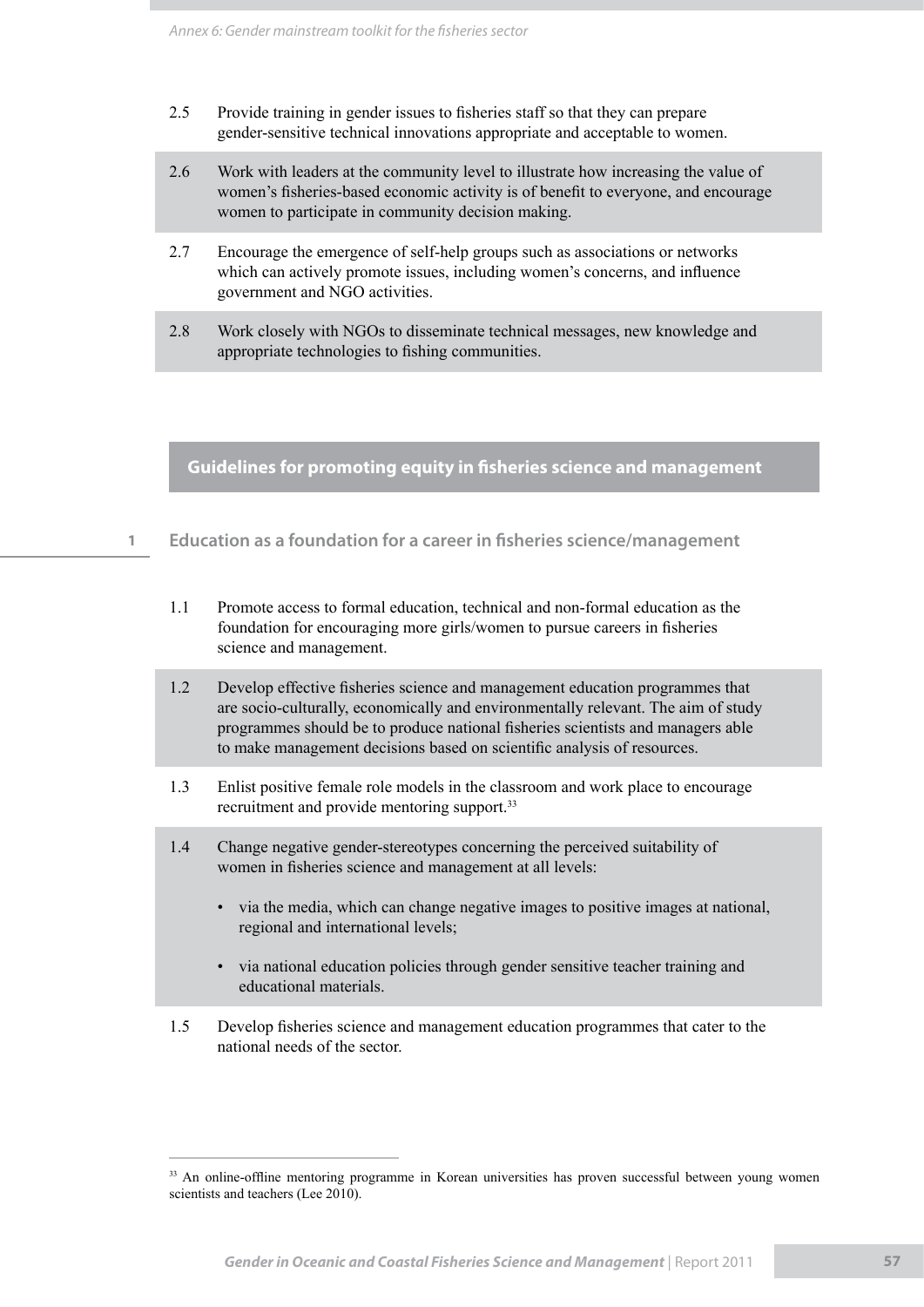### **2 Employment guidelines**

- 2.1 Take into account socio-cultural factors, both implicit and explicit, that may disadvantage girls from entering and pursuing a career in fisheries science and management when formulating policies, including how gender may combine with other factors of inequality and leave girls doubly disadvantaged.
- 2.2 Encourage girls to go into careers in fisheries science and management by developing support structures, including mentoring programmes. Career guidance should encourage girls into these careers, with support from families and communities. Gender sensitive career information should be provided on possible careers.
- 2.3 Take measures to ensure gender balance in fisheries decision-making structures and institutions. This includes ensuring that the agenda at national, regional and international meetings addresses issues relevant to both women and men.
- 2.4 Increase the visibility of women who work in fisheries science and management through networks.
- 2.5 Support networking, leadership training and mentoring for women in fisheries science/management. Interactive websites can be used to promote networking amongst women that extends beyond national boundaries.

### **3 Partnerships**

- 3.1 Promote partnerships amongst relevant organisations (government, NGOs, private sector, academia) with the purpose of promoting gender equity in fisheries science and management.
- **4 Funding, monitoring and evaluation**
	- 4.1 For any policy and programme to have real impact, a system of support, monitoring and evaluation needs to be put in place on an ongoing basis requiring:
		- funding and resource support for gender and fisheries science/management programmes;
		- qualitative and quantitative monitoring of implementation, including the collection of sex-disaggregated data on recipients, participants and programme impact.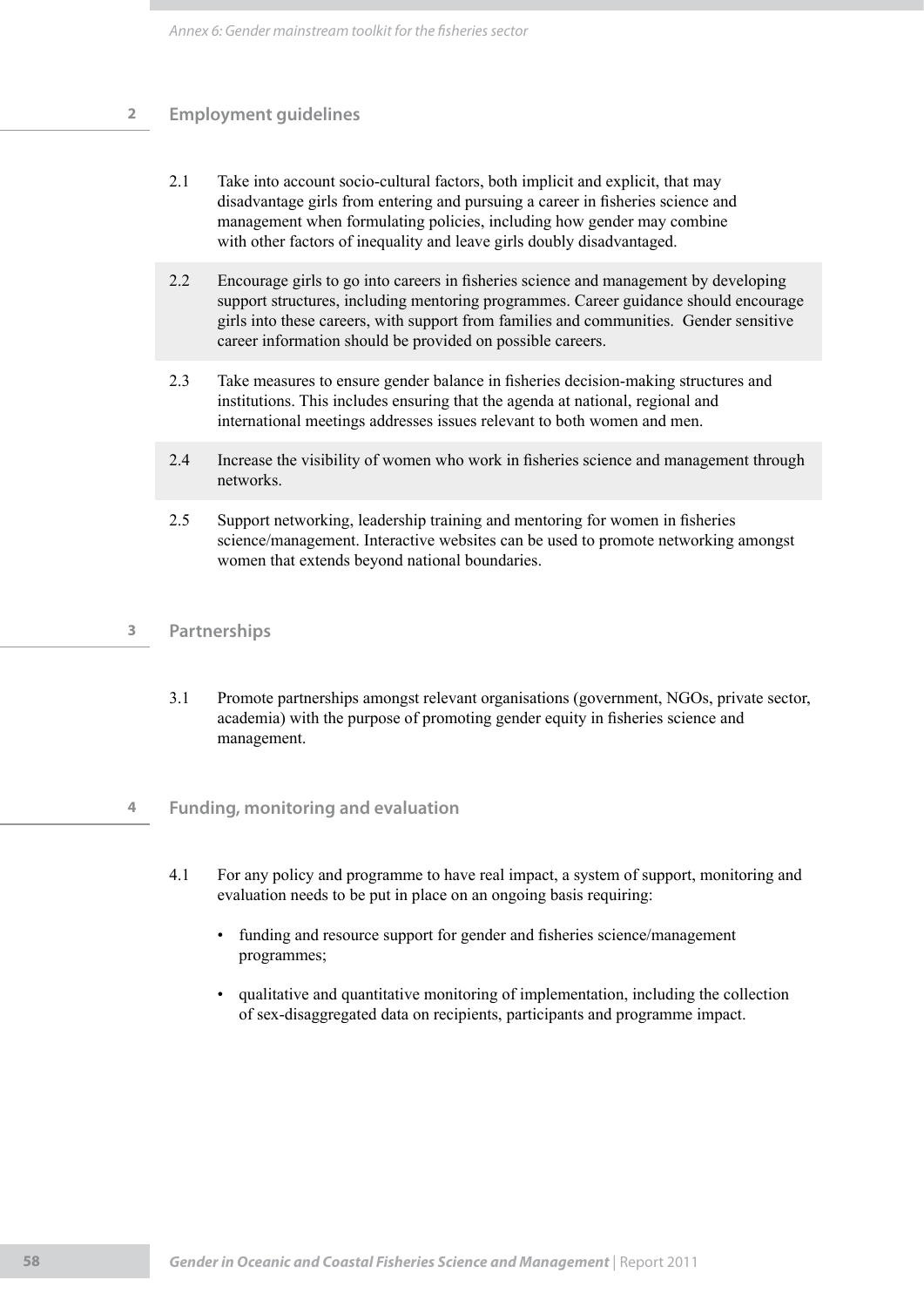### **REFERENCES**

Bouville, M. 2007. On enrolling more female students in science and engineering. Science and Engineering Ethics — doi: 10.1007/s11948-007-9038-1. Available at: http://www.springerlink. com/content/p04153mn11085q28/. Retrieved from the Internet 14 February 2010.

Chutaro, Emi and Heine, Hilda C. 2003. A double-edged sword: A study of the impact of external educational aid to the Republic of the Marshall Islands. Ministry of Education and PREL's Senior Scholar for Freely Associated States Education. Paper presented at the Rethinking Educational Aid in the Pacific Conference, October 20–22, 2003, Nadi, Fiji.

Cochrane, K. and Garcia, S. 2009. A fisheries manager's guidebook. 2nd Edition. United Kingdom: J. Wiley and Sons.

Commonwealth Secretariat. 2001. Gender mainstreaming and agriculture and rural development. A reference manual for governments and other stakeholders. United Kingdom: Commonwealth Secretariat.

Emberson-Bain, A. 1998. Women in Tonga. Country briefing paper. Asian Development Bank.

EPPSO and SPC (RMI Economic Policy, Planning and Statistics Office and Secretariat of the Pacific Community). 2008. Republic of the Marshall Islands Demographic Health Survey 2007. Final Report. New Caledonia: Secretariat of the Pacific Community.

EPPSO (RMI Economic Policy, Planning and Statistics Office). 2003. RMI Statistical Yearbook.

ECOSOC (United Nations Economic and Social Council). 1997. Agreed Conclusions, 1997/2 of the United Nations Economic and Social Council, 1997. ECOSOC on gender mainstreaming. From the Report of the Economic and Social Council for 1997 (A/52/3, 18 September 1997).

Etkowitz, H., Kemelgor, C., Neuschatz, M., Uzzi, B. and Alonzo J. 1994. The paradox of critical mass for women in science. Science 266:51–54.

FAME (Fisheries, Aquaculture and Marine Ecosystems). 2010. Annual report. Fisheries, Aquaculture and Marine Ecosystems (FAME) Division. New Caledonia: Secretariat of the Pacific Community. February 2011.Accessible from: http://www.spc.int/fame/doc/meetings/7thHOF/ HOF7\_WP2.pdf.

FAO (Food and Agriculture Organization). 1997. Fisheries management. FAO technical guidelines for responsible fisheries. No. 4. Rome: FAO.

FAO (Food and Agriculture Organization). 2003. Fisheries management–2. The ecosystem approach to fisheries. FAO technical guidelines for responsible fisheries. No. 4, Suppl. 2. Rome: FAO.

Fidali-Hickie, Kristina. 2010. Unpublished research notes. Curriculum Development Division. Solomon Islands.

Gillett, B. and Cartwright. I. 2010. The future of Pacific Island fisheries. Secretariat of the Pacific Community and Pacific Islands Forum Fisheries Agency. New Caledonia: Secretariat of the Pacific Community.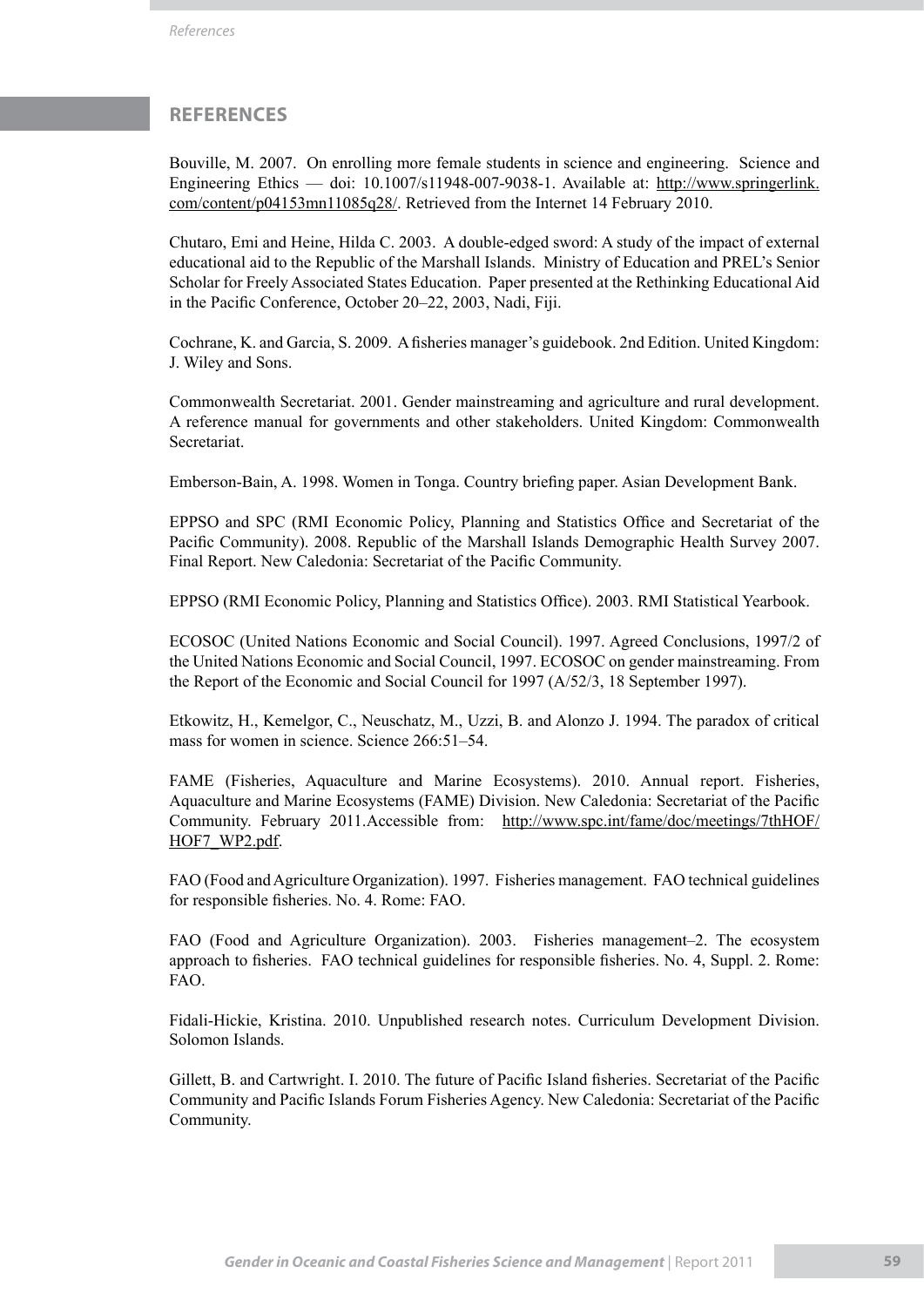Graham, B. and Charles Paul. n.d. The economic status of women in the Marshall Islands – Is it really getting better? Note: This essay is produced under the auspices of the Insular Areas Statistical Enhancement Program and is not an official RMI or US Census Bureau report. www.pacificweb. org/DOCS/rmi/pdf/Status%20of%20women.pdf. Retrieved from the Internet 12 December 2010.

Huyer, S. 2010. Addressing global challenges: focusing science, technology and innovations (STI) policy and funding through a gendered lens. Paper presented to United Nations expert group meeting on gender, science and technology, 28 September–1 October 2010, Paris, France.

JICA (Japanese International Cooperation Agency). 2010a. Country gender profile: Solomon Islands. IMG Inc. http://www.jica.go.jp/activities/issues/gender/pdf/e09sol.pdf. Retrieved from the Internet 8 November 2010.

JICA (Japanese International Cooperation Agency). 2010b. Country Gender Profile: Tonga. JICA IMG Inc. http://www.jica.go.jp/activities/issues/gender/pdf/e09ton.pdf. Retrieved from the Internet 17 January 2011..

JICA (Japanese International Cooperation Agency). 2010c. Country Gender Profile: Marshall Islands. JICA: Public Policy Department.

http://www.jica.go.jp/activities/issues/gender/pdf/e08mar.pdf. Retrieved from the Internet 15 December 2010.

Kalgovas, V. 2002. Gender and conservation: A WWW Solomon Islands' perspective. Development Bulletin 58:93–95.

Lambeth, L., Hanchard, B., Aslin, H., Fay-Sauni, L., Tuara, P., Rochers, K. D. and Vunisea, A. 2001. An overview of the involvement of women in fisheries activities in Oceania. Paper submitted to Global Symposium on Women in Fisheries, November 2001, Taiwan.

Lambeth, Lyn. 2000. An assessment of women in fisheries in Pohnpei, Federated States of Micronesia. New Caledonia: Secretariat of the Pacific Community.

Lee, Kong-Ju-Bock. 2010. Effective policies for supporting education and employment of women in science and technology. Paper presented to United Nations expert group meeting on gender, science and technology, 28 September–1 October 2010, Paris, France.

Maddison, M. 2011. Men and women of the Marshall Islands. PowerPoint presentation. www. unisa.edu.au/pacificproject/presentations/Men\_and\_Women\_of\_the\_Marshall\_I.PPT. Retrieved from the Internet 10 December 2010.

Maetala, R. 2009. Gender issues in fisheries. A look into gender issues in Solomon Islands Fisheries. Report Prepared for the NZAID Fisheries Review, 2009. Draft.

MRC (Mekong River Commission), 2006. Gender and fisheries in the Lower Mekong Basin. Mekong Fisheries Management Recommendation No 4. Cambodia and Lao: MRC. http://www.mrcmekong.org/download/free\_download/TAB-Management-Rec-No4.pdf. Retrieved from the Internet 21 February 2011.

Novacek, I., Fitzpatrick, S., Roach-Lewis S. and Mitchell, J. 2009. At the table – exploring women's roles in the PEI fishery. http://dc.msvu.ca:8080/xmlui/handle/10587/630. Retrieved from the Internet 12 December 2010.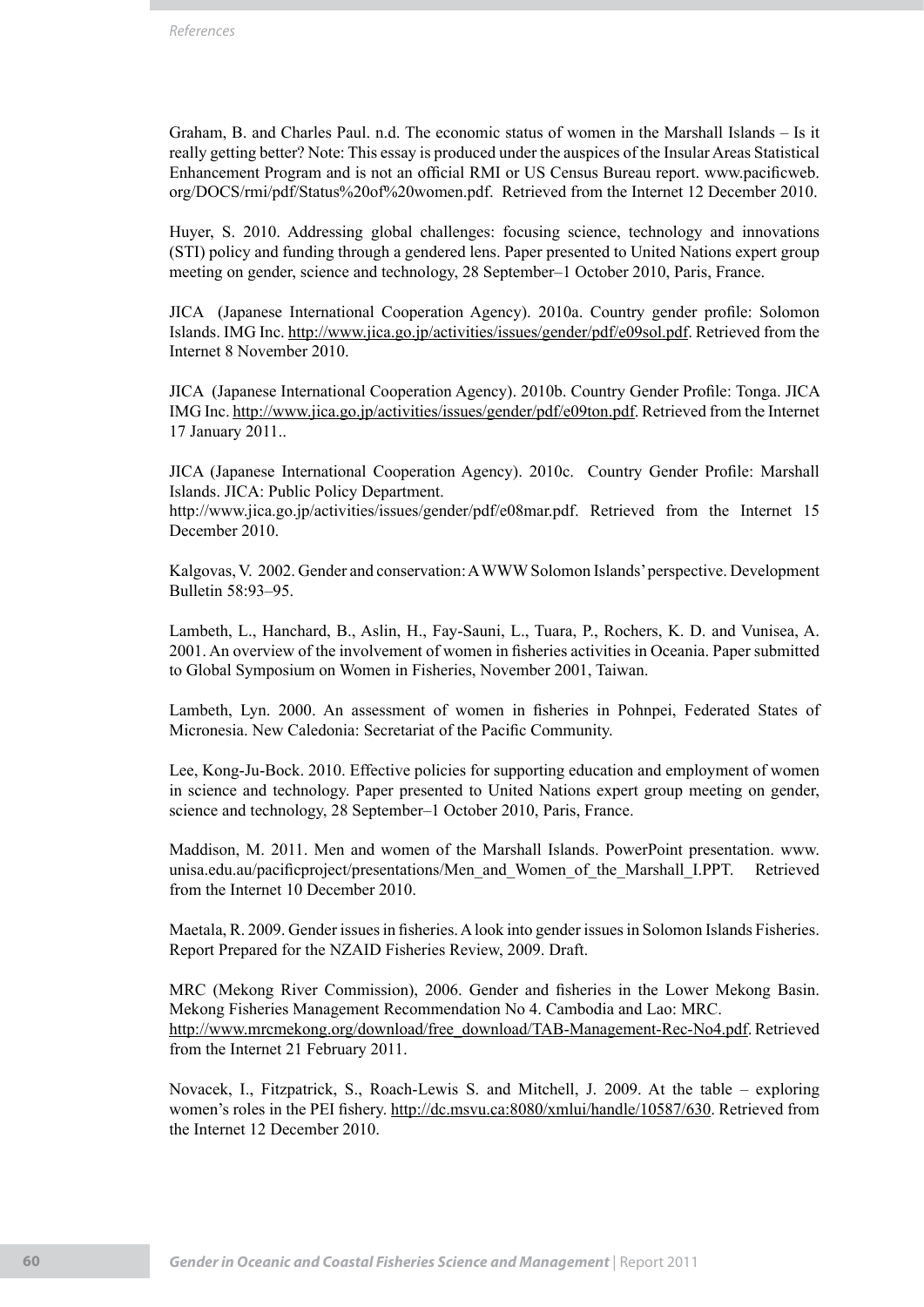NZAID (New Zealand International Aid and Development Agency). 2006. Gender Analysis Guideline. NZAID. 23pp.

Royce, W. F. 1996. Introduction to the practice of fishery science. San Diego, California: Academic Press Limited.

SPC (Secretariat of the Pacific Community). 2010a. Human Development Programme. 2010. Unpublished draft Gender Stock take report – Solomon Islands.

SPC (Secretariat of the Pacific Community). 2010b. Human Development Programme. 2010. Unpublished draft Gender Stock take report – Marshall Islands.

SPC (Secretariat of the Pacific Community) 2010c. Human Development Programme. 2010. Unpublished draft Gender Stock take report – Tonga.

SPC (Secretariat of the Pacific Community) 2010d. Strategic Engagement Policy and Planning Facility. 2010. Joint Country Strategic annual reports for Solomon Islands, Marshall Islands and Tonga. New Caledonia: SPC.

Sullivan, N. and Ram-Bidesi, Vina. 2008. Study on gender issues in tuna fisheries: Case studies in Papua New Guinea, Fiji and Kiribati. Forum Fisheries Agency. DEVFISH Project. Available at http://www.nancysullivan.net/pdf/companyreport-genderassessmentofthetunaindustryforpng.pdf.

Tuara Demmke, Patricia. 2006. Gender issues in the Pacific Islands tuna industry. Forum Fisheries Agency. DEVFISH 1 Project. http://www.ffa.int/system/files/%252Fhome/ffaadmin/%252Ffiles/ ffa/Gender%20issues%20in%20P.%20I.%20Tuna%20Industries%201.pdf

Tuara, Patricia and Nelson, Gayle. 2000. Gender analysis of the tuna industry as part of the Tuna Industry Management Plan of Solomon Islands: Stakeholders in the Tuna Industry. Pacific Islands Forum Secretariat, Fiji.

Tuara, Patricia. 1998. An assessment of the role of women in fisheries in the Republic of the Marshall Islands. New Caledonia: Secretariat of the Pacific Community.

UNDP (United Nations Development Programme). 2007. Gender mainstreaming in practice (Part I and Part II). http://www.undp.org.mk/content/Publications/Gender%20Mainstreaming.pdf. Retrieved from the Internet 14 February 2011.

UNESCO (United Nations Educational, Scientific and Cultural Organisation). 2010. Women's and girls' access to and participation in science and technology. Paper presented to United Nations expert group meeting on gender, science and technology, 28 September–1 October 2010, Paris, France.

Vunisea, Aliti, 2006. Republic of the Marshall Islands national tuna development and management plan – social and gender considerations. New Caledonia: Secretariat of the Pacific Communit,.

Wichman, V. 2001. Gender study on the tuna industry. Fiji: Pacific Islands Forum Secretariat.

White, G. 2000. From Johah to NOAA: Women in the fisheries profession. Women in Natural Resouces Magazine. Reprinted in Institute for Women in Trades, Technology and Science. http://www.womentechworld.org/bios/fisheries/articles/women.htm. Retrieved from the internet 25 October 2010.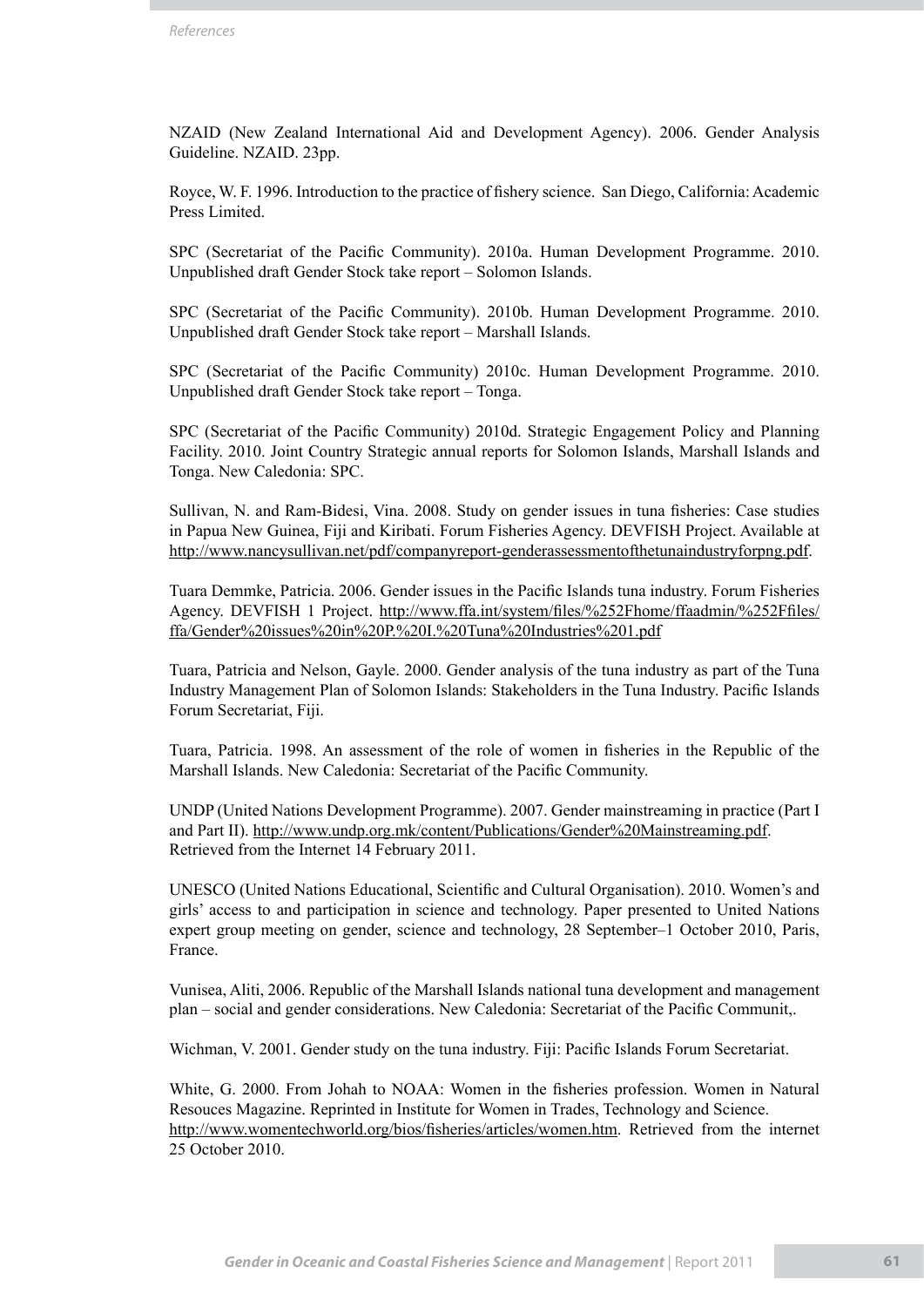Williams, M., Williams S. and P. Choo. 2001. From women in fisheries to gender and fisheries. Paper submitted to Global Symposium on Women in Fisheries. November, Taiwan.

Woolley, Williams, Anita., Chabris, Christopher F., Pent, Alexander, Hashmi, Nada and Malone, Thomas W. 2010. Evidence for a collect intelligence factor in the performance of human groups. Science 330 (6004): 686–688. October 29, 2010.

### **Other useful background publications on women in fisheries**

Bennett, Elisabeth, Valette Hélène Rey Mäiga, KassoumYacouba and Modesta Medard, 2004. Room to maneuver: gender and coping strategies in the fisheries sector. Available at: http://www. onefish.org/servlet/BinaryDownloaderServlet?filename=1114519604671\_Englishversion\_report. doc&refID=247648. Retrieved from the Internet 10 February 2010.

Boserup, E. 1970.Women's role in economic development. London, United Kingdom: Allen and Unwin.

Brugère, C., Felsing, M., Kusabe, K. and Kelkar, G. 2001. Women in aquaculture. Final Report. Asia Pacific Economic Cooperation Project. FWG 03/99.

FAO (Food and Agriculture Organization). 2004. Gender and food security. Fisheries. Available at http://www.fao.org/Gender/en/fish-e.htm. Retrieved from the Internet 12 February 2010.

FAO (Food and Agriculture Organization). 2004. The state of world fisheries and aquaculture. FAO Fisheries Department.

FAO (Food and Agriculture Organization). 2007. Gender policies for responsible fisheries – Policies to support gender equity and livelihoods in small-scale fisheries .New Directions in Fisheries – A Series of Policy Briefs on Development Issues No. 06. Rome: FAO. 8 pp.

Horemans, B.W. and Jallow A.M. (eds). 1997. Report of the workshop on gender roles and issues in artisanal fisheries in West Africa. December 11–13 1996, Lomé. Cotonou: Programme for the integrated development of artisanal fisheries in West Africa. IDAF/WP/97. Available at: http:// www.fao.org/DOCREP/x0205e/x0205e00.htm. Retrieved from the Internet 12 February 2010.

ICSF (International Collective in Support of Fishworkers). 1997. Women first: Report of the women in fisheries programme of ICSF in India. Vol. 1. Samudra Dossier, Women in Fisheries Series No. 2. http://www.icsf.net/icsf2006/uploads/publications/dossier/pdf/english/issue\_52/ALL.pdf. Retrieved from the Internet 28 January 2010.

Kusabe, K. and Kelkar G. (eds) 2001. Gender concerns in aquaculture in Southeast Asia. Gender Studies Monograph 12. Bangkok, Thailand: Gender and Development Studies, School of Environment Resources and Development, Asian Institute of Technology.

Lyons, T. Jane Curnow and Mather, Glenda. 2004. Developing gender mainstreaming and gender respect. Development Bulletin 64: 37–41. Australian National University and Flinders University. http://devnet.anu.edu.au/GenderPacific/pdfs/11\_gen\_mainstream\_lyons.pdf. Retrieved from the Internet 21 February 2011.

March, C., Smyth, I. and Mukhopadhyay, M. 1999. A guide to gender-analysis frameworks, United Kingdom: Oxfam.

Walker, B.L.E. 2001. Sisterhood and seine-nets: Engendering development and conservation in Ghana's marine fishery. Professional Geographer 53(2): 160–177.